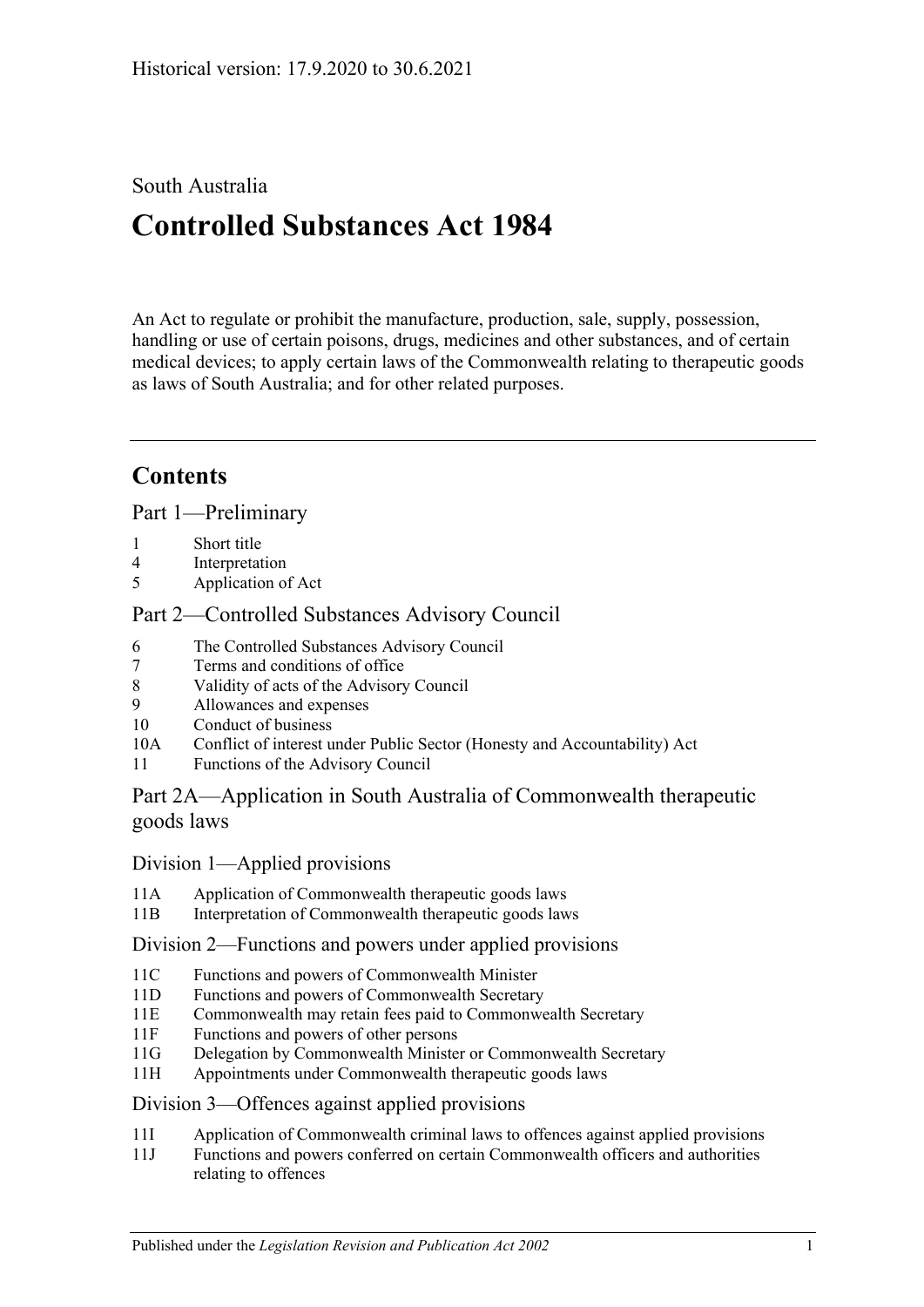11K [No double jeopardy for offences against applied provisions](#page-17-1)

#### Division [4—Reviews and appeals](#page-17-2)

- 11L [Tribunal may sit with assessors](#page-17-3)
- [Part 3—Controlled substances](#page-17-4)
- 12 [Declaration of poisons, prescription drugs, drugs of dependence, controlled drugs etc](#page-17-5)
- 12A [Interim controlled drugs](#page-18-0)

#### [Part 4—General offences](#page-18-1)

- 13 [Manufacture and packing](#page-18-2)
- 14 [Sale by wholesale](#page-19-0)
- 15 [Sale or supply to end user](#page-19-1)
- 16 [Sale of certain poisons](#page-20-0)
- 17 [Sale of poisons the possession of which requires a licence](#page-20-1)
- 17A [Manufacture, sale, supply or possession of certain precursors](#page-20-2)
- 17B [Storage and sale of certain precursors](#page-20-3)
- 17C [Regulation of sale of certain precursors](#page-22-0)
- 18 [Regulation of prescription drugs](#page-22-1)
- 18A [Restriction of prescription or supply of drug of dependence in certain circumstances](#page-26-0)
- 19 [Sale or supply of volatile solvents](#page-28-0)
- 20 [Prohibition of automatic vending machines](#page-28-1)
- 21 [Sale, supply, possession or administration of other potentially harmful substances or](#page-29-0)  [devices](#page-29-0)
- 22 [Possession](#page-29-1)
- 23 Ouality
- 24 [Packaging and labelling](#page-29-3)
- 25 [Storage](#page-29-4)
- 26 [Transport](#page-30-0)
- 27 [Use](#page-30-1)
- 28 [Prohibition of advertisement](#page-30-2)
- 29 [Regulation of advertisement](#page-30-3)
- 30 Forgery [etc of prescriptions](#page-30-4)

#### [Part 4A—Licences to cultivate alkaloid poppies and process poppy straw](#page-31-0)

#### Division [1—Preliminary](#page-31-1)

- 30A [Interpretation](#page-31-2)
- 30B [Meaning of](#page-33-0) *associate*
- 30C [Matters to be considered—fit and proper person](#page-34-0)

#### Division [2—Poppy cultivation licence](#page-36-0)

- 30D [Application for poppy cultivation licence](#page-36-1)
- 30E [Chief Executive must investigate application](#page-36-2)
- 30F [Determining an application](#page-37-0)
- 30G [Terms and conditions of a poppy cultivation licence](#page-37-1)
- 30H [Poppy cultivation licence is not transferable](#page-38-0)
- 30I [Employee of licensed grower authorised to undertake activities under licence](#page-38-1)
- 30J [Employee identification certificate issued by licensed grower](#page-39-0)
- 30K [Application for renewal of licence](#page-39-1)<br>30L Chief Executive must investigate r
- [Chief Executive must investigate renewal application](#page-40-0)
- 30M [Determining a renewal application](#page-40-1)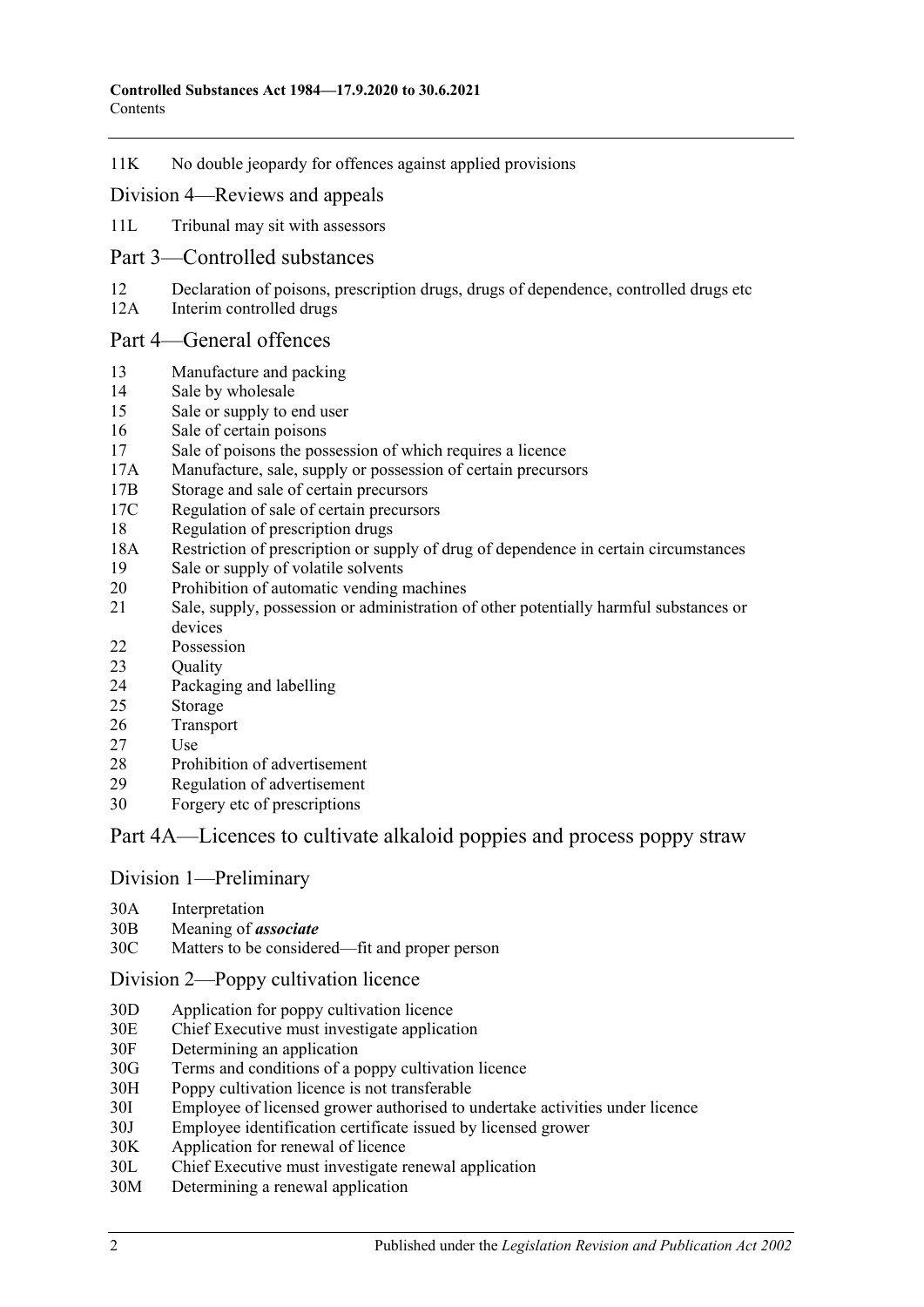#### Division [3—Poppy processing licence](#page-41-0)

- 30N [Application for poppy processing licence](#page-41-1)
- 30O [Chief Executive must investigate application](#page-42-0)
- 30P [Determining an application](#page-42-1)
- 30Q [Terms and conditions of a poppy processing licence](#page-42-2)
- 30R [Poppy processing licence is not transferable](#page-43-0)
- 30S [Employee of licensed processor authorised to undertake activities under licence](#page-43-1)
- 30T [Employee identification certificate issued by licensed processor](#page-44-0)
- 30U [Application for renewal of licence](#page-44-1)
- 30V [Chief Executive must investigate renewal application](#page-45-0)
- 30W [Determining a renewal application](#page-45-1)

Division [4—General provisions applying to a poppy cultivation licence or poppy](#page-46-0)  [processing licence](#page-46-0)

- 30X [Amendment of licences](#page-46-1)
- 30Y [Suspension or cancellation of licences](#page-46-2)

#### Division [5—Inspection and enforcement](#page-47-0)

- 30Z [Inspectors under this Part](#page-47-1)
- 30ZA [Identification certificate](#page-47-2)
- 30ZB [General powers of inspector](#page-48-0)
- 30ZC [Procedure on seizing a document, thing or taking a sample](#page-48-1)
- 30ZD [Power to use electronic equipment at premises](#page-49-0)
- 30ZE [Power to copy information on electronic storage devices](#page-50-0)
- 30ZF [Inspector must not damage equipment](#page-50-1)<br>30ZG Inspector may possess alkaloid poppie
- [Inspector may possess alkaloid poppies or poppy straw](#page-50-2)
- 30ZH [Inspector has power to detain or seize alkaloid poppies or poppy straw](#page-50-3)
- 30ZI [Procedure on detaining or seizing alkaloid poppies or poppy straw](#page-50-4)
- 30ZJ [Chief Executive has power to dispose or deal with seized alkaloid poppies or poppy straw](#page-51-0)
- 30ZK [Retention and return of seized alkaloid poppies or poppy straw](#page-51-1)
- 30ZL [Magistrates Court may extend 3 month period](#page-52-0)
- 30ZM [Forfeiture, harvest and destruction of alkaloid poppies or poppy straw](#page-52-1)
- 30ZN [Recovery of costs](#page-53-0)<br>30ZO Inspector may acc
- [Inspector may access ratepayer information](#page-53-1)
- 30ZP [Protection against self-incrimination](#page-53-2)
- 30ZQ [Power to issue expiation notices](#page-53-3)
- 30ZR [Expiation fee](#page-53-4)

#### Division [6—Offences](#page-54-0)

- 30ZS [Offence to fail to report the amendment or cancellation of a contract](#page-54-1)
- 30ZT [Offence to fail to report amendment or cancellation](#page-54-2)
- 30ZU [Offence to fail to report on any change of details of the licensed grower or the licensed](#page-54-3)  [processor](#page-54-3)
- 30ZV [Offence to fail to surrender licence on suspension or cancellation](#page-55-0)
- 30ZW [Offence to contravene a licence](#page-55-1)
- 30ZX [Offence to fail to prohibit access to premises](#page-55-2)
- 30ZY [Offence to fail to carry and produce identification certificate](#page-56-0)
- 30ZZ [Offence to employ disqualified persons under licence](#page-56-1)
- 30ZZA [Offence for disqualified person to be employed by licensed grower or licensed processor](#page-57-0)
- 30ZZB [Employee must comply with terms and conditions of licence](#page-57-1)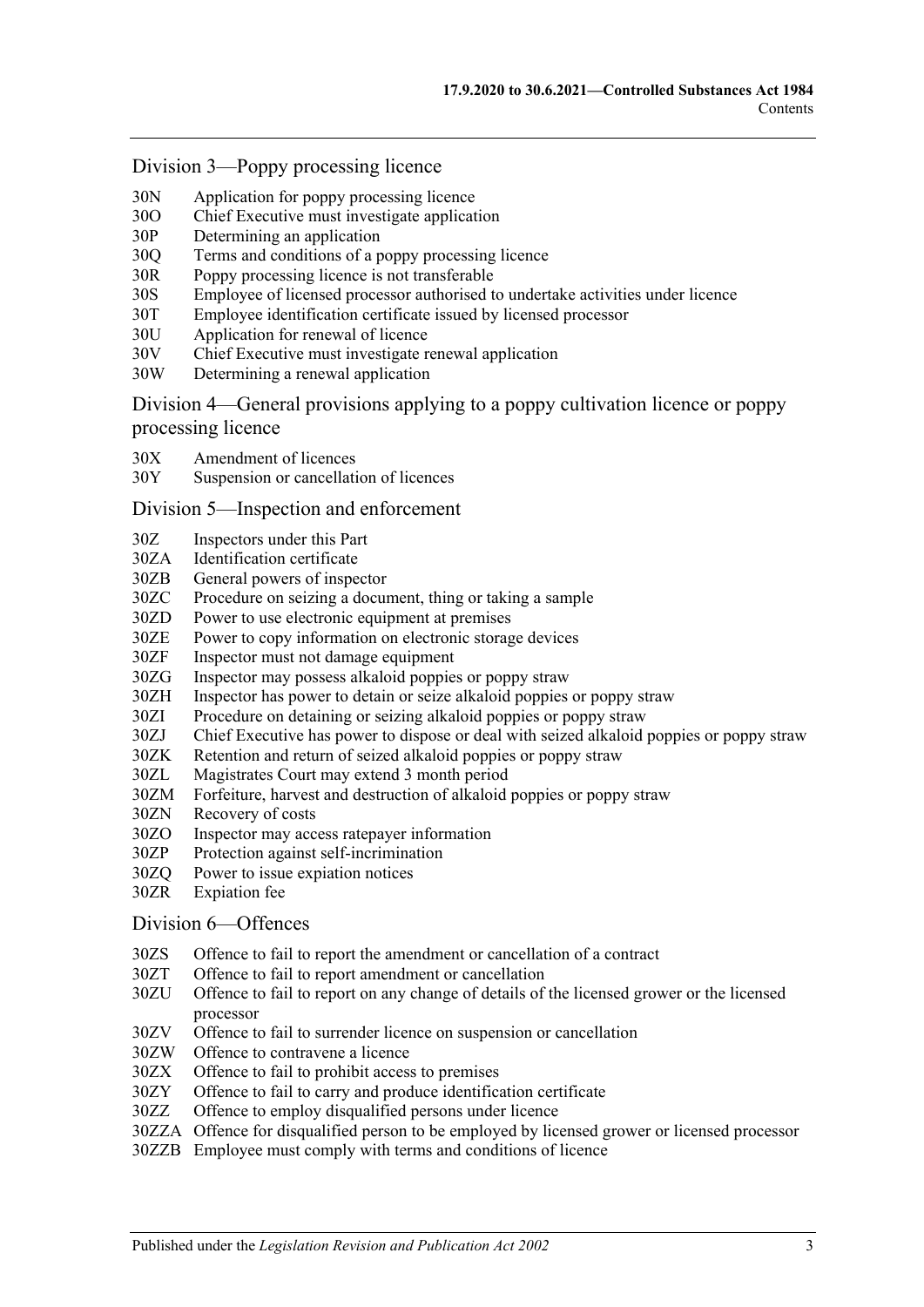- 30ZZC [Criminal liability of licensed grower or licensed processor—failure to exercise due](#page-58-0)  [diligence](#page-58-0)
- 30ZZD [Offence to fail to provide an identification certificate for employees](#page-58-1)
- 30ZZE [Offence to hinder or obstruct inspector](#page-58-2)
- 30ZZF [Offence to remove detained or seized alkaloid poppies or poppy straw](#page-59-0)

#### Division [7—Alkaloid poppy register](#page-59-1)

- 30ZZG [Alkaloid poppy register](#page-59-2)
- 30ZZH [Request to register a contract](#page-59-3)
- 30ZZI [Access to the alkaloid poppy register restricted](#page-60-0)
- 30ZZJ [Person with access to alkaloid poppy register not to disclose personal information from it](#page-60-1) 30ZZK [Delegation](#page-60-2)
- Division [8—Review](#page-61-0)

30ZZL [Review by Tribunal](#page-61-1)

Division [9—Miscellaneous](#page-61-2)

30ZZM [Criminal intelligence](#page-61-3)

30ZZN [Regulations](#page-62-0)

#### [Part 5—Offences relating to controlled drugs, precursors and plants](#page-63-0)

#### [Division 1—Preliminary](#page-63-1)

31 [Application of Part](#page-63-2)

#### [Division 2—Commercial offences](#page-65-0)

#### [Subdivision 1—Trafficking in controlled drugs](#page-65-1)

32 [Trafficking](#page-65-2)

[Subdivision 2—Manufacture of controlled drugs](#page-67-0)

33 [Manufacture of controlled drugs for sale](#page-67-1)

33A [Sale, manufacture etc of controlled precursor](#page-68-0)

[Subdivision 3—Cultivation and sale of controlled plants](#page-70-0)

- 33B [Cultivation of controlled plants for sale](#page-70-1)
- 33C [Sale of controlled plants](#page-71-0)

[Subdivision 4—Sale of equipment etc](#page-72-0)

- 33D [Sale of equipment](#page-72-1)
- 33DA [Sale of instructions](#page-72-2)

#### [Division 3—Offences involving children and school zones](#page-72-3)

- 33E [Application of Division](#page-72-4)
- 33F [Sale, supply or administration of controlled drug to child](#page-73-0)
- 33G [Sale, supply or administration of controlled drug in school zone](#page-73-1)
- 33GA [Sale of equipment to child for use in connection with consumption of controlled drugs](#page-73-2)
- 33GB [Sale of instructions to a child](#page-74-0)
- 33H [Procuring child to commit offence](#page-74-1)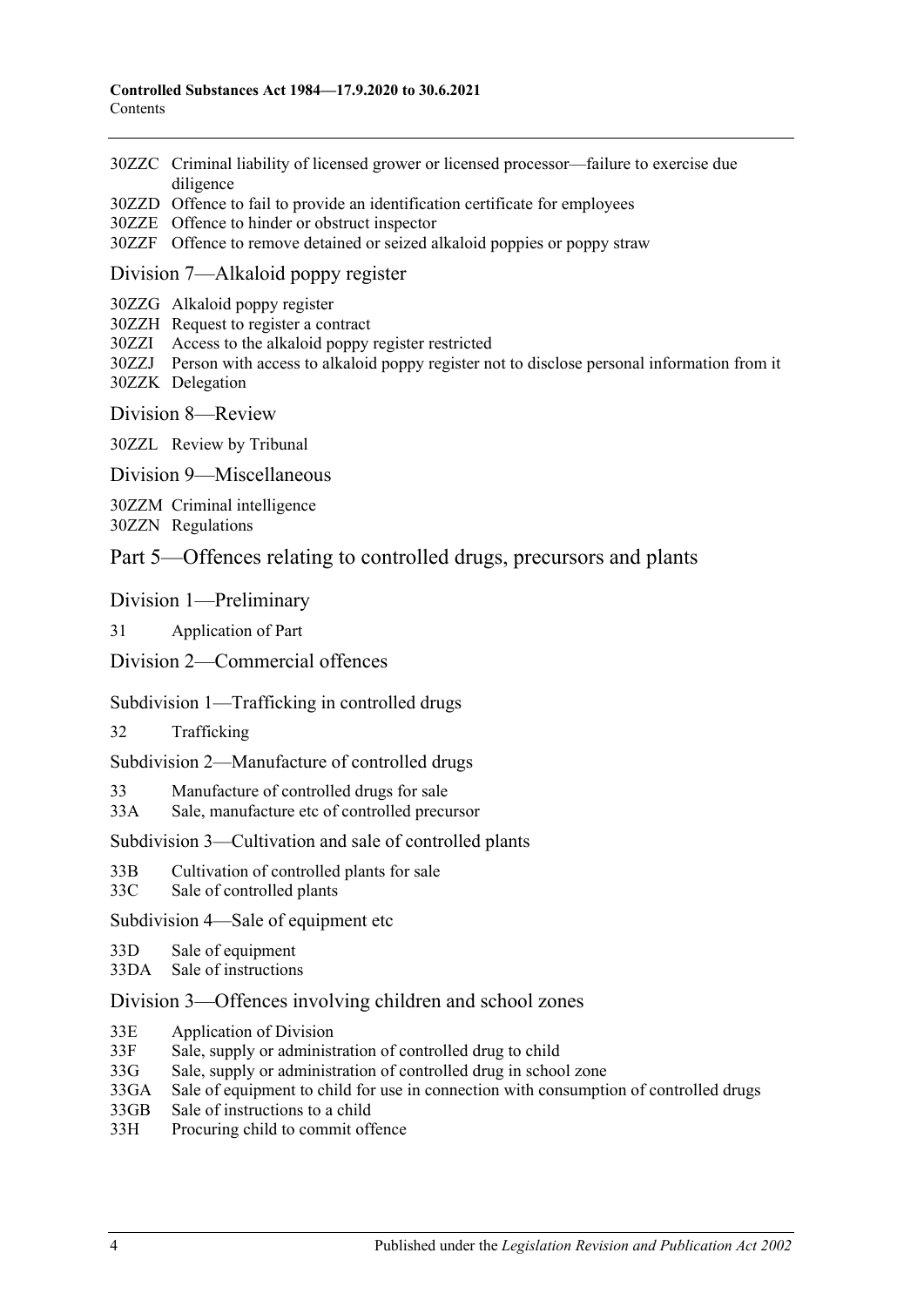#### [Division 4—Other offences](#page-74-2)

- 33I [Supply or administration of controlled drug](#page-74-3)
- 33J [Manufacture of controlled drugs](#page-75-0)
- 33K [Cultivation of controlled plants](#page-75-1)
- 33L [Possession or consumption of controlled drug etc](#page-76-0)
- 33LA [Possession or supply of prescribed equipment](#page-76-1)
- 33LAB [Possession or supply of instructions](#page-77-0)
- 33LB [Possession or supply of prescribed quantity of controlled precursor](#page-77-1)

#### [Division 4A—Offences relating to controlled drug alternatives](#page-78-0)

- 33LC [Interpretation](#page-78-1)
- 33LD [Intentional manufacture of controlled drug alternative](#page-79-0)
- 33LE [Promoting controlled drug alternative](#page-79-1)
- 33LF [Manufacturing, packaging, selling or supplying substance promoted as controlled drug](#page-80-0)  [alternative](#page-80-0)

#### [Division 5—General provisions relating to offences](#page-81-0)

- 33M [Interpretation](#page-81-1)
- 33N [Aggregation of offences](#page-81-2)
- 33O [Offences involving more than one kind of substance](#page-82-0)
- 33OA [Basis for determining quantity of controlled substance](#page-82-1)
- 33P [Knowledge or recklessness with respect to identity or quantity](#page-83-0)
- 33Q [Alternative conviction—mistake as to identity of controlled substance](#page-83-1)
- 33R [Alternative verdicts](#page-84-0)
- 33S [No accessorial liability for certain offences](#page-84-1)
- 33T [Power of court to prohibit certain activities](#page-84-2)

#### [Division 6—Procedure in relation to simple possession offences](#page-84-3)

- 34 [Application of Division](#page-84-4)
- 35 [Accreditation of drug assessment and treatment services](#page-85-0)
- 36 [Referral for assessment](#page-85-1)
- 37 [Assessment of referred person](#page-85-2)
- 38 [Undertakings](#page-87-0)
- 39 [Release from custody for the purposes of assessment or undertaking](#page-87-1)
- 40 [Prosecution of simple possession offences](#page-87-2)
- 40A [Confidentiality](#page-88-0)

#### [Part 6—Offences, penalties etc](#page-88-1)

- 43 [Aggravated offences](#page-88-2)
- 44 [Matters to be considered when court fixes penalty](#page-89-0)
- 45A [Expiation of simple cannabis offences](#page-90-0)

#### [Part 7—Search, seizure, forfeiture and analysis](#page-91-0)

- 49 [Application of Part](#page-91-1)
- 50 [Authorised officers](#page-91-2)
- 51 [Analysts](#page-91-3)
- 52 [Power to search, seize etc](#page-91-4)
- 52A [General drug detection powers](#page-93-0)
- 52B [Special powers relating to drug transit routes](#page-94-0)
- 52C [Report to Minister on issue of authorisations](#page-96-0)
- 52D [General provisions relating to exercise of powers](#page-96-1)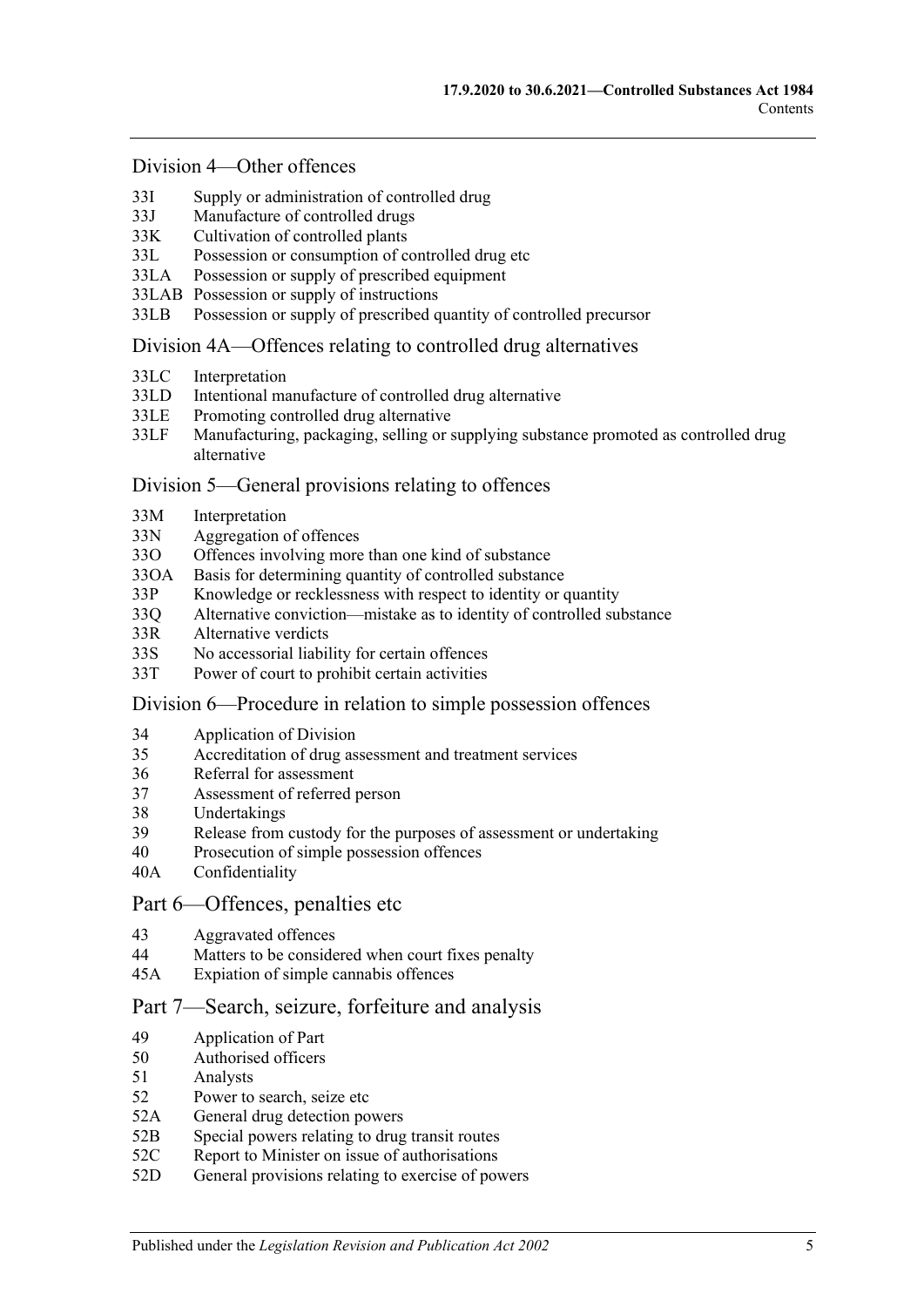| 52E | Seized property and forfeiture |
|-----|--------------------------------|
| 53  | Analysis                       |

# [Part 8—Miscellaneous](#page-99-0)

- 55 [Licences, authorities and permits](#page-99-1)
- 56 [Permits for research etc](#page-100-0)
- 57 [Power of Minister to prohibit certain activities](#page-100-1)
- 57A [Warnings](#page-101-0)
- 58 [Publication of information](#page-101-1)
- 60 [Minister may require certain information to be given](#page-102-0)
- 60A [Confidentiality](#page-103-0)
- 60B [False or misleading information](#page-103-1)
- 61 [Evidentiary provisions](#page-104-0)
- 62A [Delegation](#page-104-1)
- 63 [Regulations and fee notices](#page-105-0)

[Legislative history](#page-107-0)

# <span id="page-5-0"></span>**The Parliament of South Australia enacts as follows:**

# **Part 1—Preliminary**

#### <span id="page-5-1"></span>**1—Short title**

This Act may be cited as the *Controlled Substances Act 1984*.

#### <span id="page-5-2"></span>**4—Interpretation**

(1) In this Act, unless the contrary intention appears—

*Advisory Council* means the Controlled Substances Advisory Council established under [Part 2;](#page-12-1)

*aggravated offence*—where a provision differentiates between the penalty for an aggravated offence and the penalty for a basic offence, the reference to an aggravated offence is a reference to the offence in its aggravated form (see [section](#page-88-2) 43);

*analyst* means—

- (a) a person appointed as an analyst for the purposes of this Act; or
- (b) a person holding a position of a class approved by the Governor for the purposes of this Act;

*applied provisions* means the Commonwealth therapeutic goods laws that apply as a law of South Australia by virtue of [section](#page-15-2) 11A;

#### *artificially enhanced cultivation* means—

- (a) cultivation in a solution comprised wholly or principally of water enriched with nutrients; or
- (b) cultivation involving the application of an artificial source of light or heat;

*assessment service* means a drug assessment service accredited under [Division](#page-84-3) 6 of [Part 5;](#page-63-0)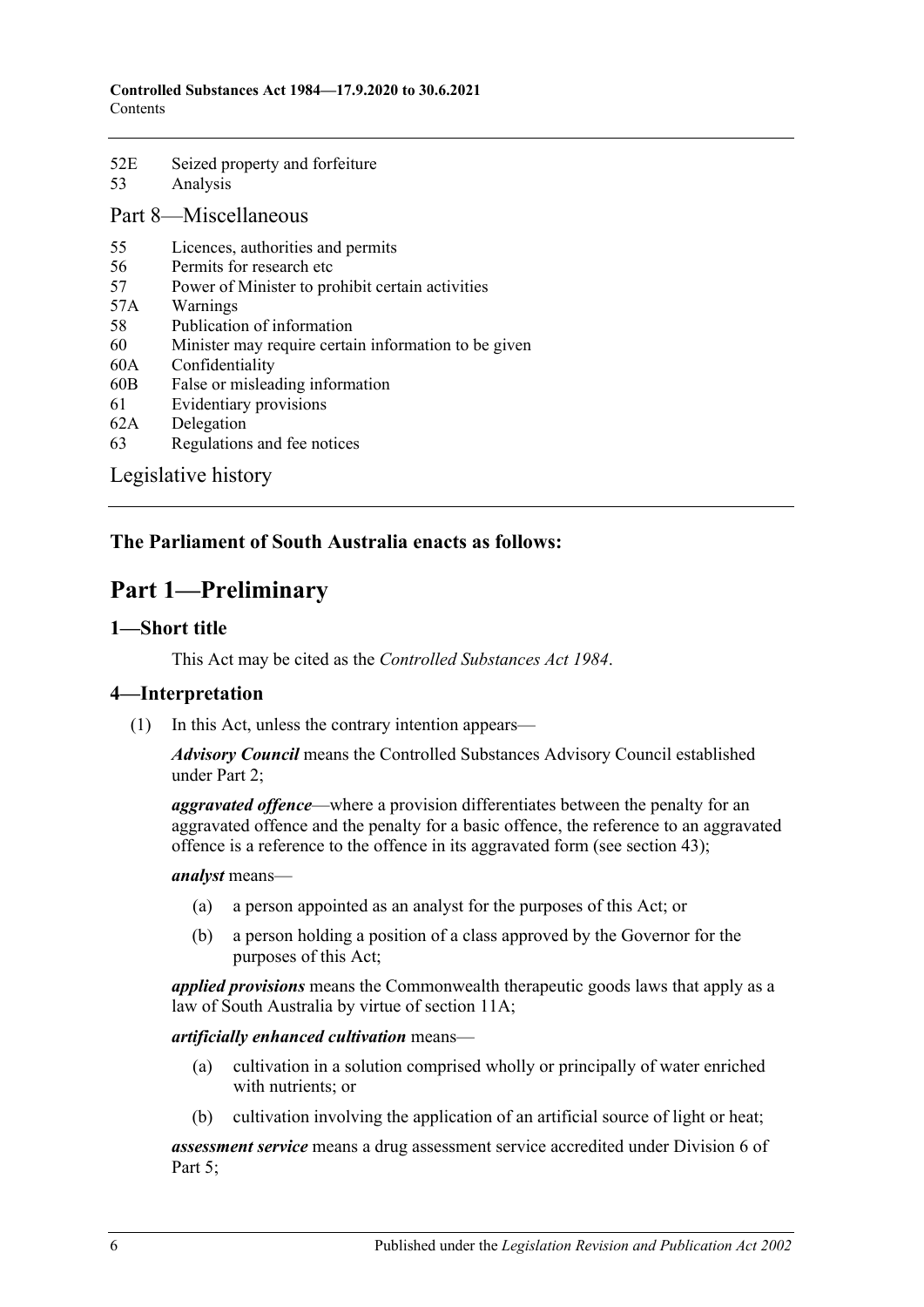*authorised officer*—see [section](#page-91-5) 50(1);

*basic offence*—where a provision differentiates between the penalty for an aggravated offence and the penalty for a basic offence, the reference to a basic offence is a reference to the offence in its non-aggravated form (see [section](#page-88-2) 43);

*cannabis* means a plant, or any part (including the seed) of a plant, of the genus *cannabis*, but does not include cannabis resin or cannabis oil;

*cannabis oil* means a substance that contains chemicals of any one or more of the following classes;

- (a) cannabinoids;
- (b) tetrahydrocannabinols;
- (c) alkyl homologues of tetrahydrocannabinols,

where the amount of soluble material in any quantity of the substance, when dissolved in the solvent known as hexane, constitutes more than 85 per cent of the weight of that quantity of substance;

*cannabis resin* means a substance that contains chemicals of any one or more of the following classes:

- (a) cannabinoids;
- (b) tetrahydrocannabinols;
- (c) alkyl homologues of tetrahydrocannabinols,

where the amount of soluble material in any quantity of the substance, when dissolved in the solvent known as hexane, constitutes more than 15 per cent but not more than 85 per cent of the weight of that quantity of substance;

*child* means a person under the age of 18 years and, in relation to the alleged commission of an offence, means a person who was, at the time of the alleged commission of the offence, under that age;

*commercial quantity* of a controlled drug, controlled precursor or controlled plant means—

- (a) in relation to a controlled drug or controlled precursor contained in a mixture—
	- (i) a quantity of the drug or precursor that equals or exceeds the amount prescribed as a commercial quantity for the drug or precursor (as the case may be) in its pure form; or
	- (ii) a quantity of the mixture that equals or exceeds the amount prescribed as a commercial quantity for any mixture containing the drug or precursor (as the case may be); or
	- (iii) a number of discrete dosage units of the mixture that equals or exceeds the number of discrete dosage units prescribed as a commercial quantity for any mixture containing the drug or precursor (as the case may be); or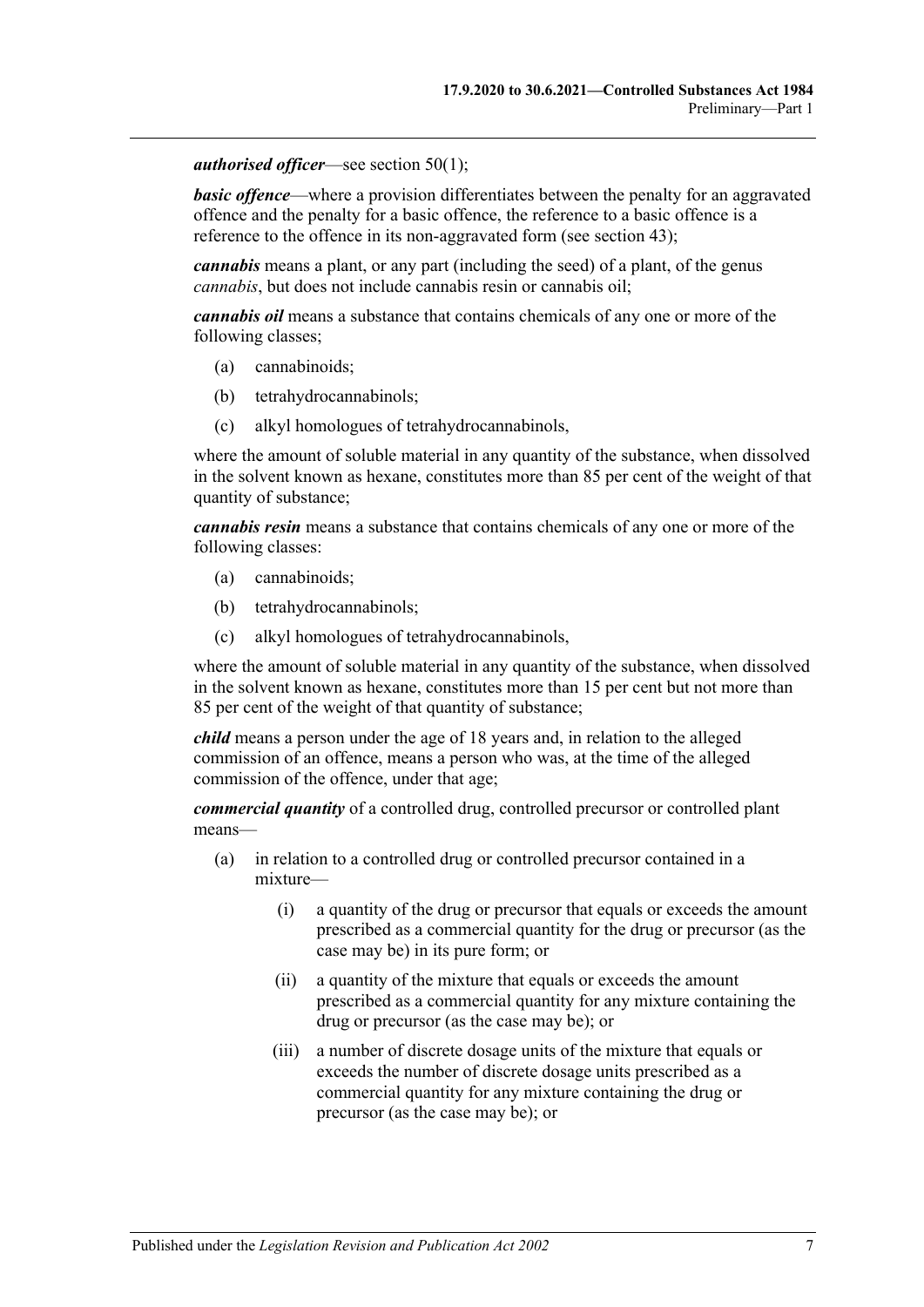- (b) in relation to a controlled drug or controlled precursor that is not contained in a mixture—a quantity of the drug or precursor that equals or exceeds the amount prescribed as a commercial quantity for the drug or precursor (as the case may be) in its pure form; or
- (c) in relation to a controlled plant—
	- (i) a number of the plant that equals or exceeds the number of plants prescribed as a commercial quantity for the plant; or
	- (ii) a weight of the plant that equals or exceeds the weight prescribed as a commercial quantity for the plant;

*Commonwealth Act* means the *Therapeutic Goods Act 1989* of the Commonwealth;

*Commonwealth Minister* means the Minister of the Commonwealth responsible for the administration of the Commonwealth therapeutic goods laws;

*Commonwealth Secretary* means the Secretary of the Department of the Commonwealth that is, under the Commonwealth Minister, responsible for the administration of the Commonwealth therapeutic goods laws;

*Commonwealth therapeutic goods laws* means the Commonwealth Act and the regulations, orders and manufacturing principles under that Act;

*controlled drug* means—

- (a) a drug of dependence; or
- (b) a substance declared by the regulations to be a controlled drug for the purposes of this Act; or
- (c) an interim controlled drug,

but does not include a controlled plant;

*controlled plant* means a growing cannabis plant or a cutting of a cannabis plant (provided that the cutting has been planted or otherwise placed in a growing medium) or any other plant declared by the regulations to be a controlled plant for the purposes of this Act;

*controlled precursor* means a substance declared by the regulations to be a controlled precursor for the purposes of this Act;

*cultivate* a controlled plant means—

- (a) plant a seed, seedling or cutting of the plant or transplant the plant; or
- (b) nurture, tend or grow the plant; or
- (c) harvest the plant (including pick any part of the plant or separate any resin or other substance from the plant); or
- (d) dry the harvested plant or part of the plant; or
- (e) take part in the process of cultivation of the plant;

*dentist* means a person registered under the *Health Practitioner Regulation National Law*—

- (a) to practise in the dental profession as a dentist (other than as a student); and
- (b) in the dentists division of that profession;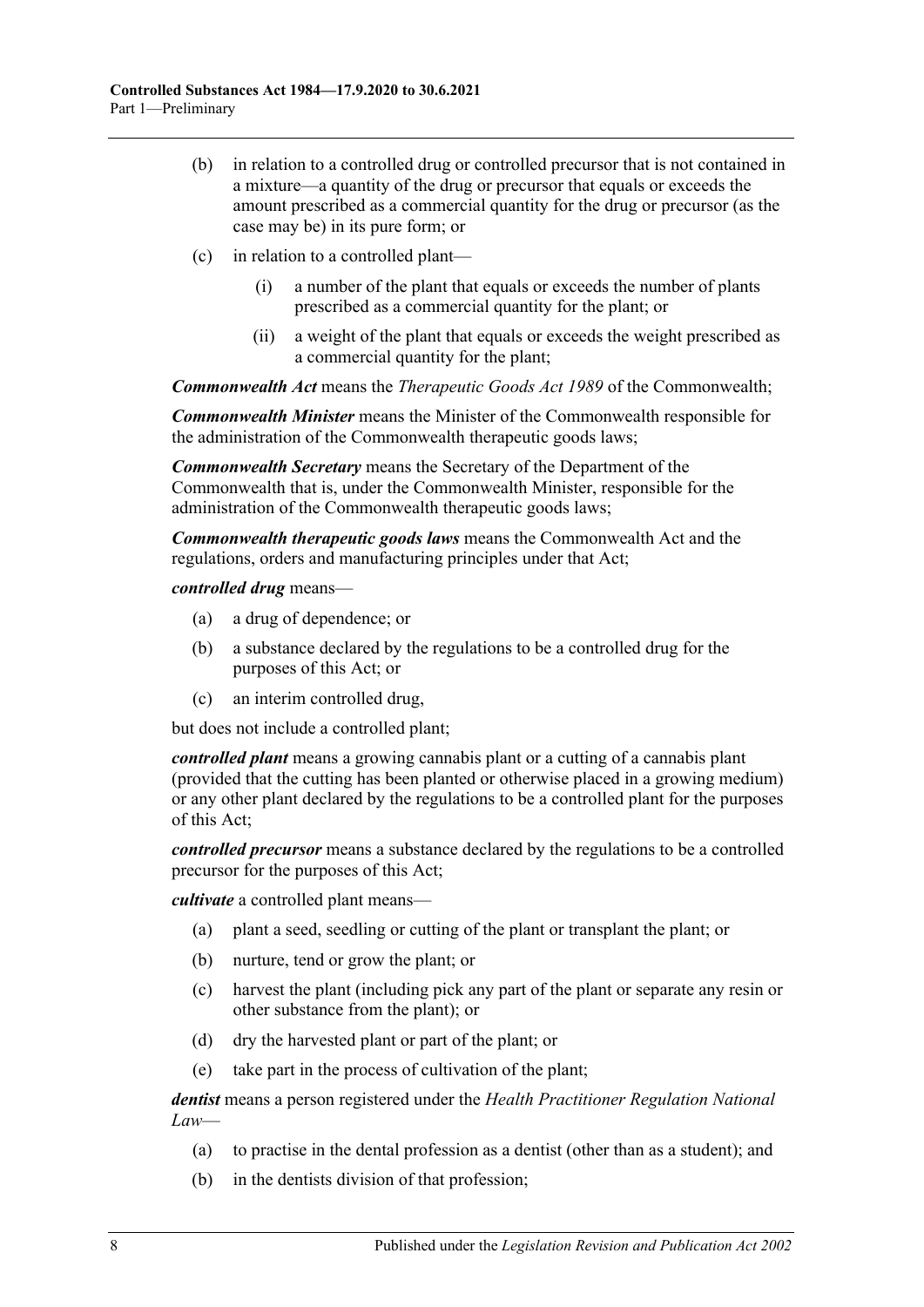*Department* means the department of the Minister to whom the administration of this Act has been committed;

*discrete dosage unit*, in relation to a controlled drug contained in a mixture or a controlled precursor contained in a mixture, means an amount of the mixture which is prepared or apparently prepared for the purpose of being administered as a single dose;

*drug detection dog* means a dog that has completed training of a kind approved by the Commissioner of Police for the purpose of detecting the presence of a controlled drug, controlled precursor or controlled plant;

*drug of dependence* means a poison declared by the regulations to be a drug of dependence;

*electronic drug detection system* means—

- (a) an electronic device of a kind approved by the Commissioner of Police; or
- (b) a system, of a kind approved by the Commissioner of Police, that involves the use of an electronic device,

for the purpose of detecting the presence of a controlled drug, controlled precursor or controlled plant;

*general drug detection* means—

- (a) walking or otherwise placing a drug detection dog in the vicinity of a person or property; or
- (b) using an electronic drug detection system in relation to a person or property in a manner prescribed by regulation,

for the purpose of determining whether the dog or system (as the case may be) detects the presence of a controlled drug, controlled precursor or controlled plant (but does not include any other conduct by a person that would constitute a search);

*interim controlled drug* means a substance declared to be an interim controlled drug by a notice under [section](#page-18-0) 12A;

*large commercial quantity* of a controlled drug, controlled precursor or controlled plant means—

- (a) in relation to a controlled drug or controlled precursor contained in a mixture—
	- (i) a quantity of the drug or precursor that equals or exceeds the amount prescribed as a large commercial quantity for the drug or precursor (as the case may be) in its pure form; or
	- (ii) a quantity of the mixture that equals or exceeds the amount prescribed as a large commercial quantity for any mixture containing the drug or precursor (as the case may be); or
	- (iii) a number of discrete dosage units of the mixture that equals or exceeds the number of discrete dosage units prescribed as a large commercial quantity for any mixture containing the drug or precursor (as the case may be); or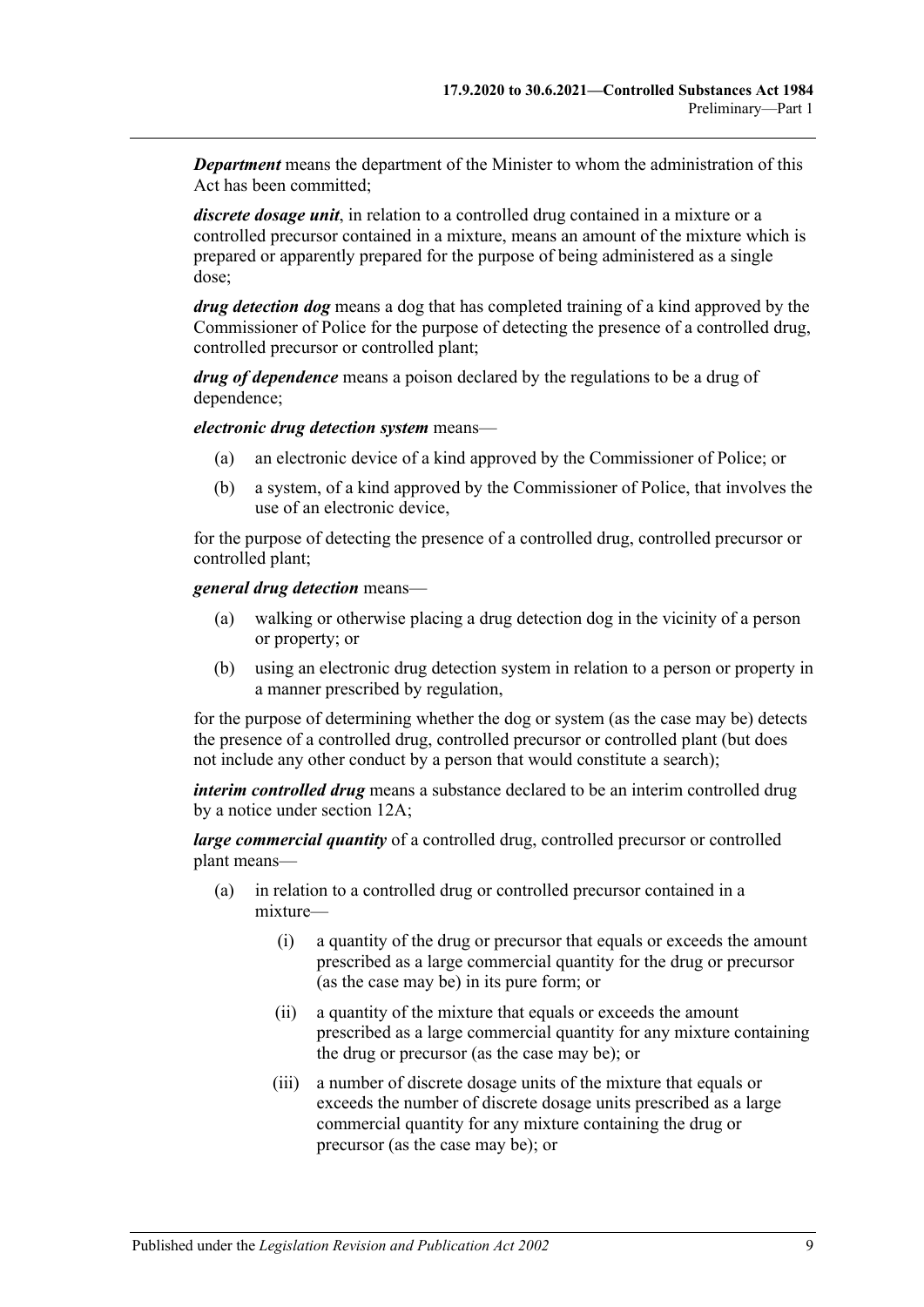- (b) in relation to a controlled drug or controlled precursor that is not contained in a mixture—a quantity of the drug or precursor that equals or exceeds the amount prescribed as a large commercial quantity for the drug or precursor (as the case may be) in its pure form; or
- (c) in relation to a controlled plant—
	- (i) a number of the plant that equals or exceeds the number of plants prescribed as a large commercial quantity for the plant; or
	- (ii) a weight of the plant that equals or exceeds the weight prescribed as a large commercial quantity for the plant;

*manufacture*, in relation to a controlled drug means—

- (a) undertake any process by which the drug is extracted, produced or refined; or
- (b) take part in the process of manufacture of the substance;

*medical device* has the same meaning as in the applied provisions;

*medical practitioner* means a person registered under the *Health Practitioner Regulation National Law* to practise in the medical profession (other than as a student);

*medicine* has the same meaning as in the applied provisions;

*midwife* means a person registered under the *Health Practitioner Regulation National Law* to practise in the midwifery profession as a midwife (other than as a student);

*nurse* means a person registered under the *Health Practitioner Regulation National Law* to practise in the nursing profession as a nurse (other than as a student);

*nurse practitioner* means a nurse whose registration under the *Health Practitioner Regulation National Law* is endorsed as being qualified to practise as a nurse practitioner;

*owner*, in relation to premises, includes the occupier of the premises;

*pharmacist* means a person registered under the *Health Practitioner Regulation National Law* to practise in the pharmacy profession (other than as a student);

*poison* means a substance declared by the regulations to be a poison for the purposes of this Act;

*possession* of a substance or thing includes—

- (a) having control over the disposition of the substance or thing; and
- (b) having joint possession of the substance or thing;

*premises* means any land, building, structure, vehicle, vessel or aircraft;

*prescription drug* means a poison declared by the regulations to be a prescription drug for the purposes of this Act;

*product* of a controlled plant includes—

- (a) a seed of the plant; and
- (b) a part of the plant (whether live or dead); and
- (c) a substance separated from the plant;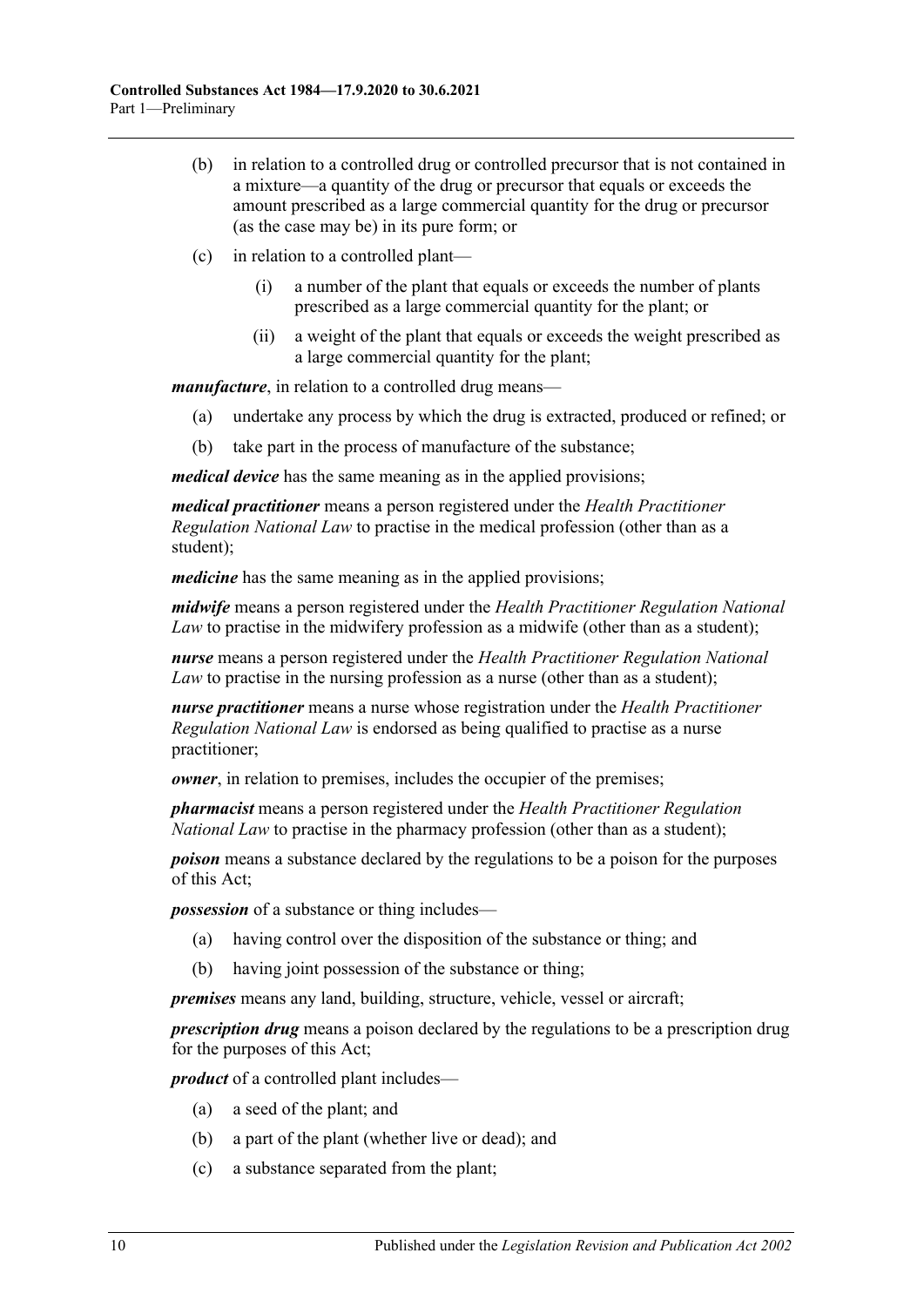*registered health practitioner* has the same meaning as in the *Health Practitioner Regulation National Law*;

*school zone* means the grounds of a primary or secondary school and the area within 500 metres of the boundary of the school;

*sell* means sell, barter or exchange, offer or agree to sell, barter or exchange or expose for sale, barter or exchange;

*senior police officer* means a police officer of or above the rank of Inspector;

*simple possession offence* means an offence against [section](#page-76-2) 33L(1) other than an offence relating to a prescribed controlled drug;

*substance* means any gaseous, liquid or solid substance and includes a plant or fungus;

*supply* means provide or distribute or offer to provide or distribute;

*traffic* in a controlled drug means—

- (a) sell the drug; or
- (b) have possession of the drug intending to sell it; or
- (c) take part in the process of sale of the drug;

*trafficable quantity* of a controlled drug or controlled plant means—

- (a) in relation to a controlled drug contained in a mixture—
	- (i) a quantity of the drug that equals or exceeds the amount prescribed as a trafficable quantity for the drug in its pure form; or
	- (ii) a quantity of the mixture that equals or exceeds the amount prescribed as a trafficable quantity for any mixture containing the drug; or
	- (iii) a number of discrete dosage units of the mixture that equals or exceeds the number of discrete dosage units prescribed as a trafficable quantity for any mixture containing the drug; or
- (b) in relation to a controlled drug that is not contained in a mixture—a quantity of the drug that equals or exceeds the amount prescribed as a trafficable quantity for the drug in its pure form; or
- (c) in relation to a controlled plant—
	- (i) a number of the plant that equals or exceeds the number of plants prescribed as a trafficable quantity for the plant; or
	- (ii) a weight of the plant that equals or exceeds the weight prescribed as a trafficable quantity for the plant;

*Tribunal* means the South Australian Civil and Administrative Tribunal established under the *[South Australian Civil and Administrative Tribunal Act](http://www.legislation.sa.gov.au/index.aspx?action=legref&type=act&legtitle=South%20Australian%20Civil%20and%20Administrative%20Tribunal%20Act%202013) 2013*;

*vessel* means any ship, boat or other water craft;

*veterinary surgeon* means a person registered as a veterinary surgeon under the *[Veterinary Practice Act](http://www.legislation.sa.gov.au/index.aspx?action=legref&type=act&legtitle=Veterinary%20Practice%20Act%202003) 2003*;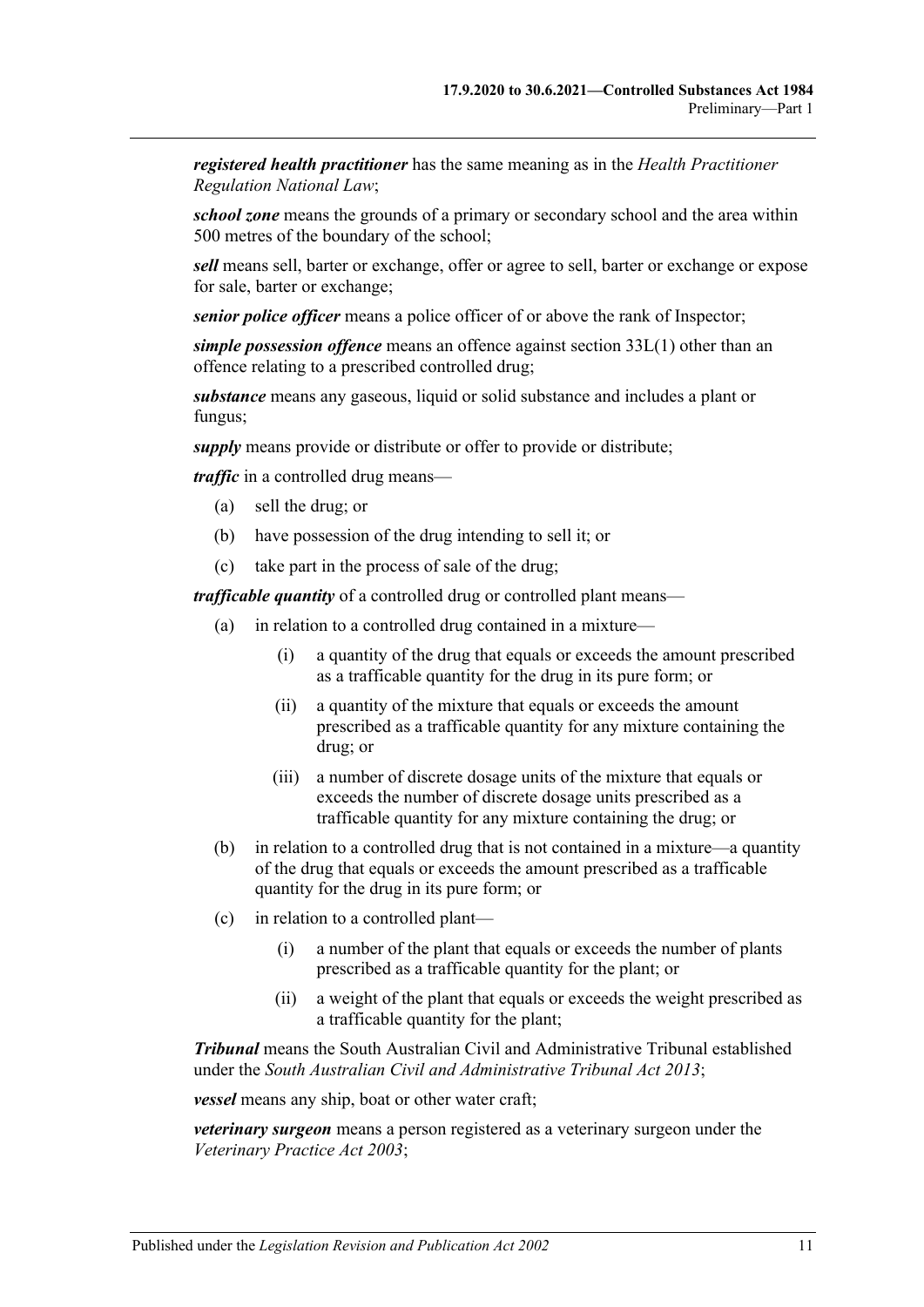*volatile solvent* means a substance declared by the regulations to be a volatile solvent for the purposes of this Act.

- (2) A substance is an analogue of another for the purposes of this Act if—
	- (a) they both have substantially similar chemical structures; or
	- (b) they both have substantially similar pharmacological effects.
- (3) Subject to the regulations, an analogue of a controlled drug (not being an analogue that is itself declared by regulation to be a drug of dependence or a controlled drug) is by virtue of this subsection a controlled drug.
- (4) For the purposes of this Act, a person takes part in the process of sale, manufacture or cultivation of a controlled drug or controlled plant if the person directs, takes or participates in any step, or causes any step to be taken, in the process of sale, manufacture or cultivation of the drug or plant.
- (5) For the purposes of this Act, a step in the process of sale of a controlled drug includes, without limitation, any of the following when done for the purpose of sale of the drug:
	- (a) storing the drug;
	- (b) carrying, transporting, loading or unloading the drug;
	- (c) packaging the drug, separating the drug into discrete units or otherwise preparing the drug;
	- (d) guarding or concealing the drug;
	- (e) providing or arranging finance (including finance for the acquisition of the drug);
	- (f) providing or allowing the use of premises or jointly occupying premises.
- (6) For the purposes of this Act, a step in the process of manufacture of a controlled drug includes, without limitation, any of the following when done for the purpose of manufacture of the drug:
	- (a) acquiring equipment, substances or materials;
	- (b) storing equipment, substances or materials;
	- (c) carrying, transporting, loading or unloading equipment, substances or materials;
	- (d) guarding or concealing equipment, substances or materials;
	- (e) providing or arranging finance (including finance for the acquisition of equipment, substances or materials);
	- (f) providing or allowing the use of premises or jointly occupying premises.
- <span id="page-11-0"></span>(7) For the purposes of this Act, a step in the process of cultivation of a controlled plant includes, without limitation, any of the following when done for the purpose of cultivation of the plant:
	- (a) acquiring the plant or equipment, substances or materials;
	- (b) storing the plant or equipment, substances or materials;
	- (c) carrying, transporting, loading or unloading the plant or equipment, substances or materials;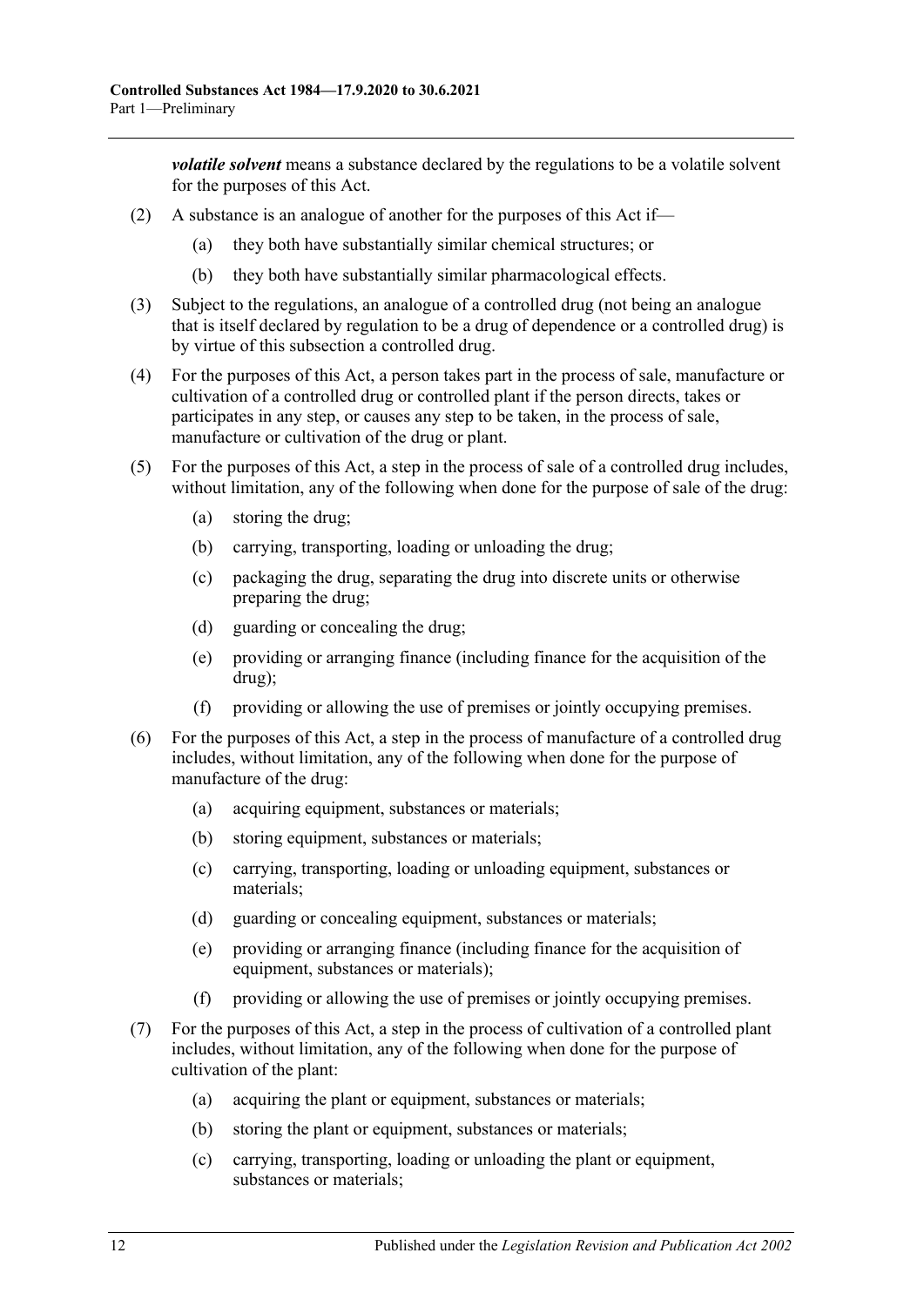- (d) guarding or concealing the plant or equipment, substances or materials;
- (e) providing or arranging finance (including finance for the acquisition of the plant or equipment, substances or materials);
- (f) providing or allowing the use of premises or jointly occupying premises.
- (7a) For the purposes of this Act, in determining the maximum penalty for an offence against this Act, an offender is a *serious drug offender* if the offender has, within 10 years of the commission of the offence, been previously convicted of—
	- (a) 2 or more offences against [Part 5 Division 2](#page-65-0) (other than [Subdivision 4\)](#page-72-0) or [Division 3,](#page-72-3) being offences arising out of separate incidents; or
	- (b) 3 or more offences against [Part 5](#page-63-0) (other than [sections](#page-72-1) 33D, [33DA,](#page-72-2) [33I\(2\),](#page-74-4) [33K,](#page-75-1) [33L,](#page-76-0) [33LA,](#page-76-1) [33LAB](#page-77-0) or [33LB\)](#page-77-1), being offences arising out of separate incidents.
- (8) In [subsection](#page-11-0) (7)—

*materials* includes seeds, seedlings and cuttings.

#### <span id="page-12-0"></span>**5—Application of Act**

- (1) This Act binds the Crown.
- (2) The provisions of this Act are in addition to, and do not derogate from the obligations imposed by, the provisions of any other Act.
- (3) The provisions of this Act do not limit or derogate from any civil remedy at law or in equity.

# <span id="page-12-1"></span>**Part 2—Controlled Substances Advisory Council**

# <span id="page-12-2"></span>**6—The Controlled Substances Advisory Council**

- (1) The *Controlled Substances Advisory Council* is established.
- (2) The Advisory Council consists of 10 members appointed by the Governor, on the nomination of the Minister, of whom—
	- (a) 1 (the presiding member) is an officer or employee of the Department or of another administrative unit of the Public Service, or body incorporated under the *[Health Care Act](http://www.legislation.sa.gov.au/index.aspx?action=legref&type=act&legtitle=Health%20Care%20Act%202008) 2008*, involved in the administration of this Act; and
	- (b) 1 is a medical practitioner; and
	- (c) 1 is a police officer; and
	- (ca) 1 is a legal practitioner who, in the opinion of the Minister, has experience in the administration and operation of this Act; and
	- (d) 2 are persons who, in the opinion of the Minister, have qualifications and extensive experience in the field of chemistry, pharmacy or pharmacology; and
	- (e) 1 is a person who, in the opinion of the Minister, has had extensive experience in the manufacture or sale of substances or devices to which this Act applies; and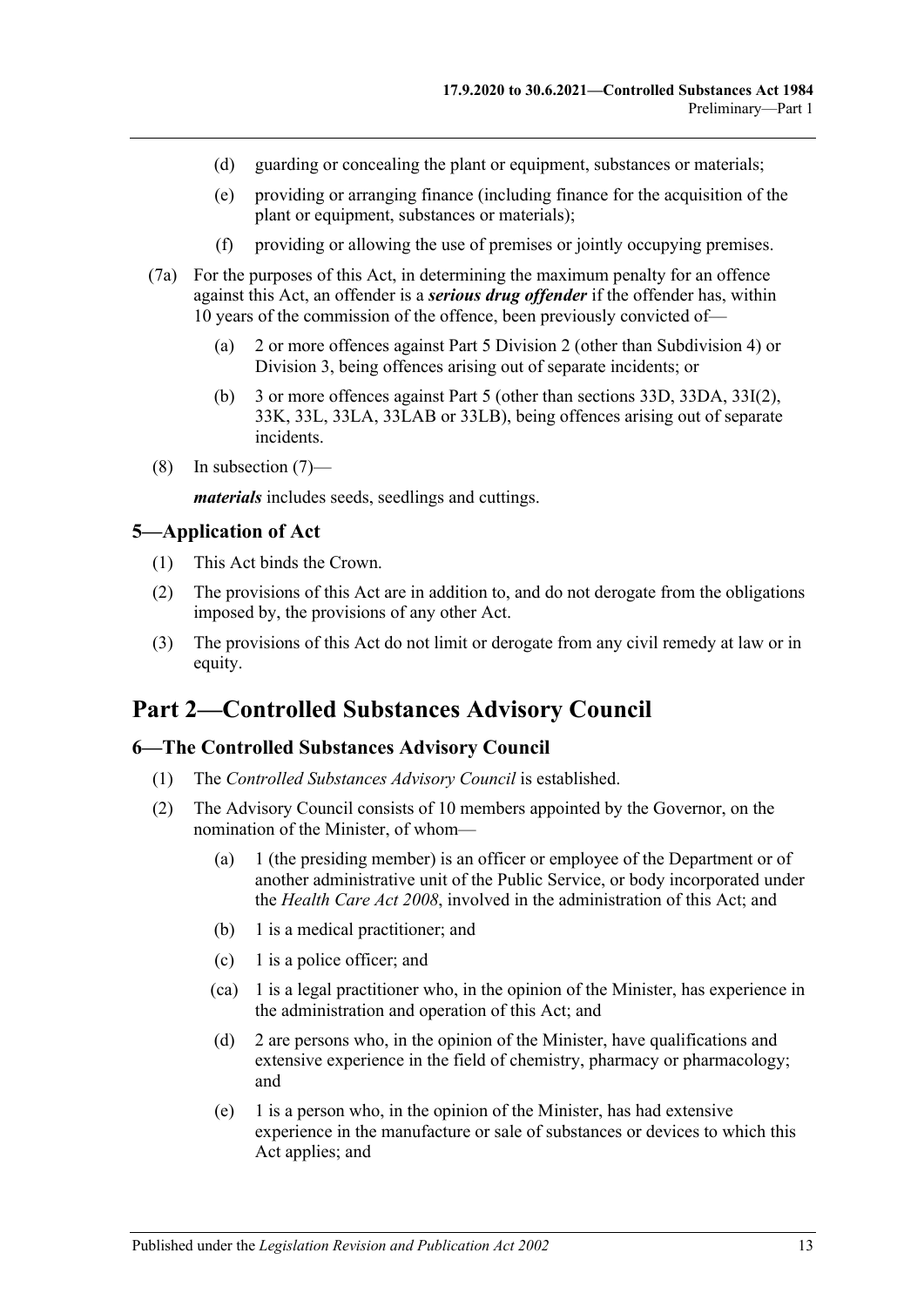- (f) 2 are persons who, in the opinion of the Minister, have a wide knowledge of the factors and issues involved in controlling the manufacture, sale and supply of substances or devices to which this Act applies; and
- $(g)$  1 is, in the opinion of the Minister, a suitable person to represent the interests of the general public.
- (3) The Governor may appoint a suitable person to be the deputy of a member of the Advisory Council.
- (4) If a member is for any reason absent or unable to act as a member of the Advisory Council, his or her deputy may act as a member of the Advisory Council.

#### <span id="page-13-0"></span>**7—Terms and conditions of office**

- (1) A member of the Advisory Council will be appointed for a term of office, not exceeding 3 years, specified in the instrument of appointment and will, on the expiration of any such term, be eligible for reappointment.
- <span id="page-13-4"></span>(2) The Governor may remove a member of the Advisory Council from office on the ground of—
	- (a) mental or physical incapacity to carry out satisfactorily the duties of office; or
	- (b) neglect of duty; or
	- (c) dishonourable conduct.
- (3) The office of a member of the Advisory Council becomes vacant if the member—
	- (a) dies; or
	- (b) completes a term of office and is not reappointed; or
	- (c) resigns by giving notice in writing to the Minister; or
	- (d) is removed from office by the Governor pursuant to [subsection](#page-13-4) (2).
- (4) On the office of a member of the Advisory Council becoming vacant, a person must be appointed to that office in accordance with this Act.

#### <span id="page-13-1"></span>**8—Validity of acts of the Advisory Council**

An act or proceeding of the Advisory Council is not invalid by reason of a vacancy in the membership of the Advisory Council or of a defect in the appointment of a person to the Advisory Council.

#### <span id="page-13-2"></span>**9—Allowances and expenses**

A member of the Advisory Council is entitled to receive such allowances and expenses as the Governor may from time to time determine

#### <span id="page-13-3"></span>**10—Conduct of business**

- (1) The presiding member or, in the presiding member's absence, his or her deputy, will preside at any meeting of the Advisory Council.
- (2) In the absence of both the presiding member and the presiding member's deputy from a meeting of the Advisory Council, the members present may elect one of their number to preside at that meeting.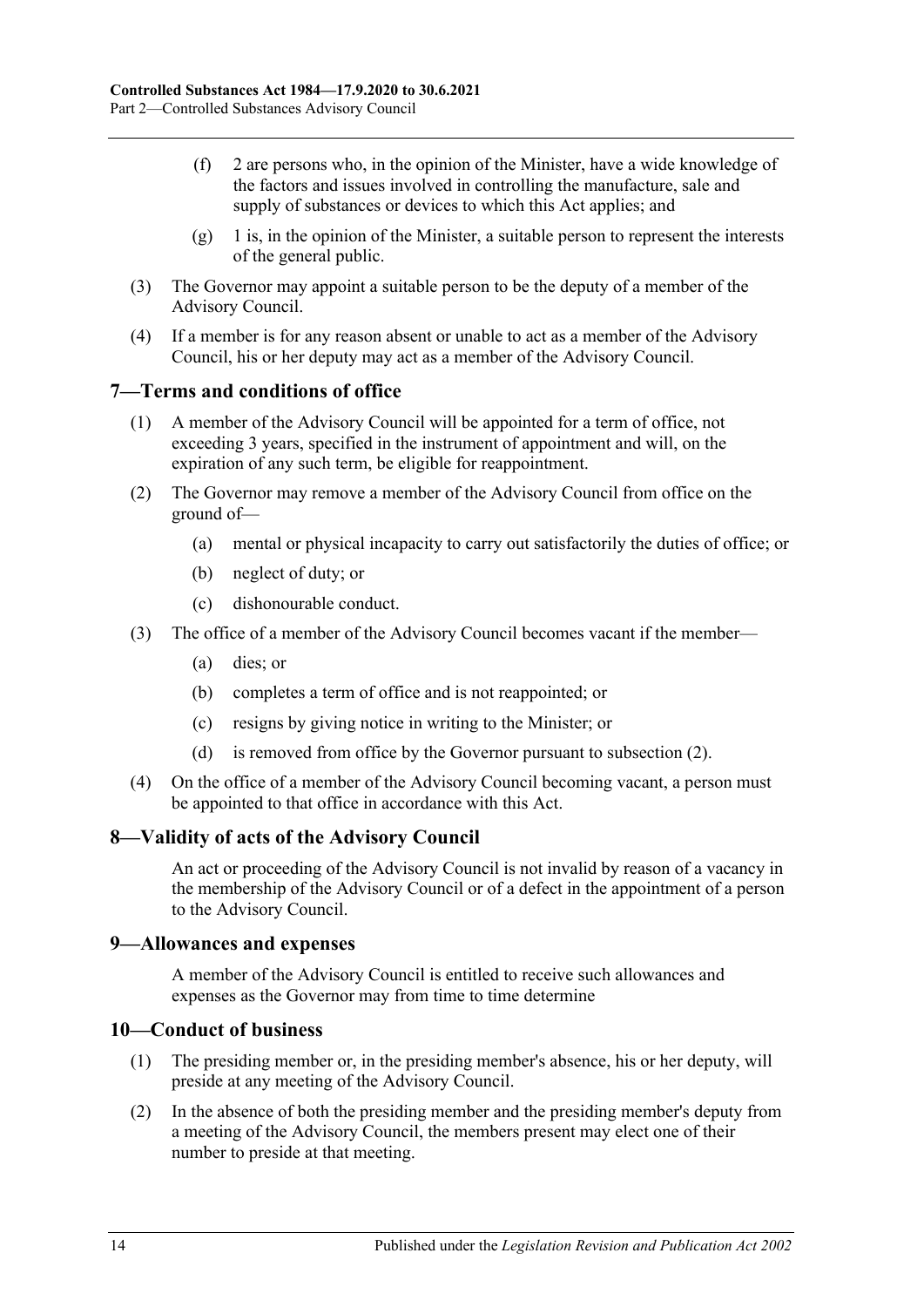- (3) Six members constitute a quorum of the Advisory Council, and no business may be transacted at any meeting of the Advisory Council unless a quorum is present.
- (4) A decision carried by the votes of a majority of the members present at a meeting is a decision of the Advisory Council.
- (5) The person presiding at a meeting of the Advisory Council will, in the event of an equality of votes, have a second, or casting, vote.
- (6) Subject to this Act, the business of the Advisory Council may be conducted in a manner determined by the Advisory Council.

#### <span id="page-14-0"></span>**10A—Conflict of interest under Public Sector (Honesty and Accountability) Act**

A member of the Advisory Council will not be taken to have a direct or indirect interest in a matter for the purposes of the *[Public Sector \(Honesty and Accountability\)](http://www.legislation.sa.gov.au/index.aspx?action=legref&type=act&legtitle=Public%20Sector%20(Honesty%20and%20Accountability)%20Act%201995)  Act [1995](http://www.legislation.sa.gov.au/index.aspx?action=legref&type=act&legtitle=Public%20Sector%20(Honesty%20and%20Accountability)%20Act%201995)* by reason only of the fact that the member has an interest in a matter that is shared in common with those engaged in or associated with the manufacture or sale of substances or devices to which the *[Controlled Substances Act](http://www.legislation.sa.gov.au/index.aspx?action=legref&type=act&legtitle=Controlled%20Substances%20Act%201984) 1984* applies generally, or a substantial section of those engaged in or associated with the manufacture or sale of such substances or devices.

#### <span id="page-14-1"></span>**11—Functions of the Advisory Council**

- (1) The functions of the Advisory Council are as follows:
	- (a) to keep under review substances and devices that are subject to this Act or that may, in the opinion of the Advisory Council, need to be brought under this Act and the controls (if any) that are, or should be, applicable to them; and
	- (b) to advise the Minister on the measures that should, in the opinion of the Advisory Council, be taken in relation to imposing, withdrawing or varying controls in respect of any of those substances or devices; and
	- (c) to monitor the administration and operation of this Act; and
	- (d) such other functions as the Minister may assign to the Advisory Council.
- (2) The Advisory Council may make recommendations to the Minister for—
	- (a) amendments to this Act; or
	- (b) making, varying or revoking regulations under this Act.
- (3) The Advisory Council must advise the Minister on any matter referred by the Minister to the Advisory Council for advice.
- (4) The Advisory Council may establish subcommittees for the purpose of giving advice to the Advisory Council in the performance of its functions.
- (5) A subcommittee will consist of such members of the Advisory Council, and such other persons co-opted by the Advisory Council, as the Advisory Council thinks fit.
- <span id="page-14-2"></span>(6) The Advisory Council must, not later than 31 October in each year, report to the Minister on the administration and operation of this Act during the previous financial year.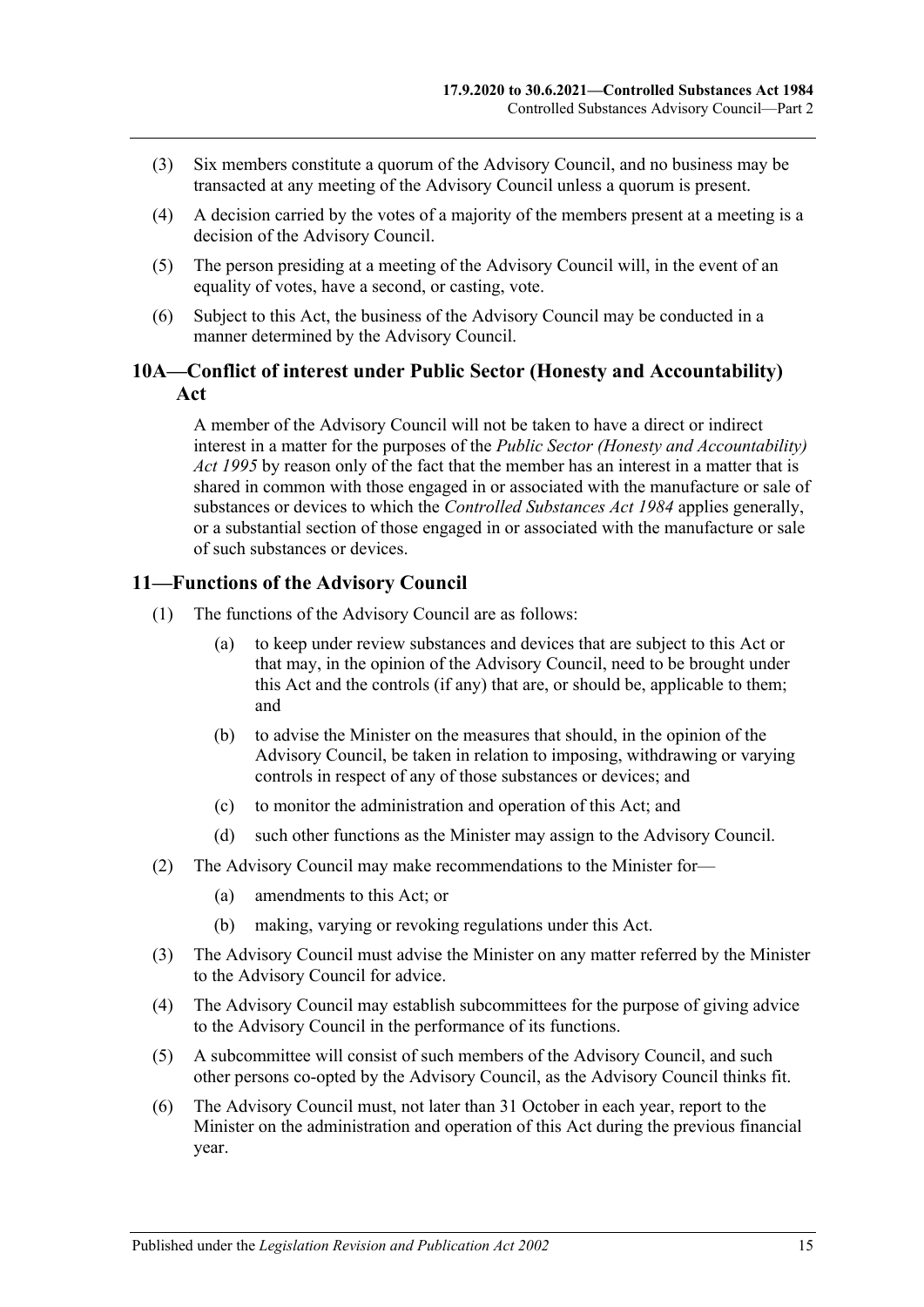(7) The Minister must, as soon as practicable after receipt of a report submitted under [subsection](#page-14-2) (6), cause a copy of the report to be laid before each House of Parliament.

# <span id="page-15-0"></span>**Part 2A—Application in South Australia of Commonwealth therapeutic goods laws**

# <span id="page-15-1"></span>**Division 1—Applied provisions**

#### <span id="page-15-2"></span>**11A—Application of Commonwealth therapeutic goods laws**

- (1) The Commonwealth therapeutic goods laws, as in force for the time being and as modified by or under this Part, apply as a law of South Australia.
- (2) Those Commonwealth therapeutic goods laws so apply as if they extended to—
	- (a) things done or omitted to be done by persons who are not corporations; and
	- (b) things done or omitted to be done in the course of trade and commerce within the limits of South Australia.
- (3) For the purposes of this section, the Commonwealth therapeutic goods laws are modified as follows:
	- (a) a reference to the Federal Court or the Federal Court of Australia is to be read as a reference to the District Court of South Australia;
	- (b) a reference to the Administrative Appeals Tribunal is to be read as a reference to the Tribunal;
	- (c) a reference to a prescribed court is to be read as a reference to a prescribed court excluding the Federal Court;
	- (d) any other modifications specified by the regulations.

#### <span id="page-15-3"></span>**11B—Interpretation of Commonwealth therapeutic goods laws**

- (1) The *Acts Interpretation Act 1901* of the Commonwealth, as in force for the time being—
	- (a) applies to the interpretation of the applied provisions; and
	- (b) so applies as if the applied provisions were an Act of the Commonwealth or regulations or orders under a Commonwealth Act, as the case requires.
- (2) The *[Acts Interpretation Act](http://www.legislation.sa.gov.au/index.aspx?action=legref&type=act&legtitle=Acts%20Interpretation%20Act%201915) 1915* does not apply to the applied provisions.

#### <span id="page-15-4"></span>**Division 2—Functions and powers under applied provisions**

#### <span id="page-15-5"></span>**11C—Functions and powers of Commonwealth Minister**

The Commonwealth Minister has the same functions and powers under the applied provisions as that Minister has under the Commonwealth therapeutic goods laws as those laws apply to the Commonwealth.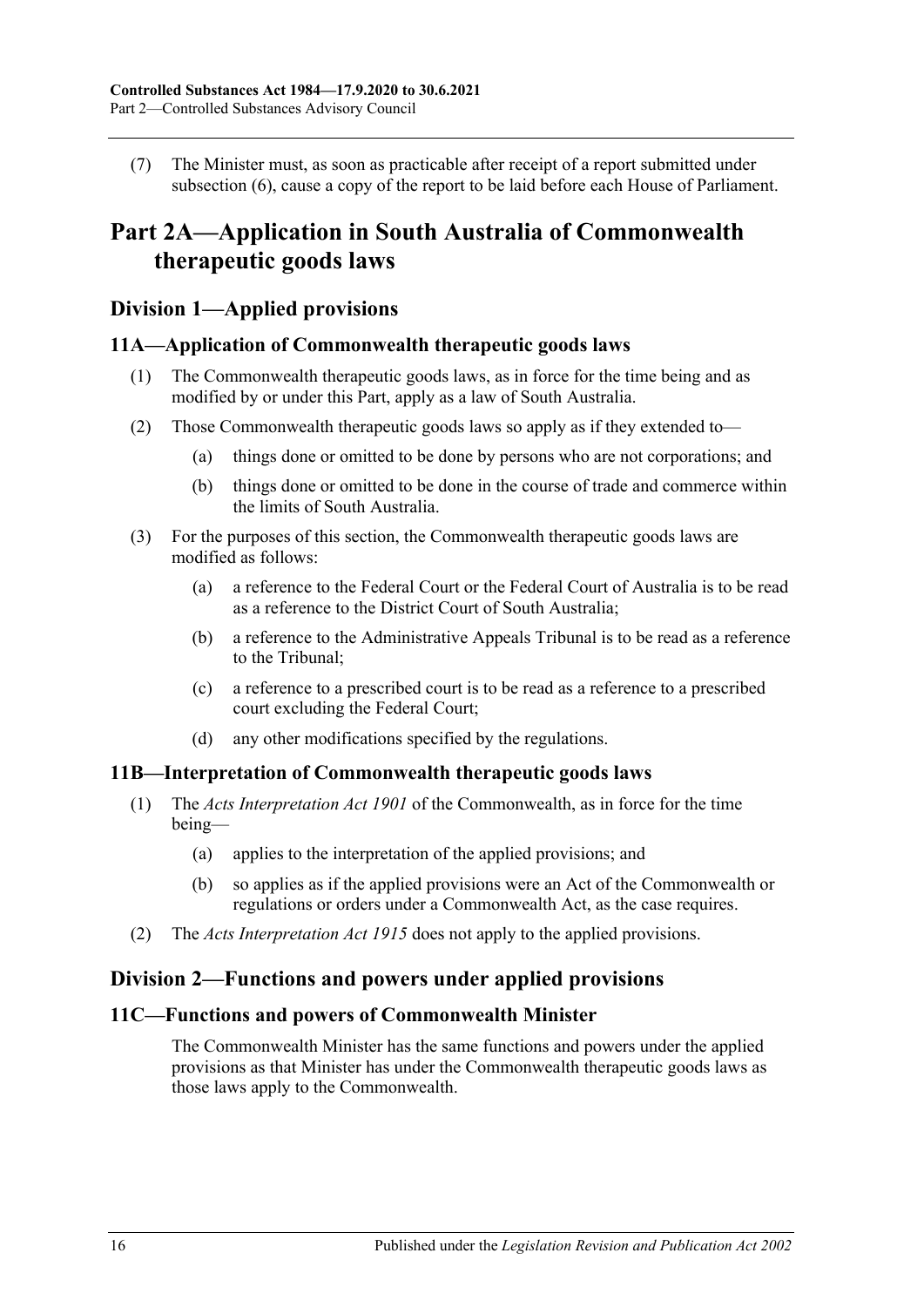#### <span id="page-16-7"></span><span id="page-16-0"></span>**11D—Functions and powers of Commonwealth Secretary**

- (1) The Commonwealth Secretary has the same functions and powers under the applied provisions as that Secretary has under the Commonwealth therapeutic goods laws as those laws apply to the Commonwealth.
- (2) Without limiting [subsection](#page-16-7) (1), the Commonwealth Secretary has the function of including goods in the Australian Register of Therapeutic Goods kept under the applied provisions and is authorised to cancel the inclusion of goods in that Register in accordance with those provisions.

#### <span id="page-16-1"></span>**11E—Commonwealth may retain fees paid to Commonwealth Secretary**

The Commonwealth may retain fees paid to, or recovered by, the Commonwealth Secretary in respect of the performance or exercise of functions or powers conferred on the Commonwealth Secretary by the applied provisions.

#### <span id="page-16-2"></span>**11F—Functions and powers of other persons**

An authorised person, authorised officer or official analyst appointed under the Commonwealth therapeutic goods laws has the same functions and powers under the applied provisions as that person, officer or analyst has under the Commonwealth therapeutic goods laws as those laws apply to the Commonwealth.

#### <span id="page-16-3"></span>**11G—Delegation by Commonwealth Minister or Commonwealth Secretary**

Any delegation by the Commonwealth Minister or the Commonwealth Secretary under section 57 of the Commonwealth Act is taken to extend to, and have effect for the purposes of, the corresponding provision of the applied provisions.

#### <span id="page-16-4"></span>**11H—Appointments under Commonwealth therapeutic goods laws**

The appointment of a person to an office or position under a provision of the Commonwealth therapeutic goods laws is taken to extend to, and have effect for the purposes of, the applied provisions.

#### <span id="page-16-5"></span>**Division 3—Offences against applied provisions**

## <span id="page-16-6"></span>**11I—Application of Commonwealth criminal laws to offences against applied provisions**

- (1) The relevant Commonwealth laws apply as laws of South Australia in relation to any offence committed against the applied provisions as if the applied provisions were a law of the Commonwealth and not a law of South Australia.
- <span id="page-16-8"></span>(2) For the purposes of a law of South Australia, an offence against the applied provisions—
	- (a) is taken to be an offence against the laws of the Commonwealth in the same way as if the applied provisions were a law of the Commonwealth; and
	- (b) is taken not to be an offence against the laws of South Australia.
- (3) [Subsection](#page-16-8) (2) has effect for the purposes of a law of South Australia except as prescribed by the regulations.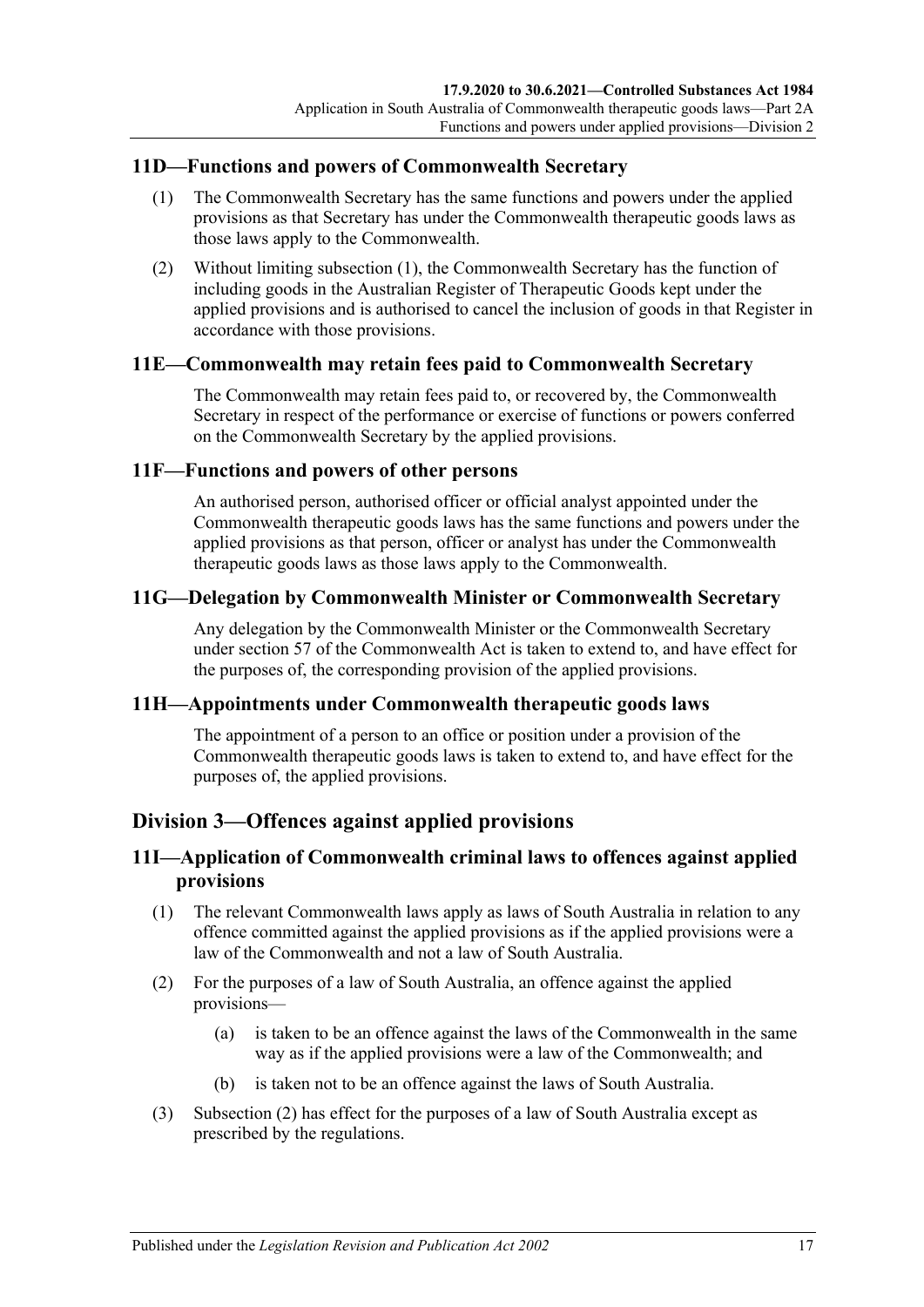# <span id="page-17-0"></span>**11J—Functions and powers conferred on certain Commonwealth officers and authorities relating to offences**

- <span id="page-17-6"></span>(1) A provision of the applied provisions applying because of [section](#page-16-6) 11I that confers on a Commonwealth officer or authority a function or power in relation to an offence against the Commonwealth therapeutic goods laws also confers on the officer or authority the same function or power in relation to an offence against the corresponding provision of the applied provisions.
- (2) In performing a function, or exercising a power, conferred by [subsection](#page-17-6) (1), the Commonwealth officer or authority must act as nearly as is practicable as the officer or authority would act in performing or exercising the same function or power in relation to an offence against the corresponding provision of the Commonwealth therapeutic goods laws.

# <span id="page-17-1"></span>**11K—No double jeopardy for offences against applied provisions**

 $If$ 

- (a) an act or omission is both an offence against the applied provisions and an offence against the Commonwealth therapeutic goods laws; and
- (b) the offender has been punished for that offence under the Commonwealth therapeutic goods laws,

the offender is not liable to be punished for that offence under the applied provisions.

# <span id="page-17-2"></span>**Division 4—Reviews and appeals**

#### <span id="page-17-7"></span><span id="page-17-3"></span>**11L—Tribunal may sit with assessors**

- (1) For the purposes of section 22 of the *[South Australian Civil and Administrative](http://www.legislation.sa.gov.au/index.aspx?action=legref&type=act&legtitle=South%20Australian%20Civil%20and%20Administrative%20Tribunal%20Act%202013)  [Tribunal Act](http://www.legislation.sa.gov.au/index.aspx?action=legref&type=act&legtitle=South%20Australian%20Civil%20and%20Administrative%20Tribunal%20Act%202013) 2013*, there will be a panel of assessors consisting of persons who have expertise that would be of value to the Tribunal in relation to proceedings before the Tribunal on a review or an appeal under the applied provisions.
- (2) In any proceedings before the Tribunal on a review or an appeal under the applied provisions, the Tribunal may, if the President so determines, sit with 1 or more assessors selected by the President from the panel referred to in [subsection](#page-17-7) (1).
- (3) In this section—

*President* means the President of the Tribunal appointed under the *[South Australian](http://www.legislation.sa.gov.au/index.aspx?action=legref&type=act&legtitle=South%20Australian%20Civil%20and%20Administrative%20Tribunal%20Act%202013)  [Civil and Administrative Tribunal Act](http://www.legislation.sa.gov.au/index.aspx?action=legref&type=act&legtitle=South%20Australian%20Civil%20and%20Administrative%20Tribunal%20Act%202013) 2013*.

# <span id="page-17-4"></span>**Part 3—Controlled substances**

# <span id="page-17-5"></span>**12—Declaration of poisons, prescription drugs, drugs of dependence, controlled drugs etc**

- (1) The Governor may, by regulation, declare, individually or by class, any substance that in the Governor's opinion has the potential to be harmful to humans to be a poison for the purposes of this Act.
- (2) The Governor may, by regulation, declare, individually or by class, a poison to be a prescription drug for the purposes of this Act.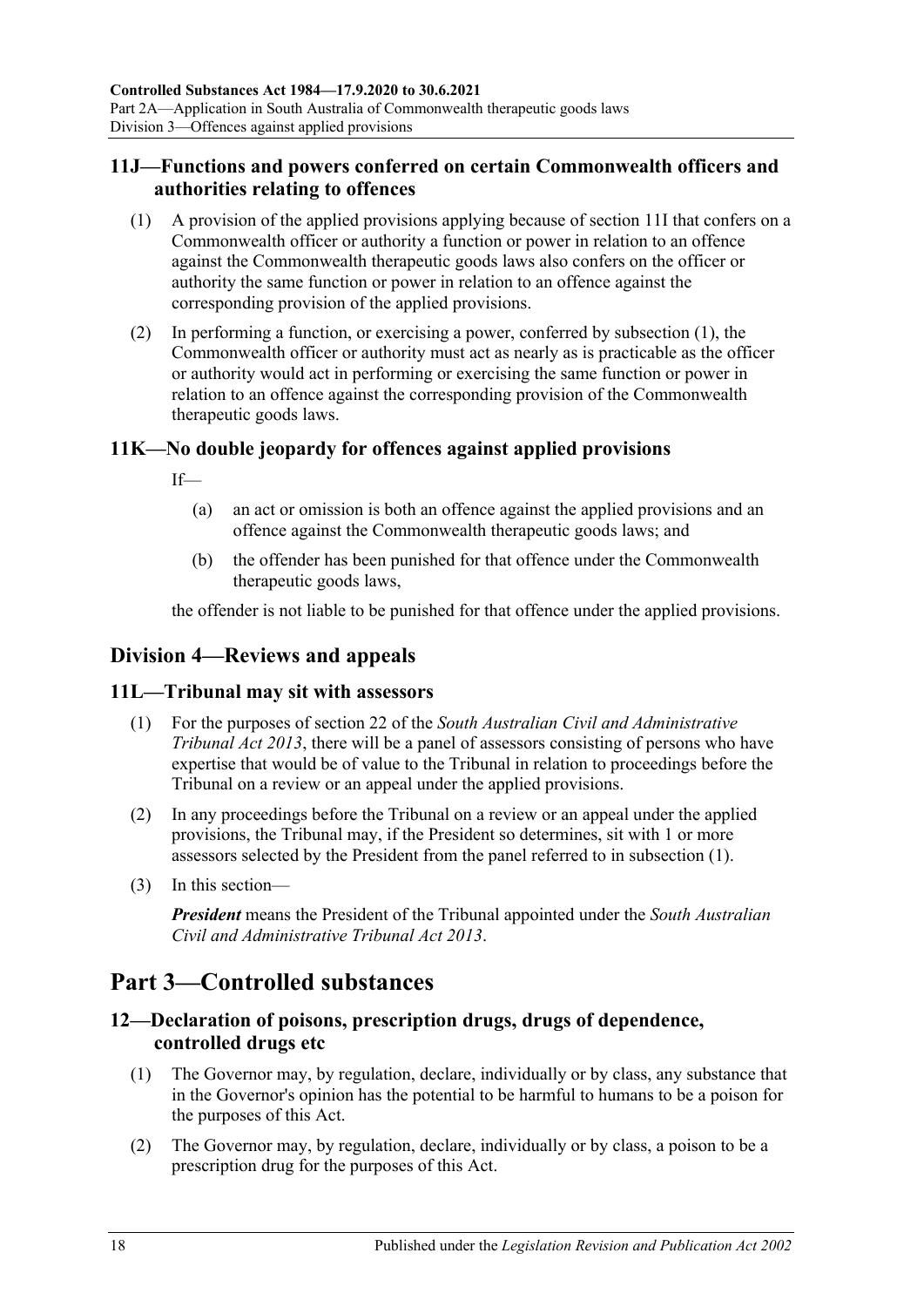- (3) The Governor may, by regulation, declare, individually or by class, a poison that in the Governor's opinion may lead to dependence in humans to be a drug of dependence for the purposes of this Act.
- (4) The Governor may, by regulation, declare, individually or by class, any substance that in the Governor's opinion may lead to dependence in humans or is of exceptional danger to humans to be a controlled drug for the purposes of this Act.
- (4a) The Governor may, by regulation, declare, individually or by class, a substance that in the Governor's opinion may be used in the manufacture of a controlled drug to be a controlled precursor for the purposes of this Act.
- (4b) The Governor may, by regulation, declare, individually or by class, a plant that in the Governor's opinion has the potential if it, or any product of it, is smoked or consumed by, or administered to, humans to lead to dependence in humans to be a controlled plant for the purposes of this Act.
- (7) The Governor may, by regulation, declare, individually or by class, any substance that in the Governor's opinion is a volatile solvent, or contains a volatile solvent, to be a volatile solvent for the purposes of this Act.
- (8) In any regulations made for the purposes of this section, the Governor may assign a poison or drug of dependence to a specified class or specified classes.

#### <span id="page-18-3"></span><span id="page-18-0"></span>**12A—Interim controlled drugs**

- (1) The Attorney-General may, if he or she is of the opinion that a substance may be of exceptional danger to humans, by notice in the Gazette, declare the substance to be an interim controlled drug.
- (2) A notice under [subsection](#page-18-3)  $(1)$ 
	- (a) operates for a period specified in the notice (being a period of not more than 12 months); and
	- (b) may be varied or revoked at any time by the Attorney-General by further notice in the Gazette; and
	- (c) may refer to a substance by its trade name or in any other manner.

# <span id="page-18-1"></span>**Part 4—General offences**

#### <span id="page-18-4"></span><span id="page-18-2"></span>**13—Manufacture and packing**

- (1) A person must not manufacture or pack a poison, medicine or medical device to which this section applies unless the person—
	- (a) is a registered health practitioner or veterinary surgeon acting in the ordinary course of his or her profession; or
	- (b) is licensed to do so by the Minister.

Maximum penalty: \$10 000.

(2) This section applies to such poisons (other than prescription drugs), medicines or medical devices as may be prescribed, individually or by class, by the regulations.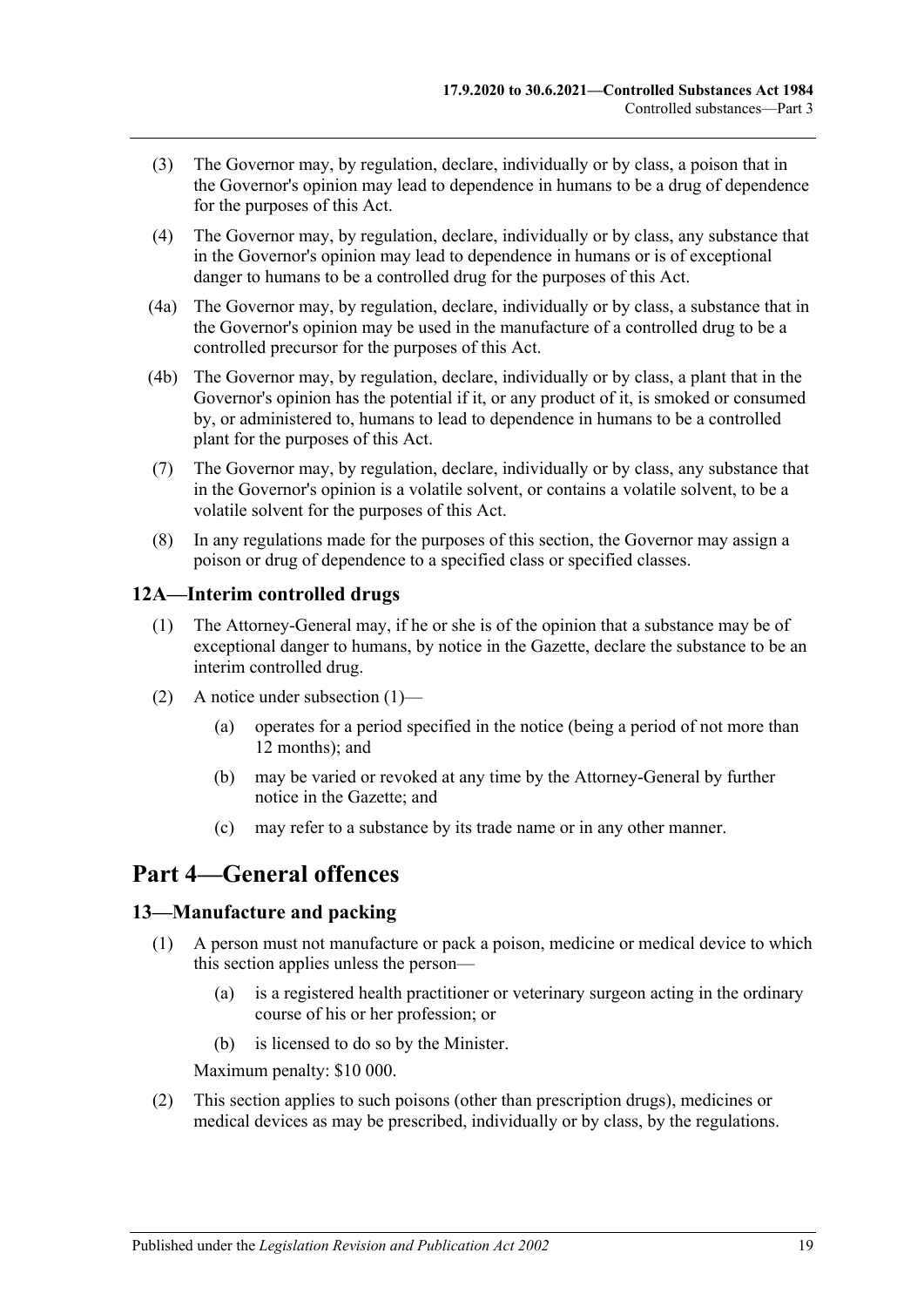- (3) In proceedings for an offence against [subsection](#page-18-4) (1), the paragraphs of the subsection are to be treated as providing exceptions, and, if the complaint negatives the exceptions or alleges that the defendant acted without lawful authority, no proof will be required in relation to the exceptions by the prosecution but the application of an exception will be a matter for proof by the defendant.
- (4) In this section—

#### *manufacture*—

- (a) in relation to a substance, means undertake any process by which the substance is extracted, produced, refined, separated into discrete units or otherwise prepared; and
- (b) in relation to a device, means undertake any process by which the device is produced.

#### <span id="page-19-2"></span><span id="page-19-0"></span>**14—Sale by wholesale**

- (1) A person must not sell by wholesale a poison, medicine or medical device to which this section applies unless the person—
	- (a) is a pharmacist acting in the ordinary course of his or her profession; or
	- (b) is licensed to do so by the Minister.

Maximum penalty: \$10 000.

- (2) This section applies to such poisons (other than prescription drugs), medicines or medical devices as may be prescribed, individually or by class, by the regulations.
- (3) In proceedings for an offence against [subsection](#page-19-2) (1), the paragraphs of the subsection are to be treated as providing exceptions, and, if the complaint negatives the exceptions or alleges that the defendant acted without lawful authority, no proof will be required in relation to the exceptions by the prosecution but the application of an exception will be a matter for proof by the defendant.

# <span id="page-19-3"></span><span id="page-19-1"></span>**15—Sale or supply to end user**

- (1) A person must not sell by retail or supply to a person a poison, medicine or medical device to which this section applies unless the person—
	- (a) is a registered health practitioner or veterinary surgeon acting in the ordinary course of his or her profession; or
	- (b) is licensed to do so by the Minister.

Maximum penalty: \$10 000.

- (2) This section applies to such poisons (other than prescription drugs), medicines or medical devices as may be prescribed, individually or by class, by the regulations.
- (3) In proceedings for an offence against [subsection](#page-19-3) (1), the paragraphs of the subsection are to be treated as providing exceptions, and, if the complaint negatives the exceptions or alleges that the defendant acted without lawful authority, no proof will be required in relation to the exceptions by the prosecution but the application of an exception will be a matter for proof by the defendant.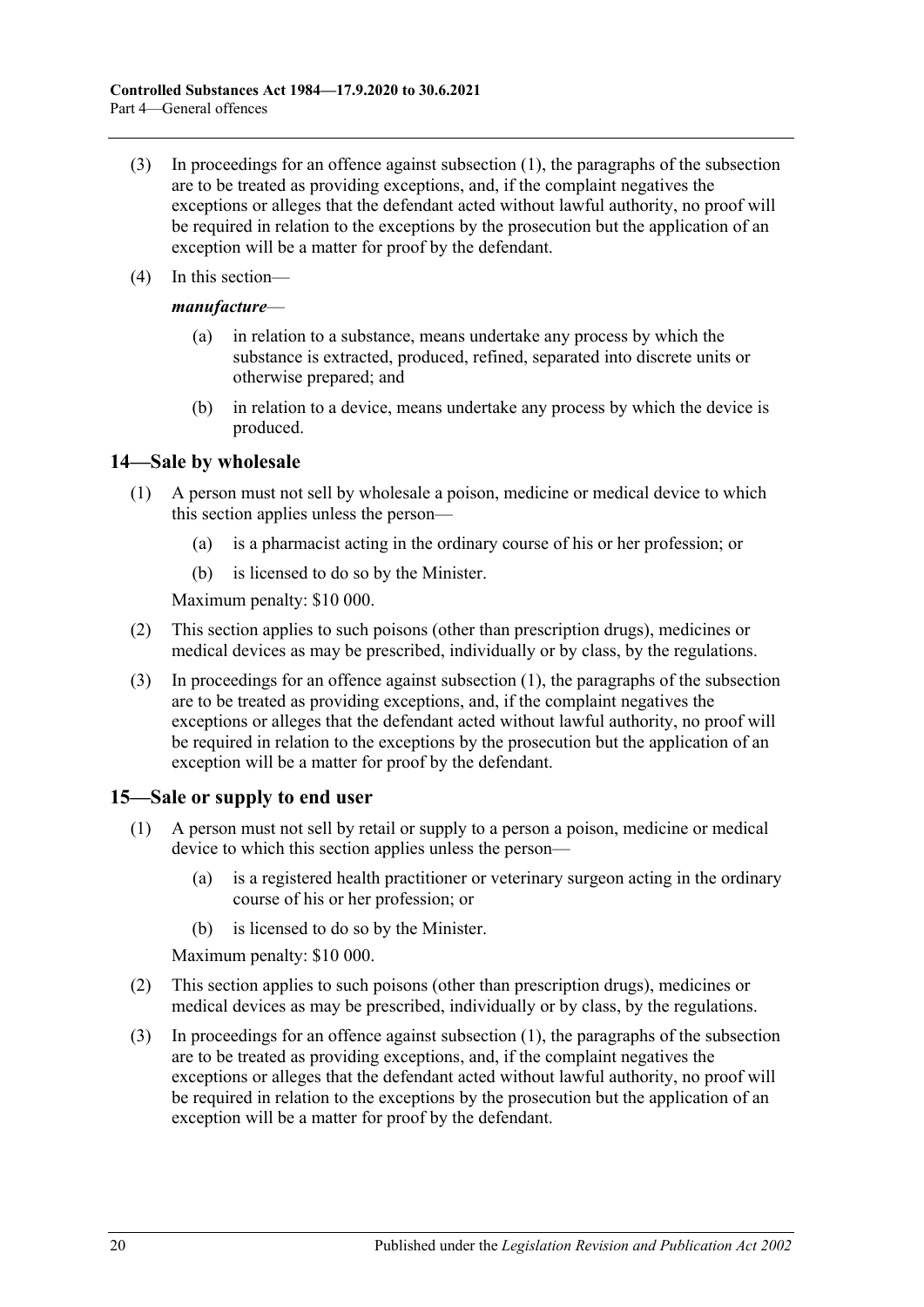#### <span id="page-20-0"></span>**16—Sale of certain poisons**

(1) A person must not sell a poison to which this section applies to a person under the age of 18 years.

Maximum penalty: \$10 000.

- (2) A person must not sell a poison to which this section applies—
	- (a) unless the purchaser is known to the vendor; or
	- (b) unless the purchaser produces satisfactory evidence of his or her identity.

Maximum penalty: \$10 000.

(3) If a person seeks to purchase a poison to which this section applies, the vendor must ask the prospective purchaser the purpose for which the poison is required, and must not proceed with the sale unless the question is satisfactorily answered.

Maximum penalty: \$10 000.

- (4) A person who sells poisons to which this section applies must keep prescribed records. Maximum penalty: \$10 000.
- (5) This section applies to such poisons as may be prescribed, individually or by class, by the regulations.

#### <span id="page-20-1"></span>**17—Sale of poisons the possession of which requires a licence**

A person must not sell a poison the possession of which requires a licence under this Act unless the purchaser produces his or her licence.

Maximum penalty: \$10 000.

# <span id="page-20-2"></span>**17A—Manufacture, sale, supply or possession of certain precursors**

(1) A person must not, unless he or she holds a permit from the Minister to do so, manufacture, sell or supply a poison to which this section applies (a *section 17A precursor*).

Maximum penalty: \$15 000 or imprisonment for 3 years, or both.

(2) A person must not, unless he or she holds a permit from the Minister to do so, be in possession of a section 17A precursor.

Maximum penalty: \$10 000 or imprisonment for 2 years, or both.

(3) A person must not sell a section 17A precursor unless the purchaser produces the permit under which the person is entitled to be in possession of the section 17A precursor.

Maximum penalty: \$10 000 or imprisonment for 2 years, or both.

(4) This section applies to such poisons as may be prescribed, individually or by class, by the regulations.

#### <span id="page-20-3"></span>**17B—Storage and sale of certain precursors**

- (1) A person must not sell a poison to which this section applies (a *section 17B precursor*) to another person unless—
	- (a) the purchaser holds an account with the seller; and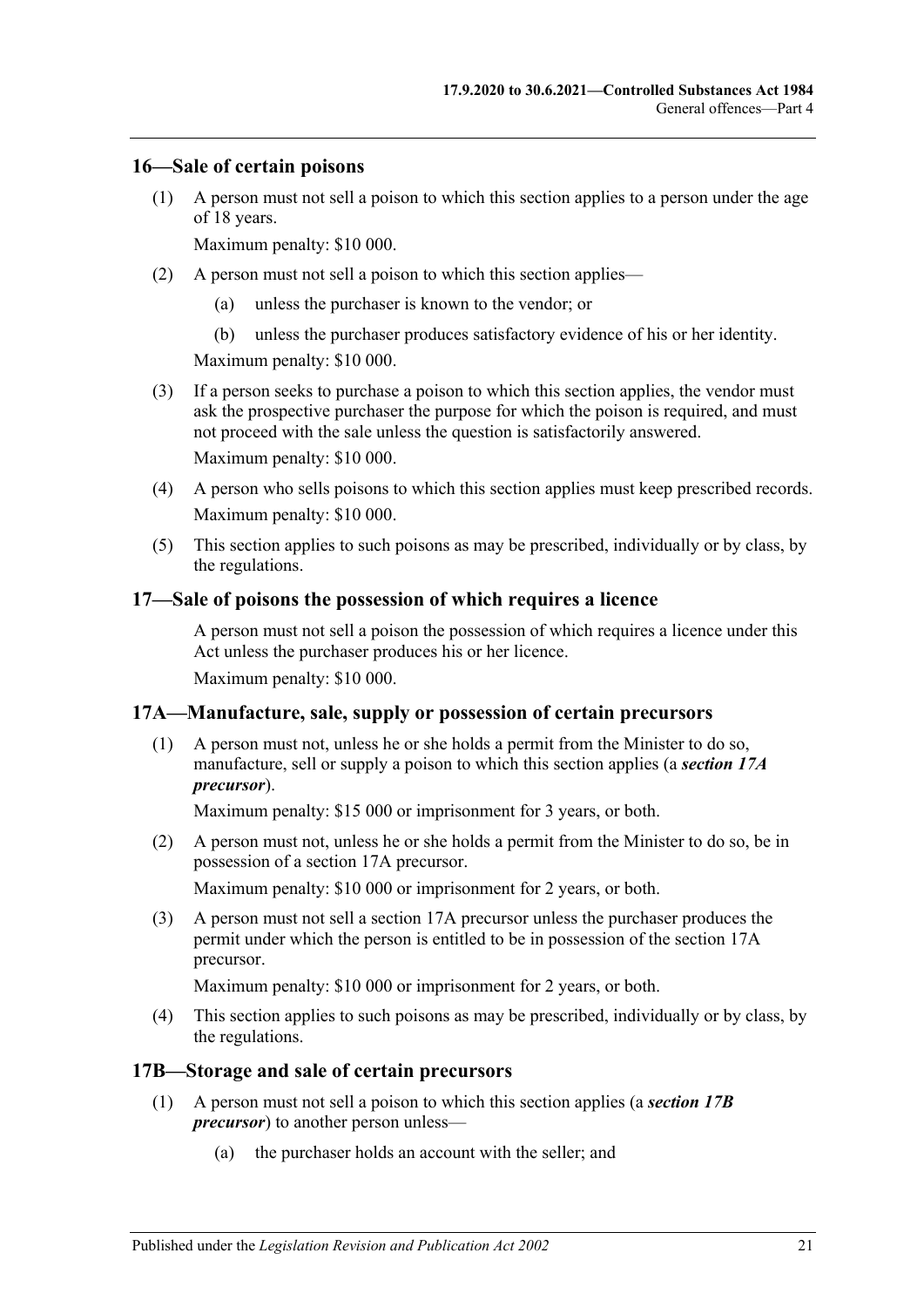- (b) the sale is transacted as a sale on account pursuant to a duly completed order form supplied by the purchaser; and
- (c) the order form is accompanied by a duly completed end user statement in the form prescribed by regulation; and
- (d) the person collecting the precursor produces his or her driver's licence, passport or other satisfactory evidence of the person's identity that includes a photograph; and
- (e) the seller is satisfied that the person collecting the precursor is the purchaser or is acting on behalf of the purchaser; and
- (f) the seller duly completes the seller's section of the end user statement.

- <span id="page-21-0"></span>(2) A seller of section 17B precursors—
	- (a) must, in relation to each sale of such a precursor, keep a record of—
		- (i) the name and address of the purchaser; and
		- (ii) the name of the precursor and the quantity sold; and
		- (iii) the date of the sale; and
	- (b) must retain an end user statement for at least 5 years after the date of the sale to which it relates; and
	- (c) must make the record referred to in [paragraph](#page-21-0) (a) and the end user statements available for inspection at any time by an authorised officer.

Maximum penalty: \$10 000 or imprisonment for 3 years, or both.

- (3) A seller of section 17B precursors must, if at any time he or she forms a suspicion that an order or enquiry for the purchase of such a precursor may be connected to an unlawful use of the precursor, inform the Commissioner of Police of the suspicion. Maximum penalty: \$1 000 or imprisonment for 12 months, or both.
- (4) A seller of section 17B precursors—
	- (a) must keep those precursors in storage that is secure from access by any person other than the seller or a person who is authorised in writing by the seller to have such access; and
	- (b) must retain such a written authorisation while it is current and for at least 5 years after it ceases to have effect and make it available for inspection at any time by an authorised officer; and
	- (c) must cause the stock of those precursors to be checked, after each sale, by some person other than the person who directly handled the sale.

Maximum penalty: \$1 000 or imprisonment for 12 months, or both.

- (5) This section does not apply in relation to the sale of a section 17B precursor if the sale—
	- (a) is of a section 17B precursor contained in a preparation designed, packaged and labelled for human or animal therapeutic use; and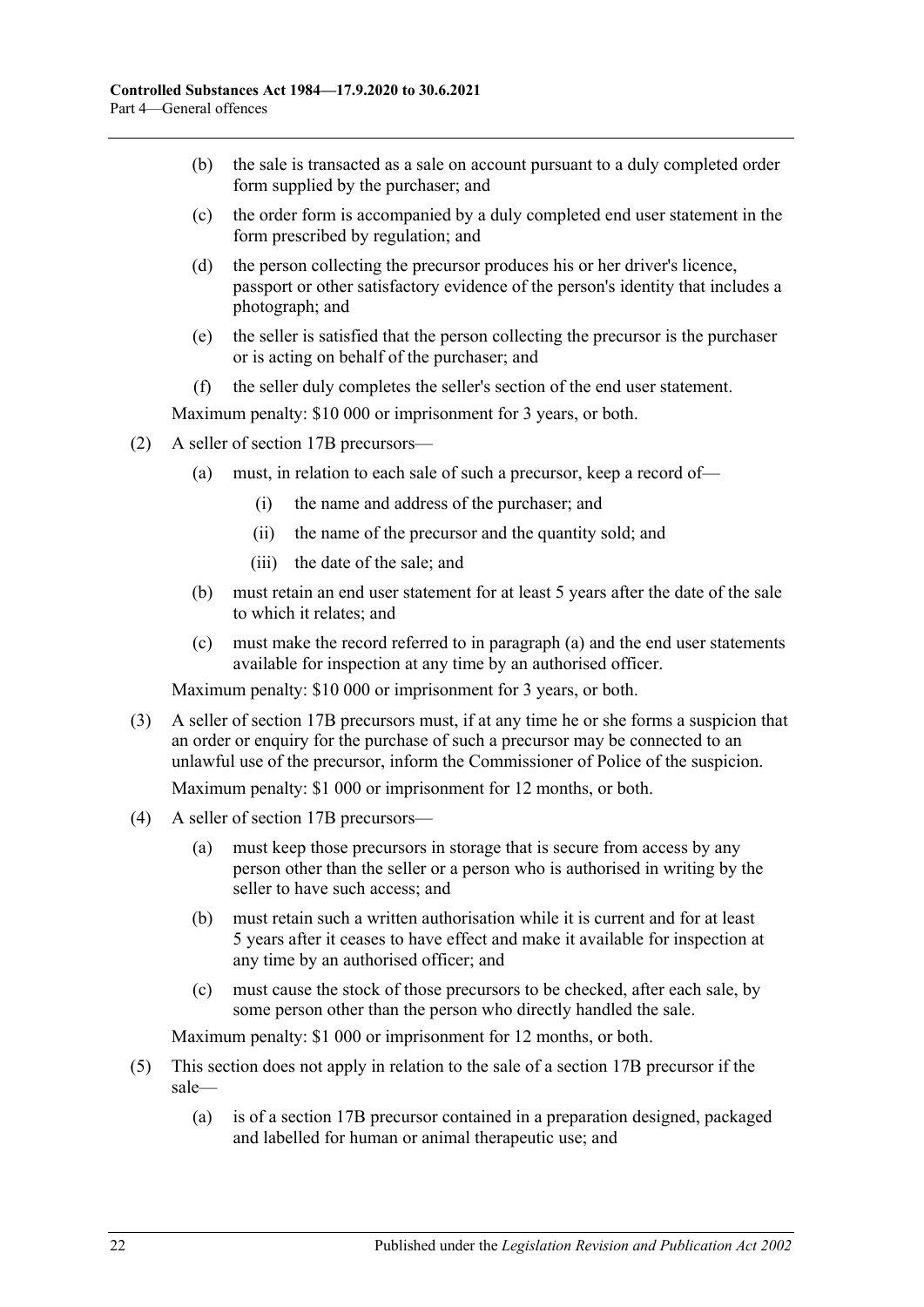- (b) is made to, or by, a registered health practitioner or veterinary surgeon acting in the ordinary course of his or her profession.
- (6) This section applies to such poisons as may be prescribed, individually or by class, by the regulations.

### <span id="page-22-0"></span>**17C—Regulation of sale of certain precursors**

- (1) A person must not sell a poison to which this section applies (a *section 17C precursor*) to another person unless—
	- (a) the purchaser provides the seller with a duly completed end user statement in the form prescribed by regulation; and
	- (b) the purchaser produces his or her driver's licence, passport or other satisfactory evidence of the person's identity that includes a photograph; and
	- (c) the seller duly completes the seller's section of the end user statement.

Maximum penalty: \$10 000 or imprisonment for 3 years, or both.

(2) A seller of section 17C precursors must, if at any time he or she forms a suspicion that an order or enquiry for the purchase of such a precursor may be connected to an unlawful use of the precursor, inform the Commissioner of Police of the suspicion.

Maximum penalty: \$1 000 or imprisonment for 12 months, or both.

- (3) This section does not apply in relation to the sale of a section 17C precursor if the sale—
	- (a) is of a section 17C precursor contained in a preparation designed, packaged and labelled for human or animal therapeutic use; and
	- (b) is made to, or by, a registered health practitioner or veterinary surgeon acting in the ordinary course of his or her profession.
- (4) This section applies to such poisons as may be prescribed, individually or by class, by the regulations.

#### <span id="page-22-2"></span><span id="page-22-1"></span>**18—Regulation of prescription drugs**

- (1) A person must not prescribe a prescription drug (not being a drug of dependence) except as follows:
	- (a) a registered health practitioner may prescribe a prescription drug (not being a drug of dependence) for a person if he or she is acting in the ordinary course of the practitioner's profession and—
		- (i) the practitioner is a dentist, medical practitioner or nurse practitioner; or
		- (ii) the practitioner's registration is endorsed under section 94 of the *Health Practitioner Regulation National Law* as being qualified to prescribe a scheduled medicine or class of scheduled medicines and the drug is a scheduled medicine or of a class of scheduled medicines specified in the endorsement; or
		- (iii) the practitioner is authorised to prescribe the drug by the regulations;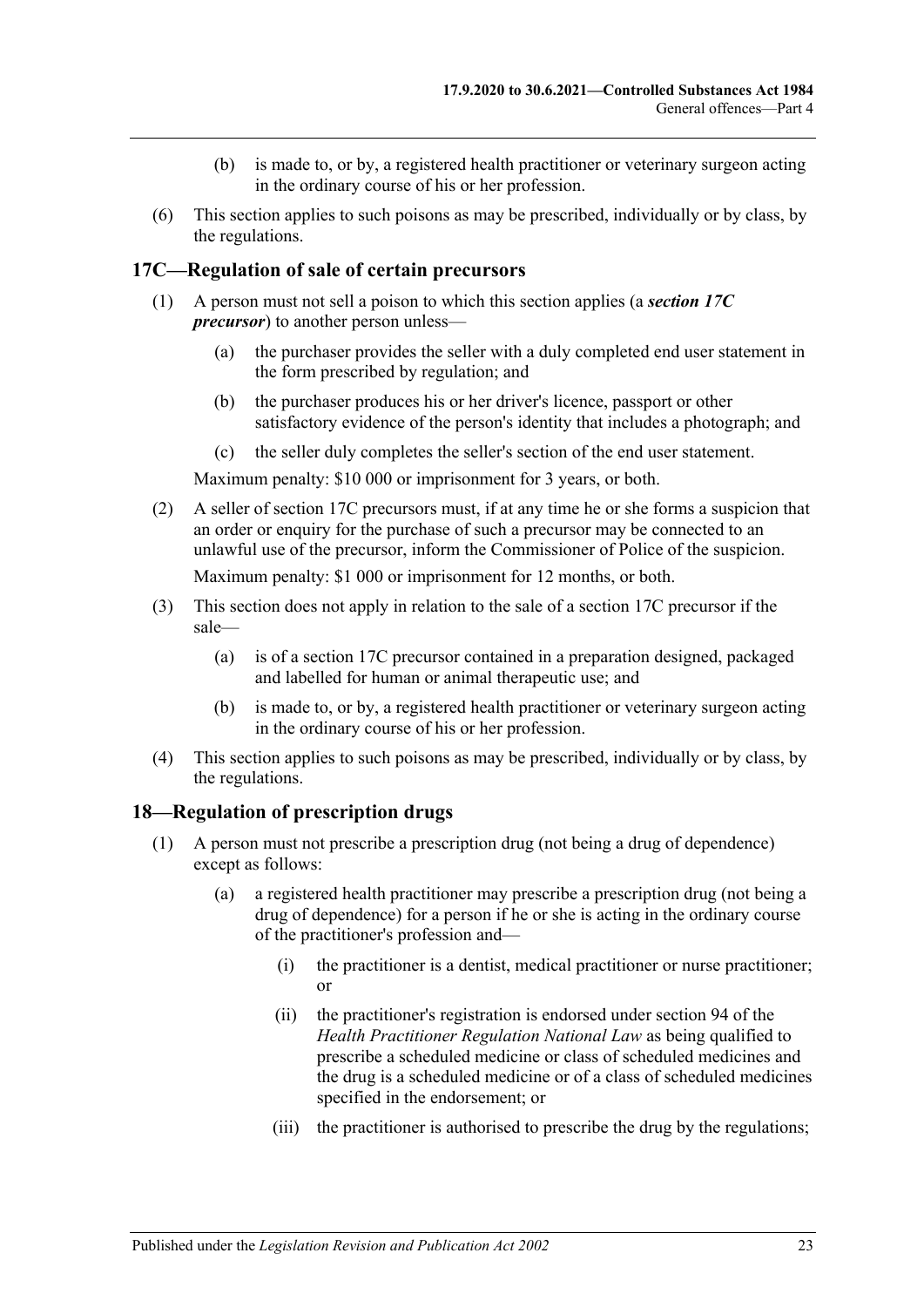- (b) a veterinary surgeon may prescribe a prescription drug (not being a drug of dependence) for an animal if the veterinary surgeon is acting in the ordinary course of the veterinary surgeon's profession;
- (c) a person may prescribe a prescription drug (not being a drug of dependence) for a person or an animal if licensed to do so by the Minister.

- (1a) A person must not sell a prescription drug (not being a drug of dependence) by wholesale except as follows:
	- (a) a pharmacist may sell a prescription drug (not being a drug of dependence) by wholesale if the pharmacist is acting in the ordinary course of the pharmacist's profession;
	- (b) a person may sell a prescription drug (not being a drug of dependence) by wholesale if licensed to do so by the Minister.

Maximum penalty: \$10 000 or imprisonment for 2 years.

- (1b) A person must not sell a prescription drug (not being a drug of dependence) by retail except as follows:
	- (a) a pharmacist may sell a prescription drug (not being a drug of dependence) by retail if the pharmacist—
		- (i) is dispensing the drug on the prescription of a person of a class authorised to prescribe the drug; and
		- (ii) is acting in the ordinary course of the pharmacist's profession;
	- (b) a registered health practitioner may sell a prescription drug (not being a drug of dependence) by retail if the practitioner is acting in the ordinary course of the practitioner's profession and—
		- (i) the practitioner is a dentist, medical practitioner or nurse practitioner; or
		- (ii) the practitioner's registration is endorsed under section 94 of the *Health Practitioner Regulation National Law* as being qualified to sell a scheduled medicine or class of scheduled medicines and the drug is a scheduled medicine or of a class of scheduled medicines specified in the endorsement; or
		- (iii) the practitioner is authorised to sell the drug by the regulations;
	- (c) a veterinary surgeon may sell a prescription drug (not being a drug of dependence) by retail if the veterinary surgeon is acting in the ordinary course of the veterinary surgeon's profession;
	- (d) a person may sell a prescription drug (not being a drug of dependence) by retail if the person is licensed to do so by the Minister.

- (1c) A person must not supply a prescription drug (not being a drug of dependence) to another person except as follows:
	- (a) a pharmacist may supply a prescription drug (not being a drug of dependence) to a person if the pharmacist—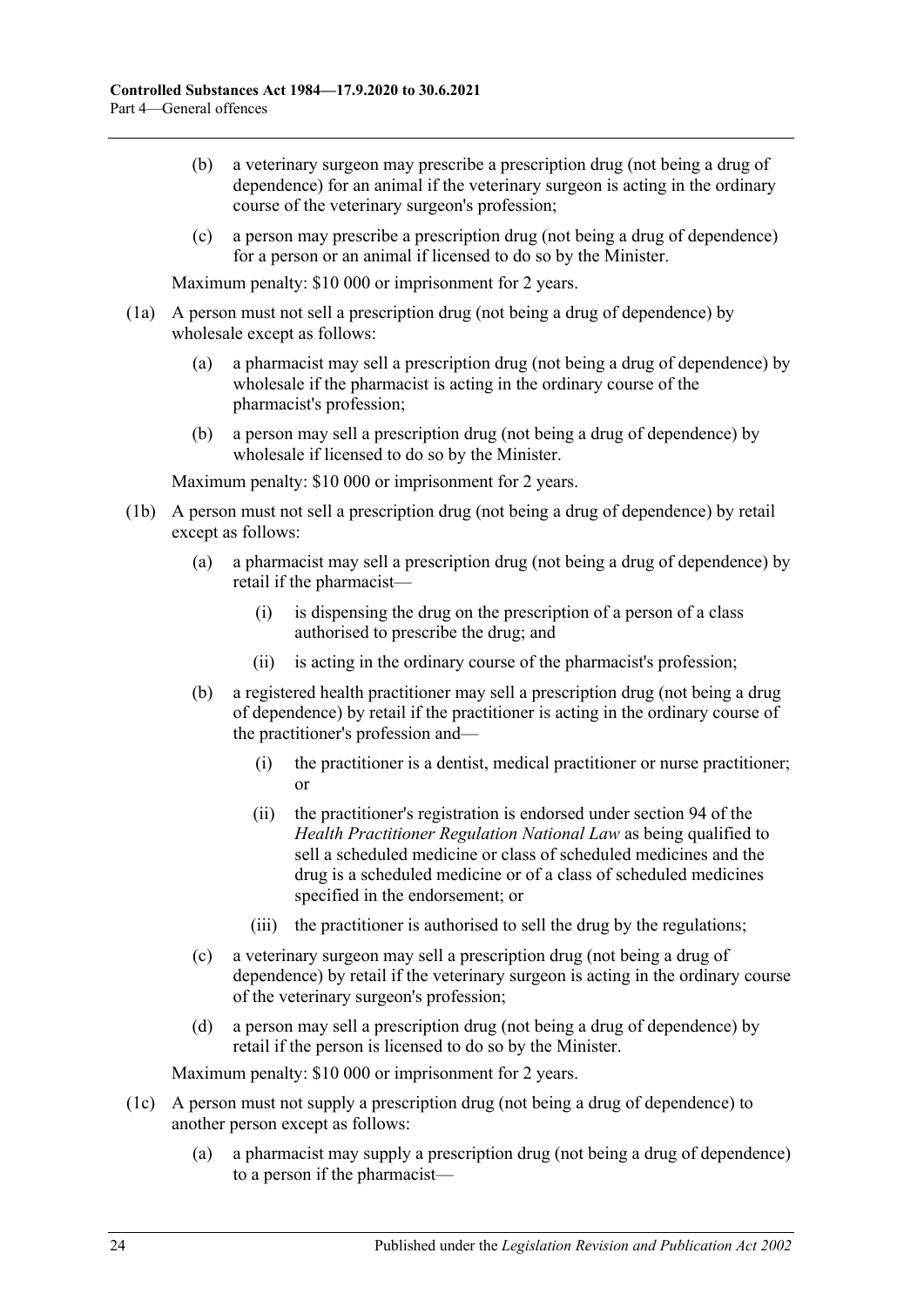- (i) is dispensing the drug on the prescription of a person of a class authorised to prescribe the drug; and
- (ii) is acting in the ordinary course of the pharmacist's profession;
- (b) a registered health practitioner may supply a prescription drug (not being a drug of dependence) to a person if the practitioner is acting in the ordinary course of the practitioner's profession and—
	- (i) the practitioner is a dentist, medical practitioner, nurse or midwife; or
	- (ii) the practitioner's registration is endorsed under section 94 of the *Health Practitioner Regulation National Law* as being qualified to supply a scheduled medicine or class of scheduled medicines and the drug is a scheduled medicine or of a class of scheduled medicines specified in the endorsement; or
	- (iii) the practitioner is authorised to supply the drug by the regulations;
- (c) a veterinary surgeon may supply a prescription drug (not being a drug of dependence) to a person for an animal if the veterinary surgeon is acting in the ordinary course of the veterinary surgeon's profession;
- (d) a person may supply a prescription drug (not being a drug of dependence) to another person if licensed to do so by the Minister.

- (1d) A person must not administer a prescription drug (not being a drug of dependence) to another person or an animal except as follows:
	- (a) a registered health practitioner may administer a prescription drug (not being a drug of dependence) to a person if the practitioner is acting in the ordinary course of the practitioner's profession and—
		- (i) the practitioner is a dentist, medical practitioner, nurse or midwife; or
		- (ii) the practitioner's registration is endorsed under section 94 of the *Health Practitioner Regulation National Law* as being qualified to administer a scheduled medicine or class of scheduled medicines and the drug is a scheduled medicine or of a class of scheduled medicines specified in the endorsement; or
		- (iii) the practitioner is authorised to administer the drug by the regulations;
	- (b) a veterinary surgeon may administer a prescription drug (other than a drug of dependence) to an animal if the veterinary surgeon is acting in the ordinary course of the veterinary surgeon's profession;
	- (c) a person may administer a prescription drug (not being a drug of dependence) to another person if—
		- (i) the person is licensed to do so by the Minister; or
		- (ii) the drug has been lawfully prescribed for, or supplied to, that other person;
	- (d) a person may administer a prescription drug (not being a drug of dependence) to an animal if—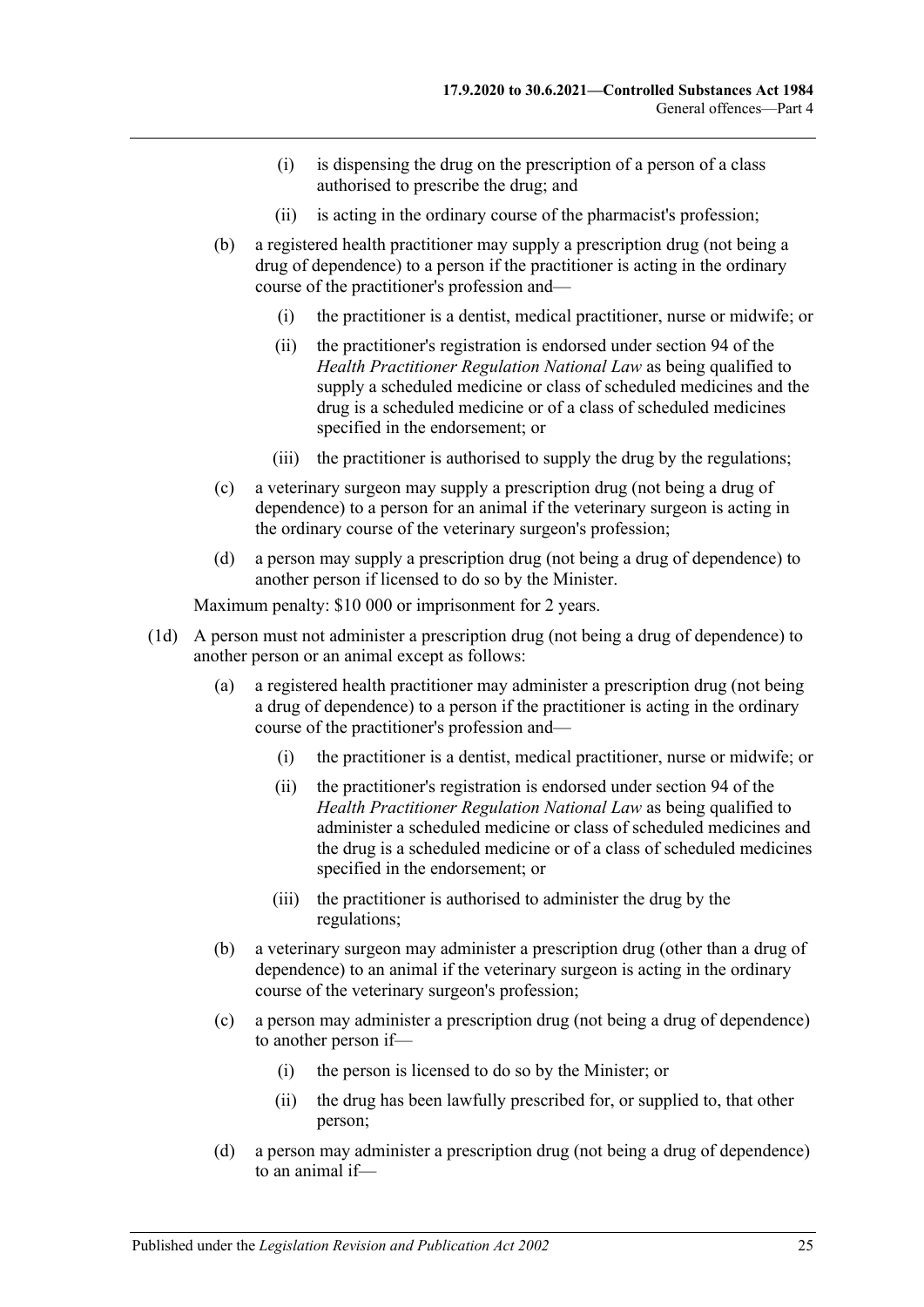- (i) the person is licensed to do so by the Minister; or
- (ii) the drug has been lawfully prescribed or supplied for that animal.

- (1e) A person must not manufacture or pack a prescription drug (not being a drug of dependence) except as follows:
	- (a) a pharmacist may manufacture or pack a prescription drug (not being a drug of dependence) if the pharmacist is acting in the ordinary course of the pharmacist's profession;
	- (b) a registered health practitioner may manufacture or pack a prescription drug (not being a drug of dependence) if the practitioner is acting in the ordinary course of the practitioner's profession and—
		- (i) the practitioner is a dentist, medical practitioner or nurse practitioner; or
		- (ii) the practitioner's registration is endorsed under section 94 of the *Health Practitioner Regulation National Law* as being qualified to sell, supply or administer a scheduled medicine or class of scheduled medicines, the drug is a scheduled medicine or of a class of scheduled medicines specified in the endorsement and the manufacture or packing is incidental to the sale, supply or administration of the drug; or
		- (iii) the practitioner is authorised to manufacture or pack the drug by the regulations;
	- (c) a veterinary surgeon may manufacture or pack a prescription drug (not being a drug of dependence) if the veterinary surgeon is acting in the ordinary course of the veterinary surgeon's profession;
	- (d) a person may manufacture or pack a prescription drug (not being a drug of dependence) if licensed to do so by the Minister;
	- (e) a person may manufacture or pack a prescription drug (not being a drug of dependence) if—
		- (i) the drug has been lawfully prescribed for the person, another person or an animal; and
		- (ii) the manufacture or packing is incidental to the administration of the drug as so prescribed.

Maximum penalty: \$10 000 or imprisonment for 2 years.

(2) A person must not prescribe a prescribed prescription drug unless the person has the qualifications or meets the requirements specified in the regulations for the purposes of this subsection.

- <span id="page-25-0"></span>(3) A person must not have in his or her possession a prescription drug (not being a drug of dependence) unless he or she—
	- (a) is the person, or is acting on behalf of the person, for whom the drug has been lawfully prescribed or supplied; or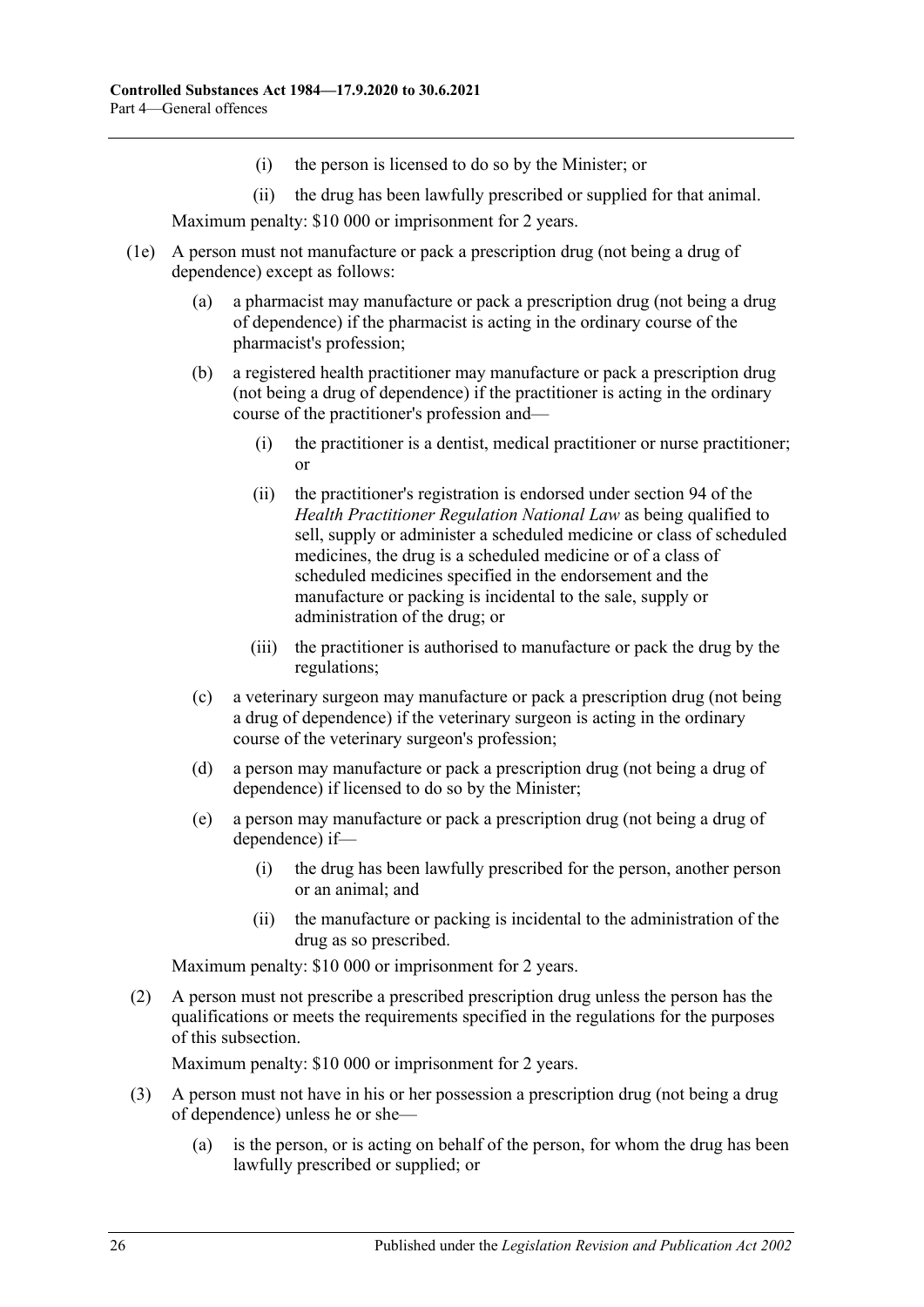- (b) is the owner, or is acting on behalf of the owner, of an animal for whom the drug has been lawfully prescribed or supplied; or
- (c) is a person authorised by law to sell or supply prescription drugs; or
- (d) is licensed to do so by the Minister; or
- (e) has other lawful authority or reasonable excuse for doing so.

- (4) In proceedings for an offence against [subsection](#page-22-2) (1) or [\(3\),](#page-25-0) the paragraphs of the subsection are to be treated as providing exceptions, and, if the complaint negatives the exceptions or alleges that the defendant acted without lawful authority and, in the case of a complaint for an offence against [subsection](#page-25-0) (3), without reasonable excuse, no proof will be required in relation to the exceptions by the prosecution but the application of an exception will be a matter for proof by the defendant.
- (5) In this section—

*manufacture*, in relation to a substance, means undertake any process by which the substance is extracted, produced, refined, separated into discrete units or otherwise prepared.

## <span id="page-26-0"></span>**18A—Restriction of prescription or supply of drug of dependence in certain circumstances**

- (a1) A person must not prescribe for a person or an animal a drug of dependence except as follows:
	- (a) a registered health practitioner may prescribe a drug of dependence for a person if the practitioner is acting in the ordinary course of the practitioner's profession and—
		- (i) the practitioner is a dentist, medical practitioner or nurse practitioner; or
		- (ii) the practitioner is a registered health practitioner whose registration is endorsed under section 94 of the *Health Practitioner Regulation National Law* as being qualified to prescribe a scheduled medicine or class of scheduled medicines and the drug is a scheduled medicine or of a class of scheduled medicines specified in the endorsement; or
		- (iii) the practitioner is authorised to prescribe the drug by the regulations;
	- (b) a veterinary surgeon may prescribe a drug of dependence for an animal if the veterinary surgeon is acting in the ordinary course of the veterinary surgeon's profession.

- (1) A registered health practitioner must not prescribe any drug of dependence for, or supply any drug of dependence to—
	- (a) a person for regular use by the person during a period exceeding 2 months, or during a period that, together with any other period for which a drug of dependence has, to the practitioner's knowledge, been prescribed or supplied by a registered health practitioner, would result in drugs of dependence being regularly used by the person during a period exceeding 2 months; or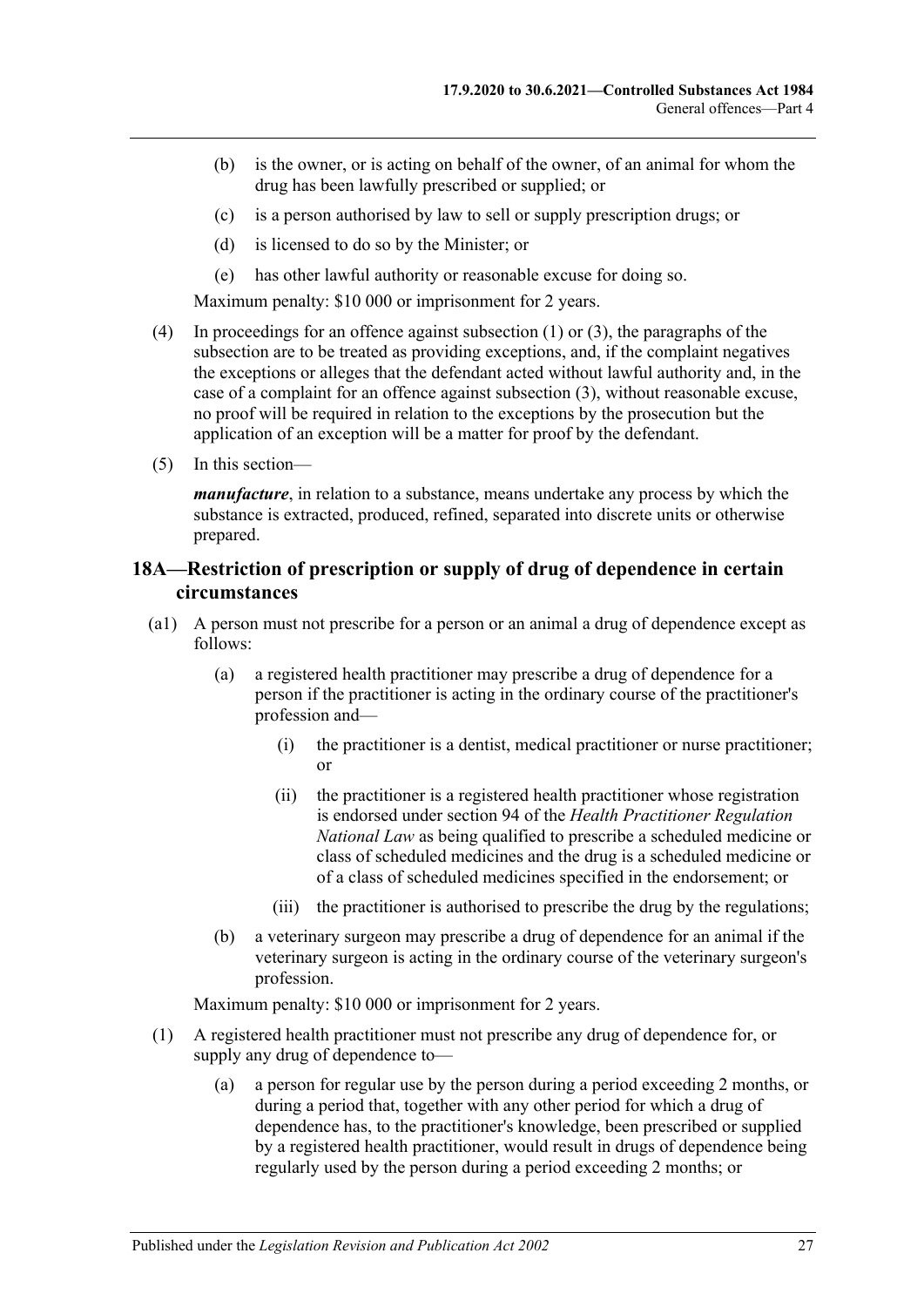(b) a person who the practitioner knows or has reasonable cause to believe is dependent on drugs,

unless the practitioner prescribes or supplies the drug in accordance with an authority granted by the Minister under this section or in circumstances that are exempted from this subsection by the regulations.

- (2) For the purposes of this section, a person is dependent on drugs if—
	- (a) the person—
		- (i) has acquired, as a result of the repeated administration of prescription drugs or controlled drugs, an overpowering desire for the continued administration of such drugs; and
		- (ii) is likely to suffer mental or physical distress or disorder on cessation of the administration of such drugs; or
	- (b) the person has a history of consuming or using prescription drugs or controlled drugs in a quantity or manner that—
		- (i) in the case of drugs lawfully supplied to the person—is contrary to the prescribing practitioner's instructions relating to consumption or use of the drug; and
		- (ii) in any case—presents a risk to the person's health.
- (3) An application for the authority of the Minister to prescribe or supply a drug of dependence under this section must—
	- (a) be made in a manner and form approved by the Minister by the registered health practitioner who proposes to prescribe or supply the drug; and
	- (b) include such information as the Minister may require.
- (4) The Minister may give an authority to the registered health practitioner by whom any such application is made to prescribe for or supply to the person to whom the application relates a drug of dependence specified in the authority for therapeutic purposes.
- (5) An authority to prescribe or supply a drug of dependence—
	- (a) will be given in a manner and form determined by the Minister; and
	- (b) will specify—
		- (i) the quantity of the drug of dependence that may be so prescribed or supplied by the registered health practitioner to whom the authority is given; and
		- (ii) the period for which any such drug may be so prescribed or supplied.
- (6) In the case of an emergency the Minister may issue a registered health practitioner authorised to prescribe a drug of dependence a temporary authority to prescribe or supply a drug of dependence under this section.
- (7) A temporary authority—
	- (a) may be applied for, and given, orally; and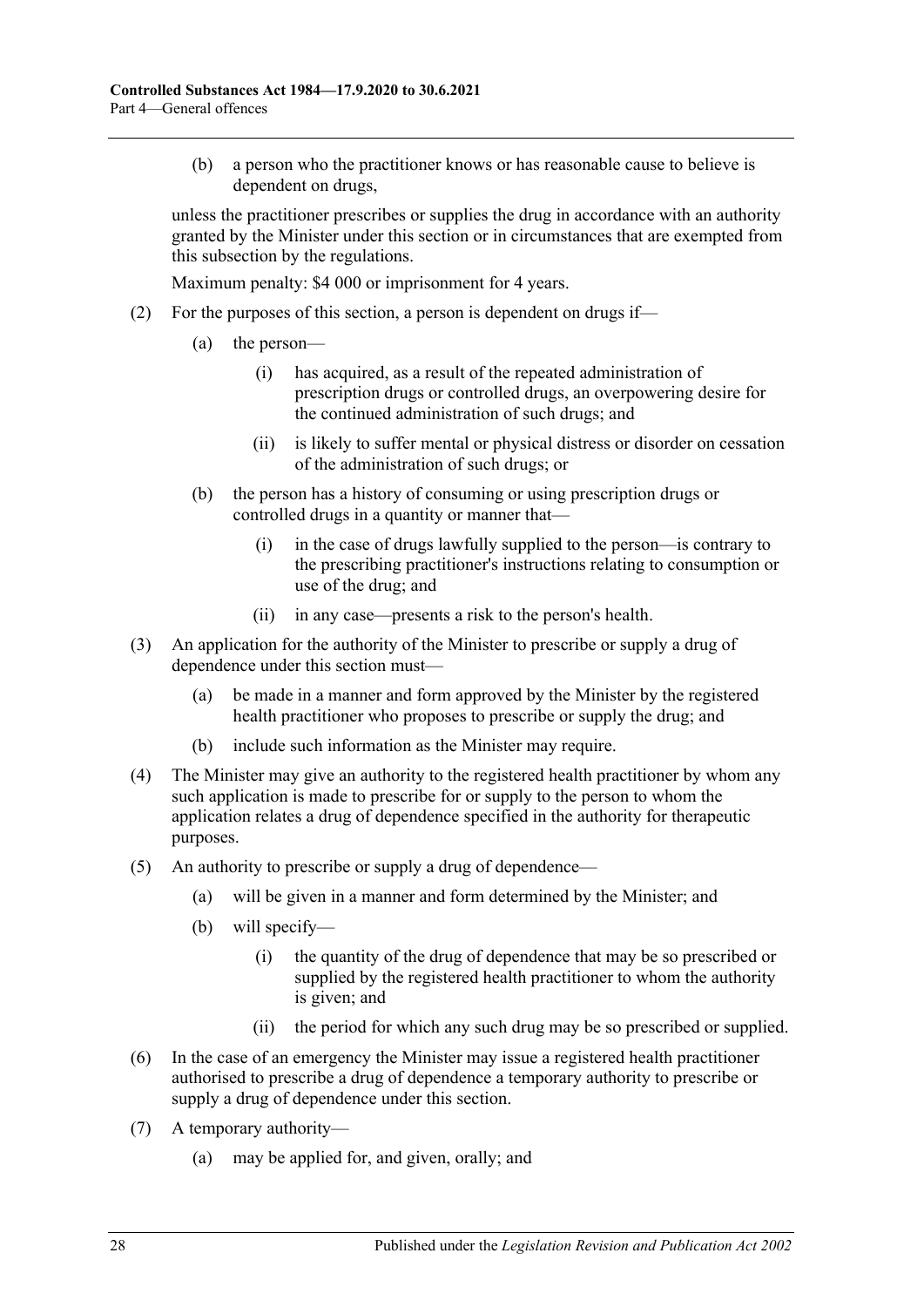- (b) cannot operate in respect of a period longer than 2 months.
- (8) An authority or temporary authority given under this section—
	- (a) may be subject to such conditions as the Minister thinks fit; and
	- (b) may be varied or revoked by the Minister at any time by notice given to the holder of the authority or temporary authority in a manner and form determined by the Minister.

#### <span id="page-28-0"></span>**19—Sale or supply of volatile solvents**

- (1) A person must not sell or supply a volatile solvent to another person if he or she suspects, or there are reasonable grounds for suspecting, that the other person—
	- (a) intends to inhale the solvent; or
	- (b) intends to sell or supply the solvent to a further person for inhalation by that further person.

Maximum penalty: \$10 000 or imprisonment for 2 years.

(2) If a person, acting at the request of another person, purchases a volatile solvent on behalf of the other person for the purpose of inhalation, the person is guilty of an offence.

Maximum penalty: \$10 000 or imprisonment for 2 years.

- <span id="page-28-2"></span>(3) A person must not sell or supply a volatile solvent to which this subsection applies to a person under the age prescribed for the volatile solvent. Maximum penalty: \$10 000.
- (4) [Subsection](#page-28-2) (3) applies to such volatile solvents as may be prescribed, individually or by class, by the regulations.
- <span id="page-28-3"></span>(5) An authorised officer may confiscate a volatile solvent (together with its container) found in the possession of a person if the authorised officer has reason to suspect that the person has the solvent for the purpose of inhalation.
- (6) Anything confiscated under [subsection](#page-28-3) (5) is forfeited to the Crown and may be sold, destroyed or otherwise disposed of as the Minister or the Commissioner of Police directs.

#### <span id="page-28-1"></span>**20—Prohibition of automatic vending machines**

- (1) A person must not—
	- (a) whether on premises of which the person is the owner or in any other place—
		- (i) install an automatic vending machine for the sale or supply of a poison, medicine or medical device; or
		- (ii) sell or supply a poison, medicine or medical device by means of an automatic vending machine; or
	- (b) permit or suffer any such vending machine to be installed or operated on premises of which he or she is the owner.

Maximum penalty: \$5 000.

(2) This section does not apply to a poison, medicine or medical device prescribed, or of a class prescribed, by regulation or in circumstances prescribed by regulation.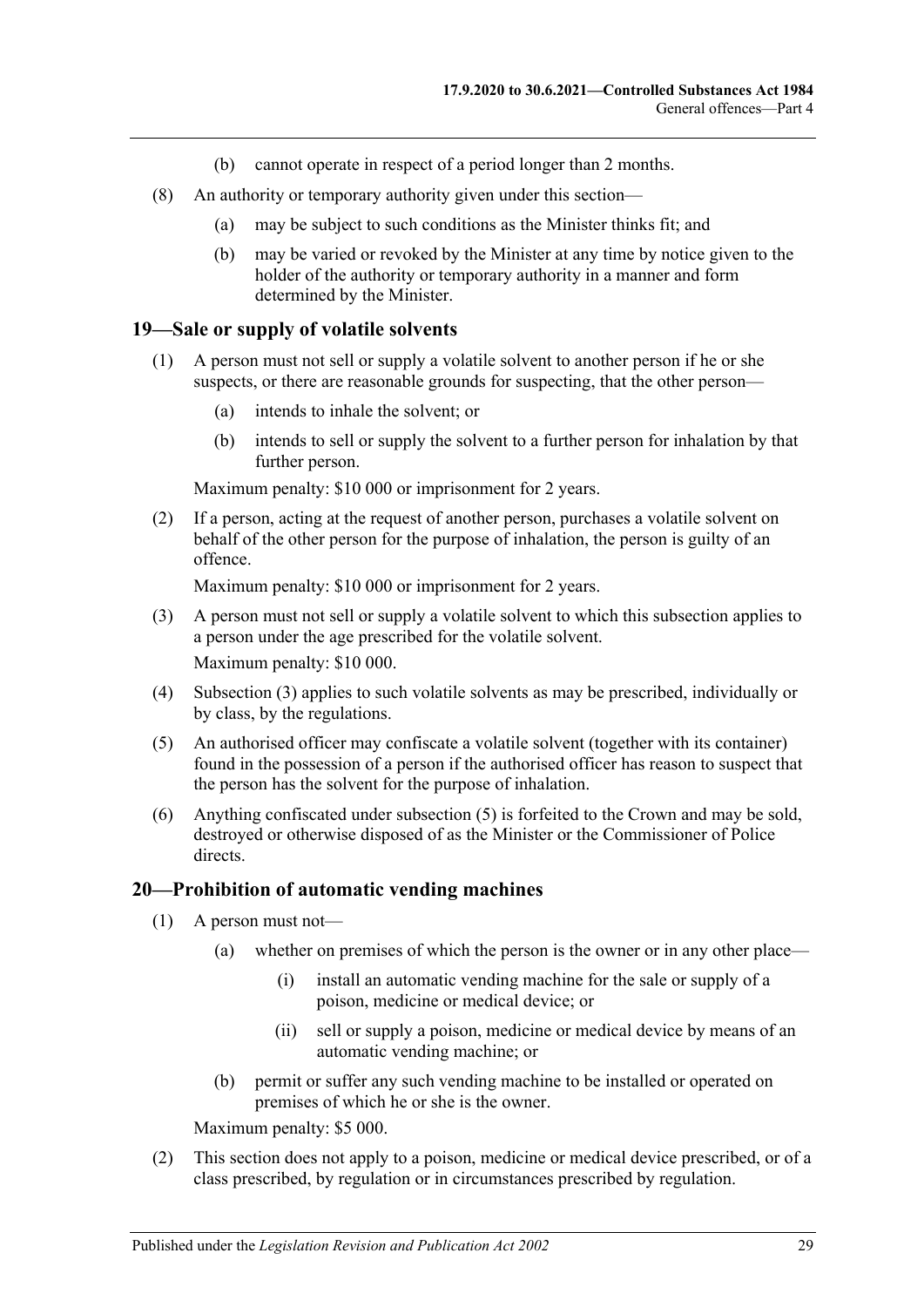## <span id="page-29-0"></span>**21—Sale, supply, possession or administration of other potentially harmful substances or devices**

- <span id="page-29-5"></span>(1) The Minister may, by notice published in the Gazette, prohibit the sale, supply, possession or administration of—
	- (a) any substance or device specified in the order, being a substance or device that should not, in the Minister's opinion, be sold, supplied, possessed or administered pending evaluation of its harmful properties; and
	- (b) in the case of a substance, any preparation containing that substance.
- (2) A person must not contravene a notice published under [subsection](#page-29-5) (1). Maximum penalty: \$10 000 or imprisonment for 2 years.
- (3) The Minister may, by notice published in the Gazette, vary or revoke a notice published under [subsection](#page-29-5) (1).
- (4) On publishing a notice under this section, the Minister must refer the subject matter of the notice to the Advisory Council for its consideration.

# <span id="page-29-1"></span>**22—Possession**

(1) A person must not have in his or her possession a poison to which this section applies unless licensed to do so by the Minister.

Maximum penalty: \$10 000.

(2) This section applies to such poisons (other than drugs of dependence) as may be prescribed, individually or by class, by the regulations.

# <span id="page-29-2"></span>**23—Quality**

(1) A person must not sell by wholesale or by retail or supply a poison, medicine or medical device that does not conform with the regulations.

Maximum penalty: \$10 000.

(2) It is a defence for a person charged with an offence against this section to prove that he or she did not know and could not, by the exercise of reasonable diligence, have known that the subject matter of the offence did not conform with the regulations.

# <span id="page-29-3"></span>**24—Packaging and labelling**

A person must not sell by wholesale or by retail or supply to a person a poison, medicine or medical device unless—

- (a) it is enclosed in a package or container; and
- (b) the package or container conforms with the regulations; and
- (c) the package or container is labelled in accordance with the regulations.

Maximum penalty: \$10 000.

#### <span id="page-29-4"></span>**25—Storage**

A person must not store a poison, medicine or medical device contrary to the regulations.

Maximum penalty: \$10 000.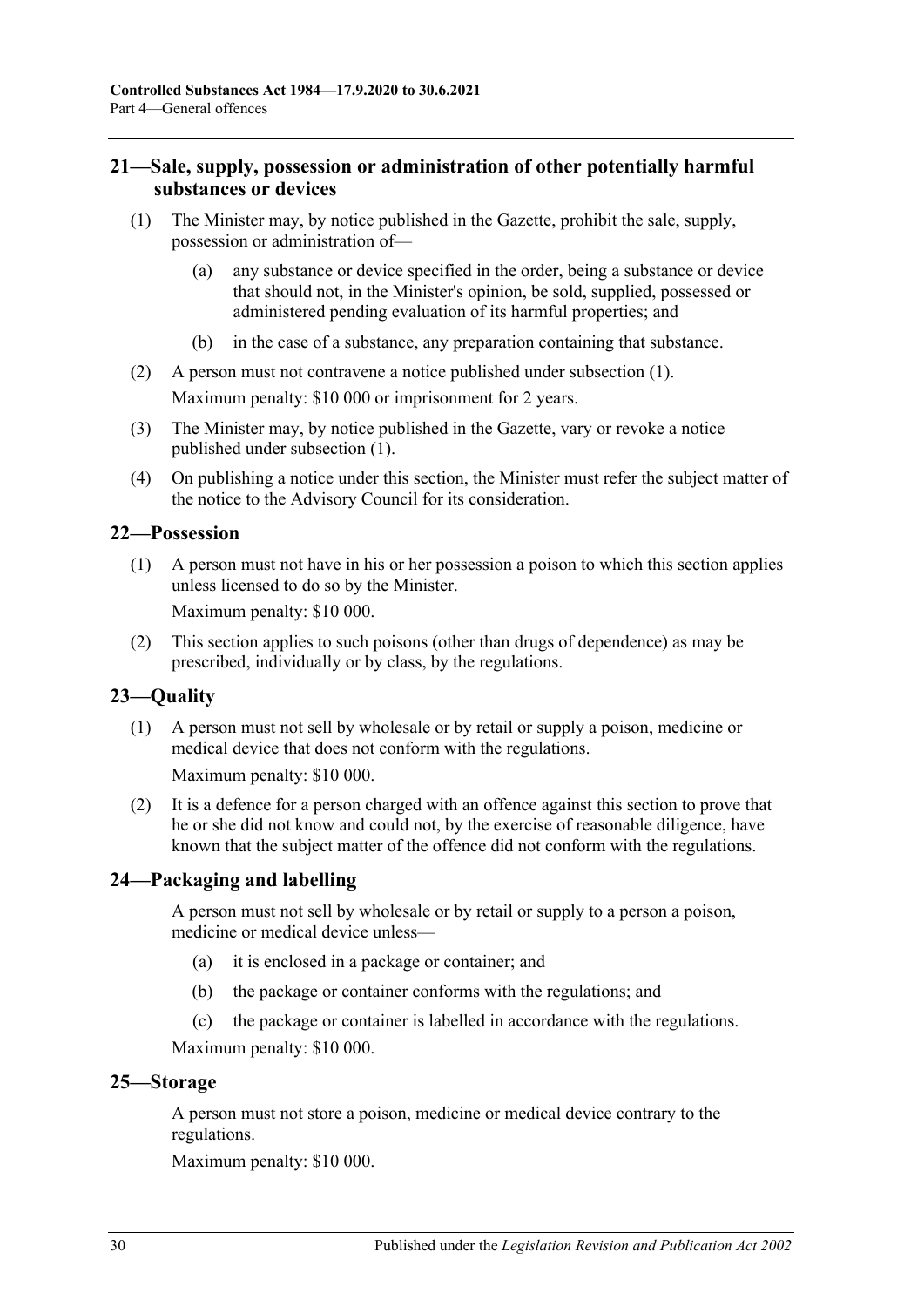#### <span id="page-30-0"></span>**26—Transport**

A person must not transport a poison, medicine or medical device contrary to the regulations.

Maximum penalty: \$10 000.

#### <span id="page-30-1"></span>**27—Use**

A person must not—

- (a) use a poison, medicine or medical device for a purpose or in a manner prohibited by the regulations; or
- (b) sell, supply, prescribe, or purchase a poison, medicine or medical device for a purpose prohibited by the regulations.

Maximum penalty: \$10 000.

#### <span id="page-30-2"></span>**28—Prohibition of advertisement**

(1) A person must not advertise that a poison, controlled drug, medicine or medical device to which this section applies is available for sale or supply.

Maximum penalty: \$10 000.

(2) This section applies to such poisons, controlled drugs, medicines and medical devices as may be prescribed, individually or by class, by the regulations.

#### <span id="page-30-3"></span>**29—Regulation of advertisement**

A person must comply with the regulations in advertising that a poison, medicine or medical device is available for sale or supply.

Maximum penalty: \$10 000.

#### <span id="page-30-4"></span>**30—Forgery etc of prescriptions**

- (1) A person must not forge or fraudulently alter or utter a prescription or other document, or have in his or her possession such a prescription or document knowing it to be forged or fraudulently altered, with a view to obtaining a prescription drug. Maximum penalty: \$15 000 or imprisonment for 5 years.
- (2) A person must not knowingly, by false representation, obtain—
	- (a) a prescription drug; or
	- (b) a prescription for a prescription drug.

- (2a) A person must not, in or in connection with obtaining a prescription drug, give to the person prescribing or supplying the drug a name or address that is false. Maximum penalty: \$10 000.
- (3) A pharmacist must retain any prescription or other document that he or she has reasonable cause to believe has been forged or fraudulently altered and must forthwith deliver any such prescription or document to the Commissioner of Police.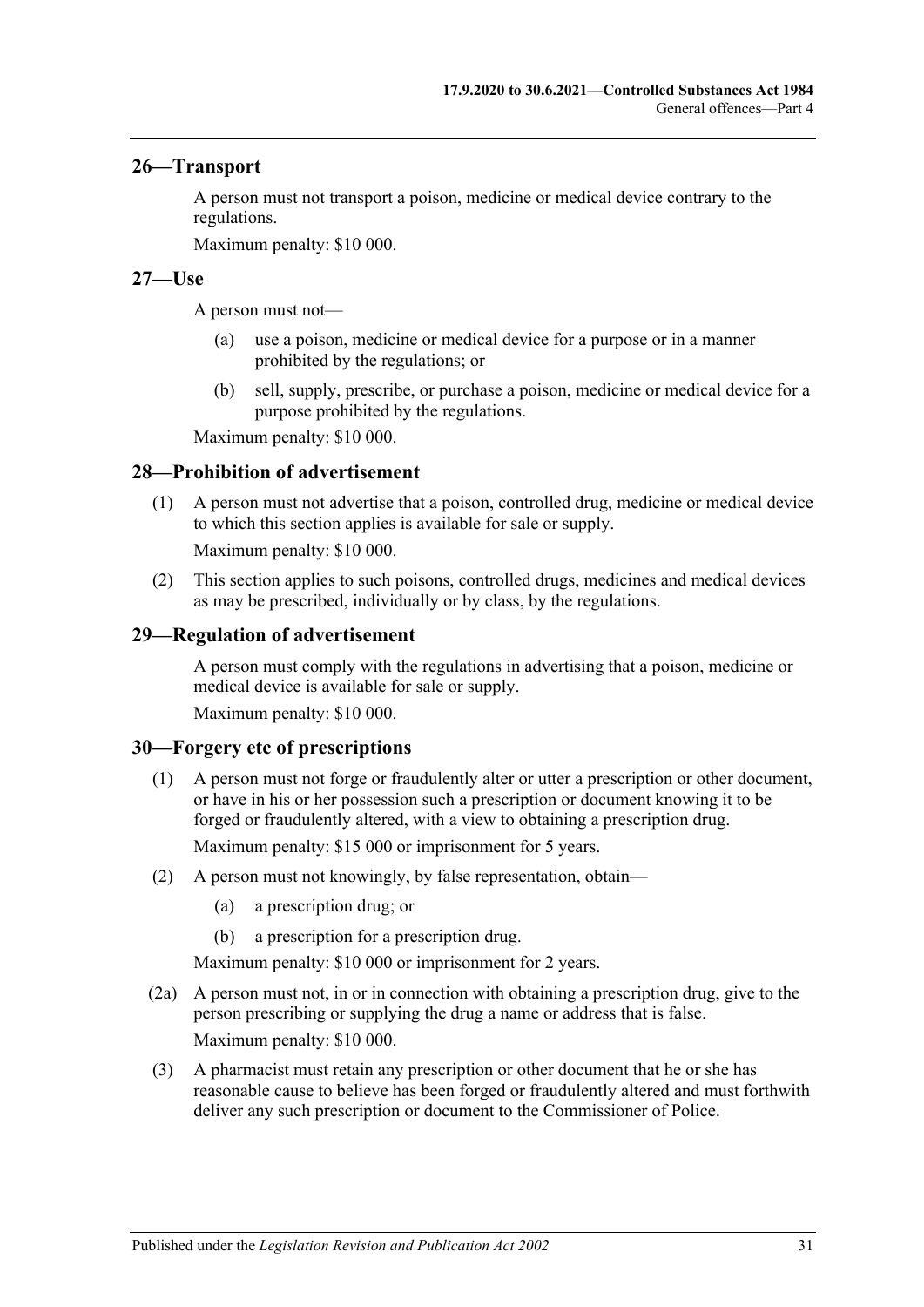# <span id="page-31-0"></span>**Part 4A—Licences to cultivate alkaloid poppies and process poppy straw**

# <span id="page-31-1"></span>**Division 1—Preliminary**

## <span id="page-31-2"></span>**30A—Interpretation**

In this Part—

*alkaloid poppy* means a plant or any part of a plant whether fresh or dried of—

- (a) *Papaver bracteatum* Lindley; or
- (b) *Papaver somniferum* L.;

*alkaloid poppy register* means the register established under section [30ZZG;](#page-59-2)

*associate* has the same meaning given in [section](#page-33-0) 30B;

*Chief Executive* means the Chief Executive of the Department that is, under the Minister, responsible for the administration of the *[Agricultural and Veterinary](http://www.legislation.sa.gov.au/index.aspx?action=legref&type=act&legtitle=Agricultural%20and%20Veterinary%20Chemicals%20(South%20Australia)%20Act%201994)  [Chemicals \(South Australia\) Act](http://www.legislation.sa.gov.au/index.aspx?action=legref&type=act&legtitle=Agricultural%20and%20Veterinary%20Chemicals%20(South%20Australia)%20Act%201994) 1994*;

*Commonwealth licence to export* means a licence to export narcotic substances which relates to the export of poppy straw under the *Customs Act 1901* of the Commonwealth;

*Commonwealth licence to manufacture* means a licence to manufacture narcotic drugs which relates to the manufacturing of opiates from alkaloid poppies under the *Narcotic Drugs Act 1967* of the Commonwealth;

*criminal intelligence* means information relating to actual or suspected criminal activity (whether in this State or elsewhere) the disclosure of which could reasonably be expected to prejudice criminal investigations, to enable the discovery of the existence or identity of a confidential source of information relevant to law enforcement or to endanger a person's life or physical safety;

*detention or seizure receipt* means a receipt given in accordance with [section](#page-48-1) 30ZC or [section](#page-50-4) 30ZI;

*disqualified person* means—

- a person who is under the age of 17 years unless the person is an apprentice or trainee within the meaning of the *[Training and Skills Development](http://www.legislation.sa.gov.au/index.aspx?action=legref&type=act&legtitle=Training%20and%20Skills%20Development%20Act%202008)  Act [2008](http://www.legislation.sa.gov.au/index.aspx?action=legref&type=act&legtitle=Training%20and%20Skills%20Development%20Act%202008)*; or
- (b) a person against whom a finding of guilt in respect of a serious offence was made by a court (whether in or outside South Australia) in the 10 years preceding the date an application is made under this Part; or
- (c) a person against whom a finding of guilt for an offence under this Act or an offence under a corresponding law of another jurisdiction was made by a court (whether in or outside South Australia) in the 5 years preceding the date an application is made under this Part; or
- (d) a person who belongs to a prescribed class of persons;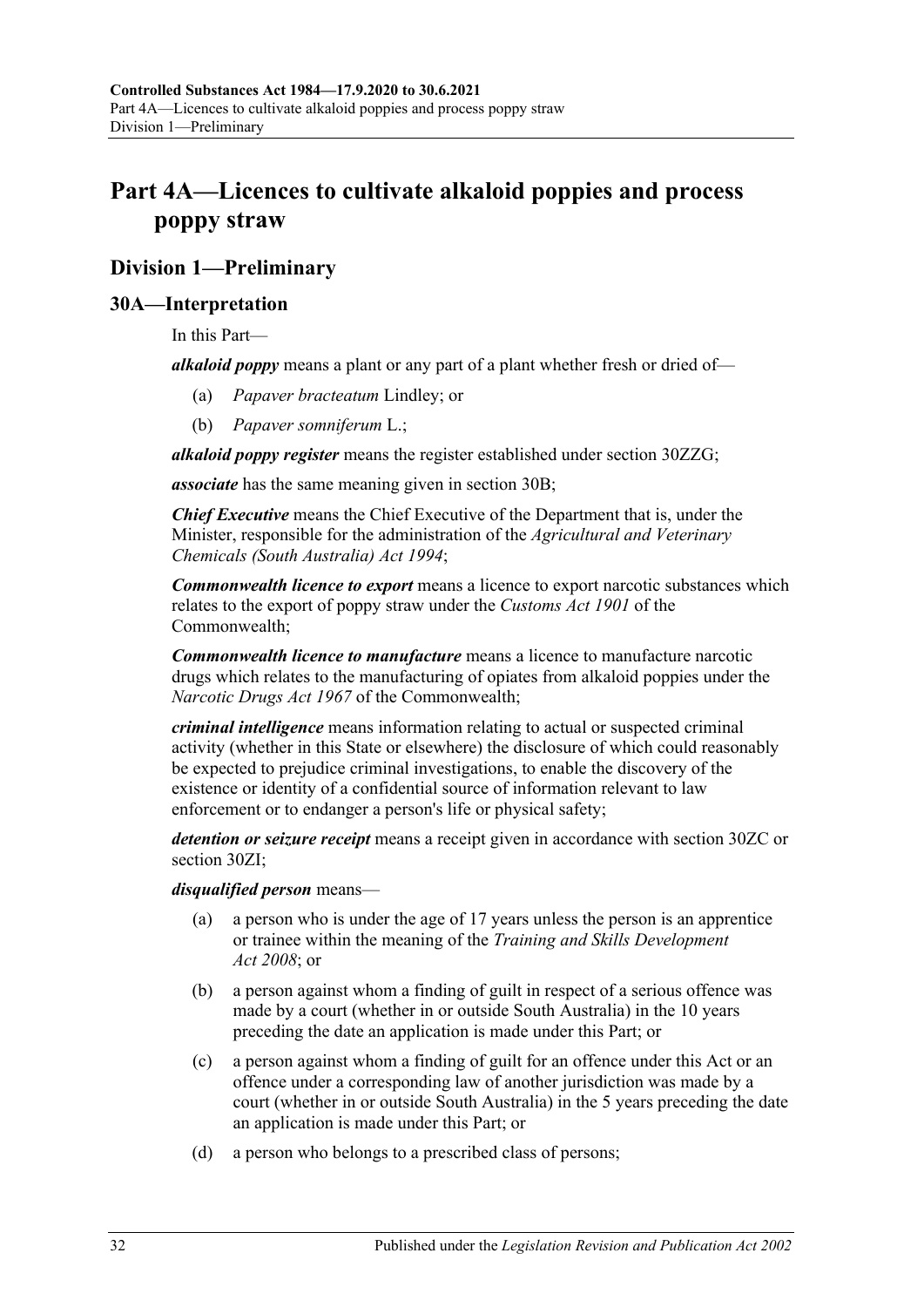*employee*, in relation to a licensed grower or a licensed processor, includes a person who is—

- (a) employed under a contract of employment; or
- (b) employed under a training contract; or
- (c) engaged under any other contract to perform a specified task authorised under a poppy cultivation licence or a poppy processing licence;

*employee identification certificate* means a certificate issued to an employee by a licensed grower under [section](#page-39-0) 30J or by a licensed processor under [section](#page-44-0) 30T;

*harvest and destruction order* means an order made under section [30ZM\(3\);](#page-52-2)

*inspector* means—

- (a) a person authorised under [section](#page-47-1) 30Z; and
- (b) an inspector under Part IVB of the *Drugs, Poisons and Controlled Substances Act 1981* of Victoria; and
- (c) a police officer;

*inspector identification certificate* means a certificate issued to an inspector under [section](#page-47-2) 30ZA;

*licence holder* means—

- (a) a licensed grower; or
- (b) a licensed processor;

*licensed grower* means the holder of a poppy cultivation licence;

*licensed processor* means the holder of a poppy processing licence;

*poppy cultivation licence* means a licence issued under [section](#page-37-2) 30F(2);

*poppy processing licence* means a licence issued under [section](#page-42-3) 30P(2);

*poppy straw* means the upper parts of an alkaloid poppy, including the stem and capsule, harvested after mowing;

*process*, in relation to poppy straw, means—

- (a) to prepare or treat poppy straw in any manner other than refinement, concentration, extraction or reaction unless the refinement, concentration, extraction or reaction is for chemical analysis for non-therapeutic use; or
- (b) to store poppy straw;

*risk management plan* means a plan that forms part of a poppy cultivation licence or a poppy processing licence;

*seized material* means any alkaloid poppies, poppy straw or material derived from alkaloid poppies or poppy straw seized by an inspector under [section](#page-50-3) 30ZH;

*serious offence* means—

- (a) an indictable offence involving dishonesty, fraud or assault; or
- (b) an indictable offence involving possession, or cultivation of, or trafficking in, a drug of dependence; or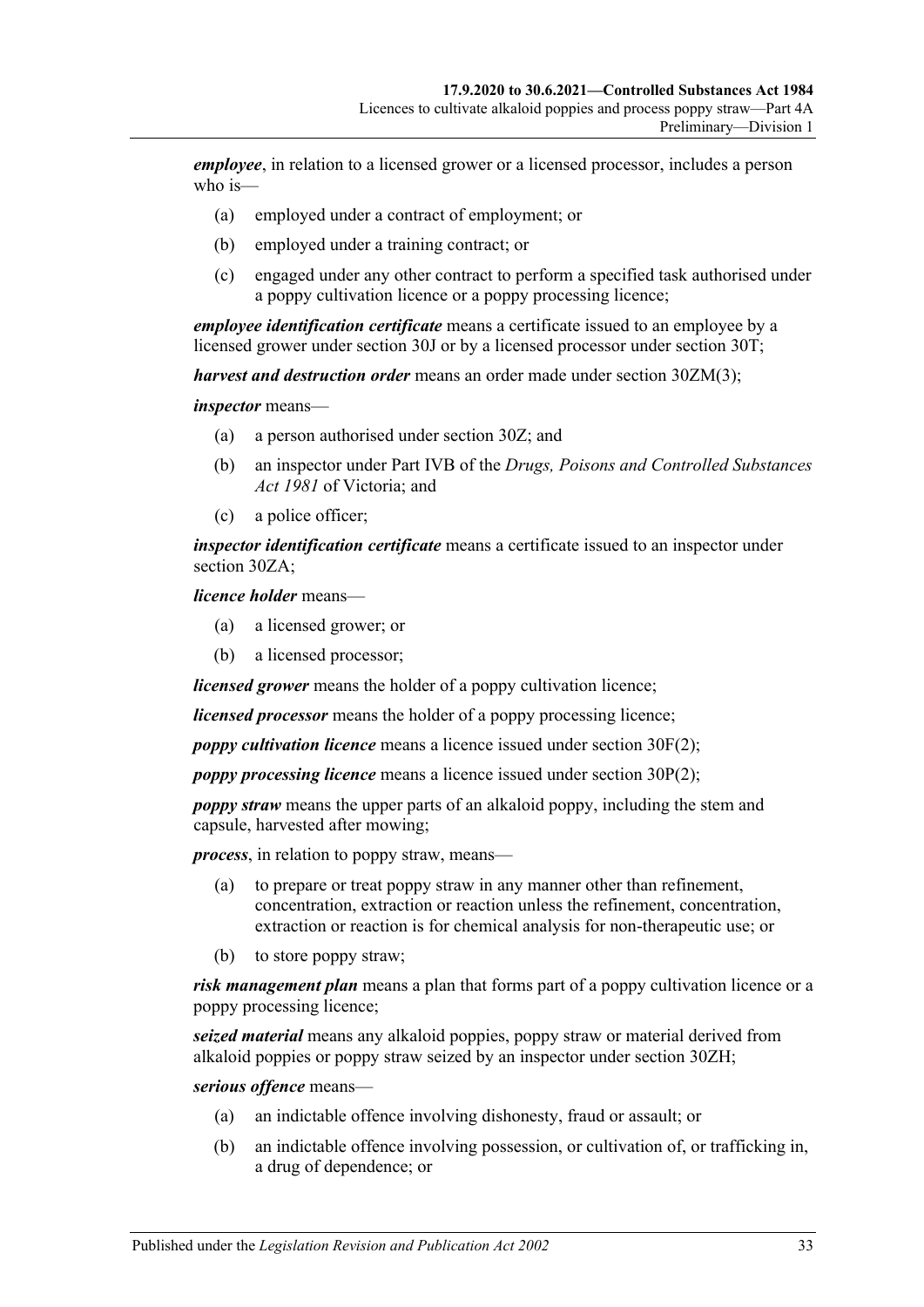- (c) any other indictable offence under this Act; or
- (d) an indictable offence under the law of another jurisdiction involving—
	- (i) dishonesty, fraud or assault; or
	- (ii) possession, or cultivation of, or trafficking in, a drug of dependence;

*specified premises* means premises to which a licence under this Part applies;

*Tribunal* means the South Australian Civil and Administrative Tribunal established under the *[South Australian Civil and Administrative Tribunal Act](http://www.legislation.sa.gov.au/index.aspx?action=legref&type=act&legtitle=South%20Australian%20Civil%20and%20Administrative%20Tribunal%20Act%202013) 2013*.

#### <span id="page-33-0"></span>**30B—Meaning of** *associate*

- (1) For the purposes of this Part, a person who is of or above the age of 18 years is an *associate* of an applicant for a poppy cultivation licence or a poppy processing licence or a licence holder if the person—
	- (a) holds any relevant financial interest, or is entitled to exercise any relevant power (whether in right of the person or on behalf of any other person) in the business of the applicant or the licence holder (being the business to which the application or licence relates), and by virtue of that interest or power, is able to exercise a significant influence over or with respect to the management or operation of the business; or
	- (b) holds any relevant position (whether in right of the person or on behalf of any other person) in the business of the applicant or the licence holder (being the business to which the application or licence relates); or
	- (c) is a relative of the applicant or the licence holder; or
	- (d) is in a position to exercise control or significant influence over the conduct of the applicant or the licence holder.
- (2) In subsection  $(1)$ —

*domestic partner* means a person who is a domestic partner within the meaning of the *[Family Relationships Act](http://www.legislation.sa.gov.au/index.aspx?action=legref&type=act&legtitle=Family%20Relationships%20Act%201975) 1975*, whether declared as such under that Act or not;

*relative* means a person who is—

- (a) a spouse or domestic partner; or
- (b) a parent; or
- (c) a step-parent; or
- (d) a sibling or step-sibling; or
- (e) a child, step-child or adopted child;

*relevant financial interest* in relation to a business means—

- (a) any share in the capital of the business; or
- (b) any entitlement to receive any income derived from the business;

*relevant position* in relation to the business of an applicant or a licence holder means—

(a) the position of director, partner, trustee, manager or other executive position or secretary, however that position is designated; and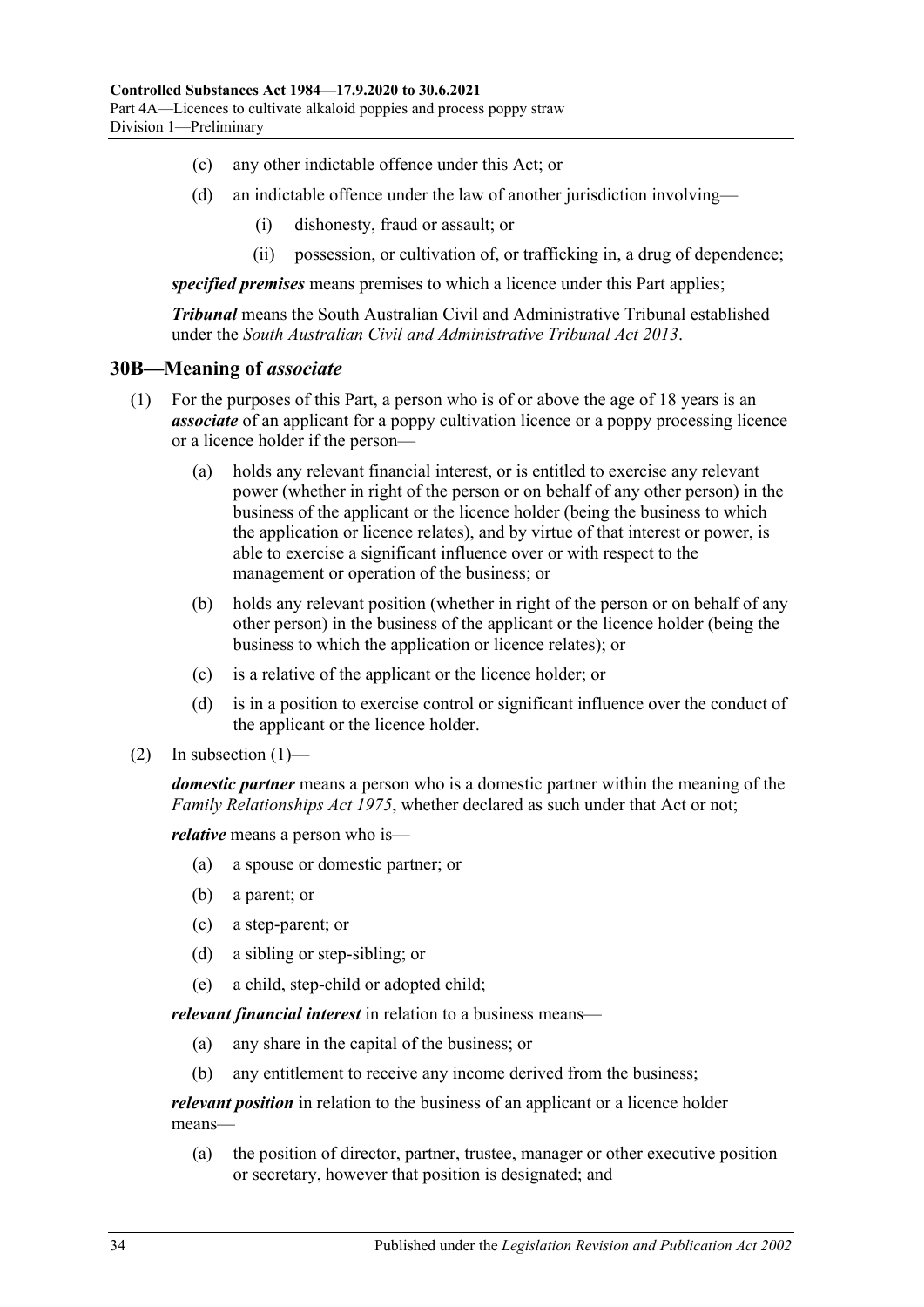(b) any other person determined by the Chief Executive to be associated or connected with the ownership, administration or management of the operations or business of the applicant;

*relevant power* means any power, whether exercisable by voting or otherwise and whether exercisable alone or in association with others—

- (a) to participate in any directorial, managerial or executive decision; or
- (b) to elect or appoint any person to any relevant position;

*spouse*—a person is the spouse of another if they are legally married.

#### <span id="page-34-1"></span><span id="page-34-0"></span>**30C—Matters to be considered—fit and proper person**

- (1) For the purpose of preventing criminal activity in the cultivation of alkaloid poppies and the processing of poppy straw, the Chief Executive must not issue a licence under this Part to an applicant unless the Chief Executive is satisfied that—
	- (a) neither the applicant nor any associate of the applicant has been found guilty in respect of a serious offence (whether in or outside South Australia) during the 10 years preceding the date of making the application under this Part; and
	- (b) the applicant and each associate of the applicant is a suitable person to be concerned in or associated with the cultivation of alkaloid poppies or the processing of poppy straw, as the case requires; and
	- (c) the applicant's property or premises will be suitable for the cultivation of alkaloid poppies or the processing of poppy straw, as the case requires, in relation to location, facilities and proposed security arrangements; and
	- (d) the applicant meets the prescribed requirements (if any).
- <span id="page-34-2"></span>(2) For the purpose of preventing criminal activity in the cultivation of alkaloid poppies and the processing of poppy straw, the Chief Executive must not—
	- (a) renew a poppy cultivation licence of a licensed grower unless the Chief Executive is satisfied that—
		- (i) neither the licensed grower nor any associate of the licensed grower has been found guilty in respect of a serious offence (whether in or outside South Australia) during the 3 years preceding the date of making the application for renewal under this Part; and
		- (ii) the licensed grower and each associate of the licensed grower is a suitable person to be concerned in or associated with the cultivation of alkaloid poppies; and
		- (iii) the licensed grower's property or premises are suitable for the cultivation of alkaloid poppies, in relation to location, facilities and proposed security arrangements; and
		- (iv) the licensed grower meets the prescribed requirements (if any); or
	- (b) renew a poppy processing licence of a licensed processor unless the Chief Executive is satisfied that—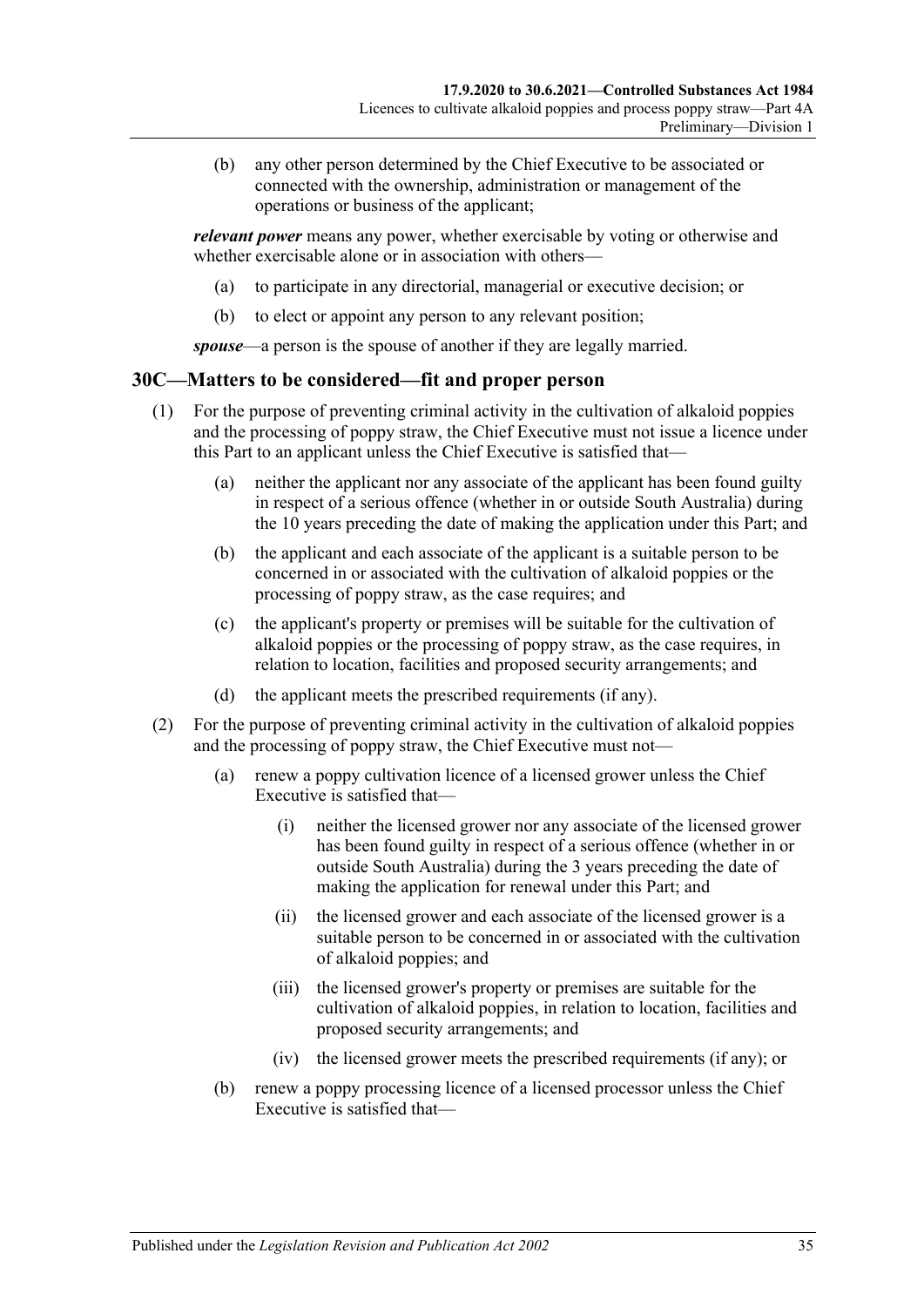- (i) neither the licensed processor nor any associate of the licensed processor has been found guilty in respect of a serious offence (whether in or outside South Australia) during the 12 months preceding the date of making the application for renewal under this Part; and
- (ii) the licensed processor and each associate of the licensed processor is a suitable person to be concerned in or associated with the processing of poppy straw; and
- (iii) the licensed processor's property or premises are suitable for the processing of poppy straw in relation to location, facilities and proposed security arrangements; and
- (iv) the licensed processor meets the prescribed requirements (if any).
- (3) Without limiting [subsection](#page-34-1) (1) or [\(2\),](#page-34-2) the Chief Executive may consider whether—
	- (a) the applicant, the licensed grower or the licensed processor and each associate of the applicant, the licensed grower or the licensed processor is of good repute, having regard to character, honesty and integrity; and
	- (b) the applicant, the licensed grower or the licensed processor or any associate of the applicant, the licensed grower or the licensed processor has a history of non-compliance with the Act; and
	- (c) in the case of an application for a licence, the applicant or any associate of the applicant has within the 10 years preceding the date of making the application been found guilty by a court (whether in or outside South Australia) of any offence; and
	- (d) in the case of an application for the renewal of a poppy cultivation licence, the licensed grower or any associate of the licensed grower has within the 3 years preceding the date of making the application for renewal been found guilty by a court (whether in or outside South Australia) of any offence; and
	- (e) in the case of an application for the renewal of a poppy processing licence, the licensed processor or any associate of the licensed processor has within the 12 months preceding the date of making the application for renewal been found guilty by a court (whether in or outside South Australia) of any offence; and
	- (f) in the case of an applicant, a licensed grower or a licensed processor that is not a natural person, the applicant, the licensed grower or the licensed processor has a satisfactory ownership, trust or corporate structure; and
	- (g) the applicant, the licensed grower or the licensed processor is of sound and stable financial background; and
	- (h) the financial circumstances of the applicant, the licensed grower or the licensed processor may significantly limit the person's capacity to meet the person's obligations in conducting activities under the licence in compliance with the terms and conditions applying to the relevant licence.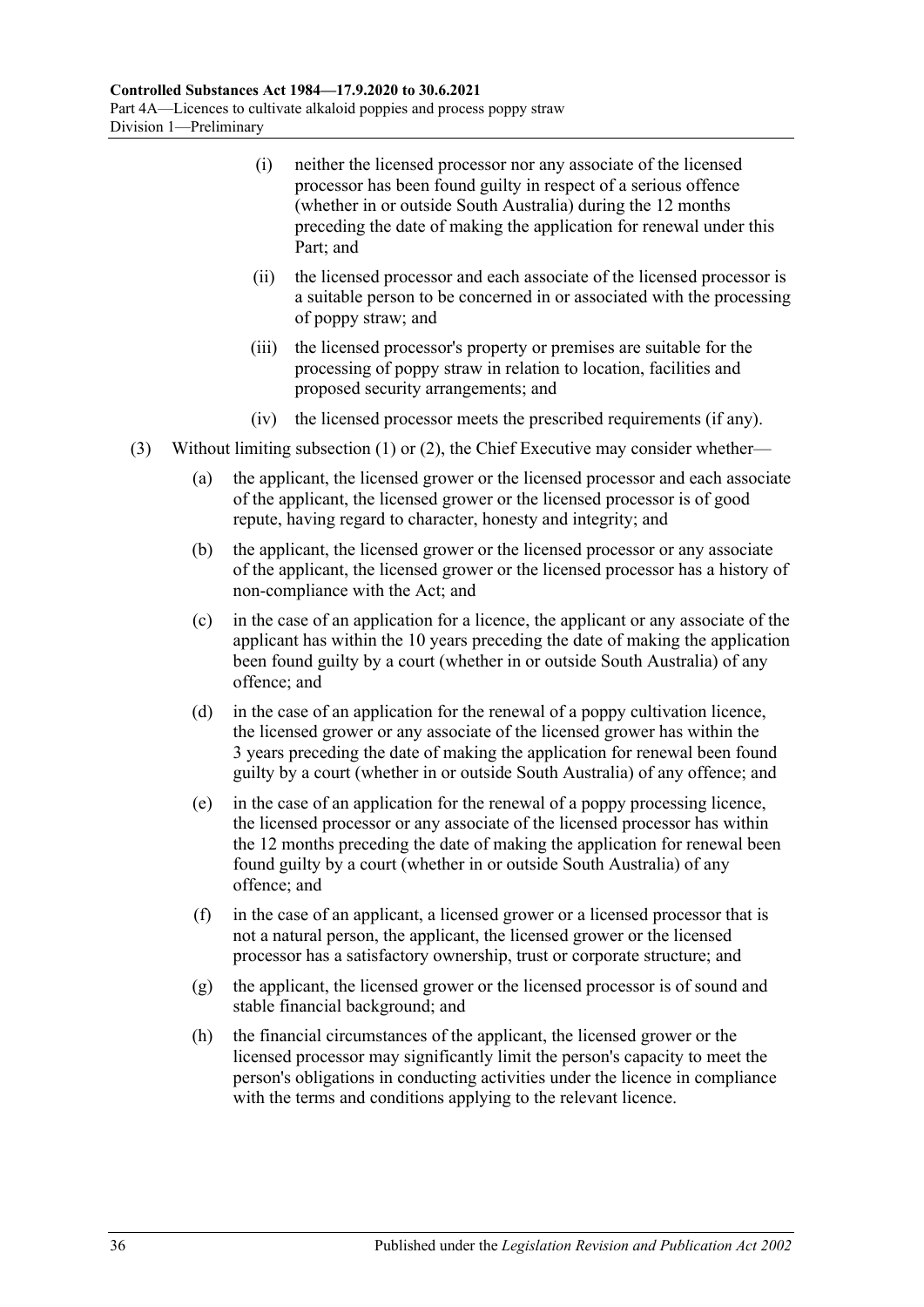# **Division 2—Poppy cultivation licence**

# <span id="page-36-2"></span><span id="page-36-0"></span>**30D—Application for poppy cultivation licence**

- (1) A person may apply for a poppy cultivation licence which authorises a person for commercial purposes relating to therapeutic use—
	- (a) to cultivate or possess alkaloid poppies; and
	- (b) to sell or supply poppy straw to a licensed processor at premises specified in the licence.
- <span id="page-36-1"></span>(2) A person may apply for a poppy cultivation licence for research purposes relating to non-therapeutic use—
	- (a) to cultivate or possess alkaloid poppies; and
	- (b) to conduct measurements, analyses and extractions, including extraction of alkaloids from alkaloid poppies for chemical analyses at specified premises; and
	- (c) to supply alkaloid poppies or poppy straw to a licensed processor.
- (3) An application under [subsection](#page-36-0) (1) or [\(2\)](#page-36-1) must—
	- (a) be in writing; and
	- (b) be accompanied by a copy of the proposed risk management plan; and
	- (c) be accompanied by the relevant prescribed application fee (if any); and
	- (d) be accompanied by any other prescribed particulars.
- (4) An application under [subsection](#page-36-0) (1) or [\(2\)](#page-36-1) must contain or be accompanied by evidence to the satisfaction of the Chief Executive that the applicant is a fit and proper person to be given a licence and—
	- (a) in the case of an application under [subsection](#page-36-0) (1), intends to undertake a bona fide commercial activity relating to the therapeutic use of alkaloid poppies under the licence and includes evidence of the commercial activity to be carried out; or
	- (b) in the case of an application under [subsection](#page-36-1) (2), intends to undertake a research activity relating to the non therapeutic use of alkaloid poppies under the licence and includes evidence that the research activity would be conducted by a person with appropriate scientific training using an appropriate methodology.
- (5) An application under [subsection](#page-36-0) (1) or [\(2\)](#page-36-1) must contain any other information about the applicant or the application which the Chief Executive reasonably requires to assist in assessing the application.

# <span id="page-36-3"></span>**30E—Chief Executive must investigate application**

- (1) On receiving an application under [section](#page-36-2) 30D the Chief Executive—
	- (a) must carry out all investigations and inquiries that the Chief Executive considers necessary to determine the application; and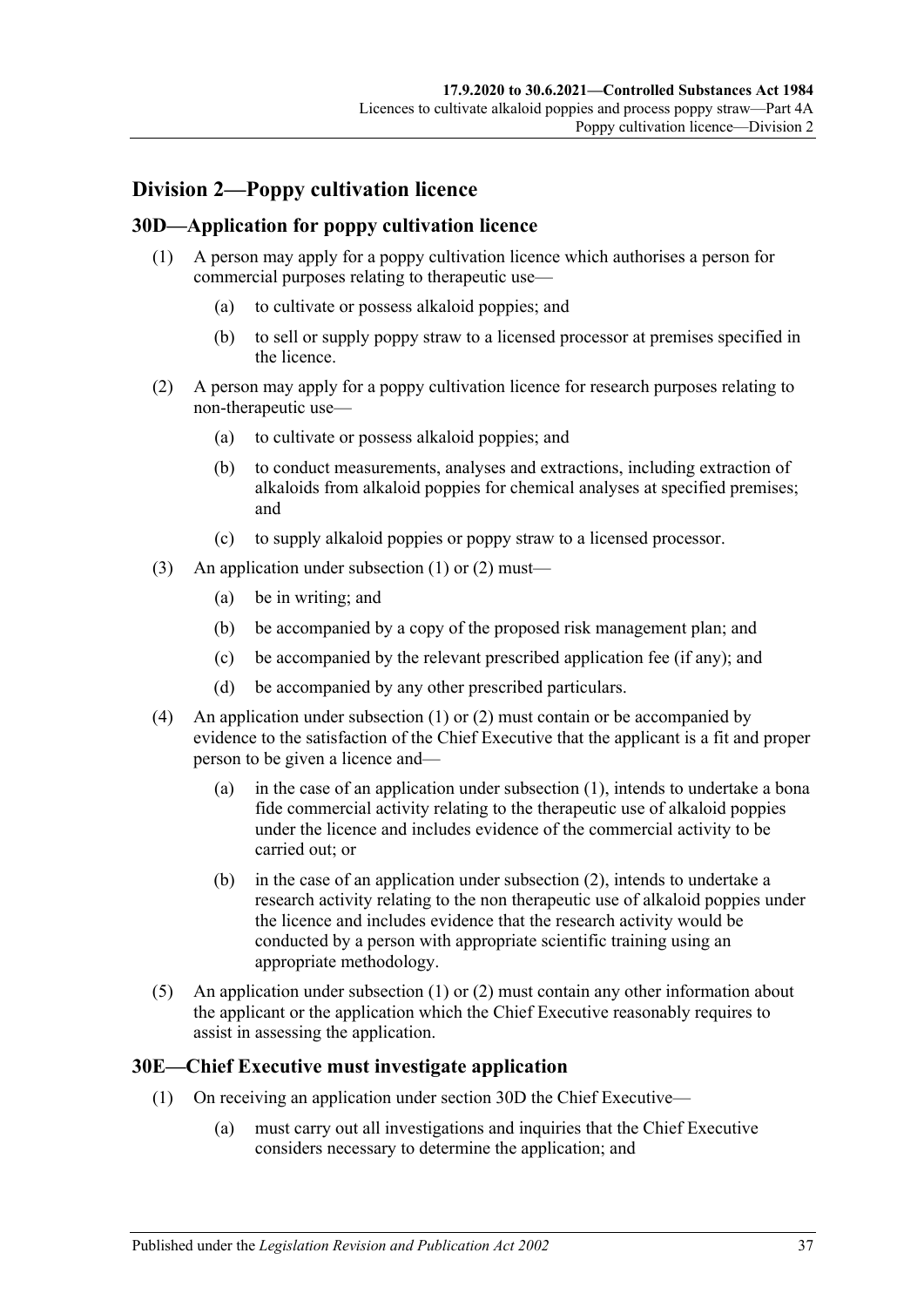- (b) may conduct an inspection of the premises that are to be specified in the relevant licence; and
- (c) may require that an applicant or any associate of the applicant submit to the Chief Executive a recent police record check of the applicant or any associate of the applicant.
- (2) The Chief Executive must provide a copy of an application made under [section](#page-36-2) 30D and any accompanying documents to the Commissioner of Police.
- (3) The Commissioner of Police must—
	- (a) inquire into and report to the Chief Executive on any matters concerning the application that he or she believes are appropriate or reasonably necessary; and
	- (b) inquire into and report to the Chief Executive on any matters concerning the application that the Chief Executive requests; and
	- (c) within 28 days of receiving the application from the Chief Executive, notify the Chief Executive in writing of the Commissioner of Police's decision to support or oppose the issuing of a licence and provide the reasons for the decision.
- <span id="page-37-0"></span>(4) If the Chief Executive is notified under [subsection](#page-37-0)  $(3)(c)$  that the Commissioner of Police opposes the issuing of a poppy cultivation licence, the Chief Executive must not issue the licence.

# **30F—Determining an application**

- (1) After considering an application and any investigation under [section](#page-36-3) 30E, the Chief Executive must determine the application within 60 days of receiving the application.
- <span id="page-37-1"></span>(2) The Chief Executive may issue a poppy cultivation licence to an applicant under section  $30D(1)$  or  $(2)$ .
- <span id="page-37-2"></span>(3) The Chief Executive may refuse to issue a poppy cultivation licence to an applicant under [section](#page-36-0)  $30D(1)$  or [\(2\).](#page-36-1)
- (4) The Chief Executive must—
	- (a) notify the applicant in writing of the decision under [subsection](#page-37-1) (2); and
	- (b) if the Chief Executive refuses an application under [subsection](#page-37-2) (3), provide reasons for the decision.

# **30G—Terms and conditions of a poppy cultivation licence**

- (1) A poppy cultivation licence is issued for the term, not exceeding 3 years, specified in the licence unless it is sooner suspended or cancelled.
- (2) A poppy cultivation licence relates only to the specified premises described in it.
- (3) A poppy cultivation licence is subject to the condition that the licensed grower must only employ persons that are suitable to carry out activities under the licence.
- (4) A poppy cultivation licence is subject to the condition that a licensed grower must comply with the risk management plan under the licence.
- (5) A poppy cultivation licence is subject to the prescribed terms, conditions, limitations and restrictions (if any).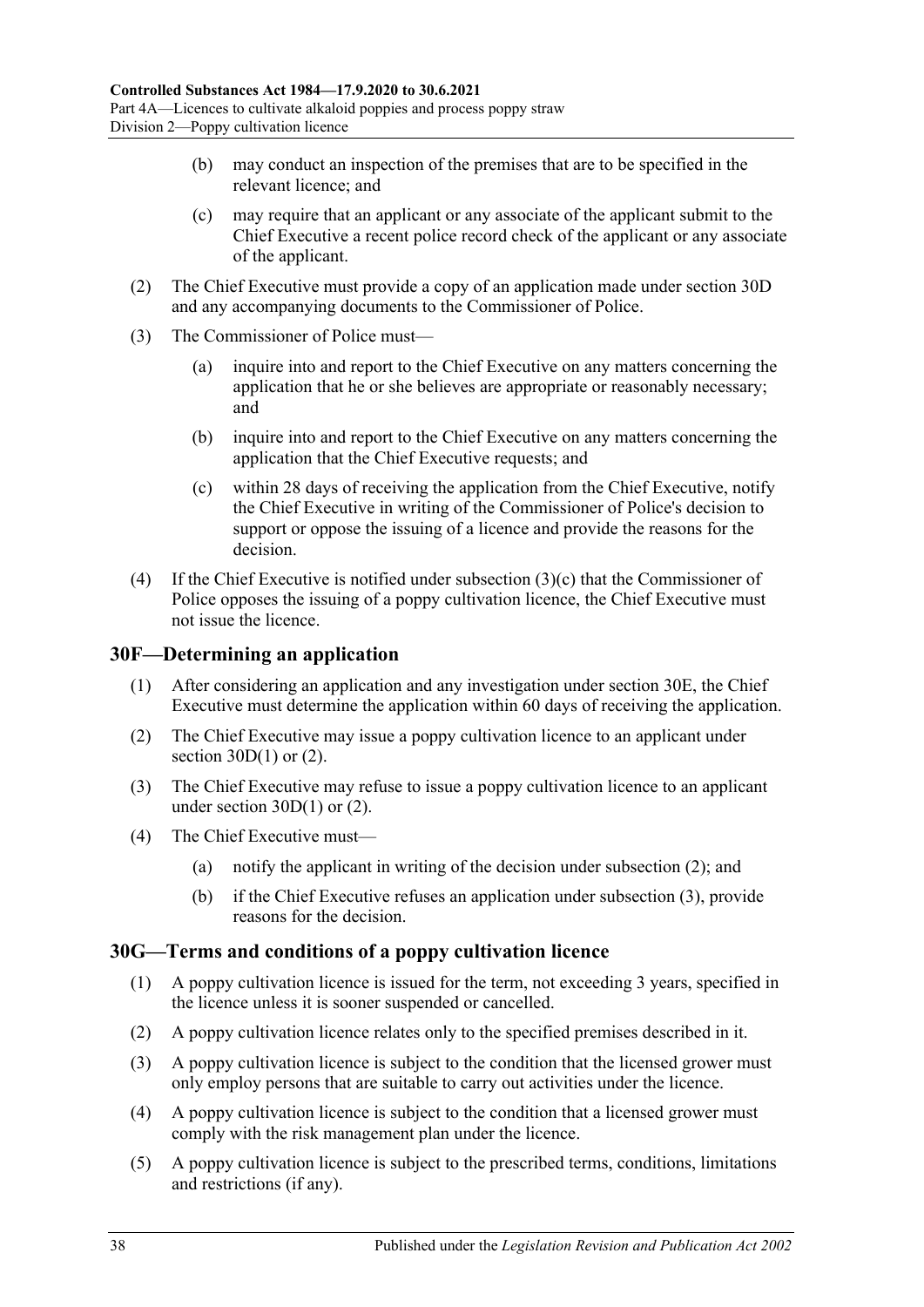- (6) A poppy cultivation licence is subject to the terms, conditions, limitations and restrictions specified in it including, but not limited to, terms, conditions, limitations and restrictions relating to the following:
	- (a) the species, subspecies or varieties of alkaloid poppy to be cultivated;
	- (b) the specified premises at which activities authorised under the licence may be carried out;
	- (c) the implementation and maintenance of satisfactory security and surveillance measures to restrict access of unauthorised persons to crops and harvested material;
	- (d) the keeping of records and other documents;
	- (e) the provision of information, records or other documents to the Chief Executive relating to—
		- (i) the activities carried out under the licence; or
		- (ii) a change in the position of director, manager, secretary or other executive position, however designated, or the structure of the business to which the licence relates; or
		- (iii) any other matter that the Chief Executive reasonably requires in relation to the licence or the licensed activity;
	- (f) the disposal of harvested material and crop residue;
	- (g) the inspection, sampling, supervision and surveillance of seed of alkaloid poppies, alkaloid poppies and poppy straw by an inspector;
	- (h) the destruction of alkaloid poppies, poppy straw and any material derived from alkaloid poppies.
- (7) A poppy cultivation licence issued under [section](#page-36-0)  $30D(1)$  is subject to the condition that unless otherwise with the approval of the Chief Executive, the licensed grower whilst carrying out an activity under the licence must have a contract with a licensed processor for the processing of alkaloid poppies cultivated under the licence that is registered in the alkaloid poppy register.

# **30H—Poppy cultivation licence is not transferable**

A poppy cultivation licence is not transferable to another person.

# **30I—Employee of licensed grower authorised to undertake activities under licence**

<span id="page-38-0"></span>(1) For the purposes of this Act, an employee of a licensed grower who holds a poppy cultivation licence for commercial purposes relating to therapeutic use, is authorised to carry out any activity under the licence involving the cultivation or possession of alkaloid poppies or the sale or supply of poppy straw to a licensed processor required of the employee in the course of his or her employment.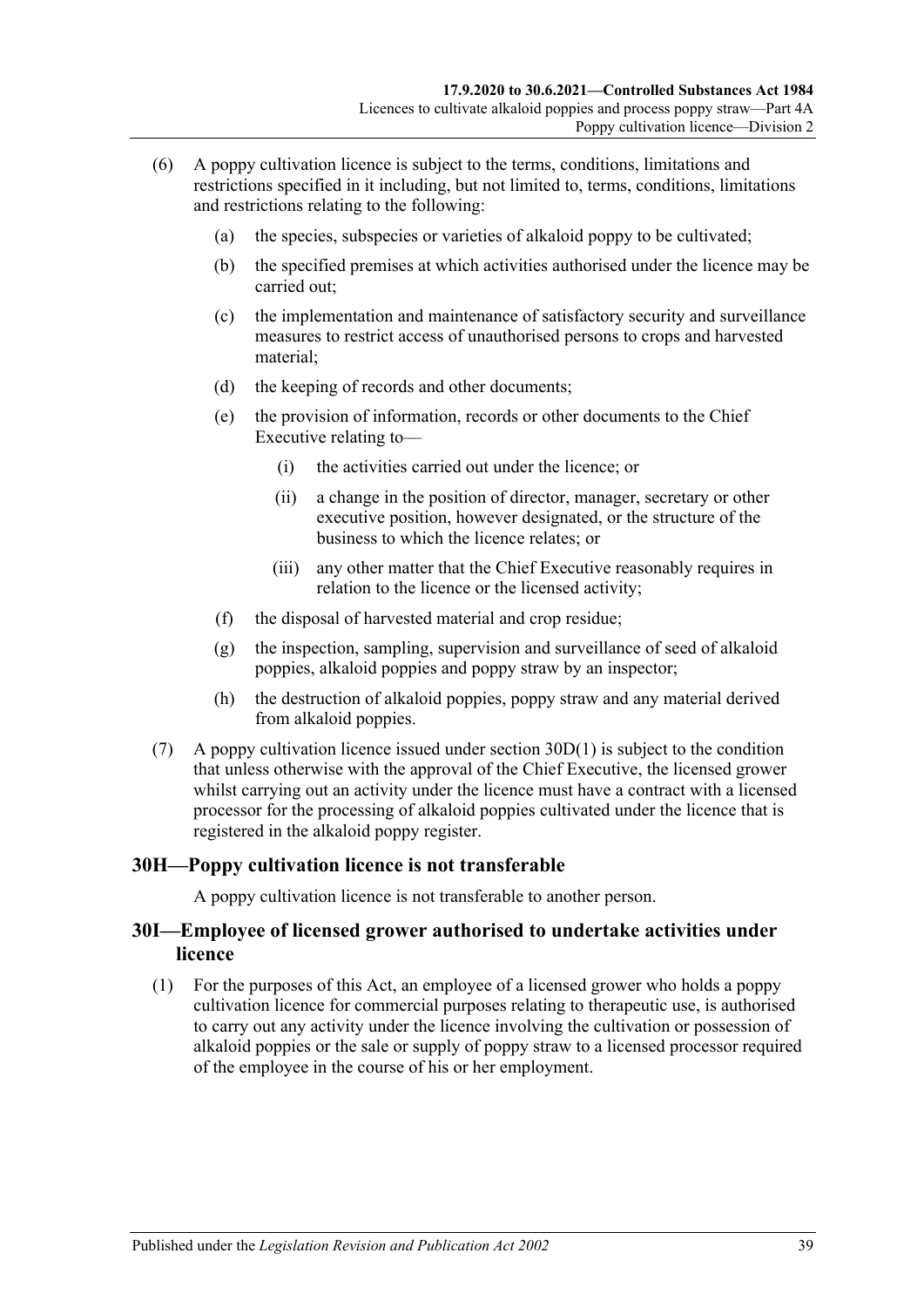- <span id="page-39-0"></span>(2) For the purposes of this Act, an employee of a licensed grower who holds a poppy cultivation licence for research purposes relating to non-therapeutic use, is authorised to carry out any activity under the licence, including the following, that is required of the employee in the course of his or her employment:
	- (a) to cultivate or possess alkaloid poppies;
	- (b) to conduct measurements, analyses and extractions including extraction of alkaloids from alkaloid poppies for chemical analyses at specified premises;
	- (c) to supply alkaloid poppies or poppy straw to a licensed processor.
- (3) An employee must only undertake an activity authorised under [subsection](#page-38-0) (1) or [\(2\)](#page-39-0) in relation to his or her employment.

# **30J—Employee identification certificate issued by licensed grower**

- (1) The licensed grower must issue an employee identification certificate to each employee employed to carry out activities in the business conducted by a licensed grower under a poppy cultivation licence.
- <span id="page-39-2"></span>(2) The employee identification certificate must contain the following information:
	- (a) the employee's name;
	- (b) a clear photograph of the employee;
	- (c) the employee's date of birth;
	- (d) the expiry date of the employee identification certificate;
	- (e) the poppy cultivation licence under which the employee is authorised to carry out activities required of the employee in the course of his or her employment;
	- (f) the prescribed information (if any).

# <span id="page-39-1"></span>**30K—Application for renewal of licence**

- (1) A licensed grower may apply to the Chief Executive for the renewal of a poppy cultivation licence.
- (2) A renewal application must be made to the Chief Executive at least 2 months before the poppy cultivation licence is due to expire.
- (3) A renewal application must—
	- (a) be in writing; and
	- (b) be accompanied by any information relevant to whether or not the licensed grower is a fit and proper person; and
	- (c) be accompanied by the current risk management plan under the poppy cultivation licence; and
	- (d) be accompanied by the relevant prescribed renewal fee (if any); and
	- (e) be accompanied by any other information the Chief Executive reasonably requires to assess the application; and
	- (f) contain any prescribed particulars.
- (4) A poppy cultivation licence may be renewed more than once.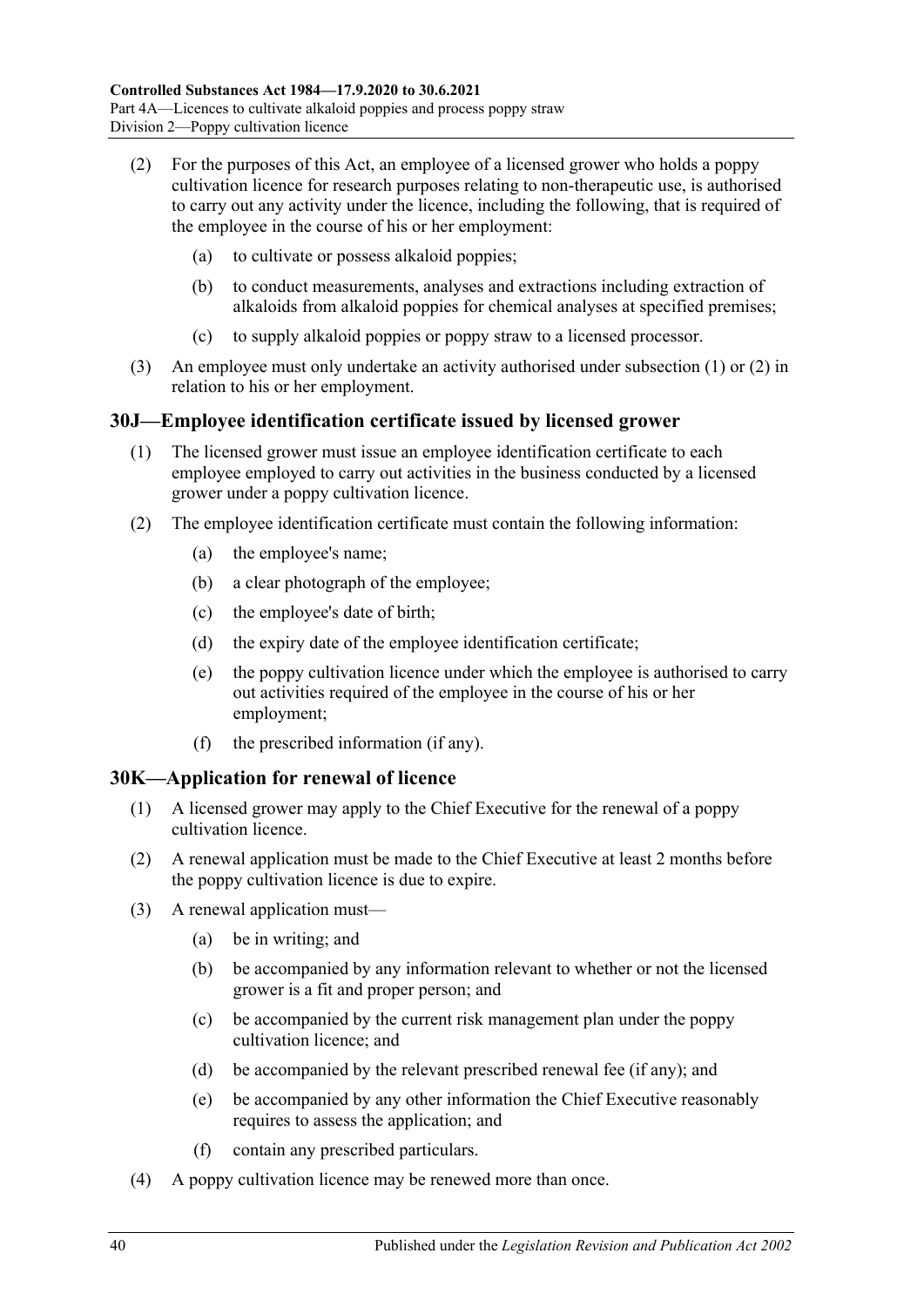# <span id="page-40-1"></span>**30L—Chief Executive must investigate renewal application**

- (1) On receipt of a renewal application under [section](#page-39-1) 30K the Chief Executive—
	- (a) must carry out any investigation or inquiry necessary to determine the renewal application; and
	- (b) may conduct an inspection of the specified premises of the poppy cultivation licence; and
	- (c) may require that an applicant or any associate of the applicant submit to the Chief Executive a recent police record check of the applicant or any associate of the applicant.
- (2) The Chief Executive must provide a copy of a renewal application made under [section](#page-39-1) 30K and any accompanying documents to the Commissioner of Police.
- (3) The Commissioner of Police must—
	- (a) inquire into and report to the Chief Executive on any matters concerning the application that the Commissioner of Police believes are appropriate or reasonably necessary; and
	- (b) inquire into and report to the Chief Executive on any matters concerning the renewal application that the Chief Executive requests; and
	- (c) within 28 days of receiving the application from the Chief Executive notify the Chief Executive in writing of the Commissioner of Police's decision to support or oppose the renewal of a licence and provide the reasons for the decision.
- <span id="page-40-0"></span>(4) If the Chief Executive is notified under [subsection](#page-40-0) (3)(c) that the Commissioner of Police opposes the renewal of a poppy cultivation licence, the Chief Executive must not renew the relevant licence.

# **30M—Determining a renewal application**

- (1) After considering a renewal application and any investigation under [section](#page-40-1) 30L, the Chief Executive must determine the renewal application within 60 days of receiving it.
- <span id="page-40-2"></span>(2) The Chief Executive may renew a poppy cultivation licence for a period not exceeding 3 years.
- <span id="page-40-3"></span>(3) The Chief Executive may refuse to renew a poppy cultivation licence of a licensed grower.
- (4) A renewed poppy cultivation licence expires on the date specified by the Chief Executive, unless the licence is cancelled or suspended prior to the expiry.
- (5) The Chief Executive must—
	- (a) notify the applicant in writing of the decision under [subsection](#page-40-2) (2); and
	- (b) if the Chief Executive refuses to renew the poppy cultivation licence under [subsection](#page-40-3) (3), provide reasons for the decision.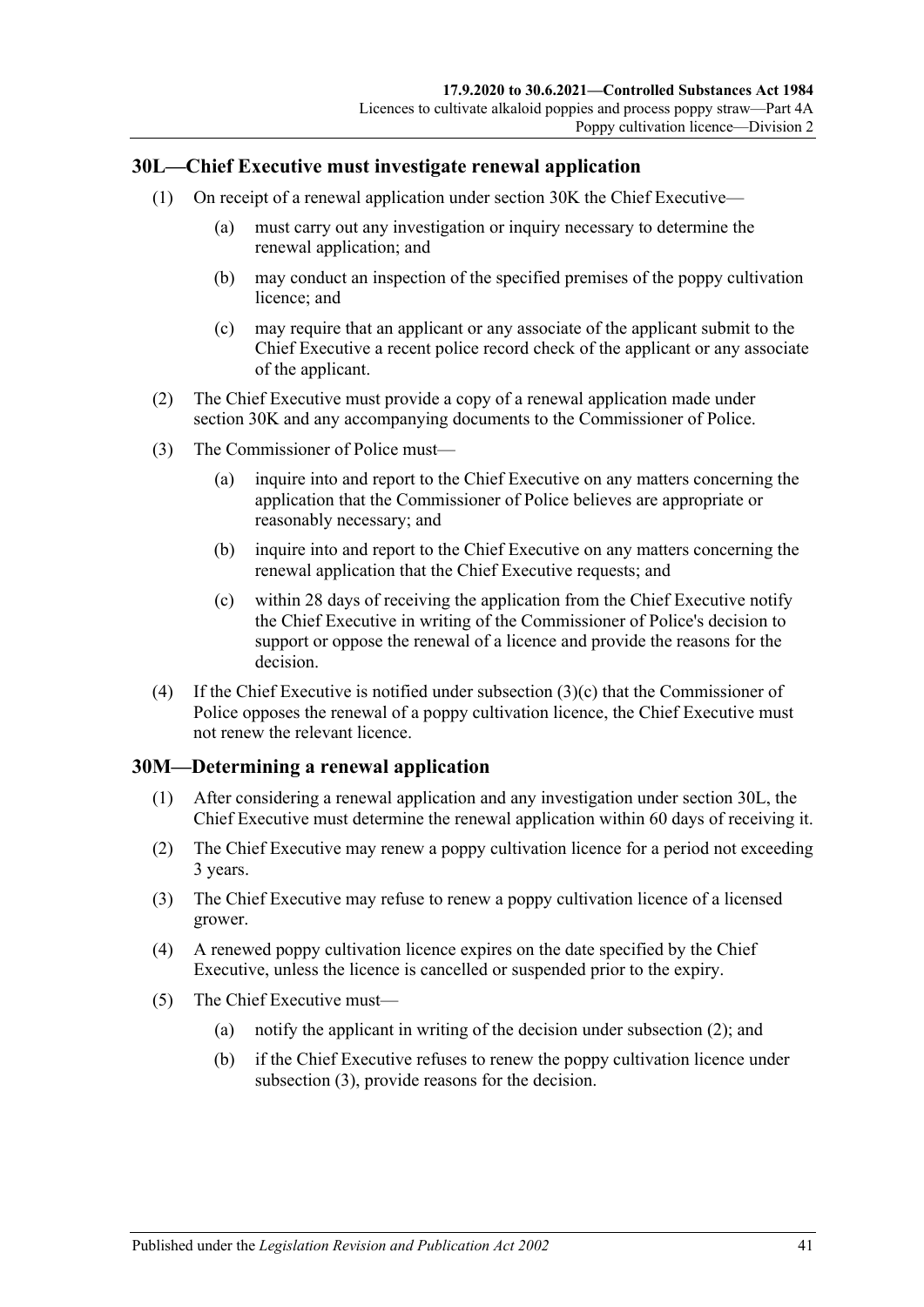# **Division 3—Poppy processing licence**

# <span id="page-41-2"></span><span id="page-41-0"></span>**30N—Application for poppy processing licence**

- (1) A person may apply to the Chief Executive for a poppy processing licence which authorises a person for commercial purposes relating to therapeutic use—
	- (a) to receive poppy straw from a licensed grower or from a licensed processor or a person authorised to possess and supply alkaloid poppies in another jurisdiction; and
	- (b) to process and possess poppy straw at premises specified in the licence; and
	- (c) to transport, sell or supply poppy straw to a person who possesses a Commonwealth licence to manufacture; and
	- (d) to transport, sell or supply poppy straw if the applicant possesses a Commonwealth licence to export; and
	- (e) to transport, sell or supply poppy straw to a person who possesses a Commonwealth licence to export.
- <span id="page-41-1"></span>(2) A person may apply to the Chief Executive for a poppy processing licence which authorises a person for research purposes relating to non-therapeutic use—
	- (a) to receive or process poppy straw at premises specified in the licence; and
	- (b) to possess, transport, sell or supply poppy straw to a licensed processor.
- (3) An application under [subsection](#page-41-0) (1) or [\(2\)](#page-41-1) must—
	- (a) be in writing; and
	- (b) be accompanied by a copy of the proposed risk management plan; and
	- (c) be accompanied by the relevant prescribed application fee (if any); and
	- (d) be accompanied by any other prescribed particulars; and
	- (e) in the case of an application under [subsection](#page-41-0) (1), be accompanied by a copy of a Commonwealth licence to manufacture or a Commonwealth licence to export, as the case requires.
- (4) An application under [subsection](#page-41-0) (1) or [\(2\)](#page-41-1) must contain or be accompanied by evidence to the satisfaction of the Chief Executive that the applicant is a fit and proper person to be issued a licence and—
	- (a) in the case of an application under [subsection](#page-41-0) (1), intends to undertake a bona fide commercial activity relating to the therapeutic use of poppy straw including evidence of the commercial activity to be carried out; or
	- (b) in the case of an application under [subsection](#page-41-1) (2), intends to undertake a research activity relating to the non-therapeutic use of poppy straw under the licence including evidence that the research activity would be conducted by a person with appropriate scientific training using appropriate methodology.
- (5) An application under [subsection](#page-41-0) (1) or [\(2\)](#page-41-1) must contain any other information about the applicant or the application which the Chief Executive reasonably requires to assist in assessing the application.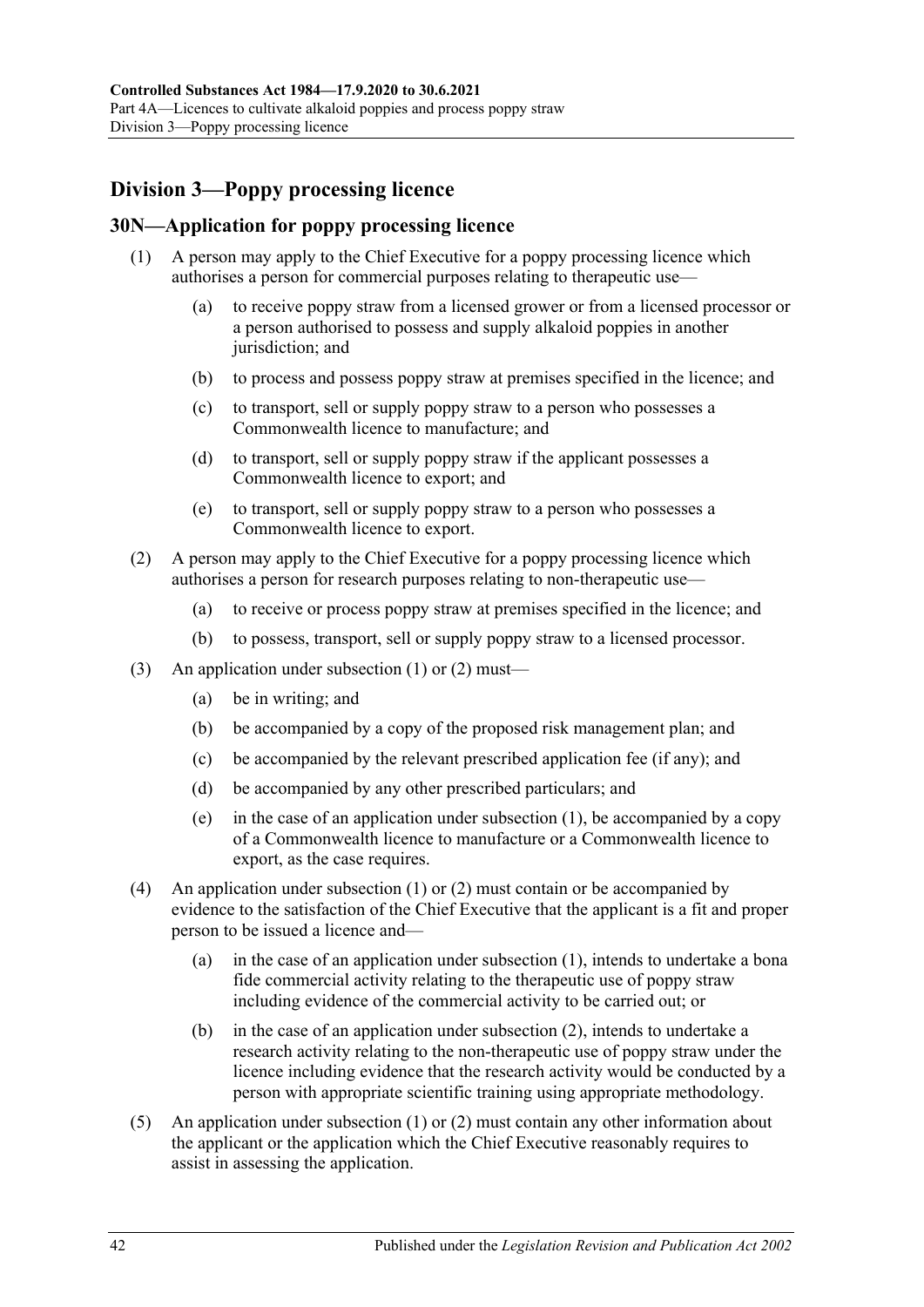# <span id="page-42-1"></span>**30O—Chief Executive must investigate application**

- (1) On receiving an application under [section](#page-41-2) 30N, the Chief Executive—
	- (a) must carry out all investigations and inquiries that the Chief Executive considers necessary to determine the application; and
	- (b) may conduct an inspection of the premises that are to be specified in the relevant licence; and
	- (c) may require that an applicant or any associate of the applicant submit to the Chief Executive a recent police record check of the applicant or any associate of the applicant.
- (2) The Chief Executive must provide a copy of an application made under [section](#page-41-2) 30N and any accompanying documents to the Commissioner of Police.
- (3) The Commissioner of Police must—
	- (a) inquire into and report to the Chief Executive on any matters concerning the application that the Commissioner of Police believes are appropriate or reasonably necessary; and
	- (b) inquire into and report to the Chief Executive on any matters concerning the application that the Chief Executive requests; and
	- (c) within 28 days of receiving the application from the Chief Executive, notify the Chief Executive in writing of the Commissioner of Police's decision to support or oppose the issuing of a licence and provide the reasons for the decision.
- <span id="page-42-0"></span>(4) If the Chief Executive is notified under [subsection](#page-42-0) (3)(c) that the Commissioner of Police opposes the issuing of a poppy processing licence, the Chief Executive must not issue the licence.

# **30P—Determining an application**

- (1) After considering an application and any investigation under [section](#page-42-1) 30O, the Chief Executive must determine the application within 60 days of receiving the application.
- <span id="page-42-2"></span>(2) The Chief Executive may issue a poppy processing licence to an applicant under section  $30N(1)$  or  $(2)$ .
- <span id="page-42-3"></span>(3) The Chief Executive may refuse to issue a poppy processing licence to an applicant under [section](#page-41-0) 30N(1) or [\(2\).](#page-41-1)
- (4) The Chief Executive must—
	- (a) notify the applicant in writing of the decision under [subsection](#page-42-2) (2); and
	- (b) if the Chief Executive refuses an application under [subsection](#page-42-3) (3), provide reasons for the decision.

# **30Q—Terms and conditions of a poppy processing licence**

- (1) A poppy processing licence is issued for the term, not exceeding 12 months, specified in the licence unless it is sooner suspended or cancelled.
- (2) A poppy processing licence relates only to the premises specified in it.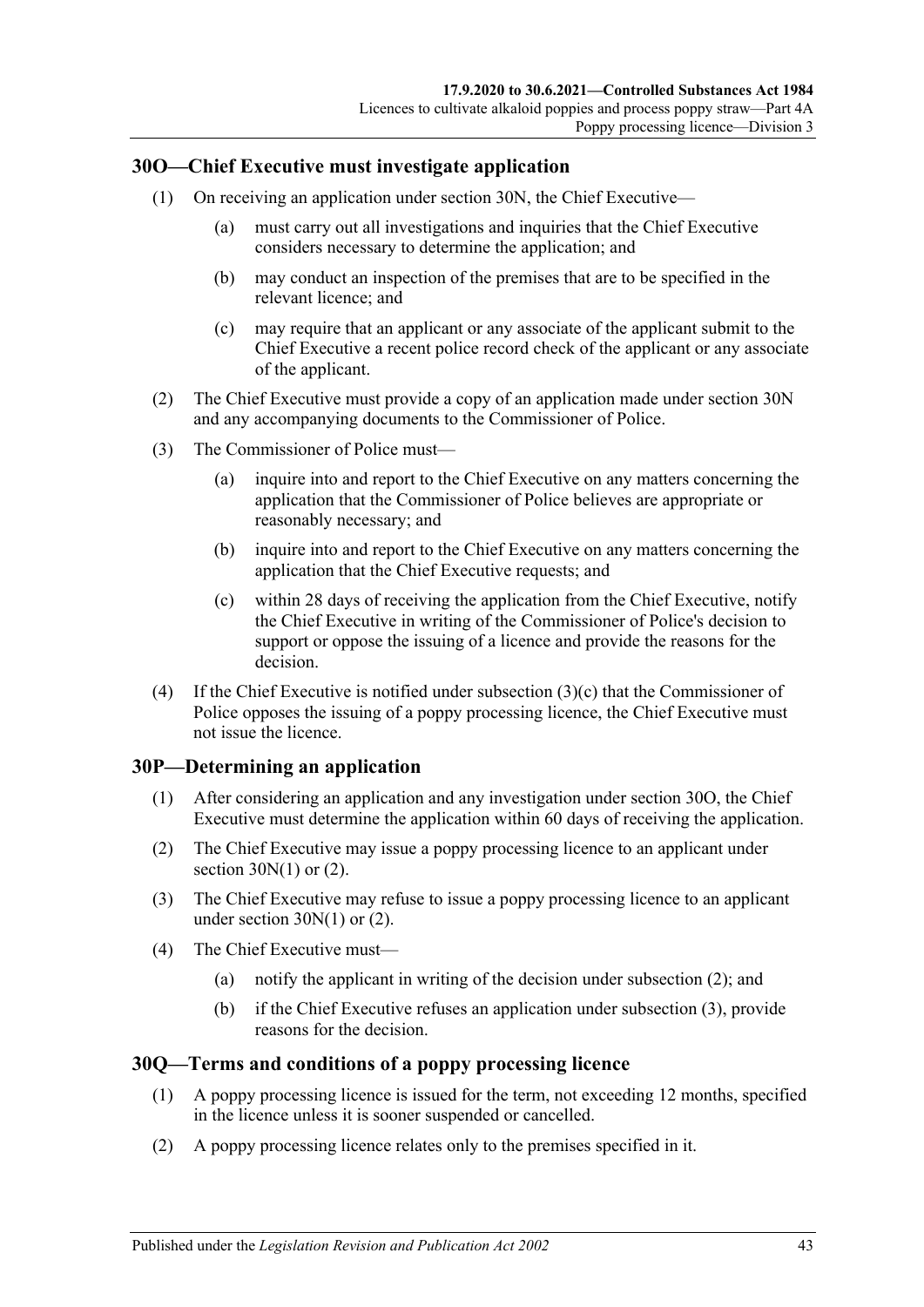- (3) A poppy processing licence must specify the maximum quantity of alkaloid poppies that may be processed by a licensed processor.
- (4) A poppy processing licence is subject to the condition that a licensed processor must comply with the risk management plan under the licence.
- (5) A poppy processing licence is subject to the condition that the licensed processor must only employ persons that are suitable to carry out activities under the licence.
- (6) A poppy processing licence is subject to the prescribed terms, conditions, limitations and restrictions (if any).
- (7) A poppy processing licence is subject to the terms, conditions, limitations and restrictions that are specified in it including, but not limited to, terms, conditions, limitations and restrictions relating to the following:
	- (a) the specified premises at which the activities authorised by the licence may be carried out;
	- (b) the implementation and maintenance of satisfactory security and surveillance measures to restrict access of unauthorised persons to poppy straw;
	- (c) the keeping of records and other documents;
	- (d) the provision of information, records or other documents to the Chief Executive relating to—
		- (i) the activities carried out under the licence; or
		- (ii) a change in the position of director, manager, secretary or other executive position, however designated, or the structure of the business to which the licence relates; or
		- (iii) any other matter that the Chief Executive reasonably requires in relation to the licence or the licensed activity;
	- (e) the disposal of poppy straw;
	- (f) the inspection, supervision and surveillance of poppy straw by an inspector.
- (8) A poppy processing licence referred to in [section](#page-41-0)  $30N(1)$  is subject to the condition that the licensed processor must hold a current Commonwealth licence to manufacture or a current Commonwealth licence to export whilst undertaking an activity authorised by the licence.

# **30R—Poppy processing licence is not transferable**

A poppy processing licence is not transferable to another person.

# **30S—Employee of licensed processor authorised to undertake activities under licence**

- <span id="page-43-0"></span>(1) For the purposes of this Act, an employee of a licensed processor who holds a poppy processing licence for commercial purposes relating to therapeutic use, is authorised to carry out any of the following activities under the licence that is required of the employee in the course of his or her employment:
	- (a) to receive poppy straw from a licensed grower or a person authorised to possess alkaloid poppies in another jurisdiction;
	- (b) to process and possess poppy straw at specified premises;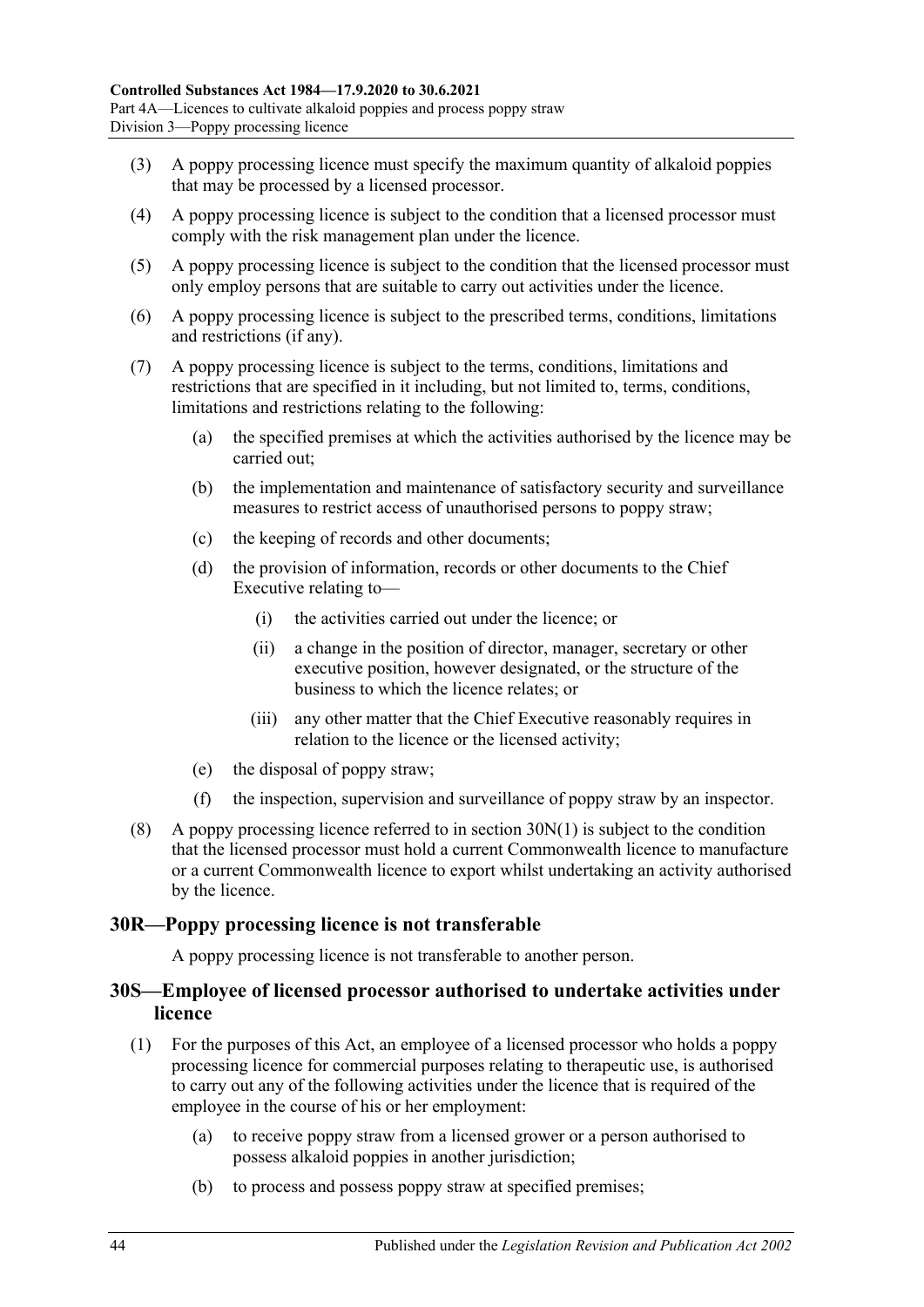- (c) to transport, sell or supply poppy straw to a person who possesses a Commonwealth licence to manufacture;
- (d) to export poppy straw if the applicant possesses a Commonwealth licence to export.
- <span id="page-44-0"></span>(2) For the purposes of this Act, an employee of a licensed processor who holds a poppy processing licence for research purposes relating to non-therapeutic use, is authorised to carry out any activity under the licence involving the processing, possession, transportation of poppy straw or the sale or supply of poppy straw to a licensed processor that is required of the employee in the course of his or her employment.
- (3) An employee must only undertake an activity authorised under [subsection](#page-43-0) (1) or [\(2\)](#page-44-0) in relation to his or her employment.

# **30T—Employee identification certificate issued by licensed processor**

- (1) The licensed processor must issue an employee identification certificate to each employee employed to carry out activities in the business conducted by a licensed processor under a poppy processing licence.
- <span id="page-44-2"></span>(2) The employee identification certificate must contain the following information:
	- (a) the employee's name;
	- (b) a clear photograph of the employee;
	- (c) the employee's date of birth;
	- (d) the expiry date of the employee identification certificate;
	- (e) the poppy processing licence under which the employee is authorised to carry out activities required of the employee in the course of his or her employment;
	- (f) the prescribed information (if any).

# <span id="page-44-1"></span>**30U—Application for renewal of licence**

- (1) A licensed processor may apply to the Chief Executive for the renewal of a poppy processing licence.
- (2) A renewal application must be made to the Chief Executive at least 2 months before the poppy processing licence is due to expire.
- (3) A renewal application must—
	- (a) be in writing; and
	- (b) be accompanied by any information relevant to whether or not the licensed processor is a fit and proper person; and
	- (c) be accompanied by the current risk management plan under the poppy processing licence; and
	- (d) be accompanied by a copy of the licensed processor's current Commonwealth licence to manufacture or current Commonwealth licence to export; and
	- (e) be accompanied by the relevant prescribed renewal fee (if any); and
	- (f) be accompanied by any other information the Chief Executive reasonably requires to assess the application; and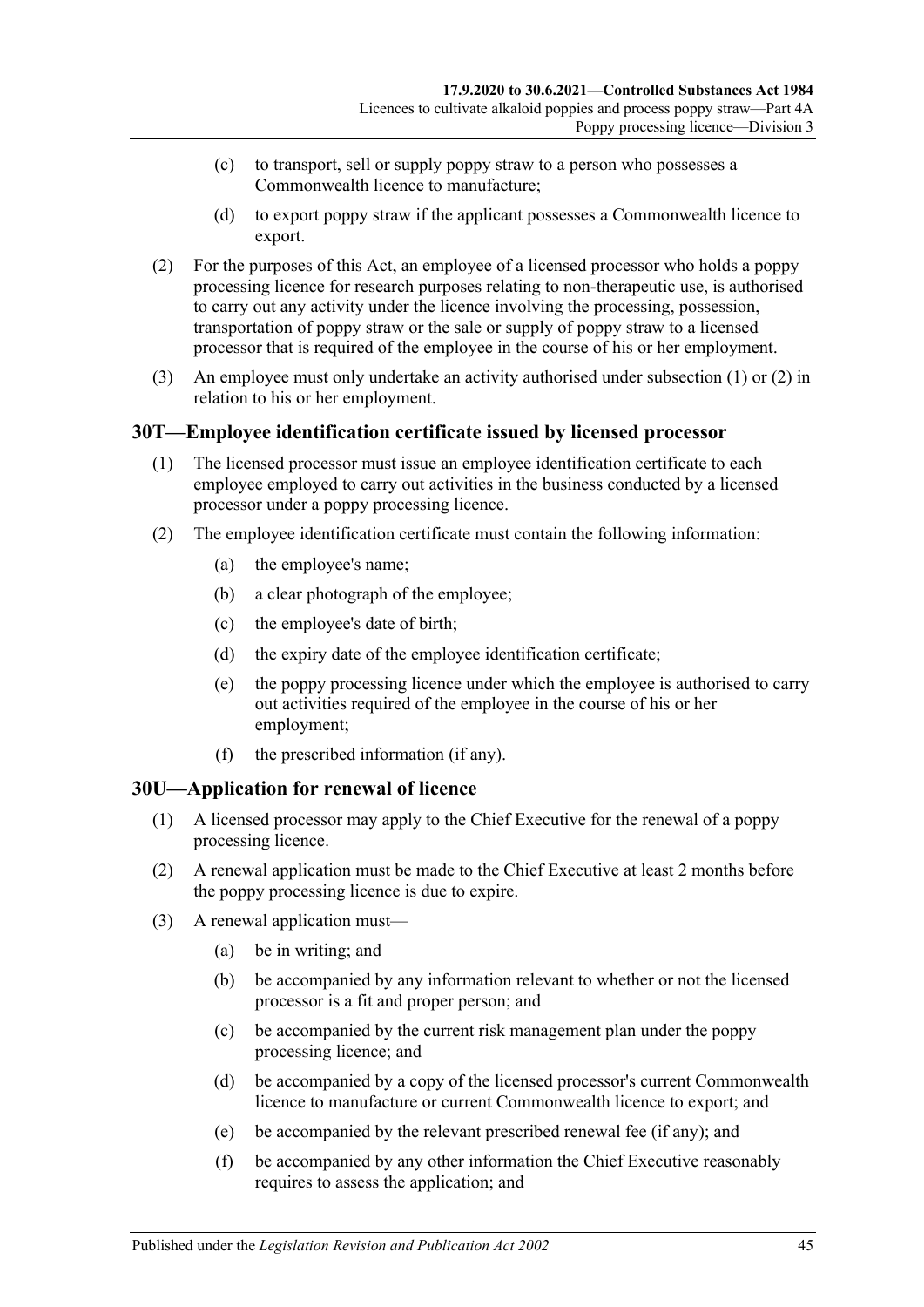- (g) contain any prescribed particulars.
- (4) A poppy processing licence may be renewed more than once.

### <span id="page-45-1"></span>**30V—Chief Executive must investigate renewal application**

- (1) On receipt of a renewal application under [section](#page-44-1) 30U, the Chief Executive—
	- (a) must carry out any investigation or inquiry necessary to determine the renewal application; and
	- (b) may conduct an inspection of the specified premises of the poppy processing licence; and
	- (c) may require that an applicant or any associate of the applicant submit to the Chief Executive a recent police record check of the applicant or any associate of the applicant.
- (2) The Chief Executive must provide a copy of a renewal application made under [section](#page-44-1) 30U and any accompanying documents to the Commissioner of Police.
- (3) The Commissioner of Police must—
	- (a) inquire into and report to the Chief Executive on any matters concerning the application that the Commissioner of Police believes are appropriate or reasonably necessary; and
	- (b) inquire into and report to the Chief Executive on any matters concerning the renewal application that the Chief Executive requests; and
	- (c) within 28 days of receiving the application from the Chief Executive, notify the Chief Executive in writing of the Commissioner of Police's decision to support or oppose the renewal of a licence and provide the reasons for the decision.
- <span id="page-45-0"></span>(4) If the Chief Executive is notified under [subsection](#page-45-0) (3)(c) that the Commissioner of Police opposes the renewal of a poppy processing licence, the Chief Executive must not renew the licence.

# **30W—Determining a renewal application**

- (1) After considering a renewal application and any investigation under [section](#page-45-1) 30V, the Chief Executive must determine the renewal application within 60 days of receiving it.
- <span id="page-45-2"></span>(2) The Chief Executive may renew a poppy processing licence for a period not exceeding 12 months.
- <span id="page-45-3"></span>(3) The Chief Executive may refuse to renew a poppy processing licence of a licensed processor.
- (4) A renewed poppy processing licence expires on the date specified by the Chief Executive unless the licence is cancelled or suspended prior to the expiry.
- (5) The Chief Executive must—
	- (a) notify the applicant in writing of the decision under [subsection](#page-45-2) (2); and
	- (b) if the Chief Executive refuses to renew the poppy processing licence under [subsection](#page-45-3) (3), provide reasons for the decision.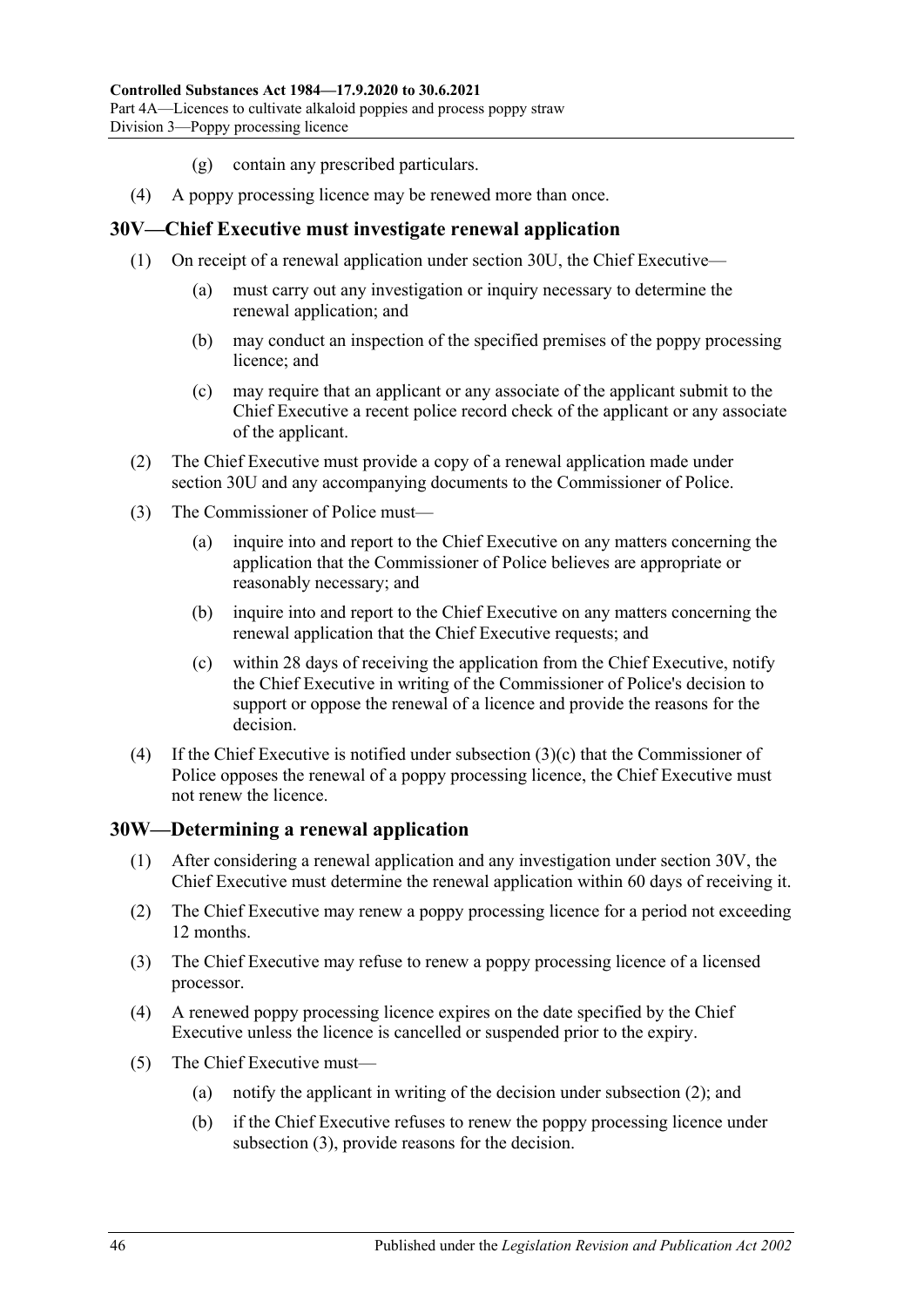# **Division 4—General provisions applying to a poppy cultivation licence or poppy processing licence**

# <span id="page-46-0"></span>**30X—Amendment of licences**

- <span id="page-46-2"></span>(1) The Chief Executive may—
	- (a) amend an existing term, condition, limitation or restriction to which a poppy cultivation licence or poppy processing licence is subject; or
	- (b) impose a new term, condition, limitation or restriction on the poppy cultivation licence or the poppy processing licence.
- <span id="page-46-3"></span><span id="page-46-1"></span>(2) The Chief Executive may exercise a power under [subsection](#page-46-0) (1)—
	- (a) on the application of the licensed grower or the licensed processor; or
	- (b) in the Chief Executive's discretion.
- (3) The Chief Executive must determine an application made under [subsection](#page-46-1)  $(2)(a)$ within 28 days of receiving the application.
- (4) The Chief Executive must notify the licensed grower or the licensed processor, in writing within 7 business days, if an amendment to a licence is made under [subsection](#page-46-2)  $(1)(a)$  or  $(b)$ .
- (5) An application by a licensed grower or a licensed processor made under [subsection](#page-46-1) (2)(a) must—
	- (a) be in writing; and
	- (b) be accompanied by the relevant prescribed fee (if any); and
	- (c) be accompanied by any prescribed particulars.

# <span id="page-46-5"></span><span id="page-46-4"></span>**30Y—Suspension or cancellation of licences**

- (1) The Chief Executive, by notice in writing to the licensed grower or the licensed processor, may suspend or cancel the relevant licence if—
	- (a) the licensed grower or the licensed processor requests suspension or cancellation; or
	- (b) the licensed grower or the licensed processor has not complied with the terms, conditions, limitations or restrictions of the licence; or
	- (c) the licensed grower or the licensed processor has failed to comply with this Part or the regulations applying under this Part; or
	- (d) the Chief Executive is satisfied that the licensed grower or the licensed processor or any associate of the licensed grower or the licensed processor is no longer a fit and proper person to be concerned with or associated with, as the case requires—
		- (i) the cultivation of alkaloid poppies; or
		- (ii) the processing of poppy straw; or
	- (e) the Chief Executive is satisfied that the specified premises—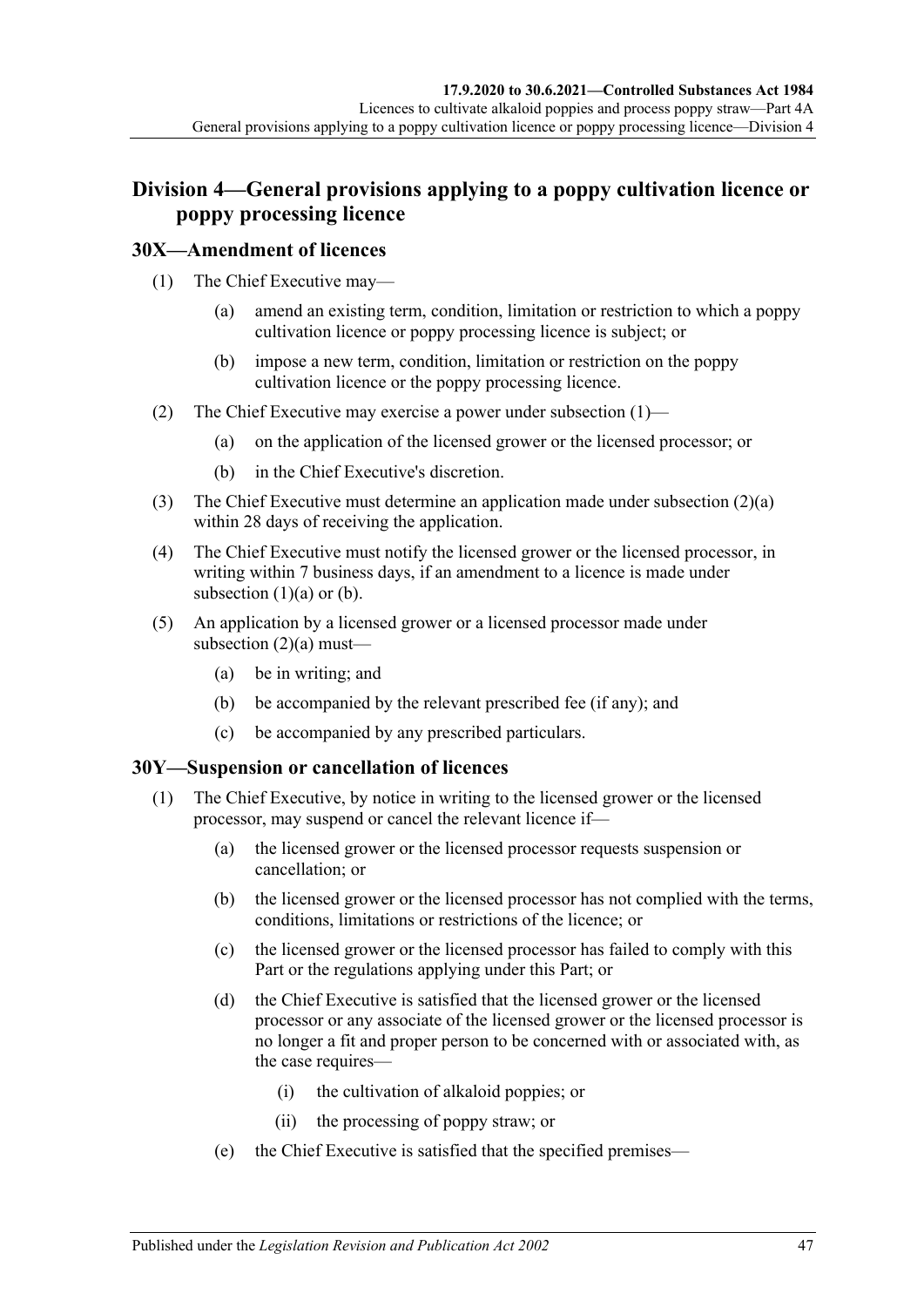- (i) of the licensed grower are no longer suitable for the cultivation of alkaloid poppies; or
- (ii) of the licensed processor are no longer suitable for the processing of poppy straw; or
- (f) the Chief Executive is satisfied that the licensed grower or the licensed processor obtained the relevant licence by fraud, misrepresentation or concealment of facts; or
- (g) the Commissioner of Police requests suspension or cancellation on the basis of criminal intelligence concerning the licensed grower or the licensed processor; or
- (h) the licensed grower or the licensed processor ceases to carry on the research or commercial activity to which the relevant licence relates.
- (2) If a poppy cultivation licence or a poppy processing licence is suspended or cancelled under [subsection](#page-46-4) (1) the Chief Executive must—
	- (a) notify the Commissioner of Police regarding the suspension or cancellation; and
	- (b) in the case of a poppy cultivation licence, notify a licensed processor who has a registered contract with the licensed grower within 7 business days of the suspension or cancellation taking effect; or
	- (c) in the case of a poppy processing licence, notify the licensed grower who has a contract registered in the alkaloid poppy register with the licensed processor within 7 business days of the suspension or cancellation taking effect.
- (3) A poppy cultivation licence or a poppy processing licence ceases to have effect on the suspension or cancellation of the licence under this section.

# **Division 5—Inspection and enforcement**

# **30Z—Inspectors under this Part**

- (1) The Chief Executive, by instrument in writing, may authorise persons to be inspectors for the purposes of all or any specified provisions of this Part.
- (2) The Chief Executive may determine the terms and conditions of authorisation of any inspector.
- (3) The terms and conditions of authorisation of an inspector may contain general directions as to how the inspector's powers may be exercised.
- (4) The Chief Executive, in writing, may vary or revoke the authorisation of an inspector at any time.

# **30ZA—Identification certificate**

- (1) The Chief Executive must issue an identification certificate to each inspector (other than an inspector who is a police officer) which sets out the provisions of this Part for which the inspector is authorised to be an inspector.
- (2) In the course of performing his or her functions under this Part, an inspector must produce his or her identification certificate to any person who requests its production.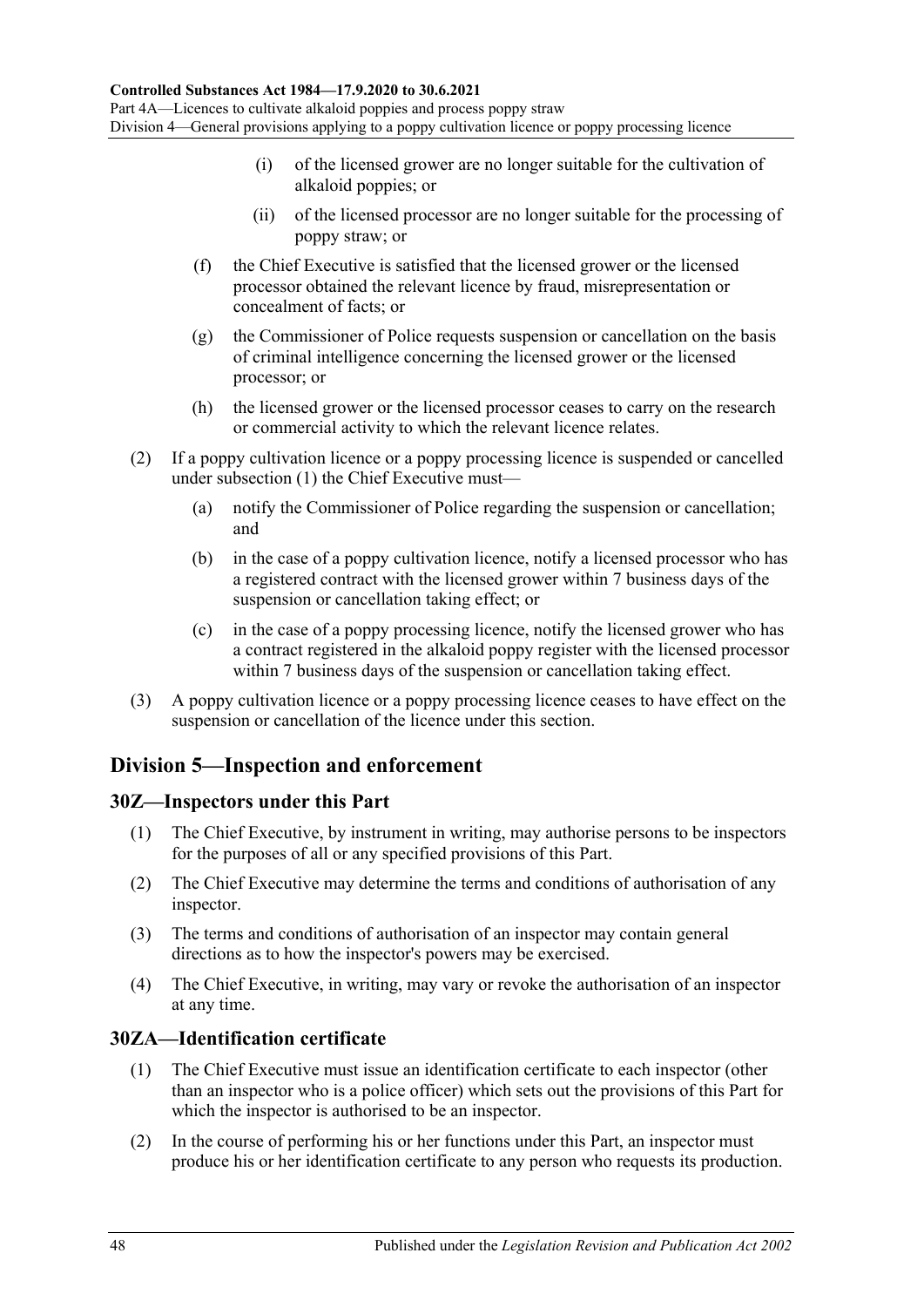(3) In this Part, a reference to an identification certificate in relation to an inspector who is a police officer is a reference to written evidence of the fact that he or she is a police officer.

# <span id="page-48-1"></span>**30ZB—General powers of inspector**

- (1) For the purposes of determining compliance with this Part or a licence issued under this Part, an inspector, with any assistance he or she thinks necessary, at any reasonable time may do all or any of the following:
	- (a) enter and inspect any place, other than premises used as a residence, occupied by any person who is the licensed grower or the licensed processor;
	- (b) inspect, count, examine or mark for identification any alkaloid poppy or poppy straw in the place;
	- (c) intercept, inspect and examine any vehicle or machine which an inspector reasonably believes is being used for the harvest of alkaloid poppies and transport of poppy straw;
	- (d) require a person to produce any document that the inspector reasonably requires for ascertaining whether this Part or a poppy cultivation licence or a poppy processing licence is being complied with—
		- (i) to examine the document; and
		- (ii) to make copies of it or take extracts from it; and
		- (iii) to remove the document for as long as is reasonably necessary to make copies or take extracts;
	- (e) take or remove for examination samples of or from, or specimens of, soil, any alkaloid poppy or poppy straw or any other plant or crop to determine—
		- (i) whether the alkaloid poppy or poppy straw has been cultivated or processed in accordance with the relevant licence; or
		- (ii) that its possession is in accordance with the relevant licence;
	- (f) submit any sample or specimen taken in accordance with this Part to a laboratory or place approved by the Chief Executive for examination and testing.
- <span id="page-48-0"></span>(2) An inspector must not exercise any powers under this Part if the inspector fails to produce his or her identification certificate for inspection on request by the occupier of the place or the person in charge or apparent control of the place.

# **30ZC—Procedure on seizing a document, thing or taking a sample**

(1) Subject to [section](#page-50-0) 30ZI, if an inspector seizes a document or thing or takes a sample of, or from, a thing at the premises occupied by the licensed grower or the licensed processor, the inspector must give a detention or seizure receipt for the document or thing or sample to the licensed grower or the licensed processor from whom it was taken.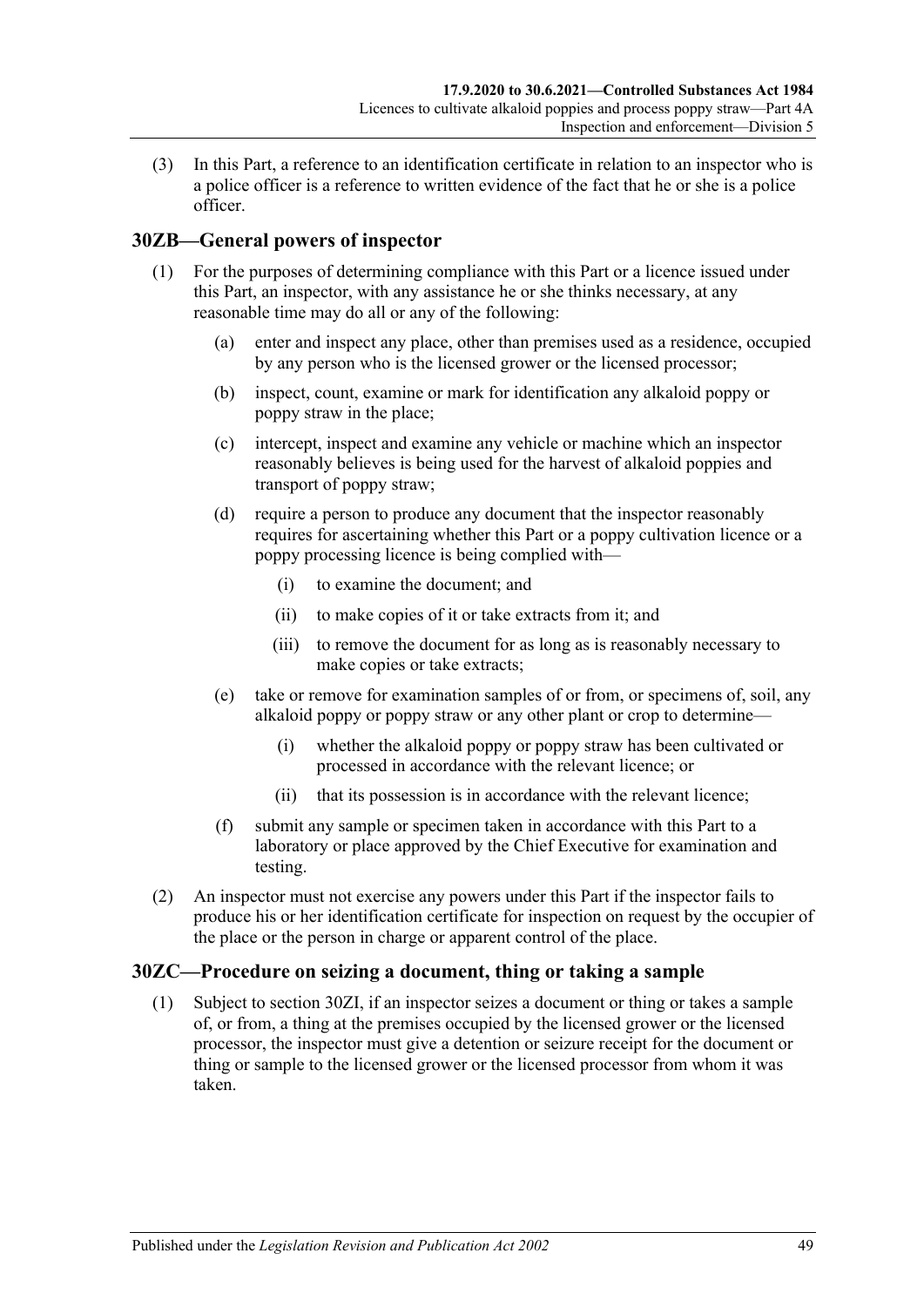- (2) If an inspector is unable to give a detention or seizure receipt to the relevant licensed grower or licensed processor in respect of a document or thing or sample seized, the inspector must—
	- (a) leave the detention or seizure receipt with, or post it to, the licensed grower or the licensed processor that occupies the premises from which the document or thing or sample was seized; and
	- (b) if a document is seized, leave a copy of the document, if practicable, with, or post it to, the licensed grower or the licensed processor that occupies the premises from which the document was seized.
- (3) A detention or seizure receipt must—
	- (a) identify the seized document, thing or sample taken; and
	- (b) state the name of the inspector who seized the document, thing or took the sample; and
	- (c) state the reason why the document or thing was seized or the sample was taken.
- (4) If an inspector proposes to take a sample under section [30ZB\(1\)\(e\)](#page-48-0) the inspector must—
	- (a) divide the sample into 3 parts; and
	- (b) give 1 part to the licensed grower or the licensed processor, as the case requires, and retain 1 part for examination and 1 part untouched for future comparison.

#### <span id="page-49-0"></span>**30ZD—Power to use electronic equipment at premises**

- (1) This section applies if—
	- (a) while acting under [section](#page-48-1) 30ZB, an inspector finds a thing at the premises that is or includes a disk, tape or other device for the storage of information; and
	- (b) there is at the premises equipment that may be used with the disk, tape or other storage device; and
	- (c) the inspector believes, on reasonable grounds, that information stored in the disk, tape or other storage device may be relevant to determine whether this Part has been contravened.
- (2) An inspector may operate or may require the licensed grower or the licensed processor or an employee of the licensed grower or the licensed processor to operate the equipment to access the information.
- (3) An inspector may require the licensed grower or the licensed processor or an employee of the licensed grower or the licensed processor to provide the inspector with any password, encryption key or other information required to operate the equipment to access the information.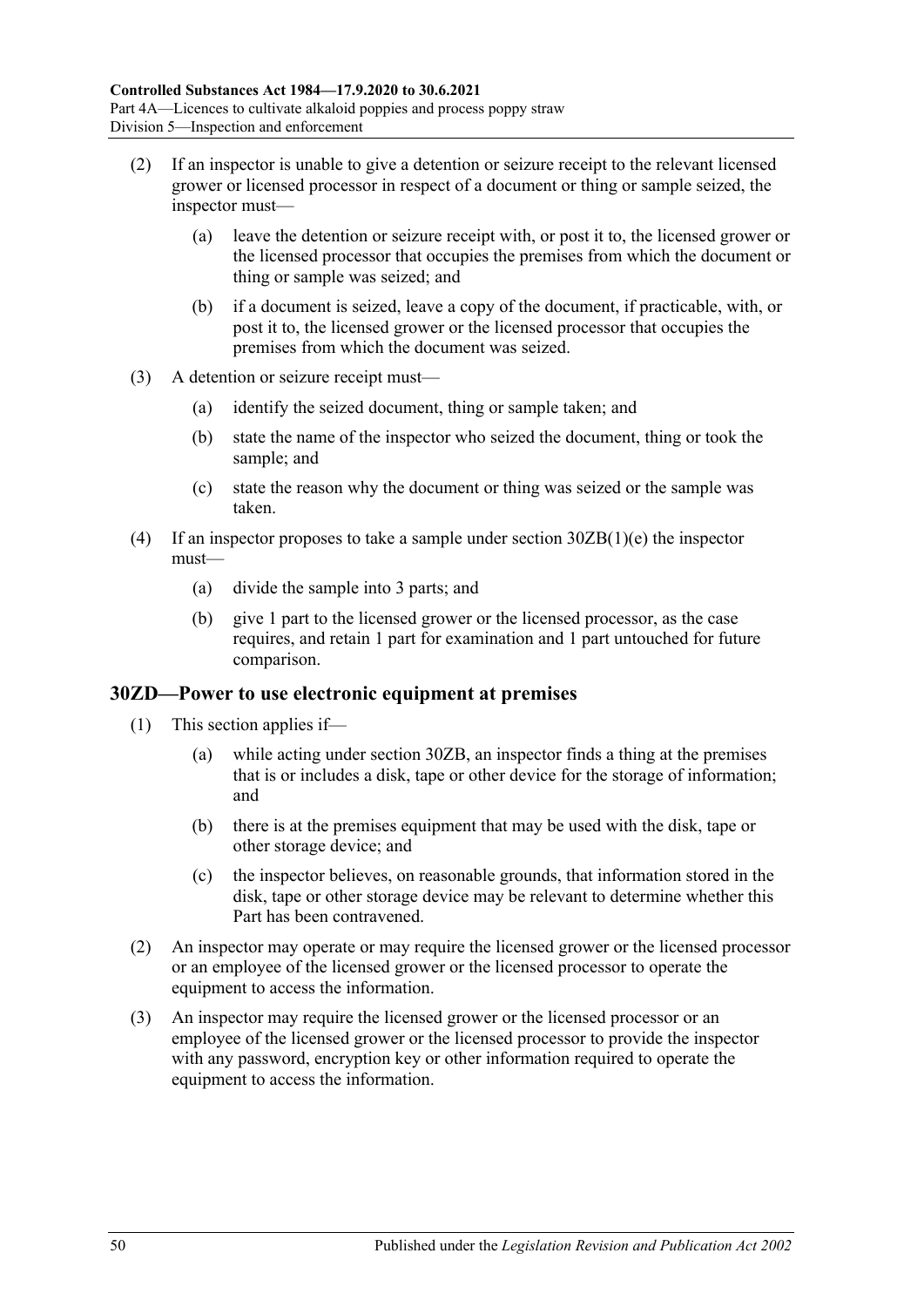### <span id="page-50-1"></span>**30ZE—Power to copy information on electronic storage devices**

If an inspector finds that a disk, tape or other storage device at the premises contains information that the inspector believes, on reasonable grounds, stores information that is relevant to determine whether this Part has been complied with, the inspector may—

- (a) put the information in a documentary form and seize the documents so produced; or
- (b) copy the information to another disk, tape or other storage device and remove that disk, tape or storage device from the premises.

### **30ZF—Inspector must not damage equipment**

An inspector must not operate equipment for a purpose set out in [section](#page-49-0) 30ZD or [section](#page-50-1) 30ZE unless the inspector believes, on reasonable grounds, that the operation can be carried out without damage to the equipment.

### **30ZG—Inspector may possess alkaloid poppies or poppy straw**

For the purposes of this Act, an inspector is authorised to have alkaloid poppies or poppy straw in his or her possession in the exercise or performance of any power, function or duty conferred on him or her by this Part or the regulations made under this Part.

### <span id="page-50-2"></span>**30ZH—Inspector has power to detain or seize alkaloid poppies or poppy straw**

An inspector may detain or seize any alkaloid poppies, poppy straw or material derived from alkaloid poppies or poppy straw and deal with it in accordance with [section](#page-50-0) 30ZI if the inspector believes on reasonable grounds that—

- (a) in the case of a poppy cultivation licence, the licensed grower has contravened this Part or the poppy cultivation licence; or
- (b) in the case of a poppy processing licence, the licensed processor has contravened this Part or the poppy processing licence; or
- (c) the relevant licence has been suspended or cancelled under this Part.

# <span id="page-50-0"></span>**30ZI—Procedure on detaining or seizing alkaloid poppies or poppy straw**

- (1) If an inspector detains or seizes any seized material under [section](#page-50-2) 30ZH, the inspector must immediately—
	- (a) make a written record of the detention or seizure; and
	- (b) give a detention or seizure receipt to the licensed grower or the licensed processor, as the case requires, that—
		- (i) identifies the seized material taken; and
		- (ii) states the name of the inspector who detained or seized the seized material; and
		- (iii) states the reasons for the detention or seizure; and
	- (c) in the case of an inspector who is not a police officer, send a copy of the detention or seizure receipt to the Chief Executive; and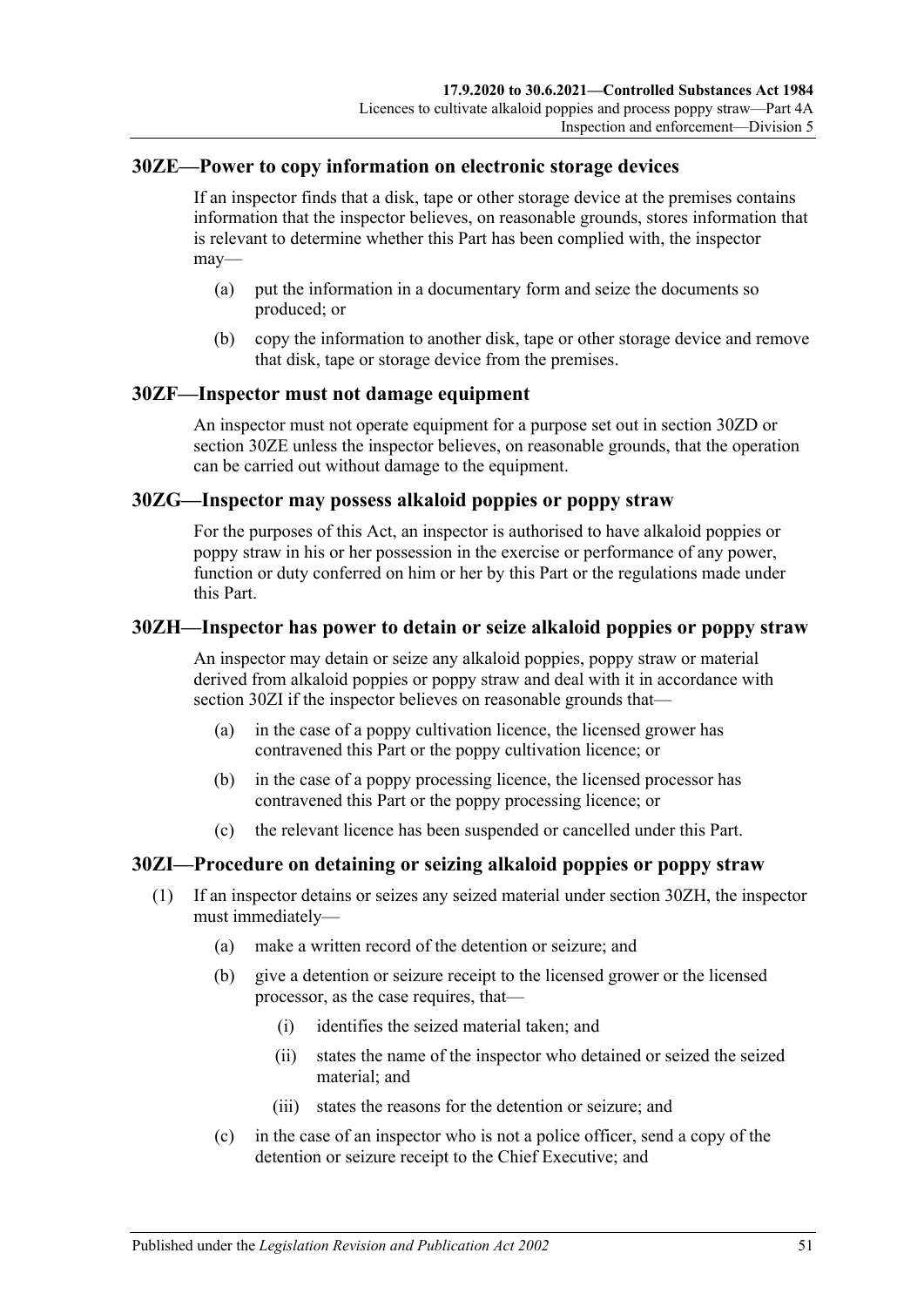- (d) in the case of an inspector who is a police officer, send a copy of the detention or seizure receipt to the Commissioner of Police and the Chief Executive.
- (2) If an inspector detains or seizes any seized material under [section](#page-50-2) 30ZH, the inspector, with any assistance necessary, may take or send the seized material to a place approved by the Chief Executive for it to be examined, tested or stored.
- (3) This section does not limit or prevent the exercise of any power by a police officer to commence a proceeding in respect of compliance with this Part in relation to any seized material.

# <span id="page-51-0"></span>**30ZJ—Chief Executive has power to dispose or deal with seized alkaloid poppies or poppy straw**

- (1) This section applies if—
	- (a) the Chief Executive is satisfied on reasonable grounds that this Part has been contravened; and
	- (b) the relevant licensed grower or licensed processor has surrendered the seized material to the Chief Executive and agreed that the Chief Executive may deal with the seized material.
- (2) In dealing with seized material to which this section applies, the Chief Executive may do any of the following:
	- (a) dispose of the seized material;
	- (b) direct the licensed grower or the licensed processor (as the case requires) to dispose of the seized material;
	- (c) harvest and deal with the seized material as appropriate;
	- (d) harvest and destroy the seized material;
	- (e) enter into an agreement with the licensed grower or the licensed processor (as the case requires), or any other person, to deal with the seized material as required in all of the circumstances;
	- (f) anything reasonably necessary to ensure the security of the seized material.

# **30ZK—Retention and return of seized alkaloid poppies or poppy straw**

- (1) If an inspector seizes any seized material under [section](#page-50-2) 30ZH, subject to [section](#page-51-0) 30ZJ, the Chief Executive with any assistance necessary must—
	- (a) take reasonable steps to release or return the seized material to the licensed grower or the licensed processor from whom it was seized or its lawful owner if the reason for its detention or seizure no longer exists; or
	- (b) retain any seized material that is required for evidence in a legal proceeding in a place approved by the Chief Executive.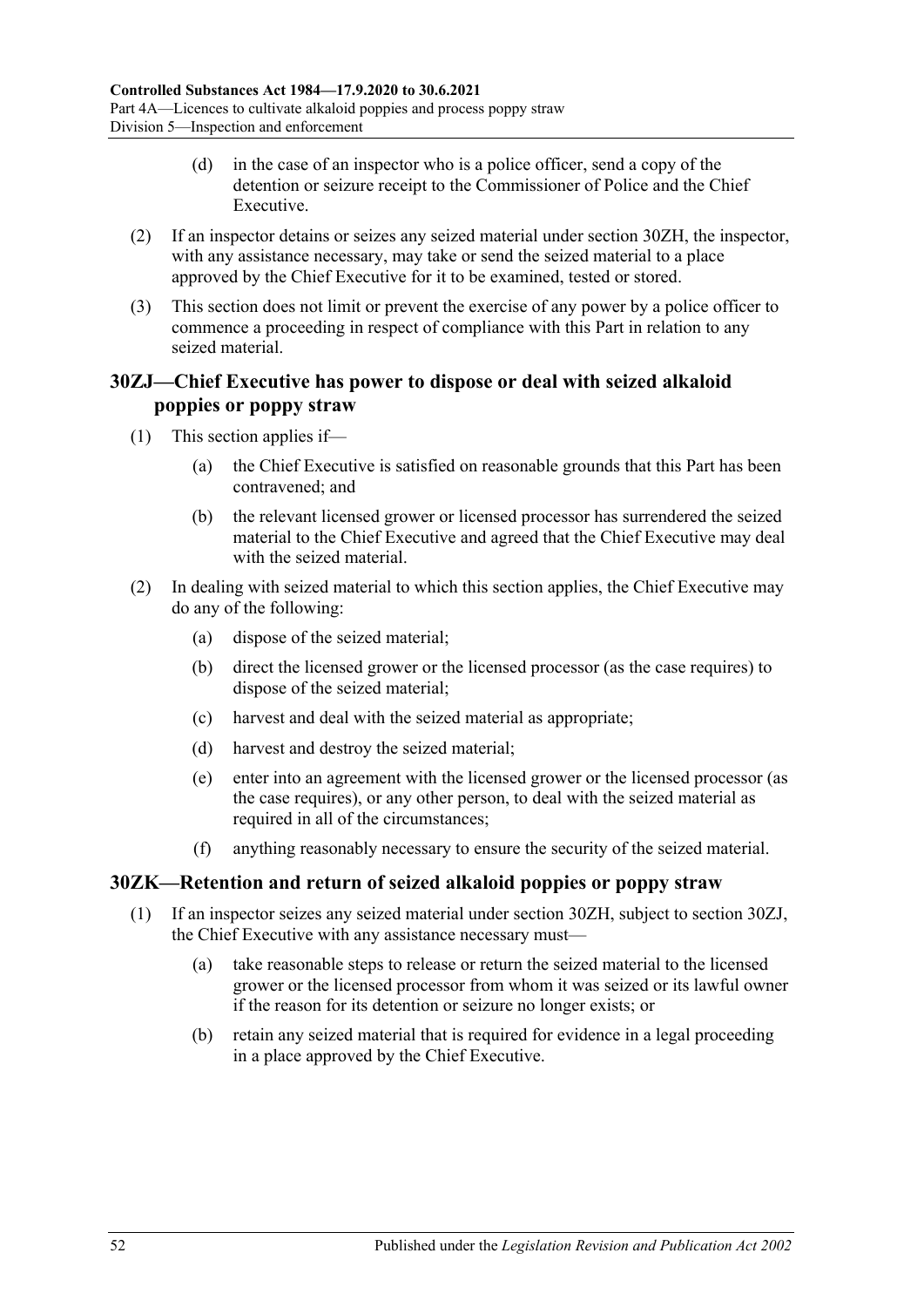- (2) If the seized material has not been returned to the licensed grower or the licensed processor from whom it was seized or its lawful owner within 3 months after it was seized, the Chief Executive must take reasonable steps to return it to that licensed grower or licensed processor or lawful owner (as the case requires) unless—
	- (a) proceedings for the purpose for which the seized material was retained have commenced within that 3 month period and those proceedings (including any appeal) have not been completed; or
	- (b) the Magistrates Court makes an order under [section](#page-52-0) 30ZL extending the period during which the seized material may be retained.

# <span id="page-52-1"></span><span id="page-52-0"></span>**30ZL—Magistrates Court may extend 3 month period**

- (1) The Chief Executive may apply to the Magistrates Court for an extension (not exceeding 3 months) of the period during which the seized material may be retained—
	- (a) within 3 months after the seized material is seized under [section](#page-50-2) 30ZH; or
	- (b) if an extension has been granted under this section, before the end of the period of the extension.
- (2) The Magistrates Court may make an order extending the period that the seized material is to be retained if satisfied that—
	- (a) the making of the order is in the interests of justice; and
	- (b) the total period of retention does not exceed 12 months; and
	- (c) retention of the seized material is necessary for the purposes of an investigation into whether a contravention of this Part has occurred.
- (3) At least 7 days prior to the hearing of an application under [subsection](#page-52-1) (1), the Chief Executive must give notice of the application to the licensed grower or the licensed processor, as the case requires, from whom the alkaloid poppies, poppy straw or material derived from alkaloid poppies or poppy straw were seized or its lawful owner described in the application.

# **30ZM—Forfeiture, harvest and destruction of alkaloid poppies or poppy straw**

- (1) The Chief Executive may apply to the Magistrates Court for a harvest and destruction order if—
	- (a) a licence holder has contravened the Act; and
	- (b) the Chief Executive has cancelled the relevant licence.
- (2) The Magistrates Court may make an order that the seized material of the licensed grower or the licensed processor, as the case requires, be forfeited to the Crown and be dealt with in accordance with a harvest and destruction order made under [subsection](#page-52-2) (3) if satisfied that—
	- (a) the relevant seized material poses a risk to public health and safety; and
	- (b) in all the circumstances it is appropriate to make a harvest and destruction order in regards to the relevant seized material.
- <span id="page-52-2"></span>(3) The Magistrates Court may make any of the following harvest and destruction orders (as the case requires):
	- (a) an order that the relevant seized material be harvested;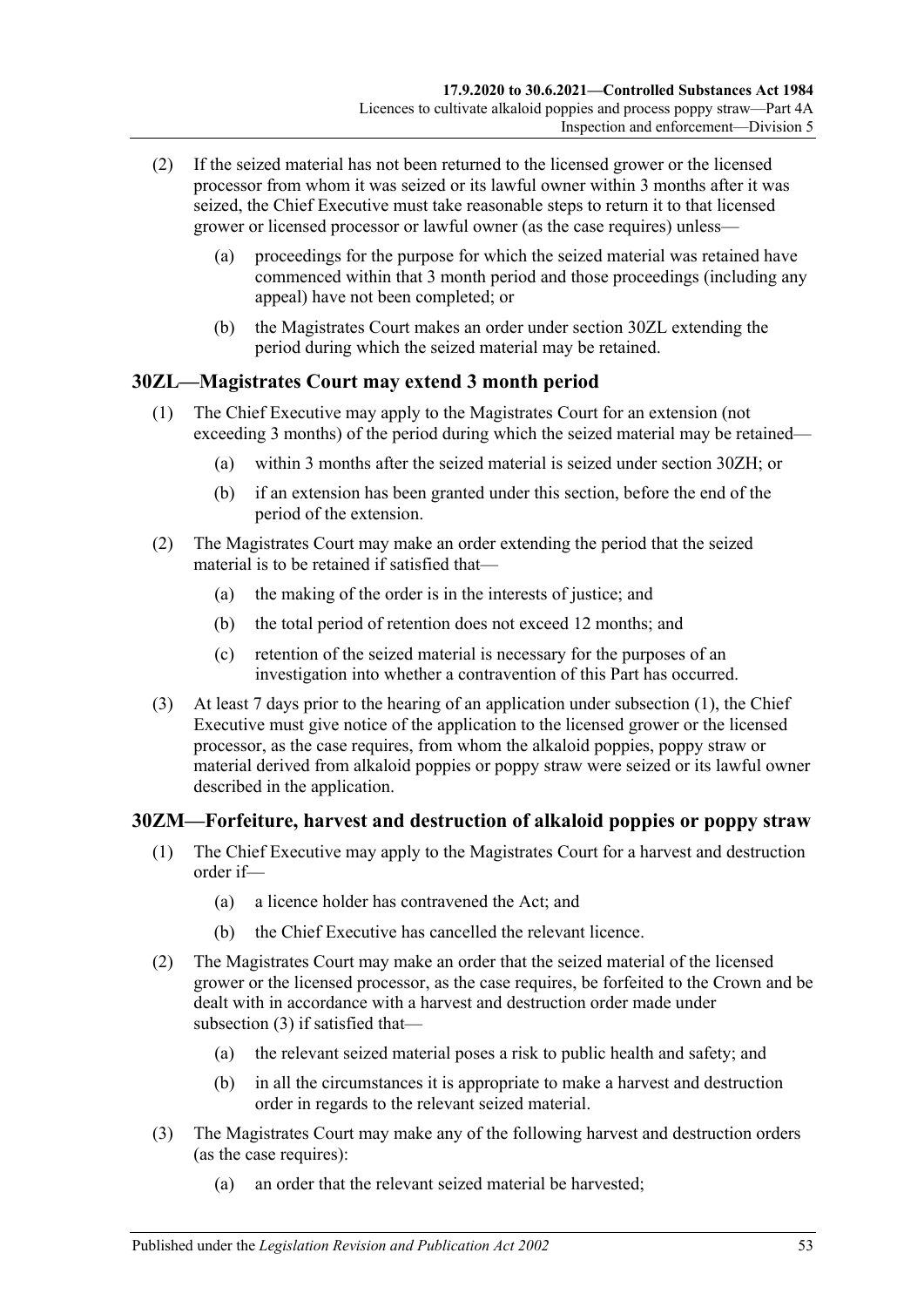- (b) an order that the relevant seized material be destroyed;
- (c) an order that the relevant seized material be harvested and destroyed.
- (4) The Magistrates Court may—
	- (a) give any direction necessary to enable the Chief Executive to carry out the harvest and destruction order; and
	- (b) authorise the Chief Executive to give any appropriate direction to harvest or destroy the seized material (as the case requires) to which the order relates.

### **30ZN—Recovery of costs**

If the Chief Executive incurs any costs in carrying out a harvest and destruction order the Chief Executive may recover those costs in any court of competent jurisdiction as a debt due to the Crown.

### <span id="page-53-0"></span>**30ZO—Inspector may access ratepayer information**

- (1) For the purposes of exercising a power under this Part, an inspector may require a person having custody of any records relating to ratepayers (within the meaning of the *[Local Government Act](http://www.legislation.sa.gov.au/index.aspx?action=legref&type=act&legtitle=Local%20Government%20Act%201999) 1999*) to provide the inspector with—
	- (a) the name and address or other contact details of a ratepayer—
		- (i) who is a licensed grower or a licensed processor; or
		- (ii) who is an applicant for a poppy cultivation licence or a poppy processing licence; or
	- (b) the address or description of any land in respect of which the ratepayer is liable to pay rates and charges under the *[Local Government Act](http://www.legislation.sa.gov.au/index.aspx?action=legref&type=act&legtitle=Local%20Government%20Act%201999) 1999* if the ratepayer—
		- (i) is a licensed grower or a licensed processor; or
		- (ii) is an applicant for a licence under this Part.
- (2) An inspector may make a record of any information provided to the inspector under [subsection](#page-53-0) (1).
- (3) An inspector must not be charged a fee for anything done, or required to be done, by the inspector under this section.

#### **30ZP—Protection against self-incrimination**

It is a reasonable excuse for a natural person to refuse or fail to give information or do any other thing that the person is required to do by or under this Part, if the giving of the information or the doing of that thing would tend to incriminate the person.

#### <span id="page-53-1"></span>**30ZQ—Power to issue expiation notices**

An inspector may give an expiation notice (under the *[Expiation of Offences Act](http://www.legislation.sa.gov.au/index.aspx?action=legref&type=act&legtitle=Expiation%20of%20Offences%20Act%201996) 1996*) to a person who the inspector has reason to believe has committed a prescribed offence.

#### **30ZR—Expiation fee**

The regulations may prescribe the expiation fees for prescribed offences referred to in [section](#page-53-1) 30ZQ.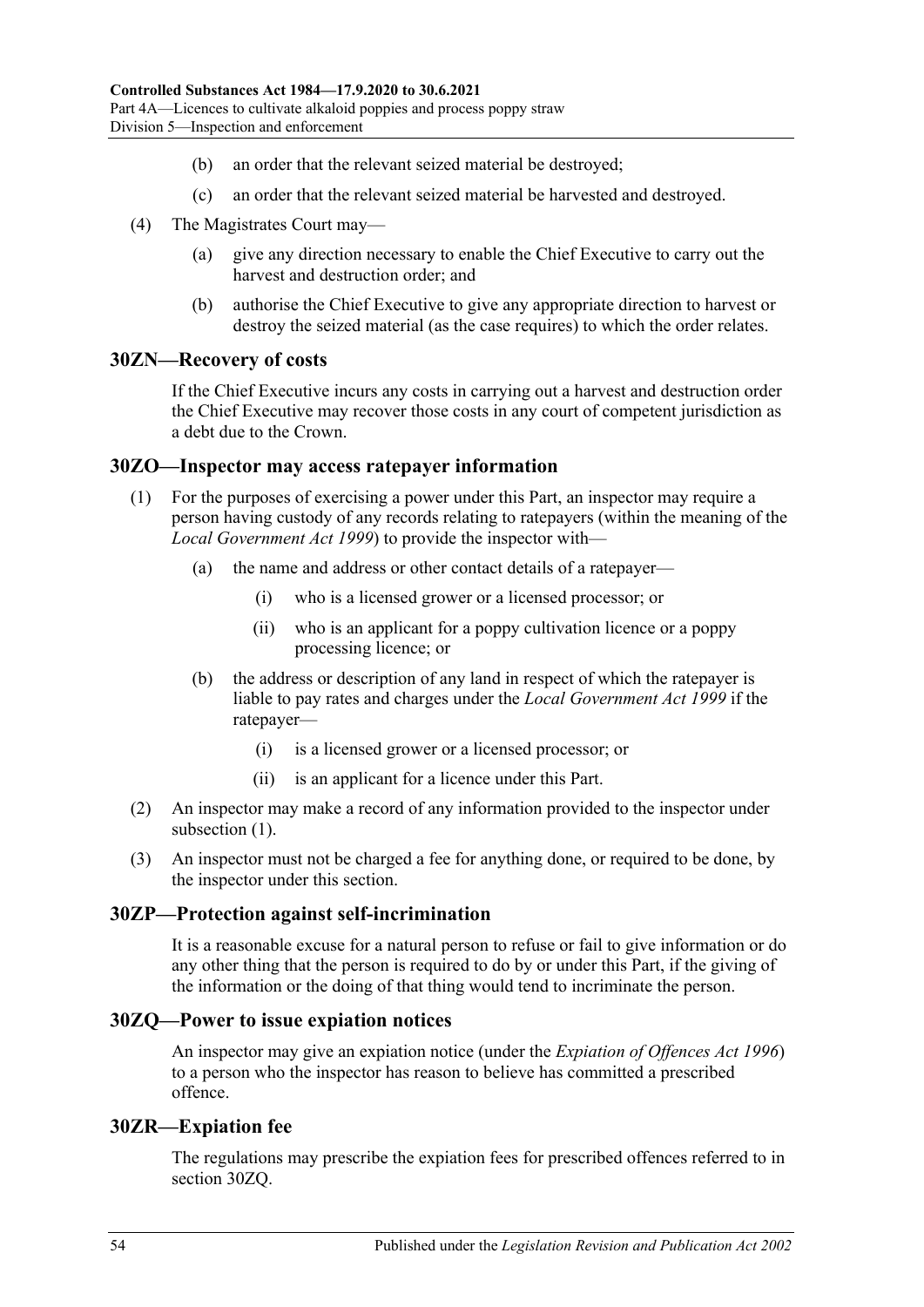# **Division 6—Offences**

### **30ZS—Offence to fail to report the amendment or cancellation of a contract**

A licensed grower who holds a poppy cultivation licence under [section](#page-36-0) 30D(1) must report to the Chief Executive within 3 business days any amendment to a contract registered in the alkaloid poppy register that does 1 or more of the following:

- (a) amends the duration of the contract;
- (b) amends the maximum quantity of alkaloid poppies that may be cultivated under the contract;
- (c) amends the date the contract expires;
- (d) cancels the contract.

Maximum penalty: \$15 000.

### **30ZT—Offence to fail to report amendment or cancellation**

A licensed processor must inform the Chief Executive within 10 business days if a Commonwealth licence to manufacture or a Commonwealth licence to export required for the current poppy processing licence held by the licensed processor is amended or cancelled.

Maximum penalty: \$15 000.

# **30ZU—Offence to fail to report on any change of details of the licensed grower or the licensed processor**

<span id="page-54-1"></span>(1) A licensed grower or a licensed processor must report any specified information referred to in [subsection](#page-54-0) (2) in respect of a poppy cultivation licence or a poppy processing licence to the Chief Executive within 7 business days.

Maximum penalty: \$15 000.

- <span id="page-54-0"></span>(2) For the purposes of [subsection](#page-54-1) (1), specified information is—
	- (a) any change to the details of the licensed grower or the licensed processor that appears on the poppy cultivation licence or the poppy processing licence; or
	- (b) any associate other than those provided to the Chief Executive in the application for a poppy cultivation licence or a poppy processing licence; or
	- (c) the signing of a personal insolvency agreement or any declaration of bankruptcy that applies to the licensed grower or the licensed processor; or
	- (d) any offence that the licensed grower or the licensed processor has been found guilty of by a court in South Australia or elsewhere, after the date of the application for the poppy cultivation licence or the poppy processing licence (as the case requires) was sent to the Chief Executive; or
	- (e) any serious offence that an associate of the licensed grower or the licensed processor has been found guilty of by a court in South Australia or elsewhere, after the date of the application for the poppy cultivation licence or the poppy processing licence (as the case requires) was sent to the Chief Executive; or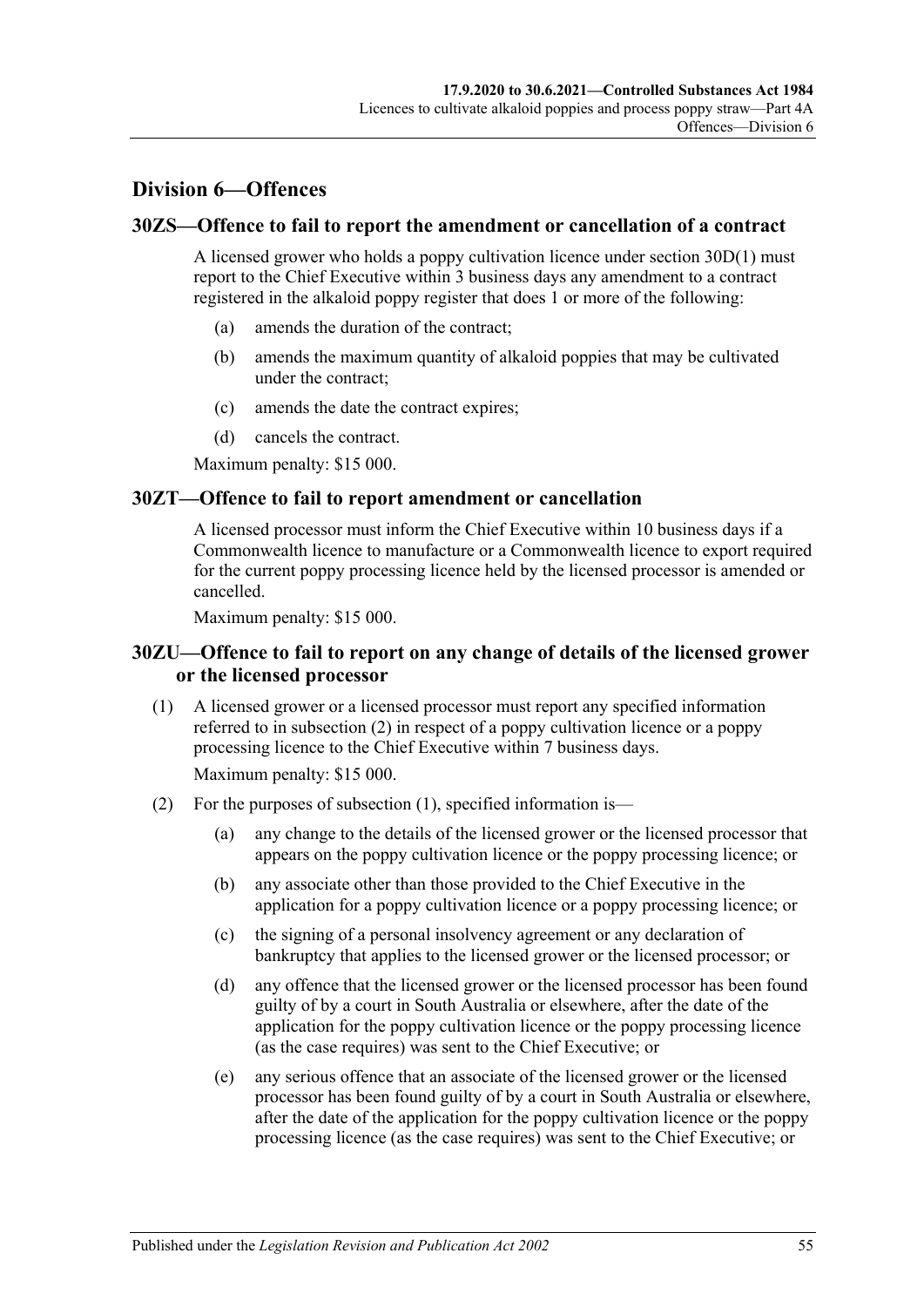- (f) any information that the name of an associate of a licensed grower or a licensed processor provided to the Chief Executive by the licensed grower or the licensed processor, in a successful application under this Part, has been changed; or
- $(g)$  the entering by a licensed grower or a licensed processor that is not a natural person into voluntary administration, liquidation or receivership.

# **30ZV—Offence to fail to surrender licence on suspension or cancellation**

Within 14 days of the suspension or cancellation of a poppy cultivation licence or a poppy processing licence under [section](#page-46-5) 30Y, a person must surrender to the Chief Executive—

- (a) the relevant licence; and
- (b) any related document issued to the person.

Maximum penalty: \$5 000.

#### **30ZW—Offence to contravene a licence**

(1) A licensed grower must not contravene a prescribed minor term, condition, limitation or restriction to which the poppy cultivation licence is subject.

Maximum penalty: \$5 000.

(2) A licensed grower must not contravene the terms, conditions, limitations or restrictions to which the poppy cultivation licence is subject which is not a prescribed minor term, condition, limitation or restriction.

Maximum penalty: \$15 000 or imprisonment for 12 months, or both.

- (3) A licensed processor must not contravene a prescribed minor term, condition, limitation or restriction to which the poppy processing licence is subject. Maximum penalty: \$5 000.
- (4) A licensed processor must not contravene the terms, conditions, limitations or restrictions to which the poppy processing licence is subject which is not a prescribed minor term, condition, limitation or restriction.

Maximum penalty: \$15 000 or imprisonment for 12 months, or both.

# **30ZX—Offence to fail to prohibit access to premises**

- (1) A licensed grower must not permit any other person to enter the area of land where alkaloid poppies are being cultivated unless that other person is—
	- (a) an employee of the licensed grower who is employed to undertake an activity authorised under the poppy cultivation licence; or
	- (b) a licensed processor; or
	- (c) a party to a contract registered in the alkaloid poppy register with the relevant licensed grower or an employee of the relevant licensed processor.

Maximum penalty: \$15 000.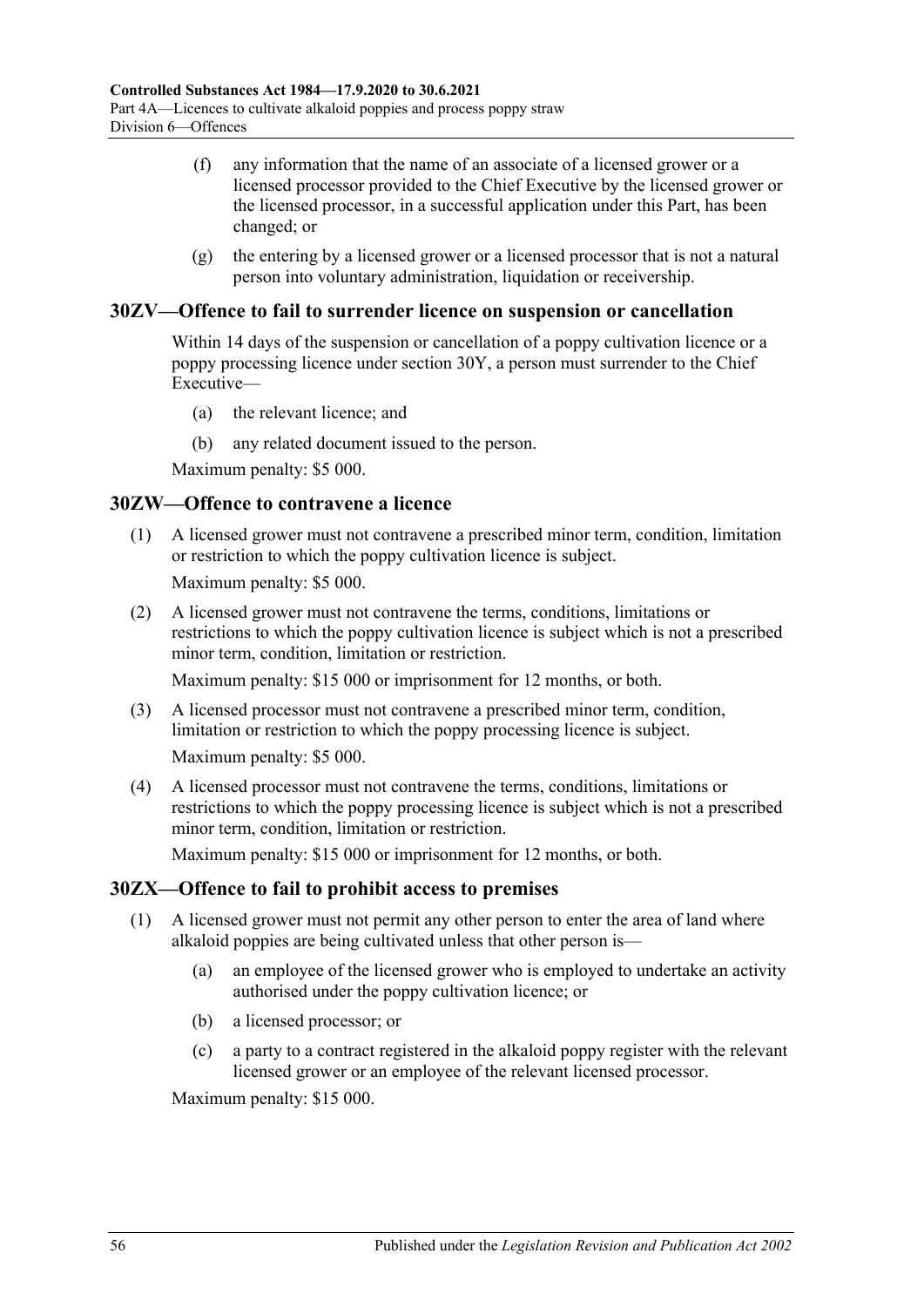- (2) A licensed processor must not permit any other person to enter the specified premises unless that other person is an employee of the licensed processor who is employed—
	- (a) to carry out an activity in the business conducted by a licensed processor under the poppy processing licence; or
	- (b) to undertake an activity authorised under the poppy processing licence.

Maximum penalty: \$15 000.

- (3) A licensed grower must not permit any other person to enter the area of land where alkaloid poppies are being cultivated unless that other person is accompanied at all times—
	- (a) by the licensed grower; or
	- (b) by an employee of the licensed grower who is employed to undertake an activity authorised under the poppy cultivation licence; or
	- (c) by an inspector.

Maximum penalty: \$15 000.

- (4) A licensed processor must not permit any other person to enter the specified premises unless the other person is accompanied at all times—
	- (a) by the licensed processor; or
	- (b) by an employee of the licensed processor who is employed to undertake an activity authorised under the poppy processing licence; or
	- (c) by an inspector.

Maximum penalty: \$15 000.

# **30ZY—Offence to fail to carry and produce identification certificate**

(1) An employee of a licensed grower or a licensed processor who has been issued with an employee identification certificate must carry the certificate with him or her during the performance of any activity authorised under the relevant licence.

Maximum penalty: \$10 000.

(2) An employee of a licensed grower or a licensed processor must produce his or her employee identification certificate on the request of an inspector. Maximum penalty: \$10 000.

# **30ZZ—Offence to employ disqualified persons under licence**

(1) A licensed grower must not employ a disqualified person in the business conducted under the poppy cultivation licence. Maximum penalty: \$10 000.

(2) A licensed processor must not employ a disqualified person in the business conducted under the poppy processing licence.

Maximum penalty: \$10 000.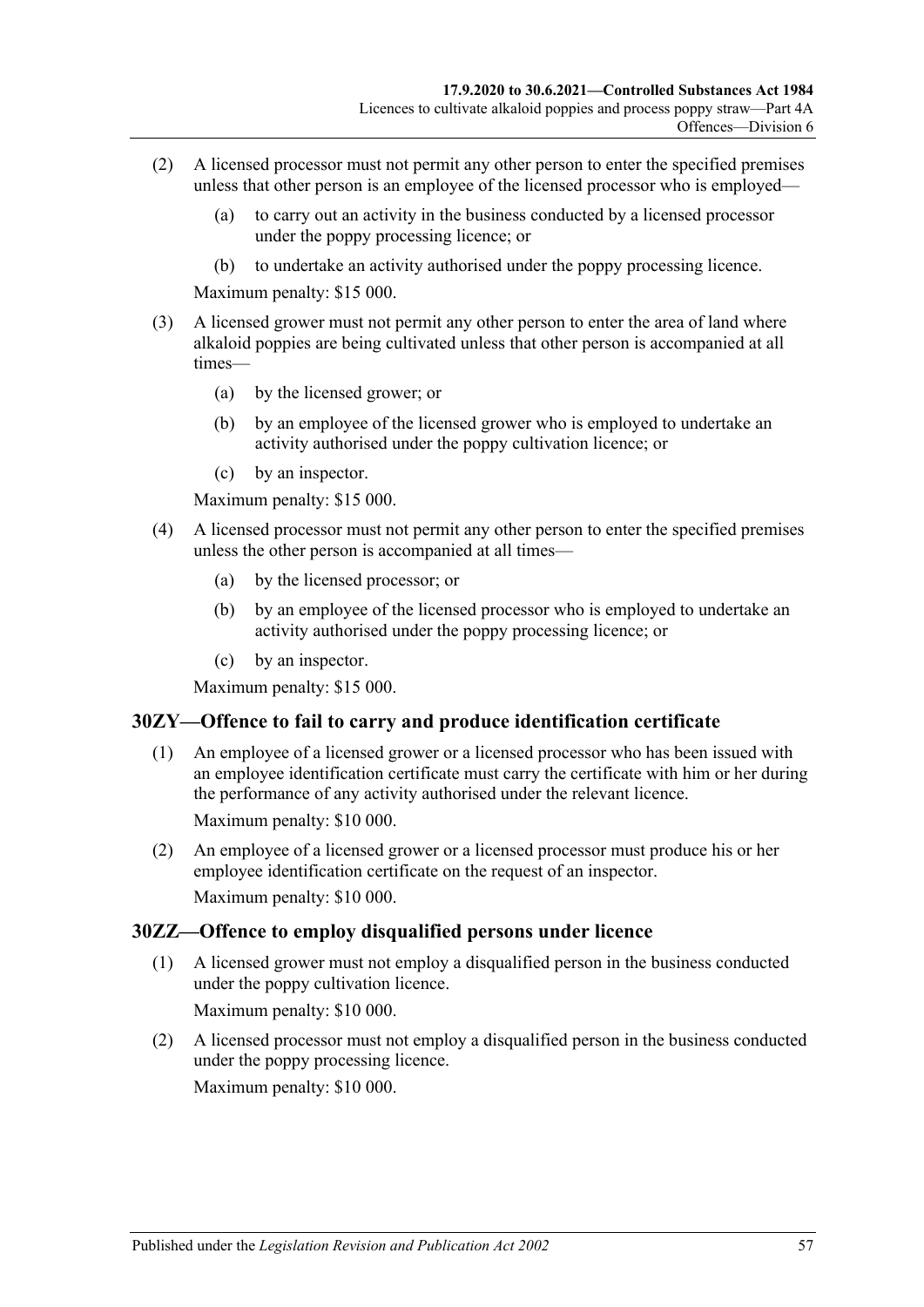# **30ZZA—Offence for disqualified person to be employed by licensed grower or licensed processor**

- (1) A disqualified person must not accept employment to carry out activities in the business conducted by a licensed grower under a poppy cultivation licence. Maximum penalty: \$10 000.
- (2) A disqualified person must not accept employment to carry out activities in the business conducted by a licensed processor under a poppy processing licence. Maximum penalty: \$10 000.

# <span id="page-57-0"></span>**30ZZB—Employee must comply with terms and conditions of licence**

(1) A licensed grower must take reasonable steps to prevent an employee of the licensed grower contravening the terms, conditions, limitations or restrictions of the poppy cultivation licence and the applicable requirements of this Part in carrying out an activity authorised by the licence.

Maximum penalty: \$10 000.

<span id="page-57-2"></span>(2) A licensed processor must take reasonable steps to prevent an employee of the licensed processor contravening the terms, conditions, limitations or restrictions of the licence and the applicable requirements of this Part in carrying out an activity authorised by the licence.

Maximum penalty: \$10 000.

<span id="page-57-1"></span>(3) A licensed grower must take reasonable steps to provide each employee of the licensed grower carrying out an activity authorised under the poppy cultivation licence with sufficient and appropriate information, instruction, training and supervision to be able to carry out that activity in accordance with the licence.

Maximum penalty: \$10 000.

- <span id="page-57-3"></span>(4) A licensed processor must take reasonable steps to provide each employee of the licensed processor carrying out an activity authorised under the poppy processing licence with sufficient and appropriate information, instruction, training and supervision to be able to carry out that activity in accordance with the licence. Maximum penalty: \$10 000.
- (5) An employee must cooperate with the licensed grower in relation to any direction given, or action taken, by the licensed grower or by any person authorised by the licensed grower, in order to comply with [subsection](#page-57-0) (1) or [\(3\).](#page-57-1)

Maximum penalty: \$10 000.

(6) An employee must cooperate with the licensed processor in relation to any direction given, or action taken, by the licensed processor or by any person authorised by the licensed processor, in order to comply with [subsection](#page-57-2) (2) or [\(4\).](#page-57-3) Maximum penalty: \$10 000.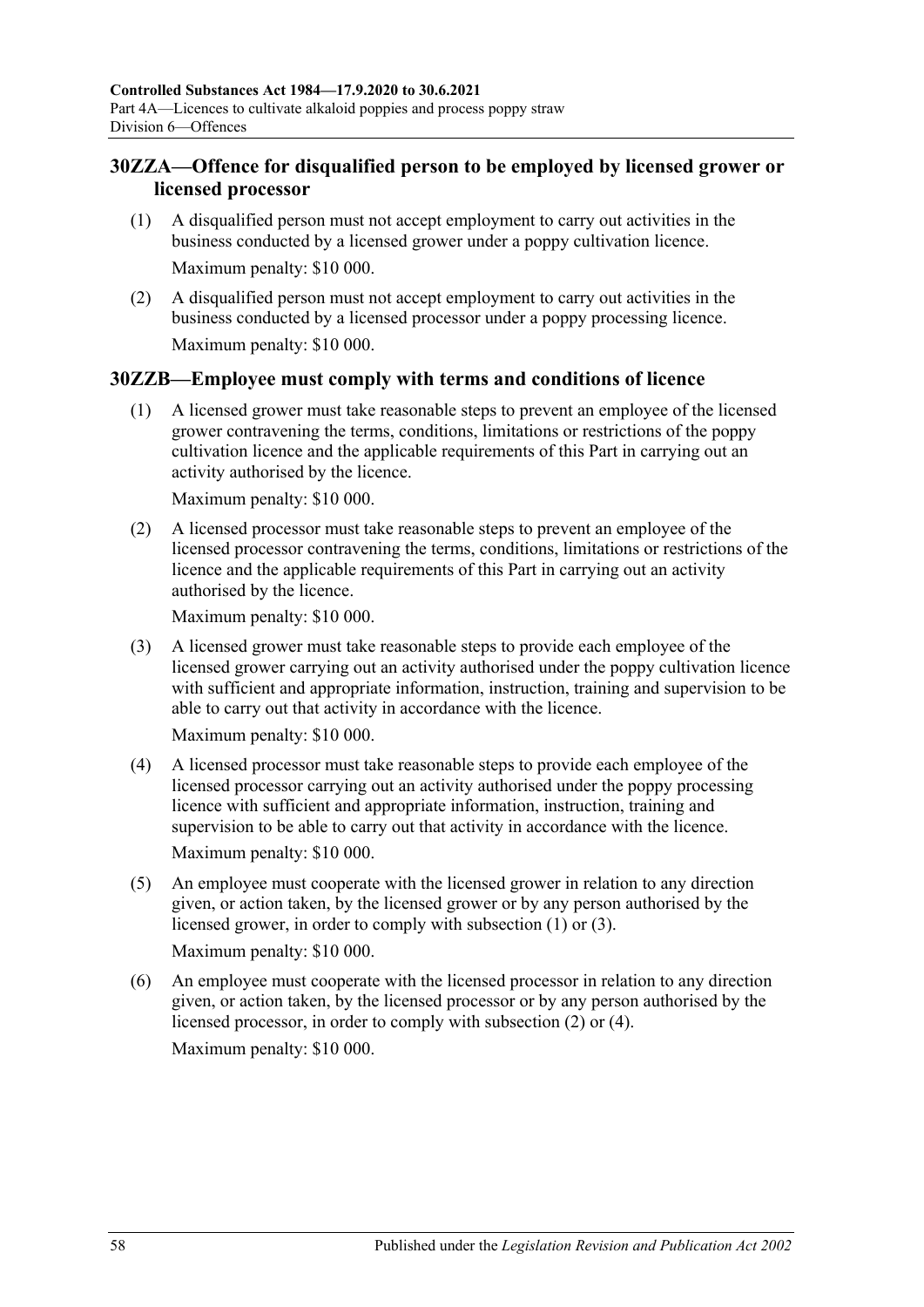# **30ZZC—Criminal liability of licensed grower or licensed processor—failure to exercise due diligence**

- <span id="page-58-0"></span>(1) If an employee of a licensed grower or a licensed processor commits an offence against this Part, the relevant licensed grower or licensed processor also commits an offence against this Part, if the licensed grower or the licensed processor failed to exercise due diligence to prevent the commission of the offence by the employee.
- (2) A licensed grower or a licensed processor referred to in [subsection](#page-58-0) (1) is liable to a penalty not exceeding the maximum penalty that applies to the offence against this Part committed by the employee.
- (3) In determining whether a licensed grower or a licensed processor failed to exercise due diligence, a court may have regard to—
	- (a) whether or not the licensed grower or the licensed processor permitted or authorised the act or omission of the employee in the course of his or her employment that constituted the offence against this Part; and
	- (b) what steps the licensed grower or the licensed processor took, or could reasonably have taken, to prevent the commission of the offence by the employee.
- (4) Without limiting any other defence available to a licensed grower or a licensed processor, the relevant licensed grower or licensed processor may rely on a defence that would be available to the employee of the licensed grower or the licensed processor if (as the case requires)—
	- (a) the employee were charged with the offence with which the licensed grower or the licensed processor is charged; and
	- (b) in doing so, the licensed grower or the licensed processor bears the same burden of proof that the employee would bear.
- (5) A licensed grower or a licensed processor may commit an offence against this Part whether or not the employee of the licensed grower or the licensed processor, as the case requires, has been prosecuted for, or found guilty of, an offence against this Part.

# **30ZZD—Offence to fail to provide an identification certificate for employees**

(1) A licensed grower must issue to each employee authorised in respect of the poppy cultivation licence an employee identification certificate that contains the information required under [section](#page-39-2) 30J(2).

Maximum penalty: \$10 000.

(2) A licensed processor must issue to each employee authorised in respect of the poppy processing licence an employee identification certificate that contains the information required under [section](#page-44-2) 30T(2).

Maximum penalty: \$10 000.

# **30ZZE—Offence to hinder or obstruct inspector**

(1) A person must not, without reasonable excuse, hinder or obstruct an inspector in the exercise of a power under this Part.

Maximum penalty: \$15 000.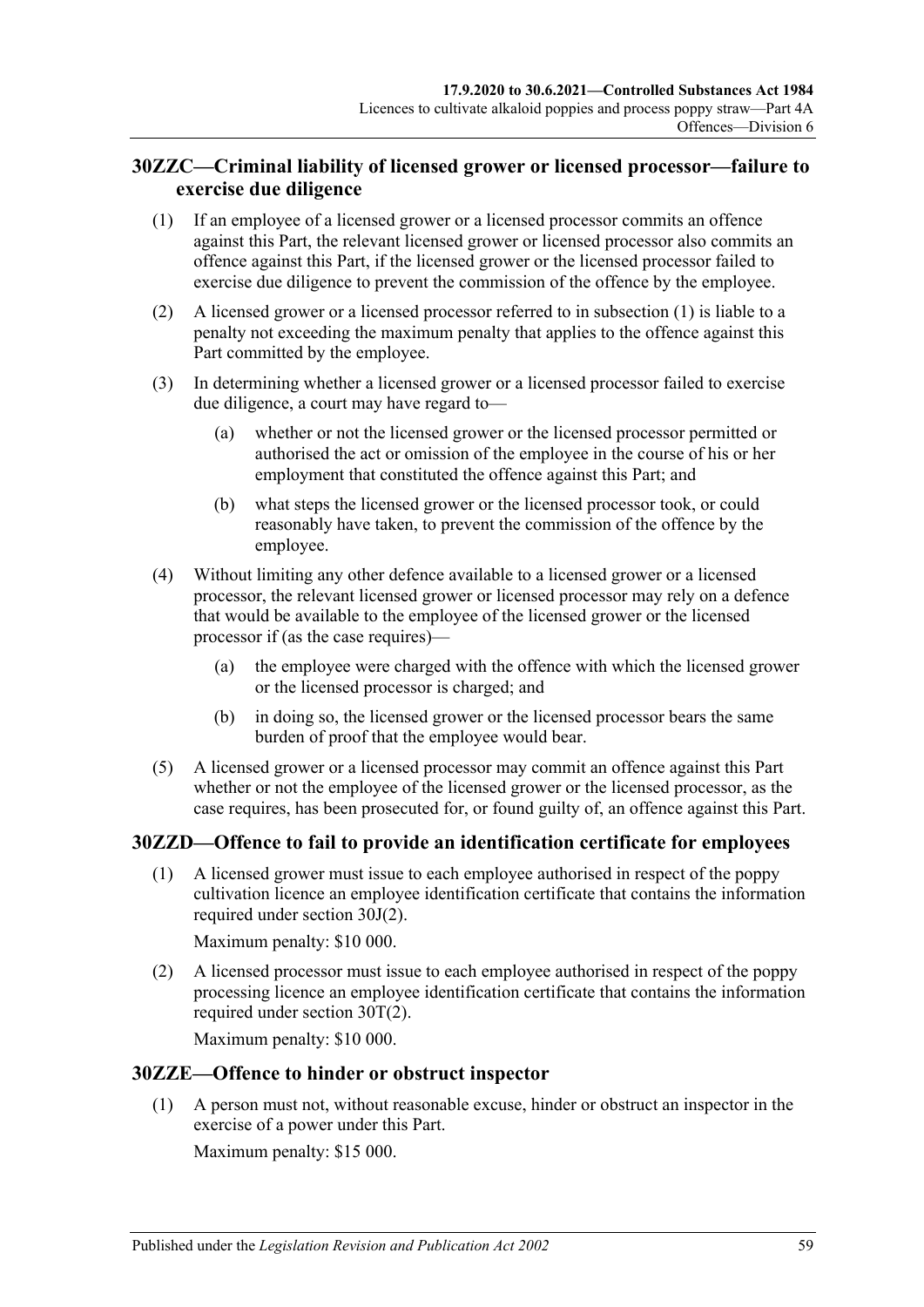(2) A person must not, without reasonable excuse, fail to comply with any direction, requirement or order of an inspector under this Part.

Maximum penalty: \$15 000.

# **30ZZF—Offence to remove detained or seized alkaloid poppies or poppy straw**

A person must not, while a detention or seizure notice remains in effect, remove the whole or any part of an alkaloid poppy, poppy straw or material derived from an alkaloid poppy or poppy straw to which the notice relates, without the authorisation of the Chief Executive or an inspector.

Maximum penalty: \$15 000.

# **Division 7—Alkaloid poppy register**

# **30ZZG—Alkaloid poppy register**

- (1) The Chief Executive must establish and maintain the alkaloid poppy register.
- (2) The alkaloid poppy register is to contain the following information in respect of each registrable contract:
	- (a) the name of each party to the contract;
	- (b) the location of the specified premises;
	- (c) the date the contract was entered into by the parties;
	- (d) any other relevant information provided by an applicant or licensed grower or licensed processor to an inspector or the Chief Executive;
	- (e) the details of the relevant poppy cultivation licence or poppy processing licence;
	- (f) any relevant information collected or received by an inspector to determine the compliance of a licensed grower or a licensed processor with this Part;
	- (g) any other prescribed information.

# <span id="page-59-0"></span>**30ZZH—Request to register a contract**

- (1) The Chief Executive, if requested to do so by a licensed grower, may register a contract between the licensed grower and a licensed processor in the alkaloid poppy register if the contract—
	- (a) is a valid contract; and
	- (b) includes details of the specified premises and area of land where it is proposed to cultivate alkaloid poppies; and
	- (c) specifies the period of the contract; and
	- (d) includes any other prescribed particulars (if any).
- <span id="page-59-2"></span><span id="page-59-1"></span>(2) If a licensed grower makes a request under [subsection](#page-59-0) (1), the Chief Executive must, within 7 days—
	- (a) register the contract; or
	- (b) refuse to register the contract.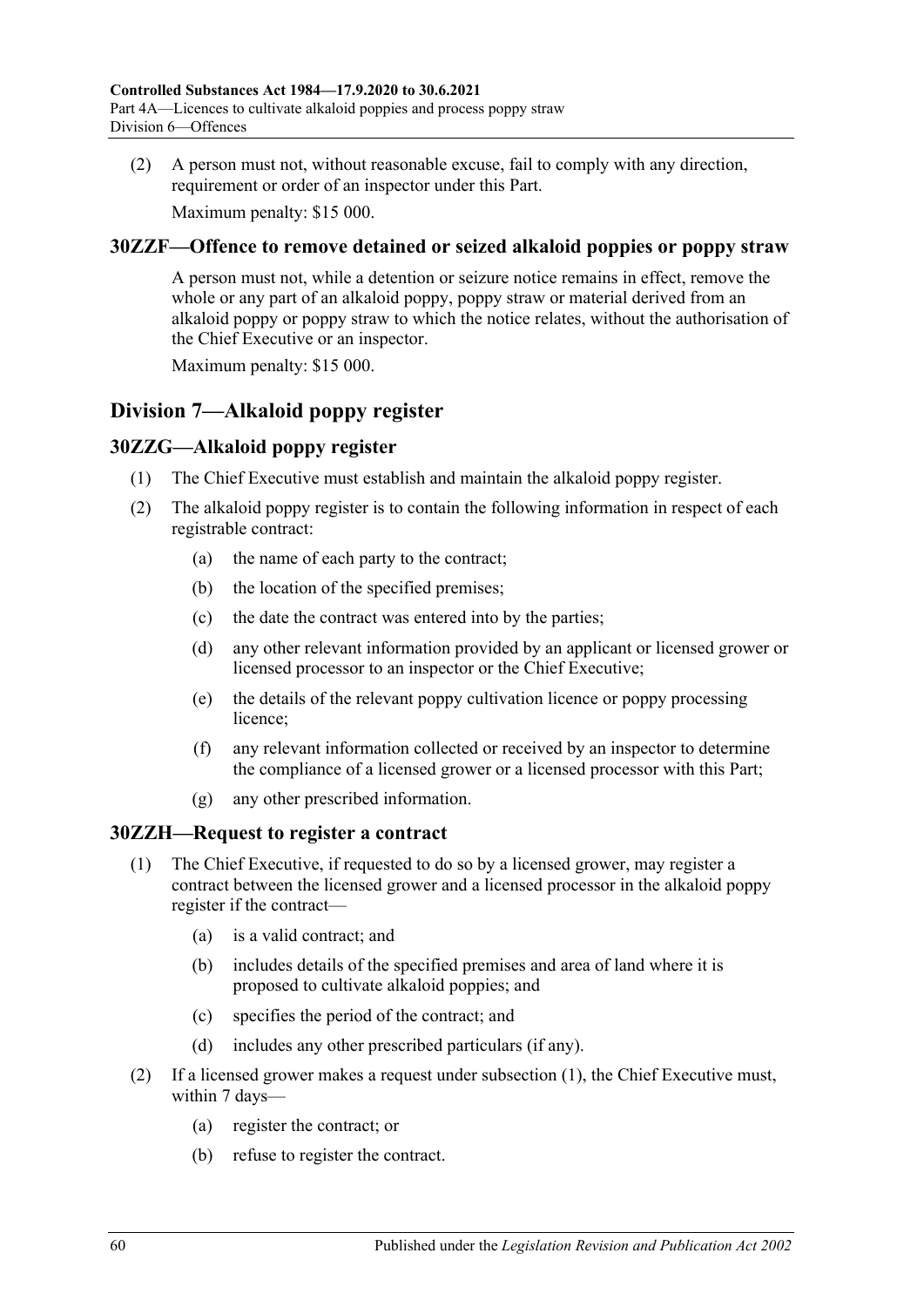- (3) On making a decision under [subsection](#page-59-1) (2) the Chief Executive must—
	- (a) notify the licensed grower and the licensed processor who are the parties to the contract of that decision; and
	- (b) provide reasons for the decision if the decision was a refusal under [subsection](#page-59-2)  $(2)(b)$ .

### **30ZZI—Access to the alkaloid poppy register restricted**

- (1) The Chief Executive must ensure that the alkaloid poppy register, or any part of the alkaloid poppy register, is only accessed by a prescribed person, or class of prescribed person, who is authorised to do so by the Chief Executive.
- (2) The Chief Executive must ensure that personal information in the alkaloid poppy register is only disclosed in accordance with this Act.

# **30ZZJ—Person with access to alkaloid poppy register not to disclose personal information from it**

- (1) Unless a disclosure is authorised under this section, a person authorised to have access to the alkaloid poppy register or any part of the alkaloid poppy register must not disclose to any person the following information in the alkaloid poppy register:
	- (a) any personal information;
	- (b) the location of specified premises;
	- (c) commercial in confidence information.

Maximum penalty: \$15 000 or imprisonment for 12 months, or both.

- (2) The Chief Executive or a person authorised to have access to the alkaloid poppy register or any part of the alkaloid poppy register may disclose personal information in the alkaloid poppy register to a Department or public statutory authority—
	- (a) for the purpose of law enforcement; or
	- (b) as required by or under any Act or law; or
	- (c) if the Chief Executive or a person authorised to have access to the alkaloid poppy register believes on reasonable grounds that to do so is necessary to enable the proper administration of the Act.

#### **30ZZK—Delegation**

- (1) The Chief Executive may, by instrument in writing, delegate a power or function under this Part—
	- (a) to a particular person; or
	- (b) to the person for the time being performing particular duties or holding or acting in a specified position.
- (2) A power or function delegated under this section may, if the instrument of delegation so provides, be further delegated.
- (3) A delegation—
	- (a) may be absolute or conditional; and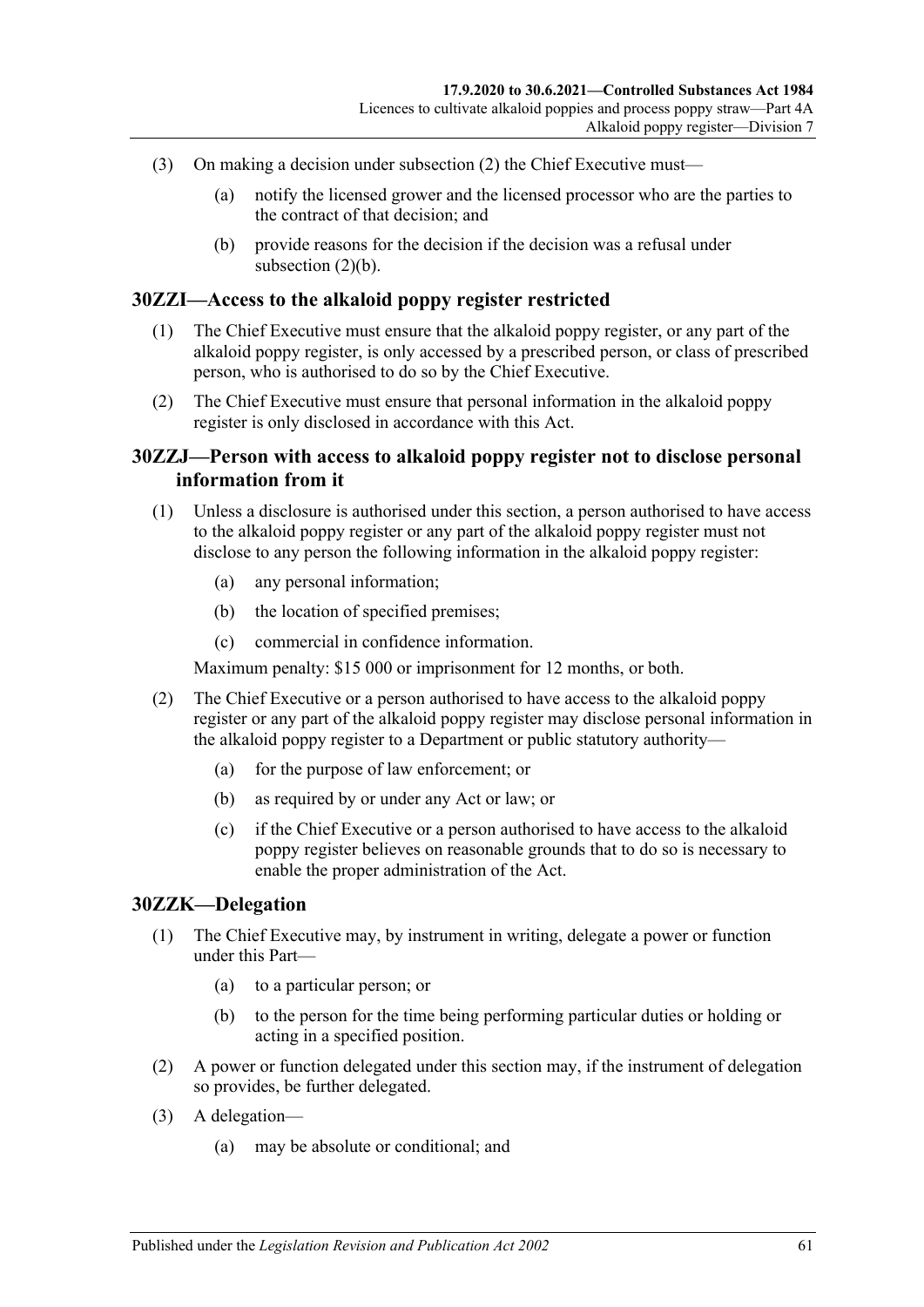- (b) does not derogate from the power of the delegator to act personally in a matter; and
- (c) is revocable at will.

# **Division 8—Review**

# **30ZZL—Review by Tribunal**

- (1) A person may apply to the Tribunal under section 34 of the *[South Australian Civil and](http://www.legislation.sa.gov.au/index.aspx?action=legref&type=act&legtitle=South%20Australian%20Civil%20and%20Administrative%20Tribunal%20Act%202013)  [Administrative Tribunal Act](http://www.legislation.sa.gov.au/index.aspx?action=legref&type=act&legtitle=South%20Australian%20Civil%20and%20Administrative%20Tribunal%20Act%202013) 2013* for review of a decision of the Chief Executive—
	- (a) to refuse to issue a poppy cultivation licence or a poppy processing licence to that person; or
	- (b) to refuse to renew a poppy cultivation licence or a poppy processing licence held by that person; or
	- (c) to refuse to register a contract between a licensed grower and a licensed processor in the alkaloid poppy register; or
	- (d) to suspend, cancel or amend a poppy cultivation licence or a poppy processing licence held by that person.
- (2) Subject to [subsection](#page-61-0) (3), an application for review must be made within 1 month of the making of the relevant decision of the Chief Executive.
- <span id="page-61-0"></span>(3) If the reasons of the Chief Executive are not given in writing at the time of making the decision and the person (within 1 month of the making of the decision) requires the Chief Executive to state the reasons in writing, the time for commencing proceedings before the Tribunal runs from the time at which the person receives the written statement of those reasons.

# **Division 9—Miscellaneous**

# **30ZZM—Criminal intelligence**

- (1) Information that is classified by the Commissioner of Police as criminal intelligence for the purposes of this Part may not be disclosed to any person other than the Chief Executive, the Minister, the Tribunal, a court or a person to whom the Commissioner of Police authorises its disclosure.
- (2) If the Commissioner of Police—
	- (a) opposes the issuing or renewal of a poppy cultivation licence or a poppy processing licence; or
	- (b) requests the suspension or cancellation of a poppy cultivation licence or a poppy processing licence,

on the basis of information that is classified by the Commissioner of Police as criminal intelligence, the Chief Executive is not (despite any other provision of this Part) required to provide any grounds or reasons for a decision to refuse to issue or renew the licence or to suspend or cancel the licence (as the case may be) other than that the decision was made in the public interest.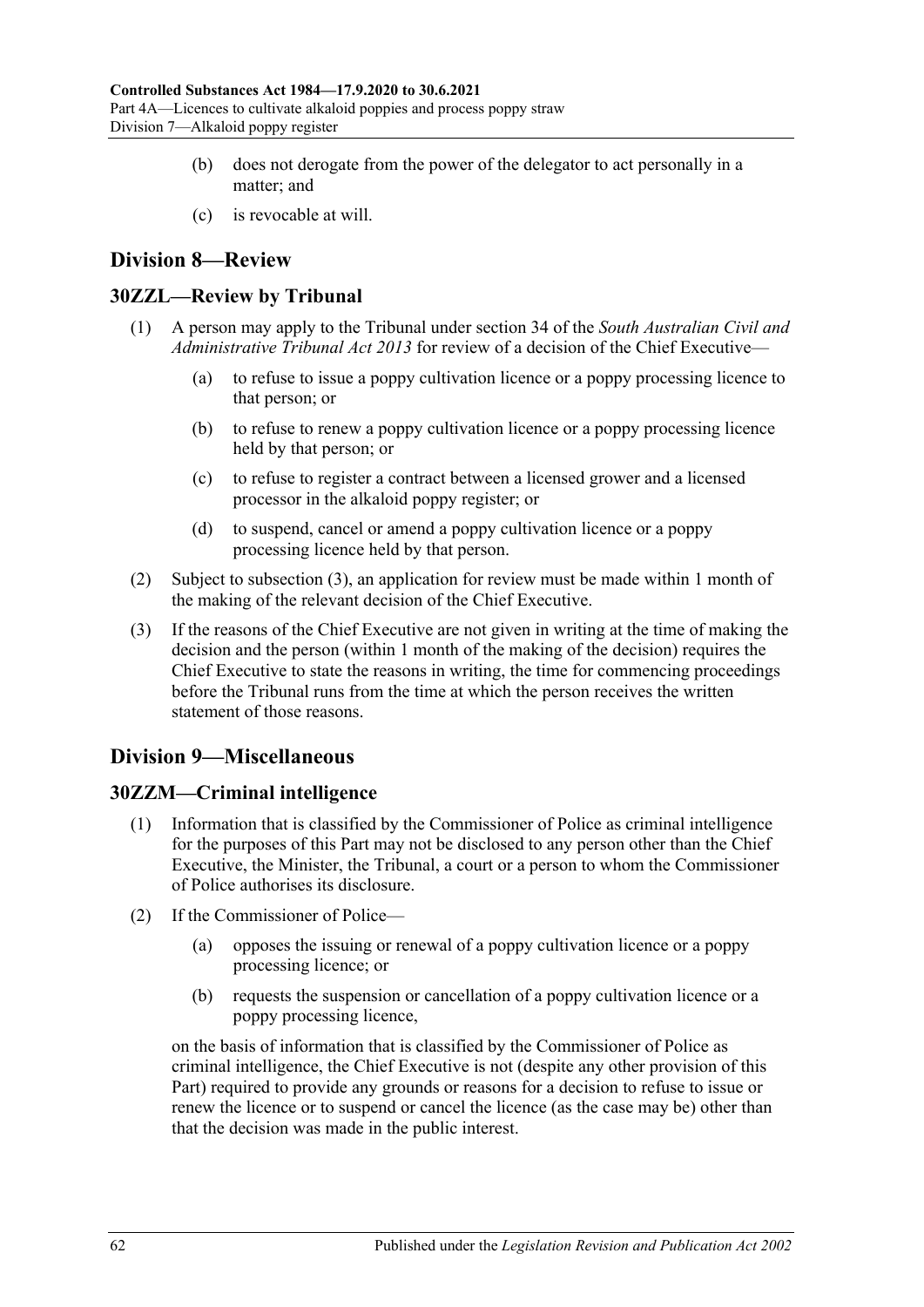- (3) In any proceedings under this Part, the Tribunal or a court—
	- (a) must, on the application of the Commissioner of Police, take steps to maintain the confidentiality of information classified by the Commissioner of Police as criminal intelligence, including steps to receive evidence and hear argument about the information in private in the absence of the parties to the proceedings and their representatives; and
	- (b) may take evidence consisting of or relating to information so classified by the Commissioner of Police by way of affidavit of a police officer of or above the rank of superintendent.
- (4) The Commissioner of Police may not delegate the function of classifying information as criminal intelligence for the purposes of this Part except to a Deputy Commissioner or Assistant Commissioner of Police.

### **30ZZN—Regulations**

- (1) Without limiting section 63, the Governor may make regulations for or with respect to the following:
	- (a) the cultivation of alkaloid poppies;
	- (b) the processing of poppy straw;
	- (c) classes of persons that are disqualified persons;
	- (d) prescribing fees or levies to recover any compliance or administrative costs;
	- (e) prescribing terms, conditions, limitations and restrictions to which licences issued under this Part will be subject;
	- (f) particulars to be included in any application for the issue, renewal or amendment of a poppy cultivation licence or a poppy processing licence;
	- (g) restricting, limiting or prohibiting premises, vehicles or machines used or intended to be used in connection with the cultivation and destruction of alkaloid poppies or the processing or destruction of poppy straw;
	- (h) limiting or prohibiting transport of poppy straw, including in relation to specific geographical areas or regions in South Australia;
	- (i) the distance required to separate alkaloid poppies and poppy straw at a specified premises from any other place;
	- (j) matters to be considered by the Chief Executive in relation to the suitability of specified premises for the cultivation of alkaloid poppies or processing of poppy straw;
	- (k) fencing of specified premises and standard of fencing required to separate alkaloid poppies and poppy straw from a public place or any other premises;
	- (l) requirements of signage at specified premises and information to be displayed at a specified premises, or on equipment or vehicles used for or in connection with the growing or harvesting of alkaloid poppies or the processing of poppy straw;
	- (m) the manner in which searches, detentions and seizures under this Part are to be carried out;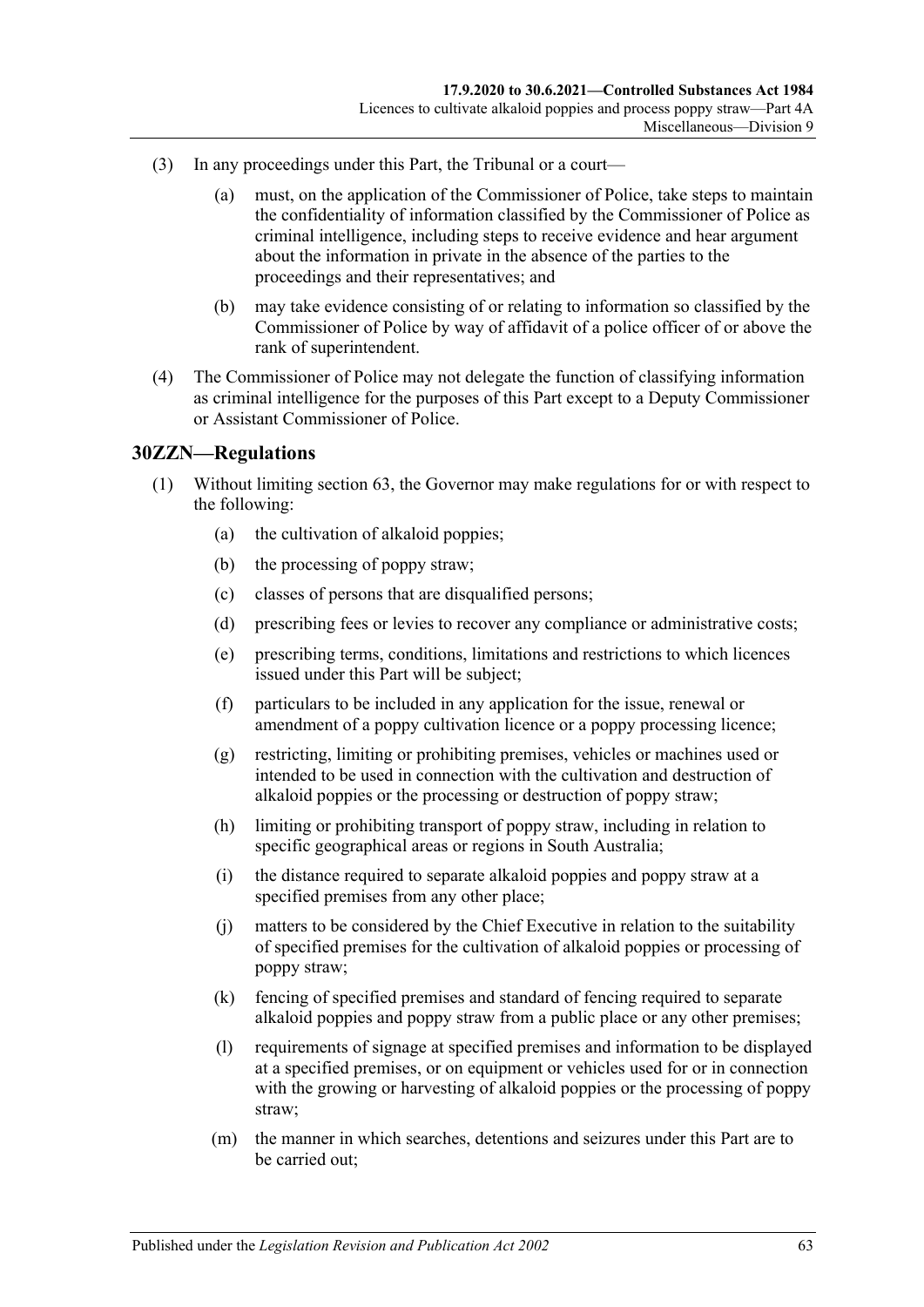- (n) records to be kept in relation to alkaloid poppy cultivation or poppy straw processing;
- (o) prescribing a penalty of not more than \$15 000 for any contravention of or failure to comply with the regulations made under this Part.
- (2) Regulations made for the purposes of this Part may—
	- (a) be of general or limited application;
	- (b) differ according to differences in time, place or circumstances;
	- (c) apply to different classes of person and licences;
	- (d) provide for different fees for different activities or classes of activity or different cases or classes of cases;
	- (e) provide for waiver or reduction of fees;
	- (f) in the case of applications for the issue or renewal of licences, specify fees that reflect the cost of administration of, and the provision of, inspection services in connection with this Part;
	- (g) confer powers or discretions or impose duties on the Chief Executive or an inspector;
	- (h) exempt specified persons or things or classes of person or classes of thing from complying with all or any of the regulations—
		- (i) whether unconditionally or on specified conditions; and
		- (ii) either wholly or to such an extent as is specified; and
		- (iii) leave any matter to be required to be undertaken in a manner approved by the Chief Executive.

# **Part 5—Offences relating to controlled drugs, precursors and plants**

# **Division 1—Preliminary**

# <span id="page-63-0"></span>**31—Application of Part**

- (1) This Part does not apply to—
	- (a) the manufacture, sale or supply of a poison, or the sale or supply of equipment for use in connection with the consumption or administration of a poison, by a pharmacist if the pharmacist is acting in the ordinary course of the pharmacist's profession; or
	- (ab) the sale by retail of a poison, or of equipment for use in connection with the consumption or administration of a poison, by a registered health practitioner if the practitioner is acting in the ordinary course of the practitioner's profession and—
		- (i) the practitioner is a dentist, medical practitioner or nurse practitioner; or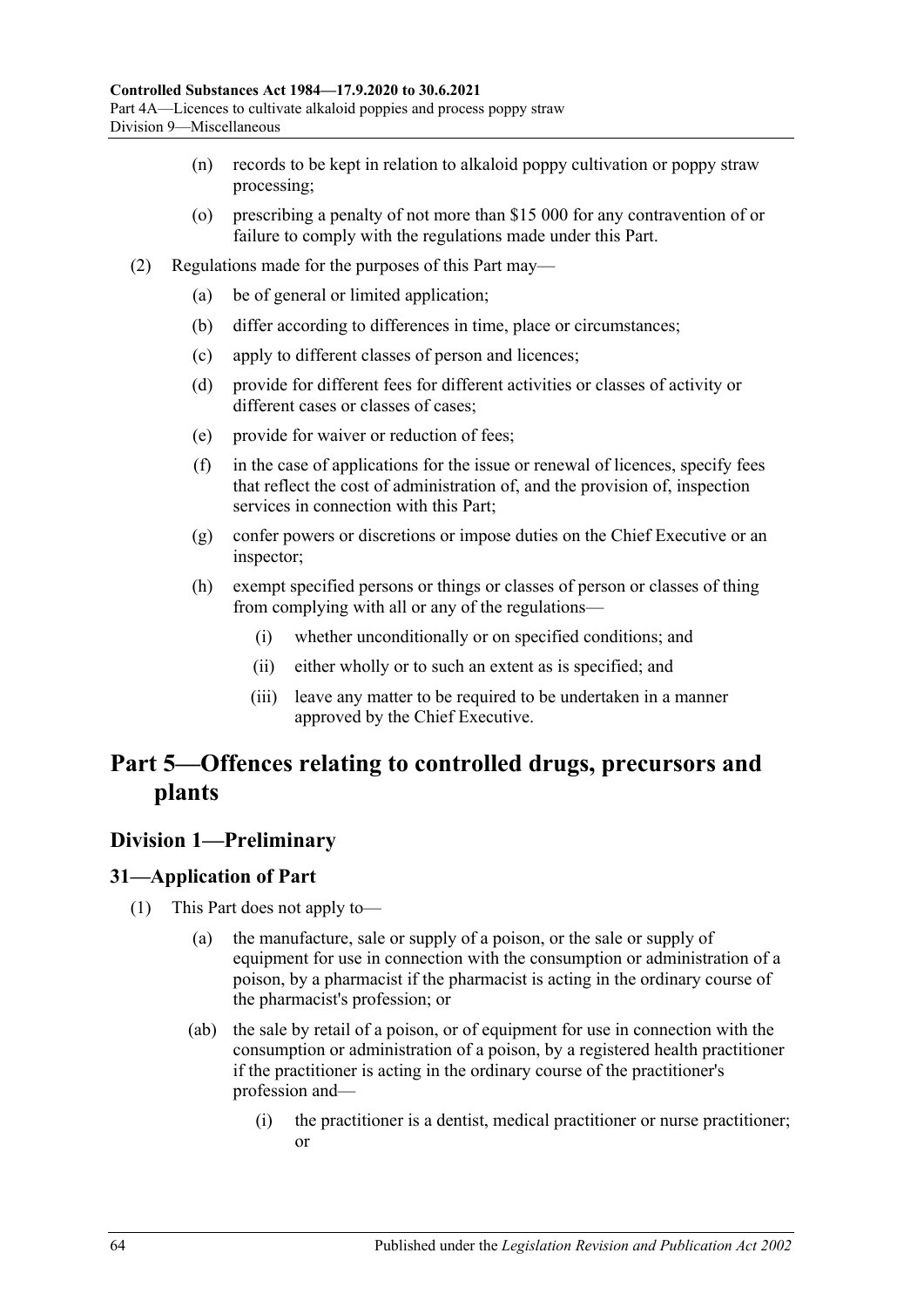- (ii) the practitioner's registration is endorsed under section 94 of the *Health Practitioner Regulation National Law* as being qualified to sell a scheduled medicine or class of scheduled medicines and the poison is a scheduled medicine or of a class of scheduled medicines specified in the endorsement; or
- (iii) the practitioner is authorised to sell the poison by the regulations; or
- (ac) the supply of a poison, or of equipment for use in connection with the consumption or administration of a poison, by a registered health practitioner if the practitioner is acting in the ordinary course of the practitioner's profession and—
	- (i) the practitioner is a dentist, medical practitioner, nurse or midwife; or
	- (ii) the practitioner's registration is endorsed under section 94 of the *Health Practitioner Regulation National Law* as being qualified to supply a scheduled medicine or class of scheduled medicines and the poison is a scheduled medicine or of a class of scheduled medicines specified in the endorsement; or
	- (iii) the practitioner is authorised to supply the poison by the regulations; or
- (ad) the administration of a poison by a registered health practitioner if the practitioner is acting in the ordinary course of the practitioner's profession and—
	- (i) the practitioner is a dentist, medical practitioner, nurse or midwife; or
	- (ii) the practitioner's registration is endorsed under section 94 of the *Health Practitioner Regulation National Law* as being qualified to administer a scheduled medicine or class of scheduled medicines and the poison is a scheduled medicine or of a class of scheduled medicines specified in the endorsement; or
	- (iii) the practitioner is authorised to administer the poison by the regulations; or
- (ae) the manufacture, sale, supply or administration of a poison, or the sale or supply of equipment for use in connection with the consumption or administration of a poison, by a veterinary surgeon if the veterinary surgeon is acting in the ordinary course of the veterinary surgeon's profession; or
- (af) the possession of a poison or equipment if that possession is incidental to an activity described in a preceding paragraph; or
- (ag) the cultivation or sale of a plant, the manufacture, sale, supply, administration or possession of a substance or the sale, supply or possession of equipment by a person who is acting in accordance with a licence or permit issued under this Act; or
- (ah) the cultivation, processing, possession, sale or supply of a plant, or the sale, supply or possession of a substance by a person who is acting in accordance with the *[Industrial Hemp Act](http://www.legislation.sa.gov.au/index.aspx?action=legref&type=act&legtitle=Industrial%20Hemp%20Act%202017) 2017*; or
- (ai) the possession of industrial hemp that is cultivated or supplied pursuant to a licence under the *[Industrial Hemp Act](http://www.legislation.sa.gov.au/index.aspx?action=legref&type=act&legtitle=Industrial%20Hemp%20Act%202017) 2017*; or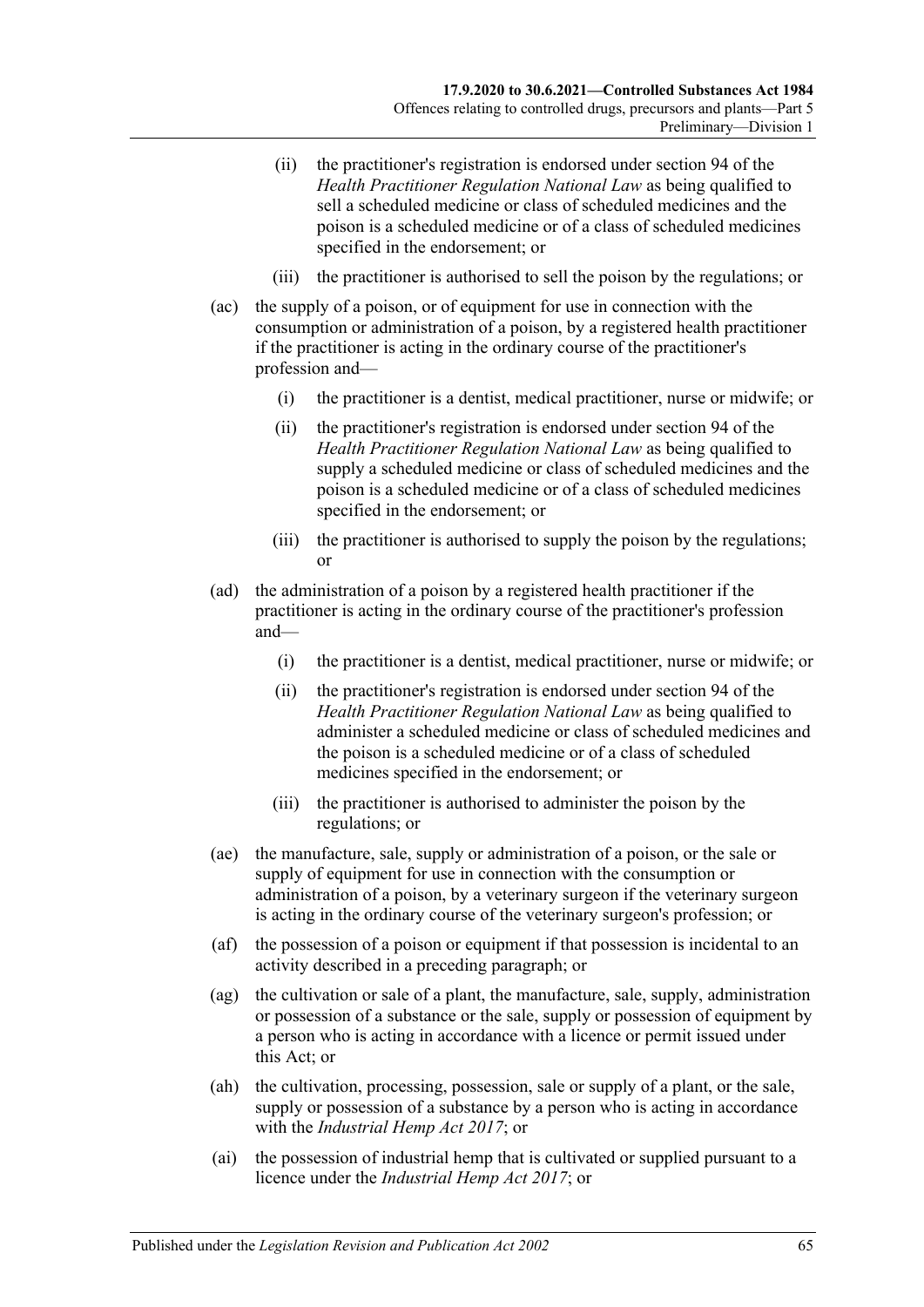- <span id="page-65-1"></span><span id="page-65-0"></span>(b) the possession of a relevant controlled drug, or of equipment for use in connection with the consumption or administration of a relevant controlled drug, by—
	- (i) a person—
		- (A) for whom the drug has been lawfully prescribed; or
		- (B) to whom the drug has been lawfully supplied for the purpose of consumption or administration by the person; or
	- (ii) a person—
		- (A) being the owner of an animal for whom the drug has been lawfully prescribed; or
		- (B) to whom the drug has been lawfully supplied for the purpose of consumption by or administration to an animal owned by the person; or
	- (iii) a person acting on behalf of a person referred to in [subparagraph](#page-65-0) (i) or [\(ii\);](#page-65-1) or
- (c) the administration or supply, or the giving of permission for the administration or supply, of a relevant controlled drug to a person—
	- (i) for whom the drug has been lawfully prescribed; or
	- (ii) to whom the drug has been lawfully supplied for the purpose of consumption or administration by the person; or
- (d) the consumption or administration of a relevant controlled drug by a person—
	- (i) for whom the drug has been lawfully prescribed; or
	- (ii) to whom the drug has been lawfully supplied for the purpose of consumption or administration by the person.
- (2) In proceedings for an offence against this Part, [subsection](#page-63-0) (1) is to be treated as providing exceptions, and no proof will be required in relation to any exception by the prosecution but the application of an exception will be a matter for proof by the defendant.
- (3) In this section—

*industrial hemp* has the same meaning as in the *[Industrial Hemp Act](http://www.legislation.sa.gov.au/index.aspx?action=legref&type=act&legtitle=Industrial%20Hemp%20Act%202017) 2017*;

*relevant controlled drug* means a controlled drug other than a controlled drug of a kind excluded from this definition by regulation.

# **Division 2—Commercial offences**

# **Subdivision 1—Trafficking in controlled drugs**

# <span id="page-65-2"></span>**32—Trafficking**

(1) A person who traffics in a large commercial quantity of a controlled drug is guilty of an offence.

Maximum penalty: \$1 000 000 or imprisonment for life, or both.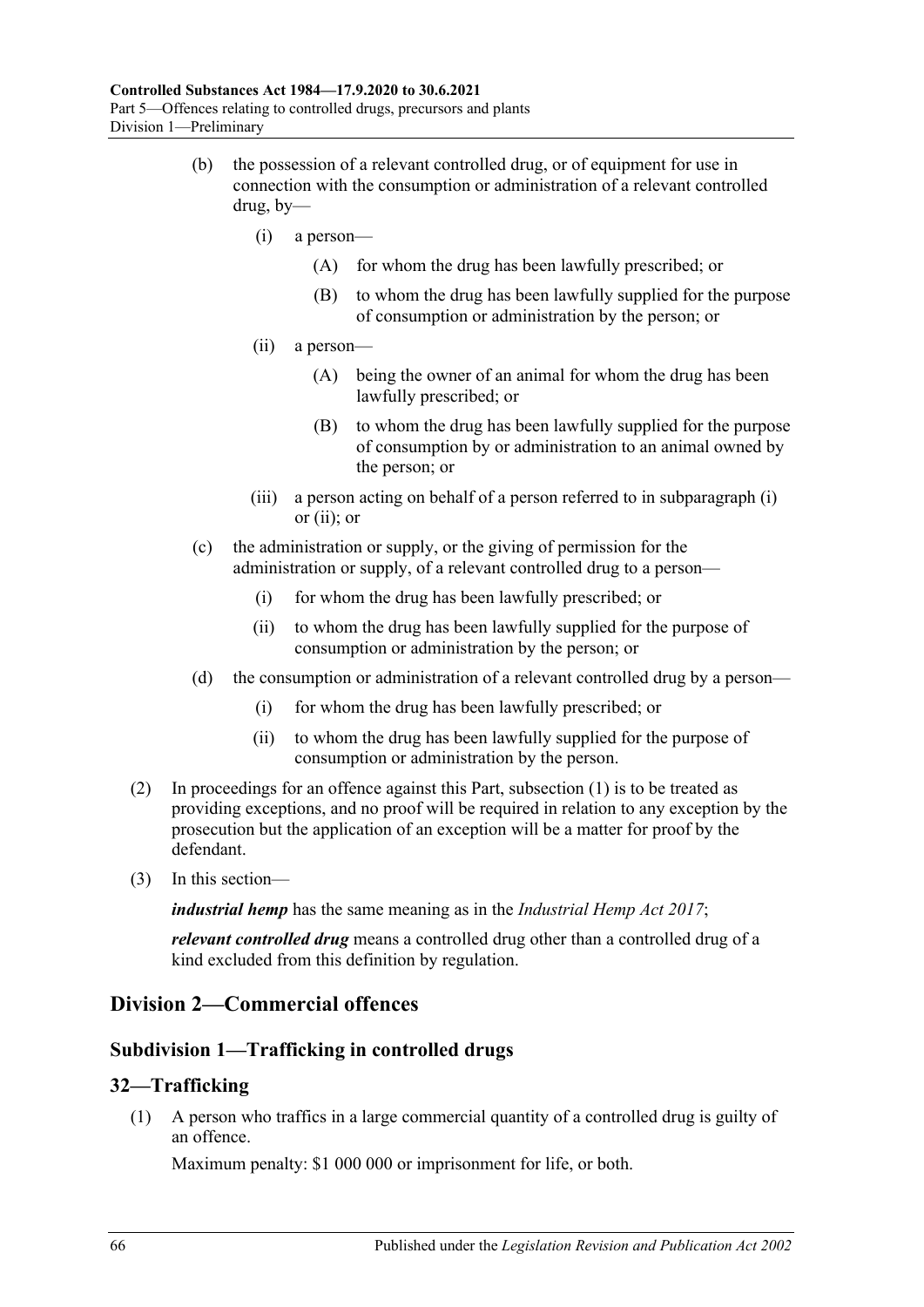<span id="page-66-1"></span>(2) A person who traffics in a commercial quantity of a controlled drug is guilty of an offence.

Maximum penalty:

- (a) for a basic offence—
	- (i) if the offender is a serious drug offender—\$500 000 or imprisonment for life, or both; or
	- (ii) in any other case—\$200 000 or imprisonment for 25 years, or both;
- (b) for an aggravated offence—\$500 000 or imprisonment for life, or both.
- <span id="page-66-2"></span>(2a) A person who, in a prescribed area, traffics in a controlled drug is guilty of an offence. Maximum penalty:
	- (a) for a basic offence—
		- (i) if the offender is a serious drug offender—\$200 000 or imprisonment for 25 years, or both; or
		- (ii) in any other case—\$75 000 or imprisonment for 15 years, or both;
	- (b) for an aggravated offence—\$200 000 or imprisonment for 25 years, or both.
- <span id="page-66-0"></span>(3) A person who traffics in a controlled drug is guilty of an offence.

- (a) for a basic offence—
	- (i) if the offender is a serious drug offender—\$75 000 or imprisonment for 15 years, or both; or
	- (ii) in any other case—\$50 000 or imprisonment for 10 years, or both;
- (b) for an aggravated offence—\$75 000 or imprisonment for 15 years, or both.
- (4) An offence against [subsection](#page-66-0) (3) involving cannabis, cannabis resin or cannabis oil (and not involving any other controlled drug) must be prosecuted, and dealt with by the Magistrates Court, as a summary offence but if the Court determines that a person found guilty of such an offence should be sentenced to a term of imprisonment exceeding 5 years, the Court must commit the person to the District Court for sentence.
- (5) If, in any proceedings for an offence against [subsection](#page-65-2) (1), [\(2\),](#page-66-1) [\(2a\)](#page-66-2) or [\(3\)](#page-66-0) it is proved that the defendant had possession of a trafficable quantity of a controlled drug, it is presumed, in the absence of proof to the contrary—
	- (a) in a case where it is alleged that the defendant was taking part in the process of sale of the drug, that the defendant—
		- (i) was acting for the purpose of sale of the drug; and
		- (ii) had the relevant belief concerning the sale of the drug necessary to constitute the offence; or
	- (b) in any other case—that the defendant had the relevant intention concerning the sale of the drug necessary to constitute the offence.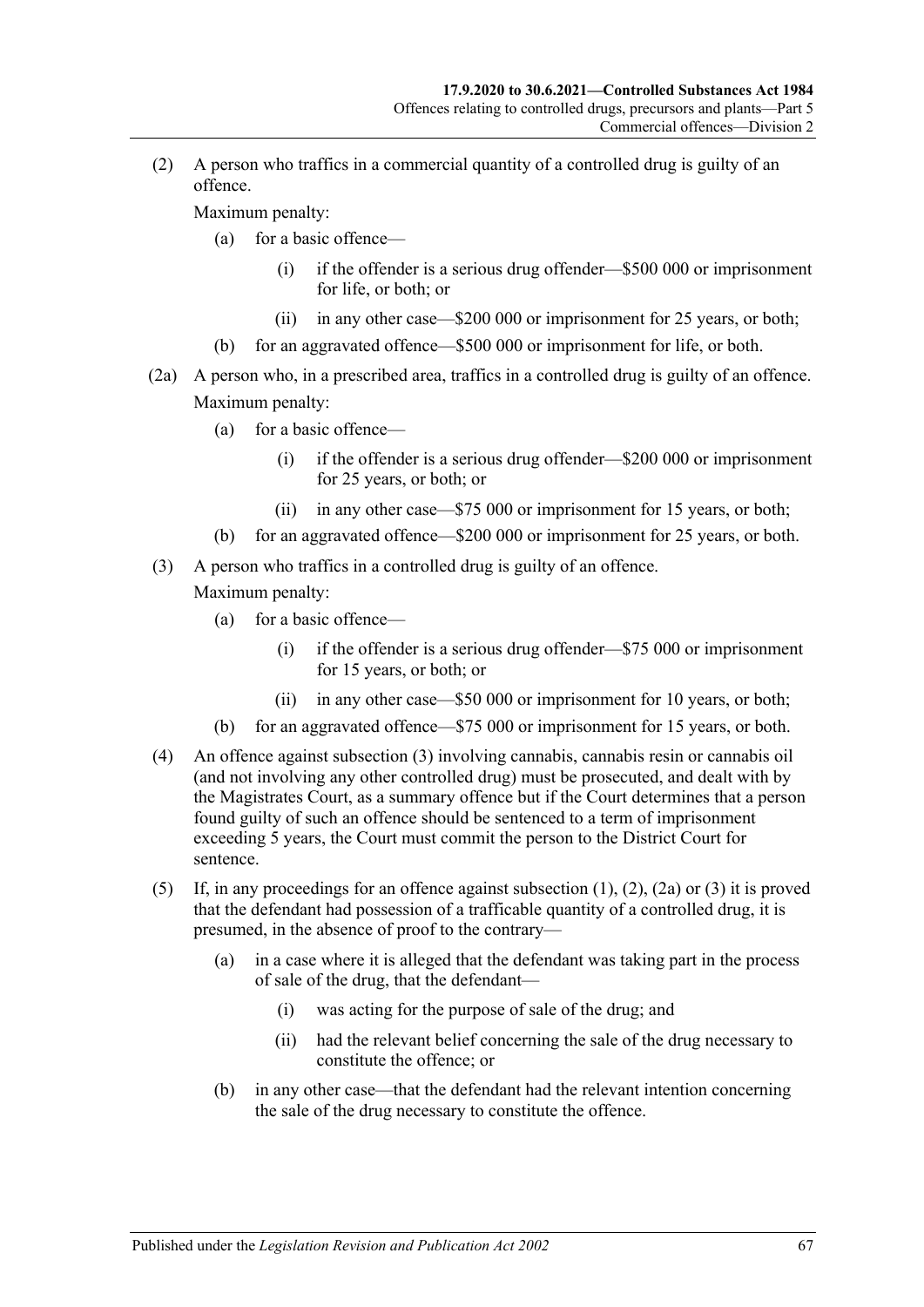(6) In this section—

#### *prescribed area* means—

- (a) prescribed licensed premises or an area being used in connection with prescribed licensed premises; or
- (b) premises at which members of the public are gathered for a public entertainment or an area being used in connection with such premises;

#### **Example—**

Areas *being used in connection with* premises would include—

- (a) a car parking area specifically provided for the use of patrons of the premises;
- (b) an area in which people are queuing to enter the premises.

#### *prescribed licensed premises* means—

- (a) premises in respect of which 1 of the following classes of licence is in force under the *[Liquor Licensing Act](http://www.legislation.sa.gov.au/index.aspx?action=legref&type=act&legtitle=Liquor%20Licensing%20Act%201997) 1997*:
	- (i) a general and hotel licence;
	- (ii) an on premises licence;
	- (iii) a club licence;
	- (iv) a restaurant and catering licence;
	- (vi) a licence of a class prescribed by regulation;
- (b) the premises defined in the casino licence, within the meaning of the *[Casino](http://www.legislation.sa.gov.au/index.aspx?action=legref&type=act&legtitle=Casino%20Act%201997)  Act [1997](http://www.legislation.sa.gov.au/index.aspx?action=legref&type=act&legtitle=Casino%20Act%201997)*, as the premises to which the licence relates;
- (c) premises subject to a licence prescribed by regulation;

*public entertainment* means a dance, performance, exhibition or event that is calculated to attract and entertain members of the public, whether admission is open, procured by the payment of money or restricted to members of a club or a class of persons with some other qualification or characteristic.

# **Subdivision 2—Manufacture of controlled drugs**

#### <span id="page-67-0"></span>**33—Manufacture of controlled drugs for sale**

(1) A person who manufactures a large commercial quantity of a controlled drug intending to sell any of it or believing that another person intends to sell any of it is guilty of an offence.

Maximum penalty: \$1 000 000 or imprisonment for life, or both.

<span id="page-67-1"></span>(2) A person who manufactures a commercial quantity of a controlled drug intending to sell any of it or believing that another person intends to sell any of it is guilty of an offence.

- (a) for a basic offence—
	- (i) if the offender is a serious drug offender—\$500 000 or imprisonment for life, or both; or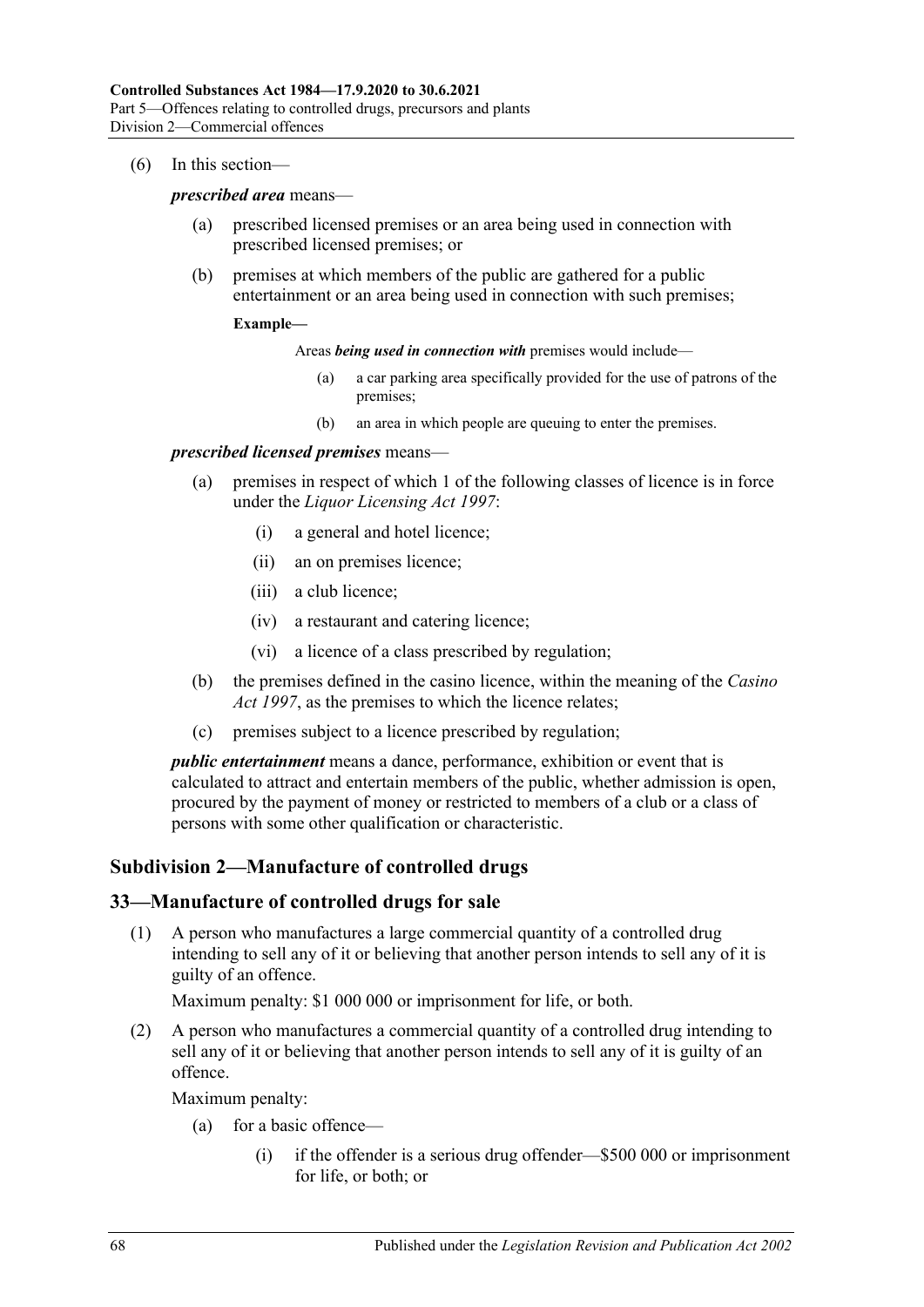- (ii) in any other case—\$200 000 or imprisonment for 25 years, or both;
- (b) for an aggravated offence—\$500 000 or imprisonment for life, or both.
- <span id="page-68-0"></span>(3) A person who manufactures a controlled drug intending to sell any of it or believing that another person intends to sell any of it is guilty of an offence.

Maximum penalty:

- (a) for a basic offence—
	- (i) if the offender is a serious drug offender—\$75 000 or imprisonment for 15 years, or both; or
	- (ii) in any other case—\$50 000 or imprisonment for 10 years, or both;
- (b) for an aggravated offence—\$75 000 or imprisonment for 15 years, or both.
- $(4)$  If
	- (a) in any proceedings for an offence against [subsection](#page-67-0)  $(1)$ ,  $(2)$  or  $(3)$  it is proved that the defendant manufactured a trafficable quantity of a controlled drug; or
	- (b) in any proceedings for an offence of attempting or conspiring to commit an offence against [subsection](#page-67-0)  $(1)$ ,  $(2)$  or  $(3)$  it is proved that the defendant attempted or conspired (as the case may require) to manufacture a trafficable quantity of a controlled drug,

it is presumed, in the absence of proof to the contrary, that the defendant had the relevant intention or belief concerning the sale of the drug necessary to constitute the offence.

#### **33A—Sale, manufacture etc of controlled precursor**

(1) A person who—

- (a) sells a large commercial quantity of a controlled precursor; or
- (b) has possession of a large commercial quantity of a controlled precursor intending to sell it,

believing that the person to whom it is, or is to be, sold or another person intends to use any of it to unlawfully manufacture a controlled drug is guilty of an offence.

- (a) for a basic offence—
	- (i) if the offender is a serious drug offender—\$500 000 or imprisonment for life, or both; or
	- (ii) in any other case—\$200 000 or imprisonment for 25 years, or both;
- (b) for an aggravated offence—\$500 000 or imprisonment for life, or both.
- (2) A person who—
	- (a) sells a commercial quantity of a controlled precursor; or
	- (b) has possession of a commercial quantity of a controlled precursor intending to sell it,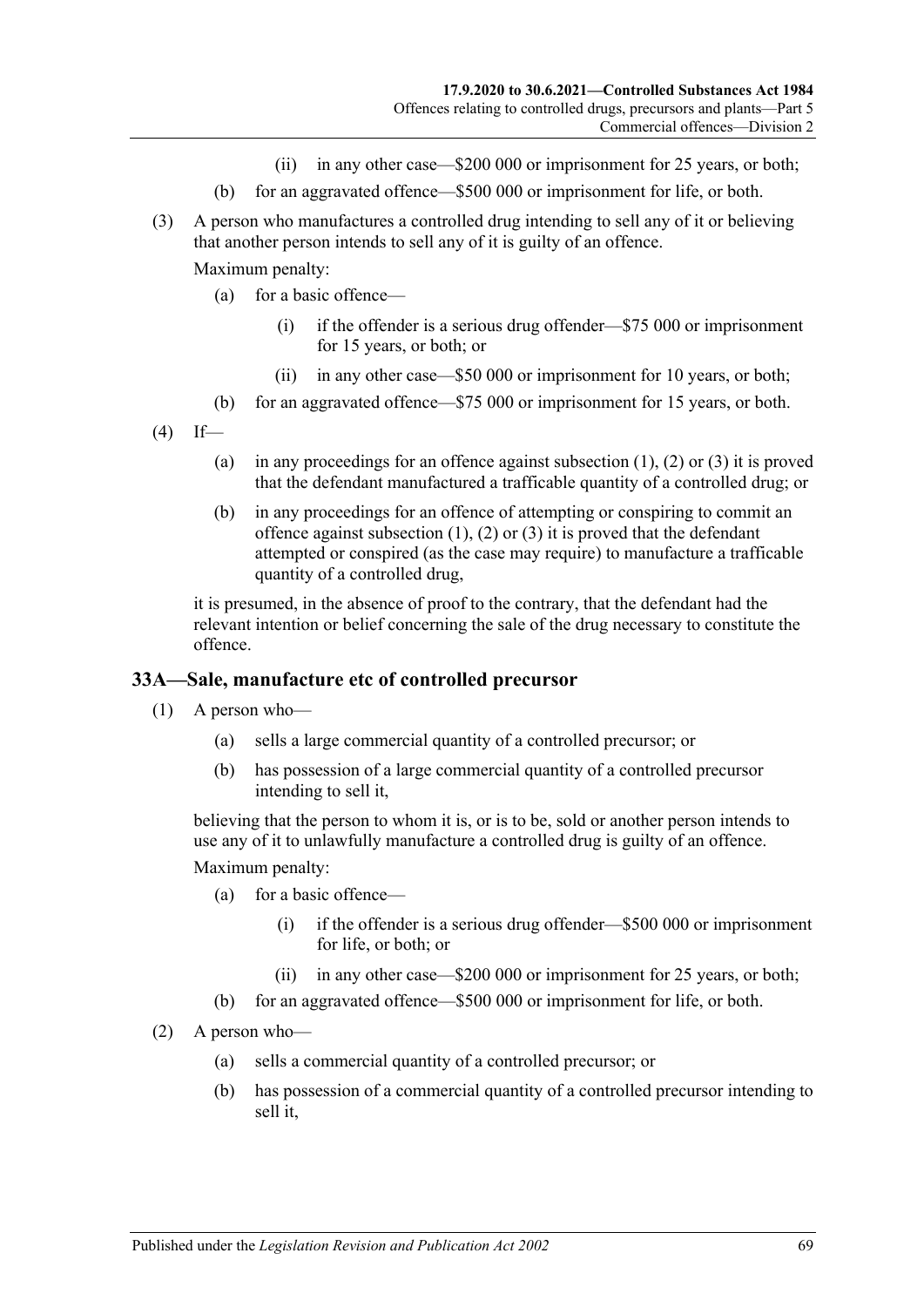believing that the person to whom it is, or is to be, sold or another person intends to use any of it to unlawfully manufacture a controlled drug is guilty of an offence.

Maximum penalty:

- (a) for a basic offence—
	- (i) if the offender is a serious drug offender—\$200 000 or imprisonment for 25 years, or both; or
	- (ii) in any other case—\$75 000 or imprisonment for 15 years, or both;
- (b) for an aggravated offence—\$200 000 or imprisonment for 25 years, or both.
- (3) A person who—
	- (a) sells a controlled precursor; or
	- (b) has possession of a controlled precursor intending to sell it,

believing that the person to whom it is, or is to be, sold or another person intends to use any of it to unlawfully manufacture a controlled drug is guilty of an offence.

Maximum penalty:

- (a) for a basic offence—
	- (i) if the offender is a serious drug offender—\$75 000 or imprisonment for 15 years, or both; or
	- (ii) in any other case—\$50 000 or imprisonment for 10 years, or both;
- (b) for an aggravated offence—\$75 000 or imprisonment for 15 years, or both.
- (4) A person who manufactures a controlled precursor—
	- (a) intending to unlawfully manufacture a controlled drug; and
	- (b) intending to sell any of the drug so manufactured or believing that another person intends to sell any of it,

is guilty of an offence.

Maximum penalty:

- (a) for a basic offence—
	- (i) if the offender is a serious drug offender—\$75 000 or imprisonment for 15 years, or both; or
	- (ii) in any other case—\$50 000 or imprisonment for 10 years, or both;
- (b) for an aggravated offence—\$75 000 or imprisonment for 15 years, or both.
- (5) A person who manufactures a controlled precursor—
	- (a) intending to sell any of the precursor to another person; and
	- (b) believing that that person, or another person, intends to use the controlled precursor to unlawfully manufacture a controlled drug,

is guilty of an offence.

Maximum penalty:

(a) for a basic offence—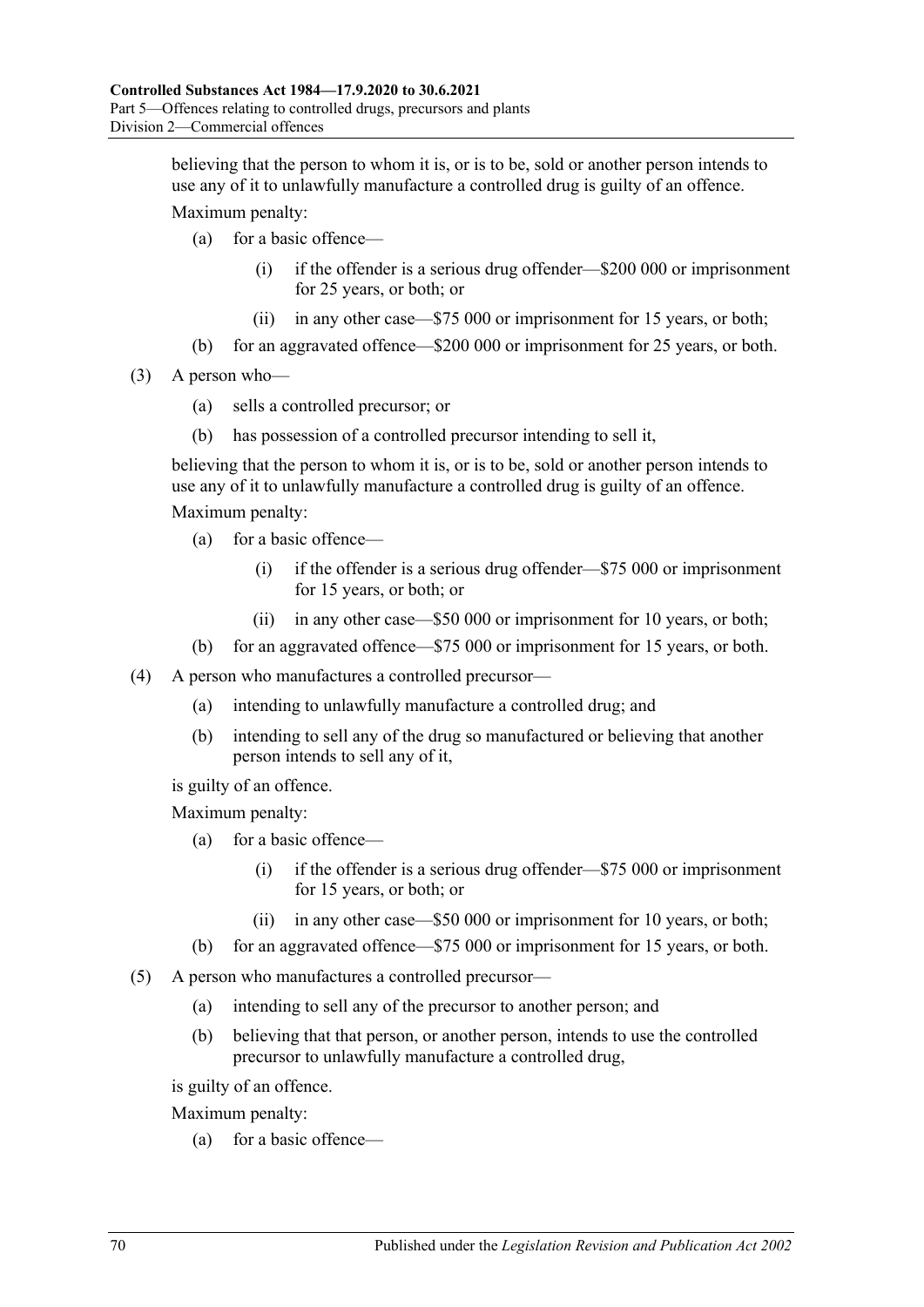- (i) if the offender is a serious drug offender—\$75 000 or imprisonment for 15 years, or both; or
- (ii) in any other case—\$50 000 or imprisonment for 10 years, or both;
- (b) for an aggravated offence—\$75 000 or imprisonment for 15 years, or both.

# **Subdivision 3—Cultivation and sale of controlled plants**

### <span id="page-70-1"></span>**33B—Cultivation of controlled plants for sale**

(1) A person who cultivates a large commercial quantity of a controlled plant intending to sell any of them or their products or believing that another person intends to sell any of them or their products is guilty of an offence.

Maximum penalty: \$1 000 000 or imprisonment for life, or both.

<span id="page-70-2"></span>(2) A person who cultivates a commercial quantity of a controlled plant intending to sell any of them or their products or believing that another person intends to sell any of them or their products is guilty of an offence.

Maximum penalty:

- (a) for a basic offence—
	- (i) if the offender is a serious drug offender—\$500 000 or imprisonment for life, or both; or
	- (ii) in any other case—\$200 000 or imprisonment for 25 years, or both;
- (b) for an aggravated offence—\$500 000 or imprisonment for life, or both.
- <span id="page-70-0"></span>(3) A person who cultivates a controlled plant intending to sell it or any of its products or believing that another person intends to sell it or any of its products is guilty of an offence.

- (a) for a basic offence—
	- (i) if the offender is a serious drug offender—\$75 000 or imprisonment for 15 years, or both; or
	- (ii) in any other case—\$50 000 or imprisonment for 10 years, or both;
- (b) for an aggravated offence—\$75 000 or imprisonment for 15 years, or both.
- (4) An offence against [subsection](#page-70-0) (3) involving a cannabis plant (and not involving any other controlled plant) must be prosecuted, and dealt with by the Magistrates Court, as a summary offence but if the Court determines that a person found guilty of such an offence should be sentenced to a term of imprisonment exceeding 5 years, the Court must commit the person to the District Court for sentence.
- (5) If, in any proceedings for an offence against [subsection](#page-70-1) (1), [\(2\)](#page-70-2) or [\(3\),](#page-70-0) it is proved that the defendant cultivated a trafficable quantity of a controlled plant, it is presumed, in the absence of proof to the contrary, that the defendant had the relevant intention or belief concerning the sale of the plants or their products necessary to constitute the offence.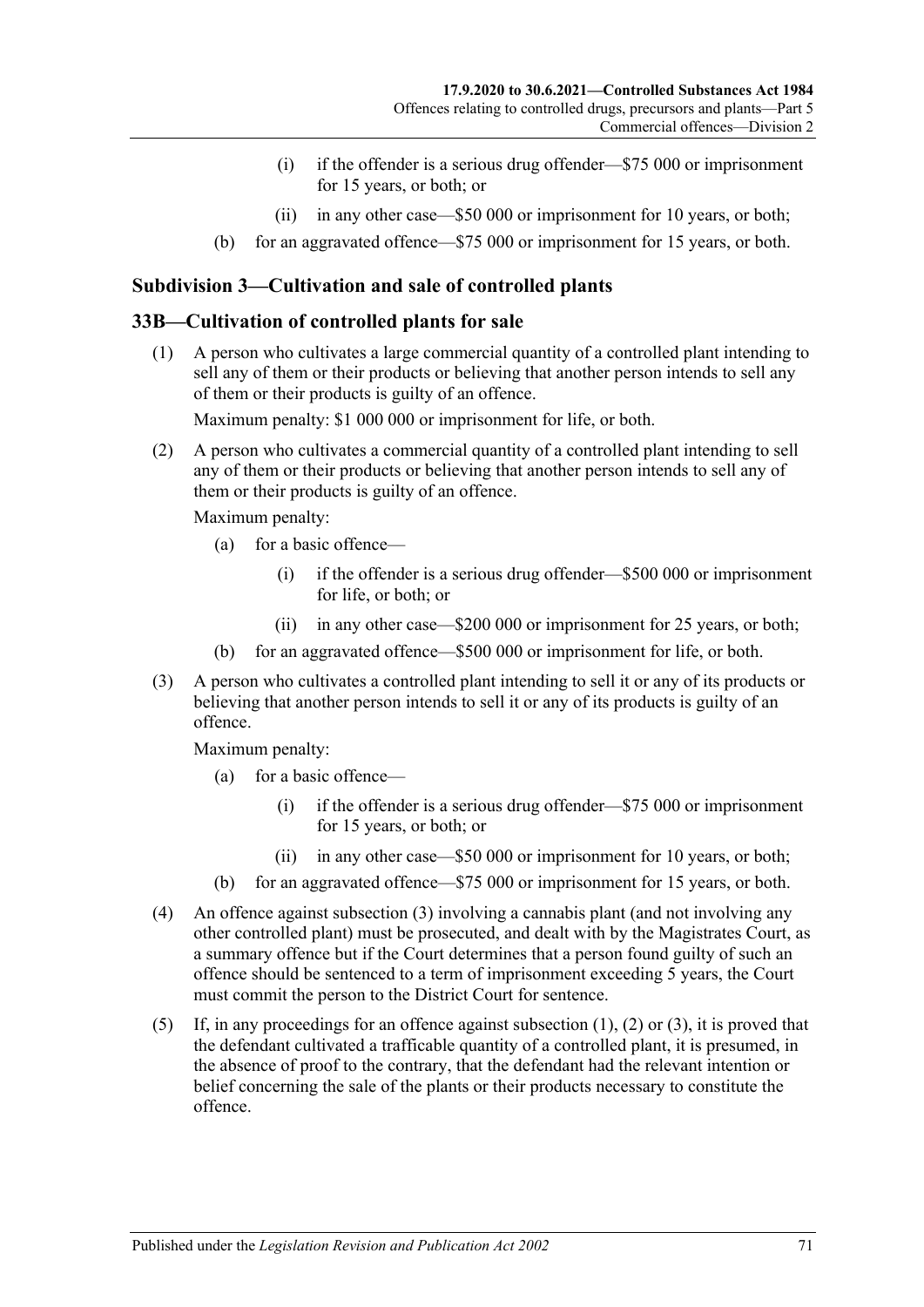# <span id="page-71-1"></span>**33C—Sale of controlled plants**

- (1) A person who—
	- (a) sells a large commercial quantity of a controlled plant; or
	- (b) has possession of a large commercial quantity of a controlled plant intending to sell any of them or their products,

is guilty of an offence.

Maximum penalty: \$1 000 000 or imprisonment for life, or both.

- <span id="page-71-2"></span>(2) A person who—
	- (a) sells a commercial quantity of a controlled plant; or
	- (b) has possession of a commercial quantity of a controlled plant intending to sell any of them or their products,

is guilty of an offence.

Maximum penalty:

- (a) for a basic offence—
	- (i) if the offender is a serious drug offender—\$500 000 or imprisonment for life, or both; or
	- (ii) in any other case—\$200 000 or imprisonment for 25 years, or both;
- (b) for an aggravated offence—\$500 000 or imprisonment for life, or both.
- <span id="page-71-0"></span>(3) A person who—
	- (a) sells a controlled plant; or
	- (b) has possession of a controlled plant intending to sell it or its products,

is guilty of an offence.

- (a) for a basic offence—
	- (i) if the offender is a serious drug offender—\$75 000 or imprisonment for 15 years, or both; or
	- (ii) in any other case—\$50 000 or imprisonment for 10 years, or both;
- (b) for an aggravated offence—\$75 000 or imprisonment for 15 years, or both.
- (4) An offence against [subsection](#page-71-0) (3) involving a cannabis plant (and not involving any other controlled plant) must be prosecuted, and dealt with by the Magistrates Court, as a summary offence but if the Court determines that a person found guilty of such an offence should be sentenced to a term of imprisonment exceeding 5 years, the Court must commit the person to the District Court for sentence.
- (5) If, in any proceedings for an offence against [subsection](#page-71-1) (1), [\(2\)](#page-71-2) or [\(3\)](#page-71-0) it is proved that the defendant had possession of a trafficable quantity of a controlled plant, it is presumed, in the absence of proof to the contrary, that the defendant had the relevant intention concerning the sale of the plants or their products necessary to constitute the offence.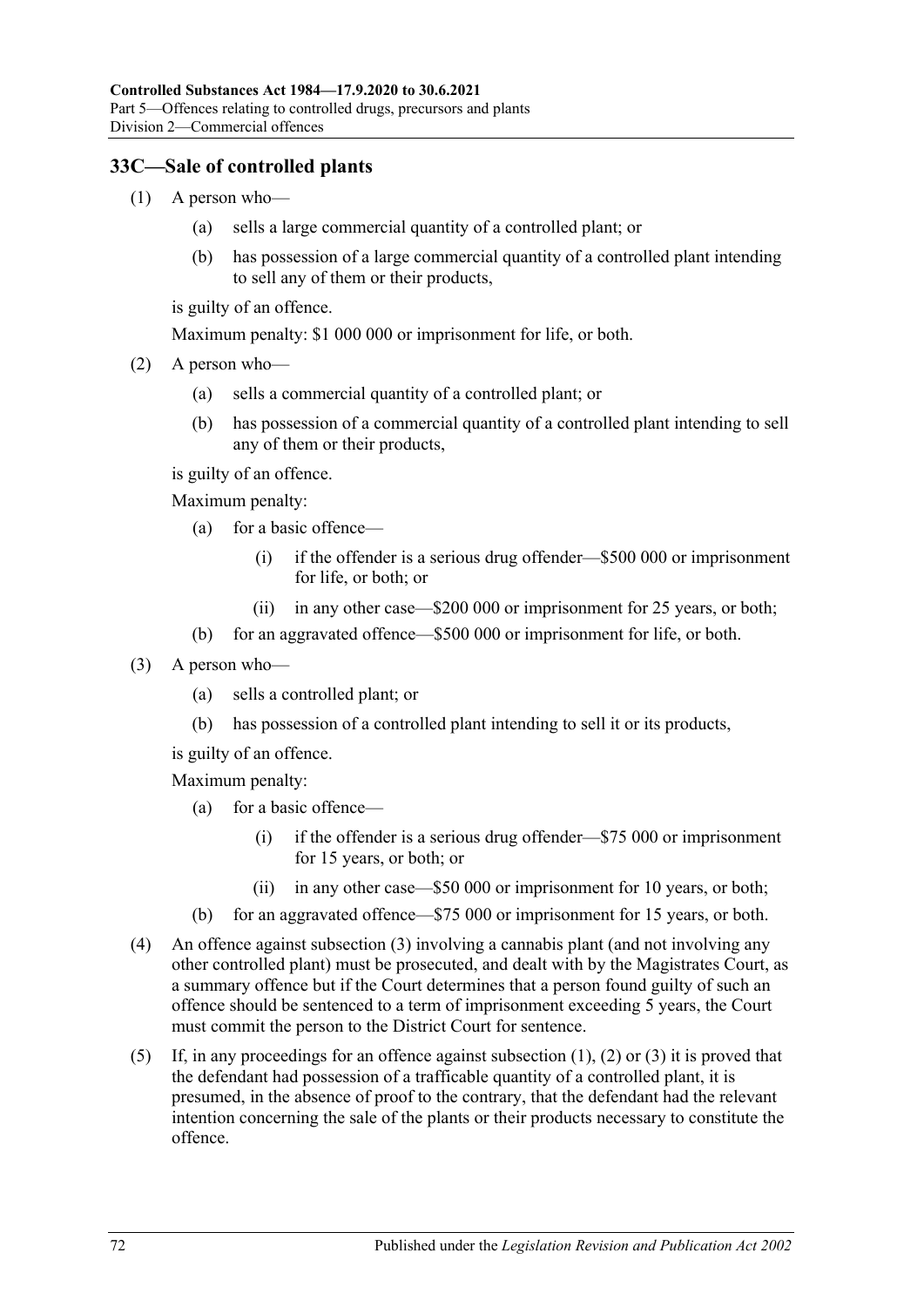#### <span id="page-72-0"></span>**Subdivision 4—Sale of equipment etc**

#### **33D—Sale of equipment**

A person who—

- (a) sells a piece of equipment for use in connection with the smoking, consumption or administration of a controlled drug, or the preparation of such a drug for smoking, consumption or administration; or
- (b) has possession of a piece of equipment, intending to sell it for such use,
- is guilty of an offence.

Maximum penalty:

- (a) for a basic offence—
	- (i) if the offender is a serious drug offender—\$20 000 or imprisonment for 5 years, or both; or
	- (ii) in any other case—\$15 000 or imprisonment for 3 years, or both;
- (b) for an aggravated offence—\$20 000 or imprisonment for 5 years, or both.

#### **33DA—Sale of instructions**

- (1) A person who, without reasonable excuse (proof of which lies on the person)—
	- (a) sells a document containing instructions for the manufacture of a controlled drug or the cultivation of a controlled plant; or
	- (b) has possession of a document containing instructions for the manufacture of a controlled drug or the cultivation of a controlled plant, intending to sell it,

is guilty of an offence.

Maximum penalty:

- (a) for a basic offence—
	- (i) if the offender is a serious drug offender—\$20 000 or imprisonment for 5 years, or both; or
	- (ii) in any other case—\$15 000 or imprisonment for 3 years, or both;
- (b) for an aggravated offence—\$20 000 or imprisonment for 5 years, or both.
- (2) In this section—

*document* includes any record of information whether in documentary, magnetic, electronic or other form.

#### <span id="page-72-1"></span>**Division 3—Offences involving children and school zones**

#### **33E—Application of Division**

- (1) A person is not guilty of an offence against this Division if, at the time of the offence, the person was a child.
- (2) Subject to [subsection](#page-73-0) (3), a person may be guilty of an offence against this Division involving another person who was a child whether or not the person knew that the other person was a child.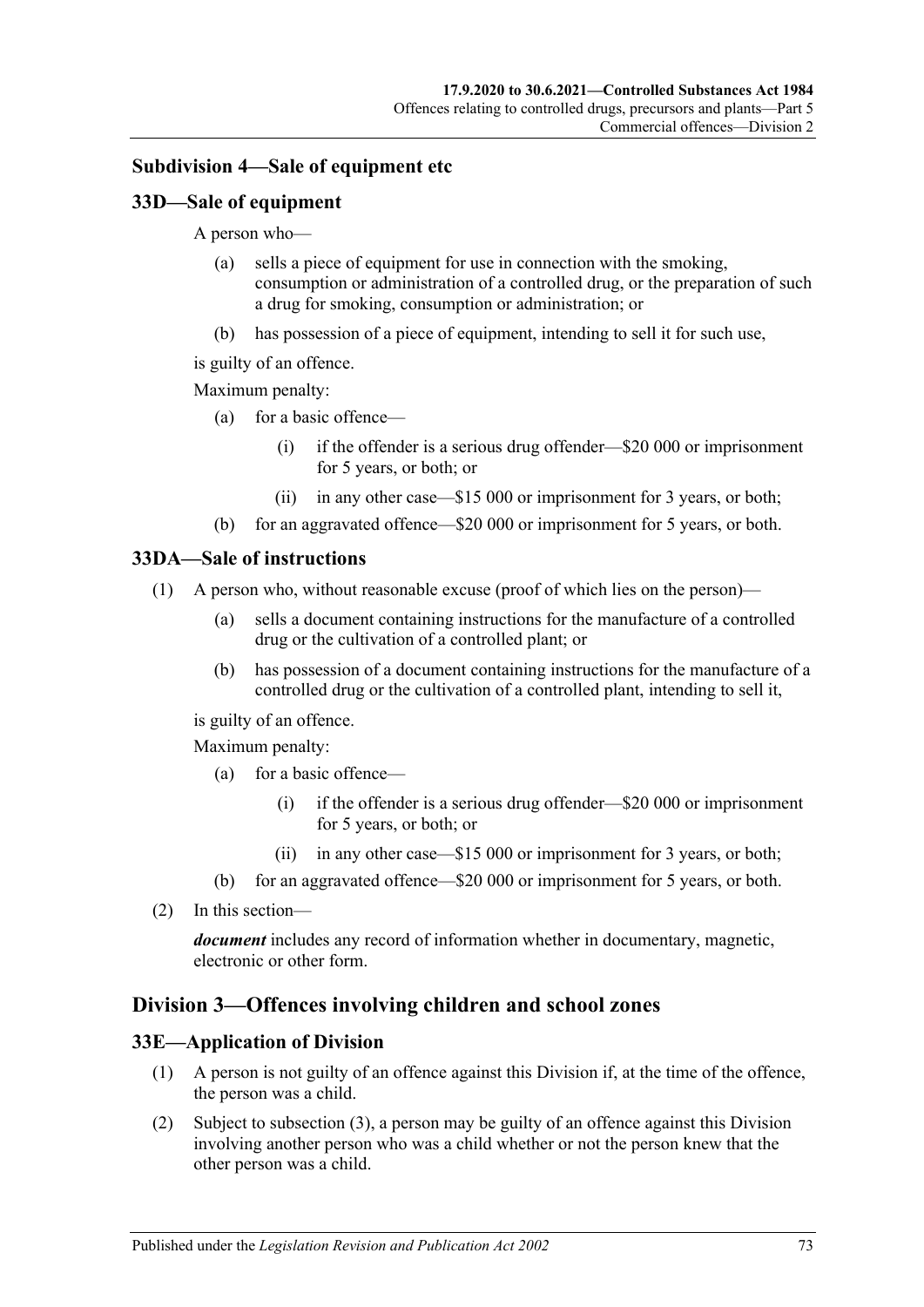<span id="page-73-0"></span>(3) However, it is a defence to a charge of an offence against this Division involving another who was a child if it is proved that the defendant believed on reasonable grounds that the other person had attained 18 years of age.

# <span id="page-73-1"></span>**33F—Sale, supply or administration of controlled drug to child**

A person who—

- (a) sells, supplies or administers a controlled drug to a child; or
- (b) has possession of a controlled drug intending to sell, supply or administer the drug to a child,

is guilty of an offence.

Maximum penalty: \$1 000 000 or imprisonment for life, or both.

# **33G—Sale, supply or administration of controlled drug in school zone**

- (1) A person who—
	- (a) sells, supplies or administers a controlled drug to another person in a school zone; or
	- (b) has possession, in a school zone, of a controlled drug intending to sell, supply or administer the drug to another person,

is guilty of an offence.

Maximum penalty: \$1 000 000 or imprisonment for life, or both.

(2) If, in any proceedings for an offence against this section it is proved that the defendant had possession of a trafficable quantity of a controlled drug, it is presumed, in the absence of proof to the contrary that the defendant had the relevant intention concerning the sale or supply of the drug necessary to constitute the offence.

# **33GA—Sale of equipment to child for use in connection with consumption of controlled drugs**

A person who—

- (a) sells a piece of equipment to a child for use in connection with the smoking, consumption or administration of a controlled drug, or the preparation of such a drug for smoking, consumption or administration; or
- (b) has possession of a piece of equipment, intending to sell it to a child for such use,

is guilty of an offence.

- (a) for a basic offence—
	- (i) if the offender is a serious drug offender—\$30 000 or imprisonment for 7 years, or both; or
	- (ii) in any other case—\$20 000 or imprisonment for 5 years, or both;
- (b) for an aggravated offence—\$30 000 or imprisonment for 7 years, or both.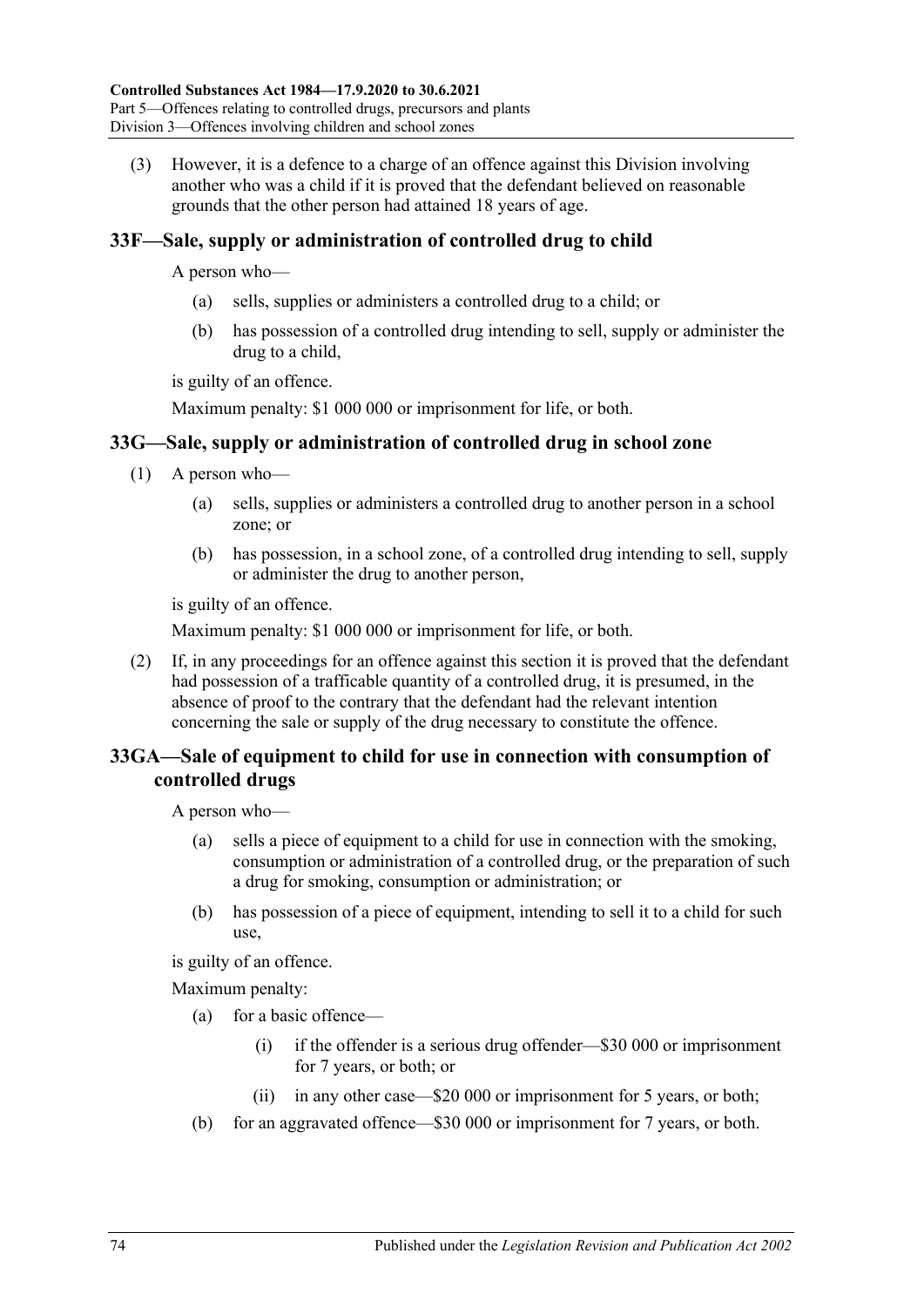#### **33GB—Sale of instructions to a child**

- (1) A person who, without reasonable excuse (proof of which lies on the person)—
	- (a) sells to a child a document containing instructions for the manufacture of a controlled drug or the cultivation of a controlled plant; or
	- (b) has possession of a document containing instructions for the manufacture of a controlled drug or the cultivation of a controlled plant, intending to sell it to a child,

is guilty of an offence.

Maximum penalty:

- (a) for a basic offence—
	- (i) if the offender is a serious drug offender—\$30 000 or imprisonment for 7 years, or both; or
	- (ii) in any other case—\$20 000 or imprisonment for 5 years, or both;
- (b) for an aggravated offence—\$30 000 or imprisonment for 7 years, or both.
- (2) In this section—

*document* includes any record of information whether in documentary, magnetic, electronic or other form.

#### <span id="page-74-2"></span>**33H—Procuring child to commit offence**

A person who procures a child to commit an offence against this Part is guilty of an offence.

Maximum penalty: \$1 000 000 or imprisonment for life, or both.

#### <span id="page-74-0"></span>**Division 4—Other offences**

#### <span id="page-74-3"></span>**33I—Supply or administration of controlled drug**

- (1) A person who—
	- (a) supplies or administers a controlled drug (other than cannabis, cannabis resin or cannabis oil) to another person; or
	- (b) has possession of a controlled drug (other than cannabis, cannabis resin or cannabis oil) intending to supply or administer the drug to another person,

is guilty of an offence.

- (a) for a basic offence—
	- (i) if the offender is a serious drug offender—\$75 000 or imprisonment for 15 years, or both; or
	- (ii) in any other case—\$50 000 or imprisonment for 10 years, or both;
- (b) for an aggravated offence—\$75 000 or imprisonment for 15 years, or both.
- <span id="page-74-1"></span>(2) A person who—
	- (a) supplies or administers cannabis, cannabis resin or cannabis oil to another person; or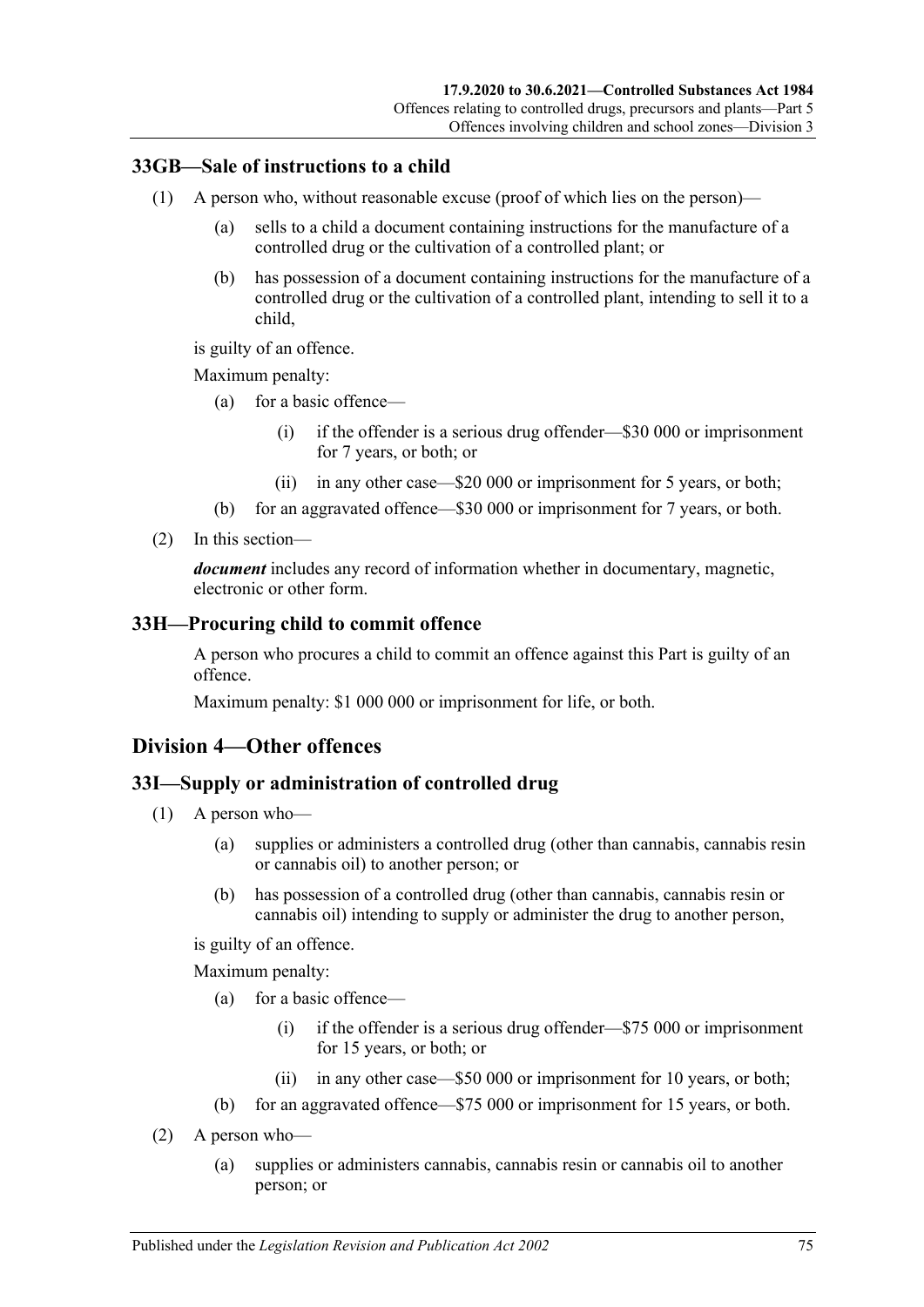(b) has possession of cannabis, cannabis resin or cannabis oil intending to supply or administer the cannabis, cannabis resin or cannabis oil to another person,

is guilty of an offence.

Maximum penalty: \$15 000 or imprisonment for 3 years, or both.

#### **33J—Manufacture of controlled drugs**

(1) A person who manufactures a controlled drug is guilty of an offence.

Maximum penalty:

- (a) for a basic offence—
	- (i) if the offender is a serious drug offender—\$75 000 or imprisonment for 15 years, or both; or
	- (ii) in any other case—\$30 000 or imprisonment for 7 years, or both;
- (b) for an aggravated offence—\$75 000 or imprisonment for 15 years, or both.
- (2) A person who has possession of—
	- (a) a controlled precursor; or
	- (b) any prescribed equipment,

intending to use it to manufacture a controlled drug is guilty of an offence. Maximum penalty:

- (a) for a basic offence—
	- (i) if the offender is a serious drug offender—\$30 000 or imprisonment for 7 years, or both; or
	- (ii) in any other case—\$20 000 or imprisonment for 5 years, or both;
- (b) for an aggravated offence—\$30 000 or imprisonment for 7 years, or both.

#### <span id="page-75-0"></span>**33K—Cultivation of controlled plants**

- (1) A person who—
	- (a) cultivates a controlled plant (other than a cannabis plant); or
	- (ab) cultivates a cannabis plant by artificially enhanced cultivation; or
	- (b) cultivates more than the prescribed number of cannabis plants; or
	- (c) cultivates a cannabis plant intending to supply the plant or to supply or administer any product of the plant to another person,

is guilty of an offence.

- (a) for a basic offence—
	- (i) if the offender is a serious drug offender—\$5 000 or imprisonment for 5 years, or both; or
	- (ii) in any other case—\$2 000 or imprisonment for 2 years, or both;
- (b) for an aggravated offence—\$5 000 or imprisonment for 5 years, or both.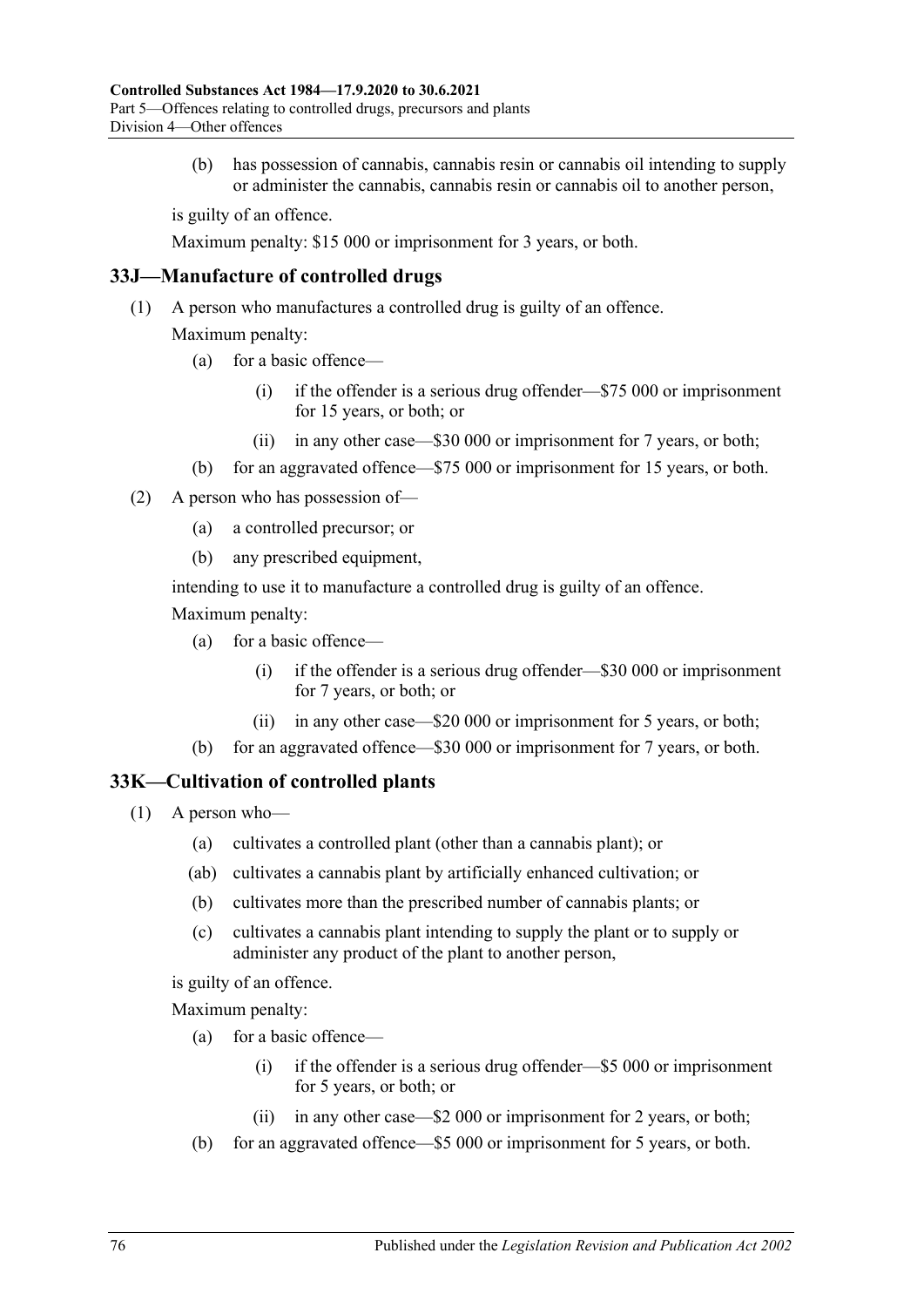<span id="page-76-0"></span>(2) A person who cultivates not more than the prescribed number of cannabis plants is guilty of an offence.

Maximum penalty: \$2 000 or imprisonment for 2 years, or both.

(3) A court sentencing a person for an offence against [subsection](#page-76-0) (2) that is a simple cannabis offence (within the meaning of [section](#page-90-0) 45A) must not impose any sentence of imprisonment in relation to the offence.

#### <span id="page-76-1"></span>**33L—Possession or consumption of controlled drug etc**

- (1) A person who—
	- (a) has possession of a controlled drug (other than an interim controlled drug, cannabis, cannabis resin or cannabis oil); or
	- (b) smokes, consumes or administers to himself or herself, or permits another person to administer to him or her, a controlled drug (other than an interim controlled drug, cannabis, cannabis resin or cannabis oil); or
	- (c) has possession of any piece of equipment for use in connection with the smoking, consumption or administration of a controlled drug (other than an interim controlled drug, cannabis, cannabis resin or cannabis oil), or the preparation of such a drug for smoking, consumption or administration,

is guilty of an offence.

Maximum penalty: \$2 000 or imprisonment for 2 years, or both.

- <span id="page-76-4"></span><span id="page-76-3"></span><span id="page-76-2"></span>(2) A person who—
	- (a) has possession of any cannabis, cannabis resin or cannabis oil; or
	- (b) smokes or consumes any cannabis, cannabis resin or cannabis oil; or
	- (c) has possession of any piece of equipment for use in connection with the smoking or consumption of cannabis, cannabis resin or cannabis oil, or the preparation of cannabis, cannabis resin or cannabis oil for smoking or consumption,

is guilty of an offence.

Maximum penalty: \$2 000.

#### <span id="page-76-5"></span>**33LA—Possession or supply of prescribed equipment**

A person who, without reasonable excuse (proof of which lies on the person)—

- (a) has possession of any prescribed equipment; or
- (b) supplies to another person any prescribed equipment; or
- (c) has possession of any prescribed equipment intending to supply it to another person,

is guilty of an offence.

- (a) for a basic offence—
	- (i) if the offender is a serious drug offender—\$20 000 or imprisonment for 5 years, or both; or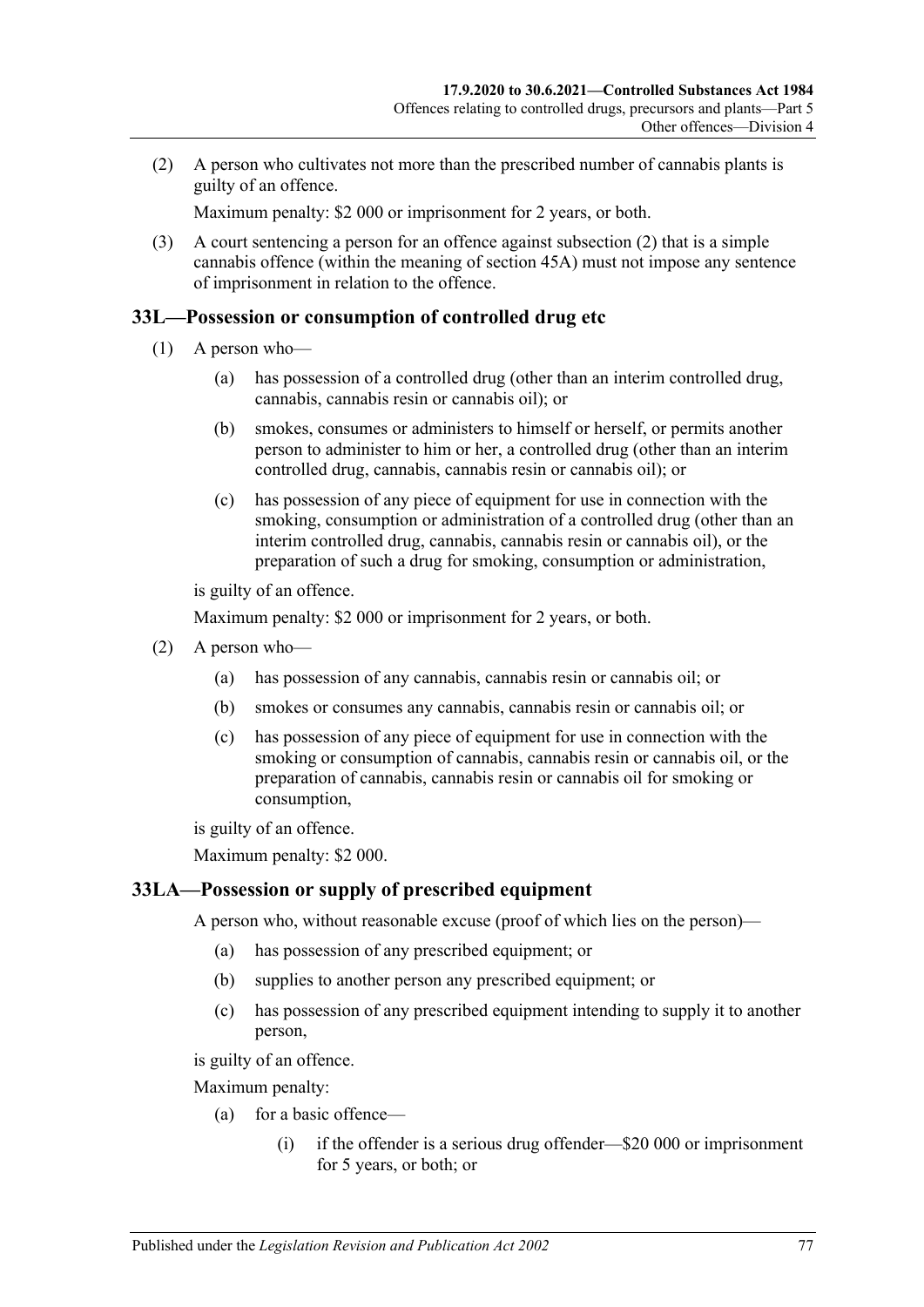- (ii) in any other case—\$10 000 or imprisonment for 2 years, or both;
- (b) for an aggravated offence—\$20 000 or imprisonment for 5 years, or both.

#### **33LAB—Possession or supply of instructions**

- (1) A person who, without reasonable excuse (proof of which lies on the person)—
	- (a) has possession of a document containing instructions for the manufacture of a controlled drug or the cultivation of a controlled plant; or
	- (b) supplies to another person a document containing instructions for the manufacture of a controlled drug or the cultivation of a controlled plant; or
	- (c) has possession of a document containing instructions for the manufacture of a controlled drug or the cultivation of a controlled plant intending to supply it to another person,

is guilty of an offence.

Maximum penalty:

- (a) for a basic offence—
	- (i) if the offender is a serious drug offender—\$20 000 or imprisonment for 5 years, or both; or
	- (ii) in any other case—\$10 000 or imprisonment for 2 years, or both;
- (b) for an aggravated offence—\$20 000 or imprisonment for 5 years, or both.
- (2) In this section—

*document* includes any record of information whether in documentary, magnetic, electronic or other form.

#### <span id="page-77-0"></span>**33LB—Possession or supply of prescribed quantity of controlled precursor**

- (1) A person who, without reasonable excuse (proof of which lies on the person)—
	- (a) has possession of a prescribed quantity of a controlled precursor; or
	- (b) supplies to another person a prescribed quantity of a controlled precursor; or
	- (c) has possession of a prescribed quantity of a controlled precursor intending to supply it to another person,

is guilty of an offence.

- (a) for a basic offence—
	- (i) if the offender is a serious drug offender—\$20 000 or imprisonment for 5 years, or both; or
	- (ii) in any other case—\$15 000 or imprisonment for 3 years, or both;
- (b) for an aggravated offence—\$20 000 or imprisonment for 5 years, or both.
- (2) A person who, without reasonable excuse (proof of which lies on the person)—
	- $(a)$ 
		- (i) has possession of a prescribed quantity of a controlled precursor; or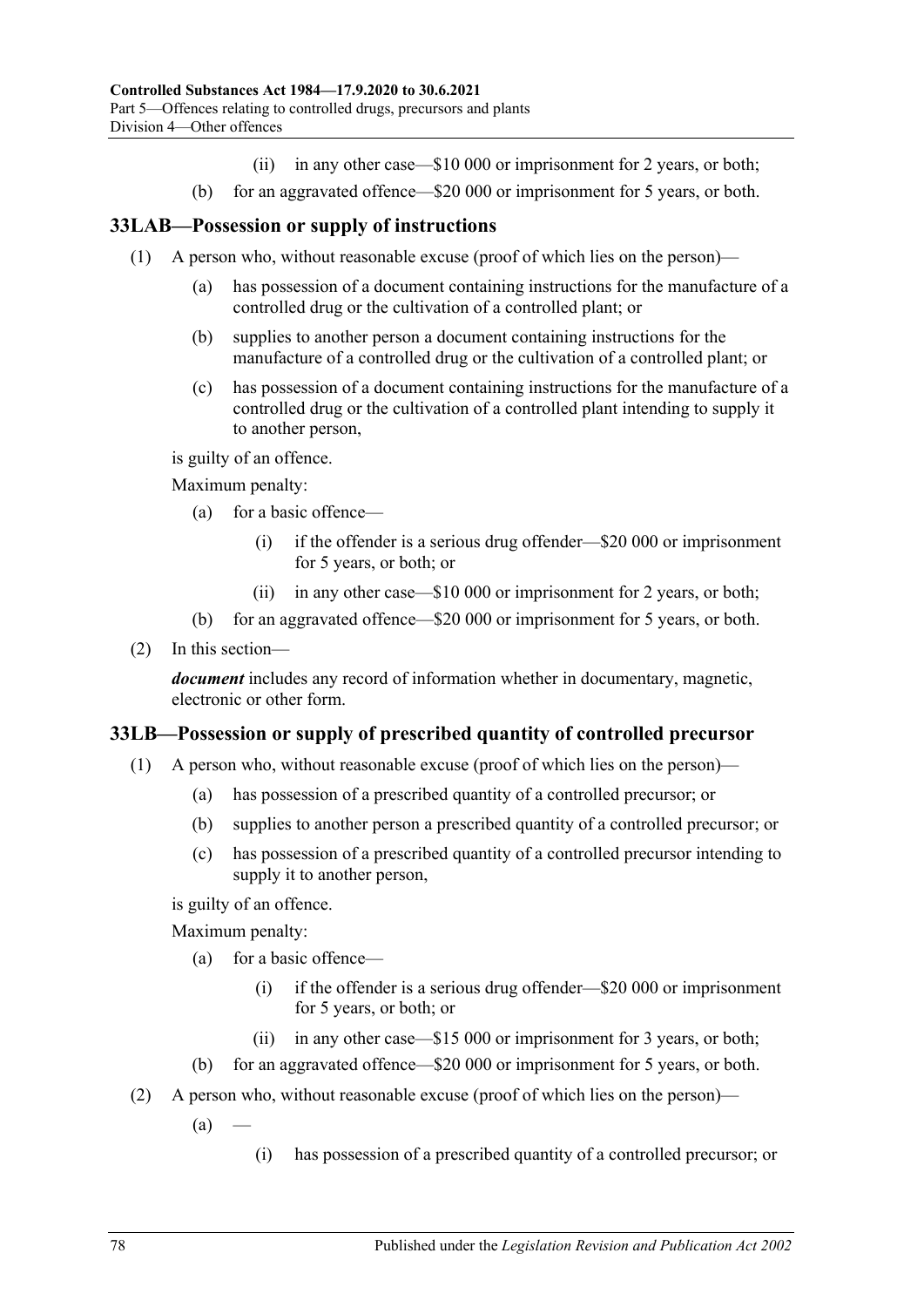- (ii) supplies to another person a prescribed quantity of a controlled precursor; or
- (iii) has possession of a prescribed quantity of a controlled precursor intending to supply it to another person; and
- $(b)$ 
	- (i) has possession of a prescribed quantity of another kind of controlled precursor or any prescribed equipment; or
	- (ii) supplies to another person a prescribed quantity of another kind of controlled precursor or any prescribed equipment; or
	- (iii) has possession of a prescribed quantity of another kind of controlled precursor or any prescribed equipment intending to supply it to another person,

is guilty of an offence.

Maximum penalty:

- (a) for a basic offence—
	- (i) if the offender is a serious drug offender—\$30 000 or imprisonment for 7 years, or both; or
	- (ii) in any other case—\$20 000 or imprisonment for 5 years, or both;
- (b) for an aggravated offence—\$30 000 or imprisonment for 7 years, or both.
- (5) In this section—

*prescribed quantity* of a controlled precursor means—

- (a) in relation to a controlled precursor contained in a mixture—
	- (i) a quantity of the precursor that equals or exceeds the amount prescribed for the purposes of this section for the precursor in its pure form; or
	- (ii) a quantity of the mixture that equals or exceeds the amount prescribed for the purposes of this section for a mixture containing the precursor; or
- (b) in relation to a controlled precursor that is not contained in a mixture—a quantity of the precursor that equals or exceeds the amount prescribed for the purposes of this section for the precursor in its pure form.

# <span id="page-78-0"></span>**Division 4A—Offences relating to controlled drug alternatives**

#### **33LC—Interpretation**

(1) In this Division—

*manufacture*, in relation to a substance, means—

- (a) undertake any process by which the substance is extracted, produced or refined; or
- (b) take part in the process of manufacture of the substance.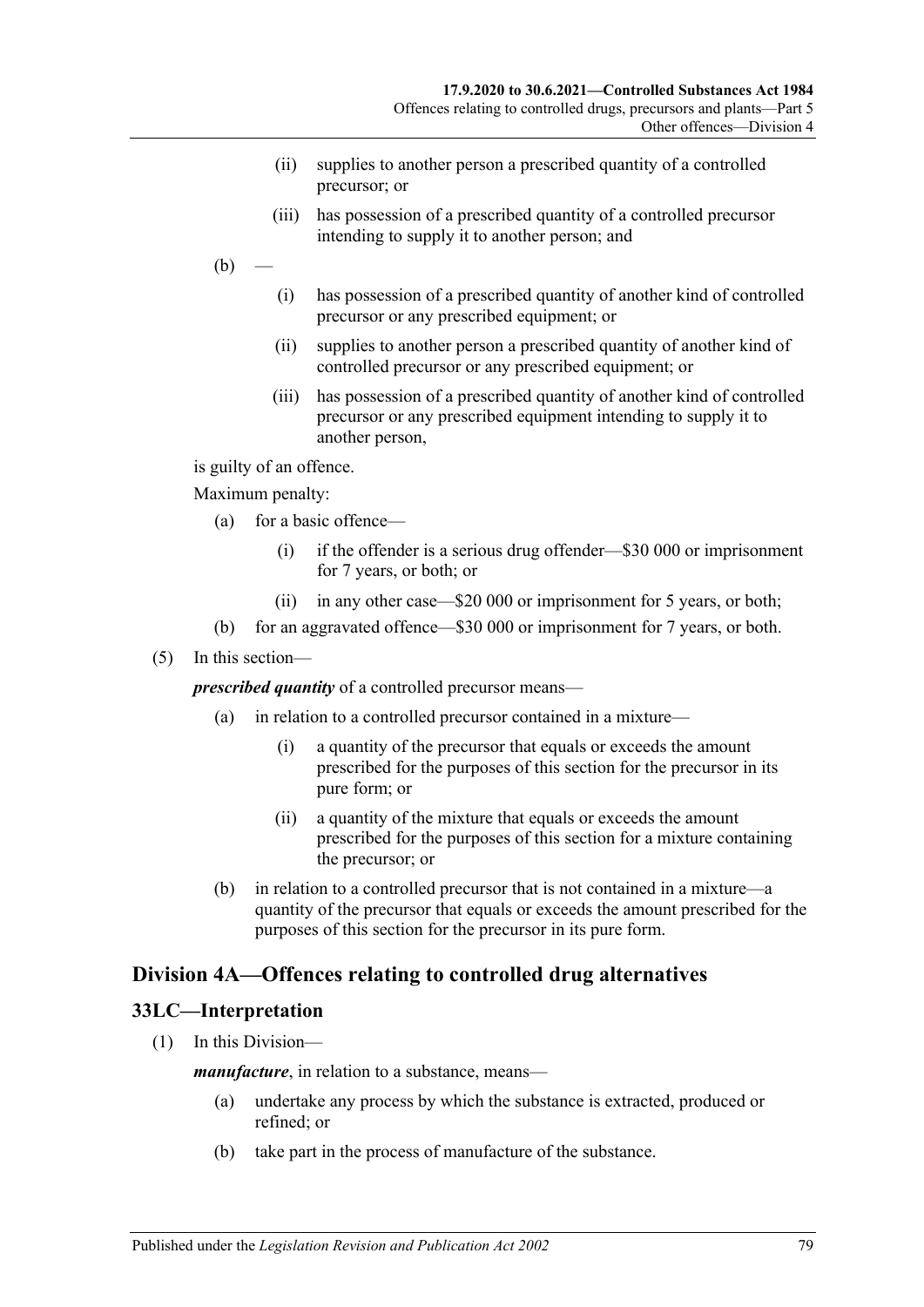- (2) For the purposes of this Division, a person takes part in the process of manufacture of a substance if the person directs, takes or participates in any step, or causes any step to be taken, in the process of manufacture of the substance.
- (3) For the purposes of this Division, a step in the process of manufacture of a substance includes, without limitation, any of the following when done for the purpose of manufacture of the substance:
	- (a) acquiring equipment, substances or materials;
	- (b) storing equipment, substances or materials;
	- (c) carrying, transporting, loading or unloading equipment, substances or materials;
	- (d) guarding or concealing equipment, substances or materials;
	- (e) providing or arranging finance (including finance for the acquisition of equipment, substances or materials);
	- (f) providing or allowing the use of premises or jointly occupying premises.
- (4) A court may be satisfied that a person has committed an offence against this Division in relation to a substance despite any usage instruction concerning the substance (given in any manner, way, medium or form) that indicates that it is not a controlled drug or a legal alternative to a controlled drug or that it is not intended for human consumption.

#### <span id="page-79-2"></span>**33LD—Intentional manufacture of controlled drug alternative**

A person who manufactures a substance intending that the substance—

- (a) will have pharmacological effects similar to those of a controlled drug; or
- (b) will be a legal alternative to a controlled drug,

is guilty of an offence.

Maximum penalty:

- (a) for a basic offence—
	- (i) if the offender is a serious drug offender—\$30 000 or imprisonment for 7 years, or both; or
	- (ii) in any other case—\$20 000 or imprisonment for 5 years, or both;
- (b) for an aggravated offence—\$30 000 or imprisonment for 7 years, or both.

#### <span id="page-79-1"></span><span id="page-79-0"></span>**33LE—Promoting controlled drug alternative**

- (1) A person who promotes a substance—
	- (a) as having pharmacological effects similar to those of a controlled drug; or
	- (b) as being a legal alternative to a controlled drug; or
	- (c) in a way that is intended, or likely, to cause a person to believe that the substance—
		- (i) is a controlled drug; or
		- (ii) has pharmacological effects similar to those of a controlled drug; or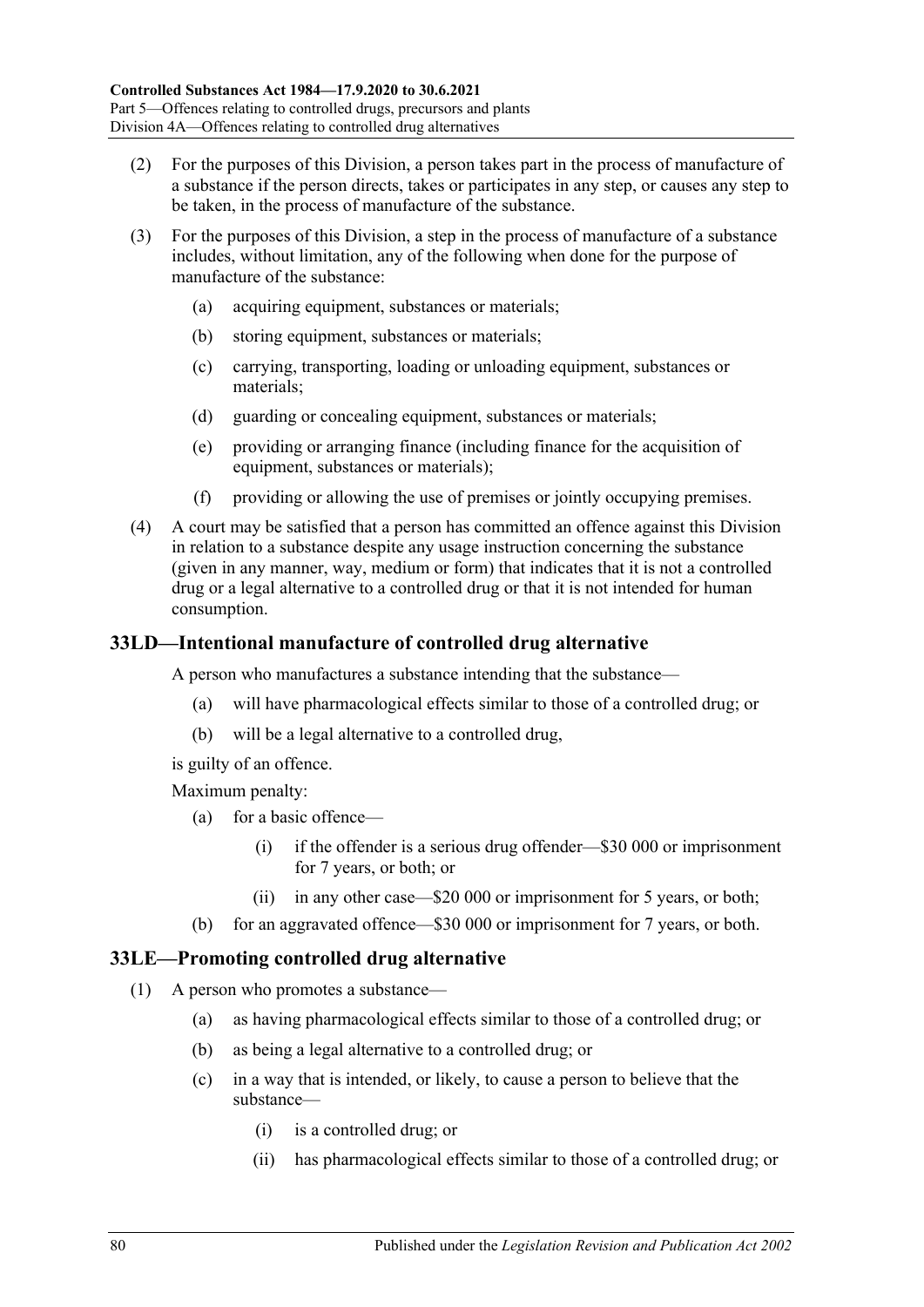(iii) is a legal alternative to a controlled drug,

is guilty of an offence.

Maximum penalty:

- (a) for a basic offence—
	- (i) if the offender is a serious drug offender—\$20 000 or imprisonment for 5 years, or both; or
	- (ii) in any other case—\$10 000 or imprisonment for 2 years, or both;
- (b) for an aggravated offence—\$20 000 or imprisonment for 5 years, or both.
- (2) In proceedings for an offence against [subsection](#page-79-0) (1), the prosecution need not prove that the defendant promoted the substance—
	- (a) as having pharmacological effects similar to those of a particular controlled drug; or
	- (b) as being a legal alternative to a particular controlled drug; or
	- (c) in a way that is intended, or likely, to cause a person to believe that the substance—
		- (i) is a particular controlled drug; or
		- (ii) has pharmacological effects similar to those of a particular controlled drug; or
		- (iii) is a legal alternative to a particular controlled drug.
- (3) For the purposes of [subsection](#page-79-0) (1), a person *promotes* a substance if the person takes any action that is designed to publicise or promote the substance, whether visual or auditory means are employed and whether the substance is directly depicted or referred to or symbolism of some kind is employed, and includes taking any other action of a kind prescribed by regulation for the purposes of this subsection.

#### **33LF—Manufacturing, packaging, selling or supplying substance promoted as controlled drug alternative**

- <span id="page-80-0"></span>(1) If a police officer reasonably suspects that a person intends to manufacture, package, sell or supply a substance that is being, or is to be, promoted in a manner prohibited under [section](#page-79-1) 33LE, the officer may give the person a notice (containing any particulars prescribed by the regulations) warning the person that if he or she manufactures, packages, sells or supplies the substance he or she will be guilty of an offence.
- <span id="page-80-1"></span>(2) A notice given to a person under [subsection](#page-80-0) (1) may be revoked at any time by further notice given to the person by a police officer (and must be so revoked if a police officer is satisfied that the substance to which the notices relates is not being, and is not to be, promoted in a manner prohibited under [section](#page-79-1) 33LE).
- (3) A person who has been given a notice under [subsection](#page-80-0) (1) and who subsequently manufactures, sells or supplies the substance specified in the notice is guilty of an offence.

Maximum penalty:

(a) for a basic offence—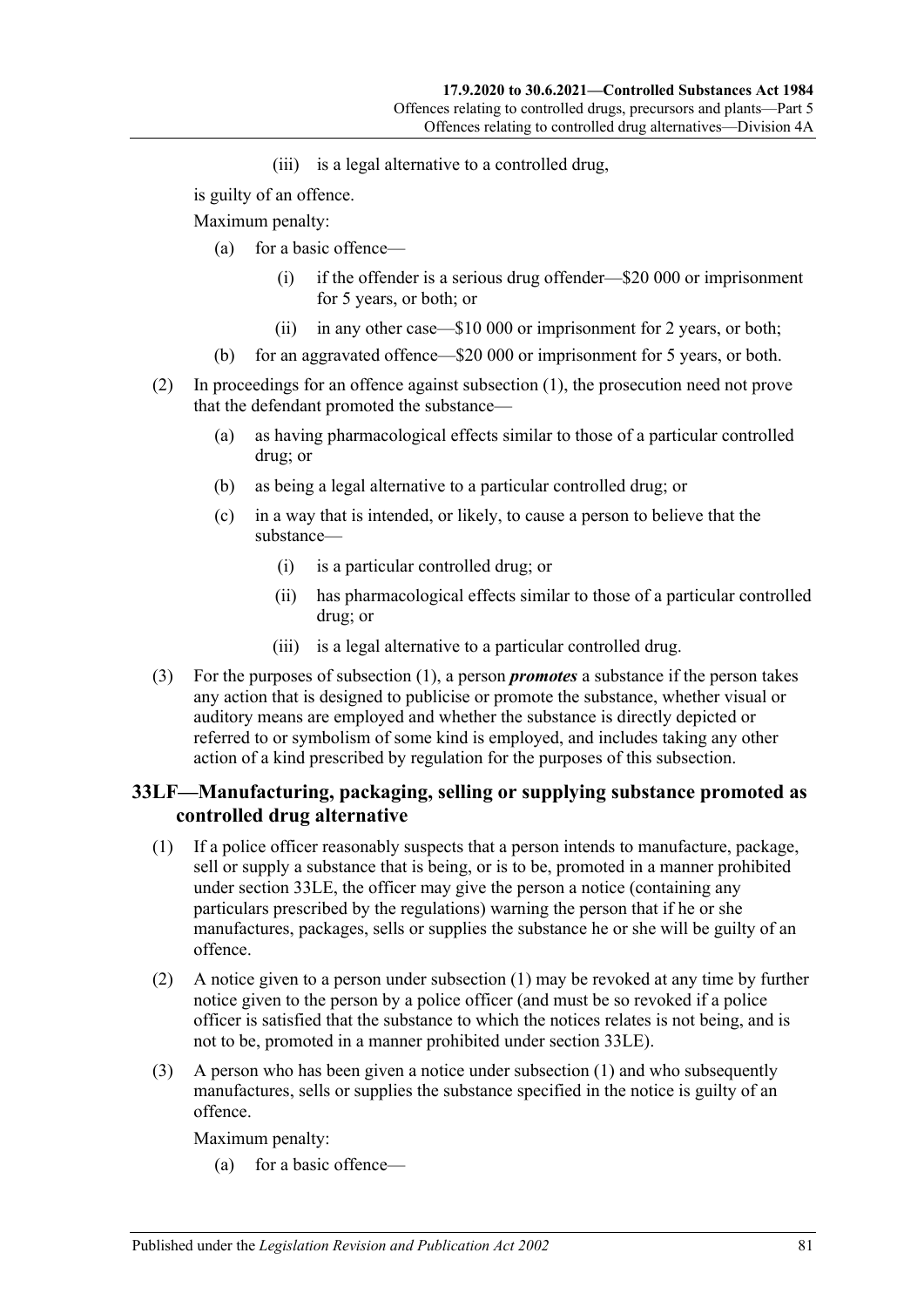- (i) if the offender is a serious drug offender—\$30 000 or imprisonment for 7 years, or both; or
- (ii) in any other case—\$20 000 or imprisonment for 5 years, or both;
- (b) for an aggravated offence—\$30 000 or imprisonment for 7 years, or both.
- (4) A notice to be given to a person under this section—
	- (a) in the case of a notice under [subsection](#page-80-0) (1)—must be served on the person personally; or
	- (b) in the case of a notice under [subsection](#page-80-1) (2)—may be served personally or by post.

# **Division 5—General provisions relating to offences**

#### **33M—Interpretation**

In this Division—

*controlled substance* means a controlled drug, controlled precursor or controlled plant.

#### **33N—Aggregation of offences**

- $(1)$  If—
	- (a) a person has committed offences against this Part in relation to different batches of controlled substances (whether or not controlled substances of the same kind); and
	- (b) the offences were committed by the person on the same occasion or within 7 days of each other or in the course of an organised commercial activity relating to controlled substances carried on by the person,

the person may be charged with a single offence against this Part in respect of all of the different batches of controlled substances and, subject to [section](#page-82-0) 33O, the quantity of controlled substances concerned for the purposes of that offence is the total quantity of the controlled substances in the different batches.

- (2) If the prosecution seeks to rely on this section to charge a person with a single offence in respect of different batches of controlled substances—
	- (a) the fact that the prosecution intends to do so must be set out in the charge; and
	- (b) the charge must contain adequate particulars of the defendant's conduct in relation to each of the batches or in relation to the total quantity of the controlled substances in the different batches; and
	- (c) it is not necessary for the prosecution to specify, if the charge relates to conduct of the defendant on different occasions, the exact dates of each occasion or to specify the exact quantity of each batch.
- (3) The presumption under [section](#page-66-0) 32(5), [33\(4\)](#page-68-0) or [33B\(5\)](#page-70-0) may only apply in a case where the prosecution seeks to rely on this section if—
	- (a) the charge relates to conduct of the defendant on the same occasion; or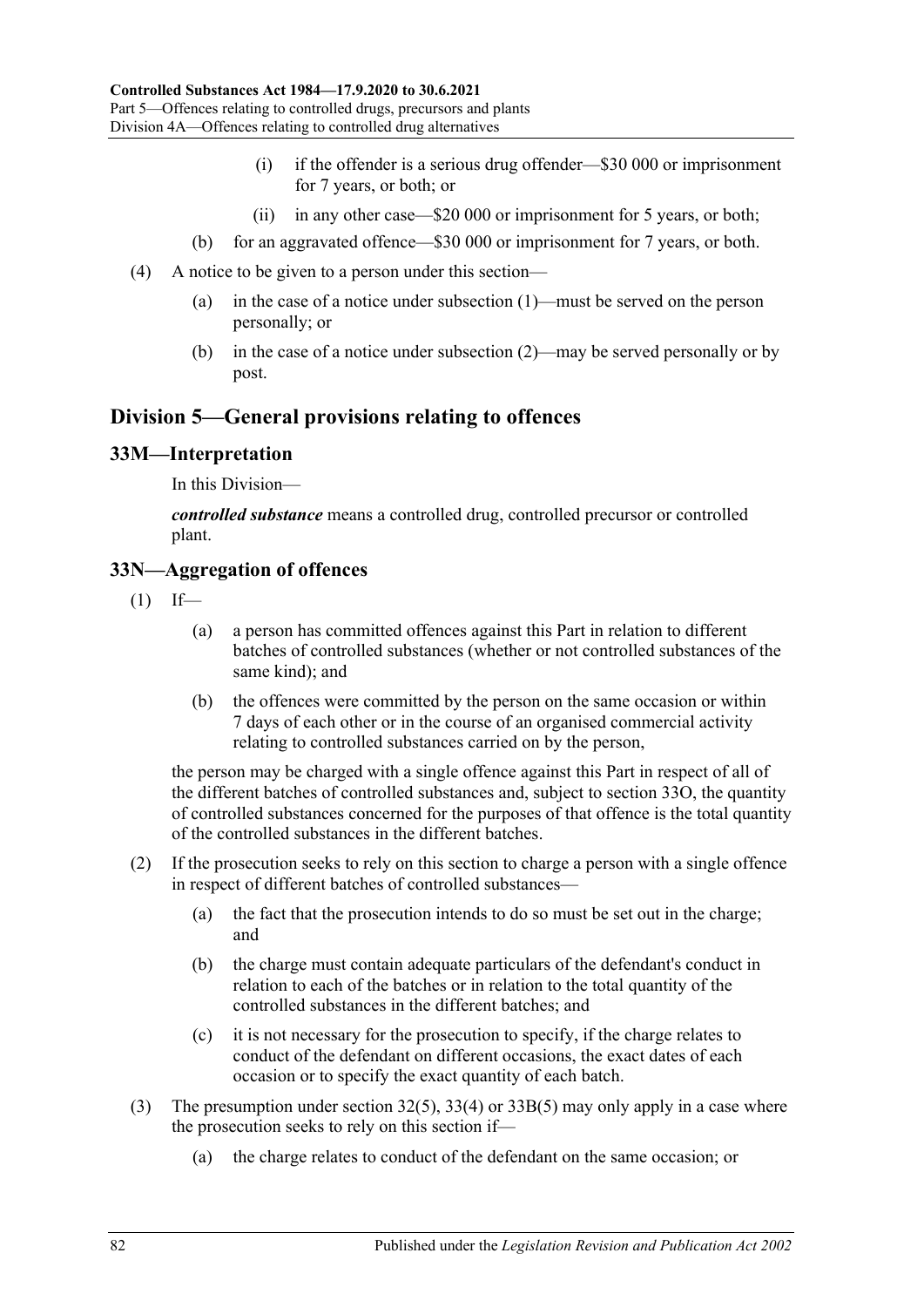- (b) the charge relates to conduct of the defendant on different occasions within 7 days of each other and on at least one occasion involved a trafficable quantity of a controlled substance.
- (4) Nothing in this section prevents a person being charged with separate offences in respect of different batches of controlled substances.
- (5) However, if a person has been convicted or acquitted of a single offence against this Part in respect of different batches of controlled substances, the person may not be charged with a separate offence in respect of any of the batches.
- (6) A person may not be charged with a single offence against this Part in respect of different batches of controlled substances if the person has been convicted or acquitted of a separate offence in respect of any of the batches.

# <span id="page-82-0"></span>**33O—Offences involving more than one kind of substance**

- (1) If a person is charged with a single offence against this Part and the charge relates to more than one kind of controlled substance, the quantity of the controlled substances for the purposes of the charge is to be determined as follows:
	- (a) the quantity is a trafficable quantity if the sum of the fractions obtained by dividing the actual quantity of each kind of controlled substance by the quantity prescribed in relation to that kind of controlled substance (in its pure form) for the purposes of the definition of *trafficable quantity* in [section](#page-5-0) 4 is equal to or greater than 1;
	- (b) the quantity is a commercial quantity if the sum of the fractions obtained by dividing the actual quantity of each kind of controlled substance by the quantity prescribed in relation to that kind of controlled substance (in its pure form) for the purposes of the definition of *commercial quantity* in [section](#page-5-0) 4 is equal to or greater than 1;
	- (c) the quantity is a large commercial quantity if the sum of the fractions obtained by dividing the actual quantity of each kind of controlled substance by the quantity prescribed in relation to that kind of controlled substance (in its pure form) for the purposes of the definition of *large commercial quantity* in [section](#page-5-0) 4 is equal to or greater than 1.
- (2) If there is no quantity prescribed in relation to a particular kind of controlled substance in its pure form for the purposes of the relevant definition, the quantity of that controlled substance must be disregarded for the purposes of a calculation under this section.

# **33OA—Basis for determining quantity of controlled substance**

- (1) If, for the purposes of the definition of *trafficable quantity*, *commercial quantity* or *large commercial quantity* in [section](#page-5-1) 4(1) or the definition of *prescribed quantity* in [section](#page-77-0) 33LB, the regulations prescribe more than 1 of the following in relation to a particular controlled drug or controlled precursor:
	- (a) an amount for the drug or precursor in its pure form;
	- (b) an amount for a mixture containing the drug or precursor;
	- (c) a number of discrete dosage units for a mixture containing the drug or precursor,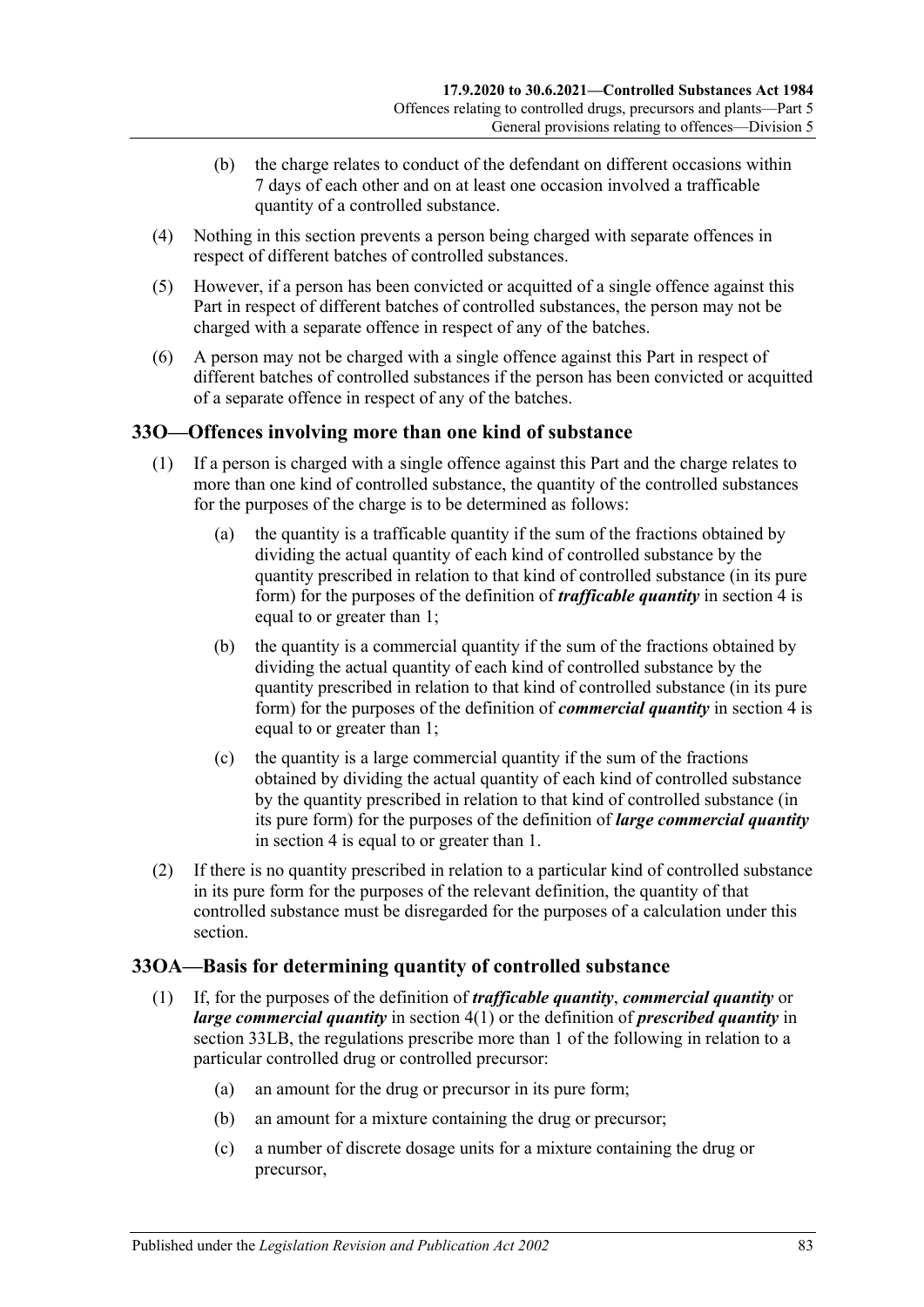then, in proceedings for an offence against this Part involving that drug or precursor contained in a mixture, the question of whether or not the quantity of the drug or precursor the subject of the proceedings was a trafficable quantity, commercial quantity, large commercial quantity or prescribed quantity will be determined by reference to—

- (d) if the charge alleges a particular quantity of the drug or precursor in its pure form—the prescribed amount for the drug or precursor in its pure form; or
- (e) if the charge alleges a particular quantity of the mixture containing the drug or precursor—the prescribed amount for a mixture containing the drug or precursor; or
- (f) if the charge alleges a particular number of discrete dosage units of the mixture containing the drug or precursor—the prescribed number of discrete dosage units for a mixture containing the drug or precursor.
- (2) If, for the purposes of the definition of *trafficable quantity*, *commercial quantity* or *large commercial quantity* in [section](#page-5-1) 4(1), the regulations prescribe both a number of a particular controlled plant and a weight of that plant, then, in proceedings for an offence against this Part involving that plant, the question of whether or not the quantity of the plant the subject of the proceedings was a trafficable quantity, commercial quantity or large commercial quantity will be determined by reference to—
	- (a) if the charge alleges a particular number of the plant—the prescribed number for the plant; or
	- (b) if the charge alleges a particular weight of the plant—the prescribed weight for the plant.

#### **33P—Knowledge or recklessness with respect to identity or quantity**

- (1) In any proceedings against a person for an offence against this Part relating to a controlled substance, the prosecution must establish that the person knew, or was reckless with respect to, the fact that the substance was or was to be a controlled substance.
- (2) The prosecution need not establish that the person knew, or was reckless with respect to, the particular identity of the controlled substance.

#### **33Q—Alternative conviction—mistake as to identity of controlled substance**

- (1) If, in any proceedings against a person for an offence against this Part relating to a particular quantity of a controlled substance—
	- (a) the court is satisfied that, at the time of the conduct constituting the offence, the person was under a mistaken belief about the identity of the controlled substance; and
	- (b) the person would have been guilty of another equivalent or lesser offence against this Part if his or her mistaken belief had been correct,

the court may find the person not guilty of the offence charged but guilty of the other equivalent or lesser offence (and the person is liable to be punished accordingly).

(2) The burden of proving a mistaken belief as to the identity of a controlled substance lies on the defendant.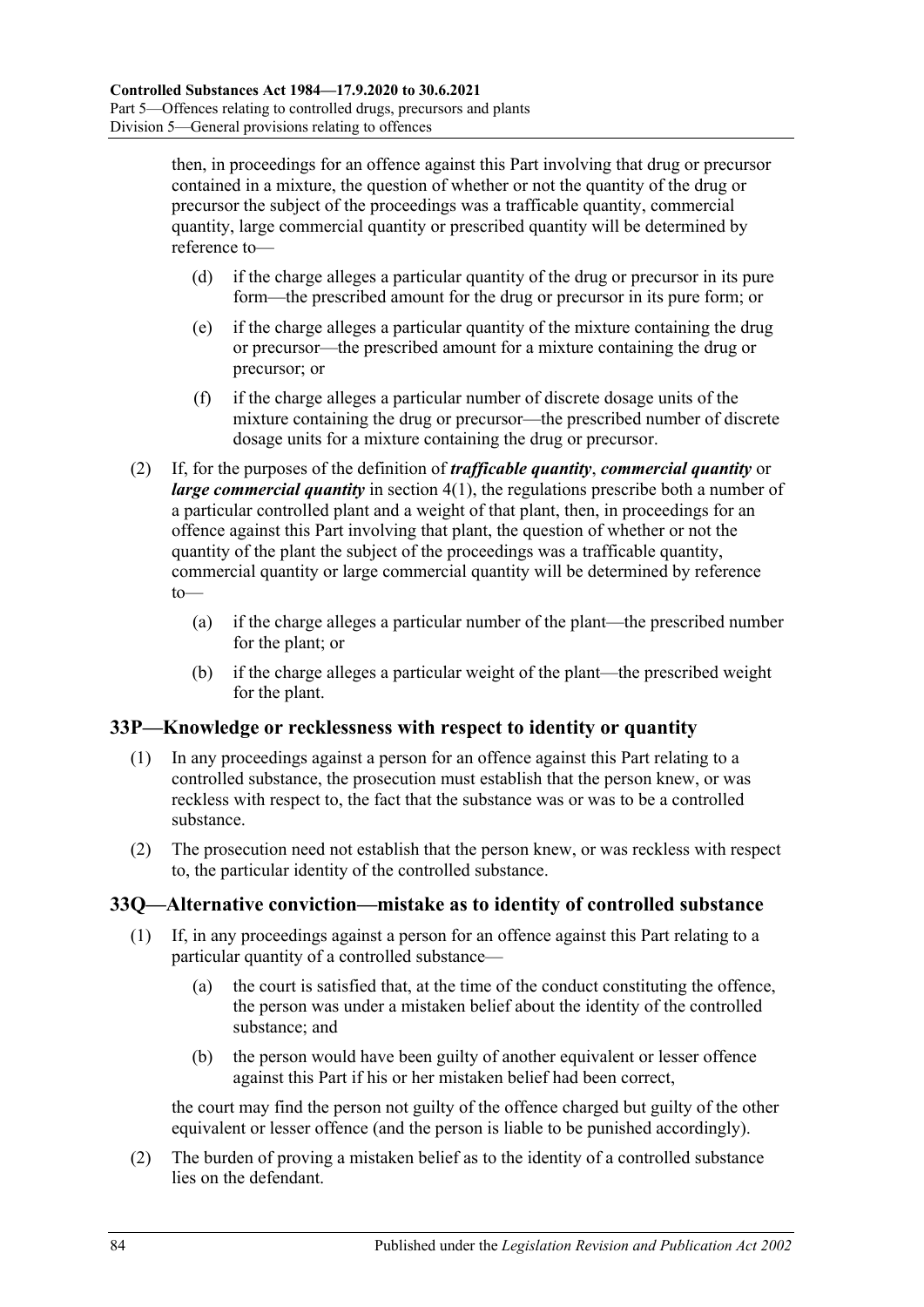(3) For the purposes of this section, an equivalent or lesser offence is an offence for which the maximum penalty is the same as or less than the maximum penalty for the offence charged.

# **33R—Alternative verdicts**

- (1) If, in any proceedings against a person for an offence against this Part, the court is not satisfied that the person committed the offence but is satisfied that the person committed another equivalent or lesser offence against this Part, the court may find the person not guilty of the offence charged but guilty of the other equivalent or lesser offence (and the person is liable to be punished accordingly).
- (2) For the purposes of this section, an equivalent or lesser offence is an offence for which the maximum penalty is the same as or less than the maximum penalty for the offence charged.

#### **33S—No accessorial liability for certain offences**

Section 267 of the *[Criminal Law Consolidation Act](http://www.legislation.sa.gov.au/index.aspx?action=legref&type=act&legtitle=Criminal%20Law%20Consolidation%20Act%201935) 1935* does not apply—

- (a) in relation to an offence against [section](#page-65-0) 32, [33,](#page-67-0) [33B](#page-70-1) or [33LD;](#page-79-2) or
- (b) in circumstances prescribed by regulation.

#### **33T—Power of court to prohibit certain activities**

- (1) A court may, on the application of a police officer, make an order under this section in relation to a person if satisfied that—
	- (a) the person has been convicted of 1 or more offences against this Part committed in the course of carrying on a business; and
	- (b) the making of the order is reasonably necessary to ensure that the person does not engage in further conduct constituting an offence against this Part.
- (2) An order under this section may prohibit a person from—
	- (a) engaging in specified conduct; or
	- (b) carrying on a specified business or a specified kind of business,

at specified premises or in specified circumstances.

- (3) A court making an order under this section may make any ancillary orders that the court considers appropriate.
- (4) A court may, by subsequent order, vary or revoke an order made by the court under this section.

### **Division 6—Procedure in relation to simple possession offences**

#### **34—Application of Division**

- (1) This Division does not apply in relation to—
	- (a) a child who is alleged to have committed a simple possession offence; or
	- (b) a person who is alleged to have committed a simple possession offence and is charged with a serious drug offence arising out of the same circumstances; or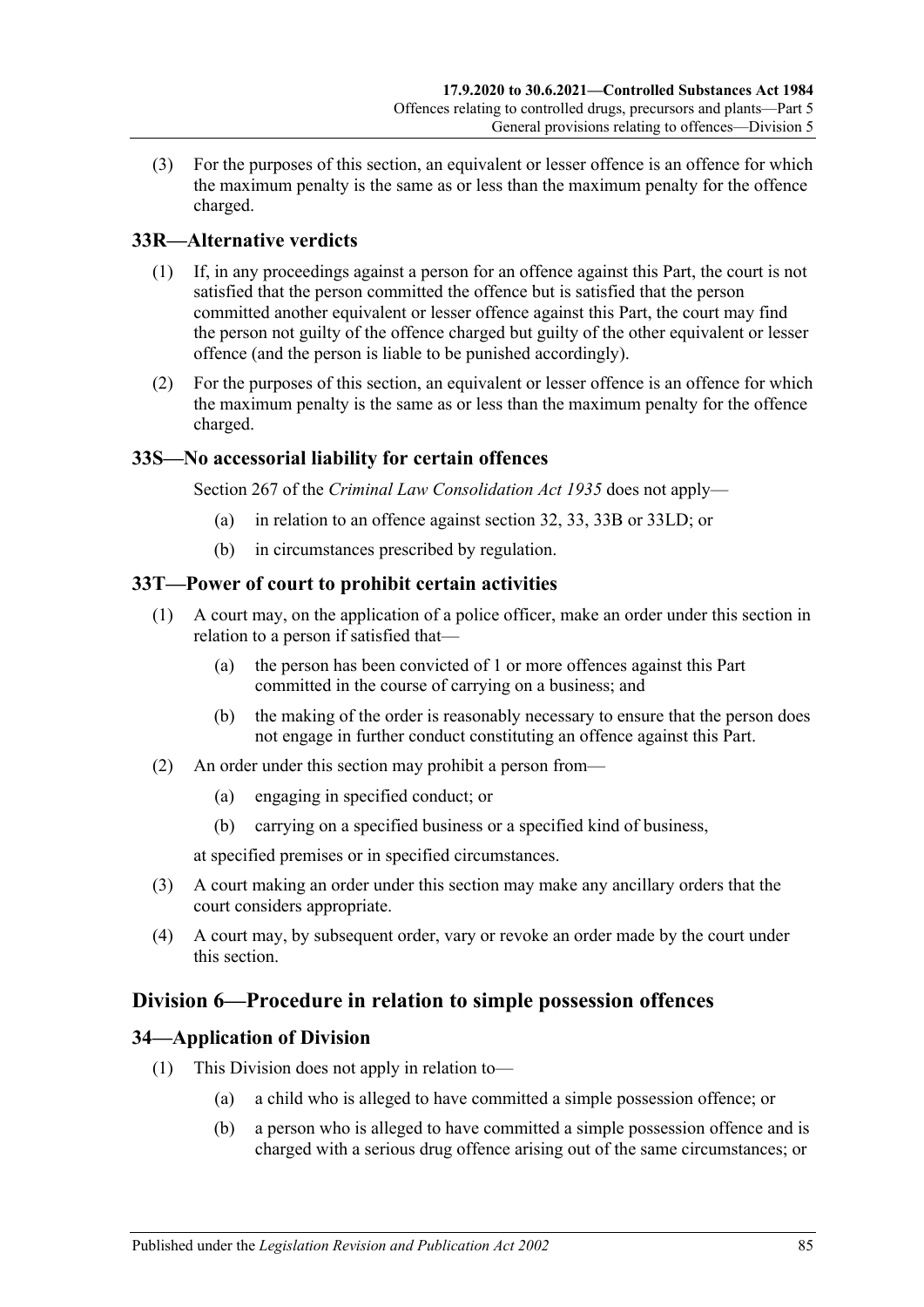- (c) a person who is alleged to have committed a simple possession offence but who has, in the 4 years preceding the date of the alleged simple possession offence, been referred to a nominated assessment service under this Division on 2 or more occasions (with each referral being in respect of a separate alleged simple possession offence).
- (2) In this section—

*serious drug offence* means an offence against [Division 2](#page-65-1) (other than [Subdivision 4\)](#page-72-0), [Division 3,](#page-72-1) [Division 4](#page-74-0) (other than [section](#page-74-1) 33I(2), [33K](#page-75-0) or [33L\)](#page-76-1) or [Division 4A](#page-78-0) of this Part.

#### <span id="page-85-0"></span>**35—Accreditation of drug assessment and treatment services**

- (1) The Minister may, by instrument in writing, accredit such suitably qualified persons or bodies as drug assessment services or drug treatment services as are necessary for the purposes of this Division.
- (2) Without limiting [subsection](#page-85-0) (1), the Minister may establish panels of persons with a view to the accreditation of such a panel as a drug assessment service under that subsection.
- (3) The Minister may, in an instrument of accreditation, impose conditions on the accreditation.
- (4) The Minister may, by notice in writing to an accredited drug assessment service or drug treatment service—
	- (a) vary or revoke any of the conditions imposed on the accreditation or impose further conditions; or
	- (b) revoke the accreditation.

#### **36—Referral for assessment**

- (1) If a person is alleged to have committed a simple possession offence, a police officer must refer the person to a nominated assessment service and give the person a notice that sets out particulars of the date, place and time at which the person must attend the service.
- (2) A copy of the referral notice must be forwarded to the nominated assessment service.
- (3) A referral under this section operates as a stay of proceedings (if any) for the alleged offence.

#### **37—Assessment of referred person**

- (1) On a person being referred to an assessment service under this Division, the service must proceed to carry out and complete its assessment as expeditiously as reasonably practicable.
- (2) For the purposes of carrying out the assessment, the service may, by notice in writing given personally or by post, require the person to—
	- (a) give written consent to—
		- (i) the release of the person's medical and other treatment records to the service and to any drug treatment service that is to provide treatment to the person pursuant to an undertaking under this Division;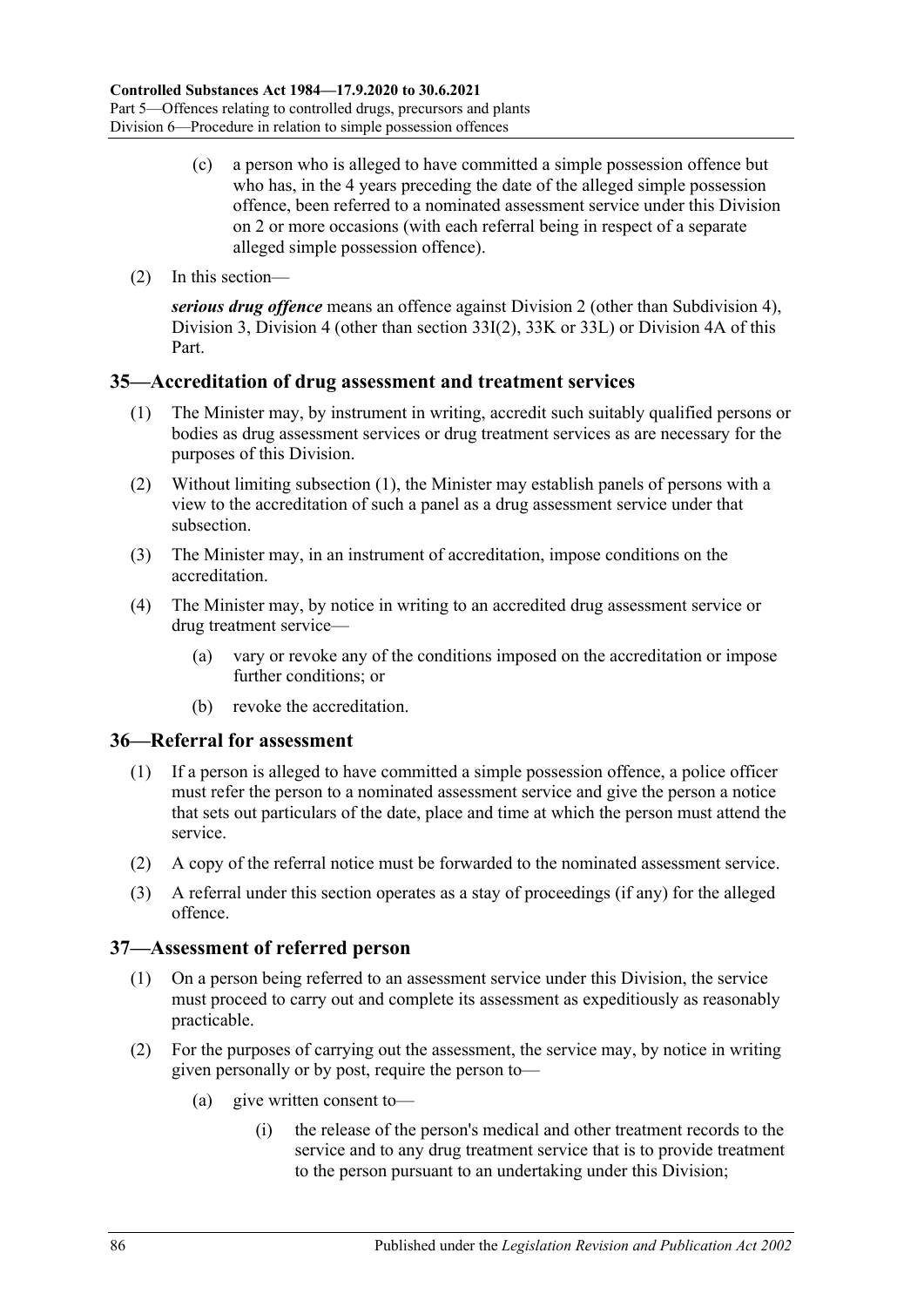- (ii) the release to the service of—
	- (A) records held by or on behalf of an assessment service or any agency or instrumentality of the Crown relating to previous assessments of, or undertakings entered into by, the person under this Division; and
	- (B) the person's criminal record (ie, record of any convictions recorded against the person); or
- (b) attend the service for such further number of interviews as the service thinks fit; or
- (c) submit to an examination, by the service or by any other person, to determine whether the person is experiencing physical, psychological or social problems connected with the misuse of drugs and, if so, the treatment (if any) appropriate for the person.
- <span id="page-86-0"></span>(3) The assessment service must, by notice in writing to the person given personally or by post, terminate the person's referral to the service—
	- (a) if the person fails, without reasonable excuse, to attend the service in accordance with the referral notice or with any other notice requiring the person to attend; or
	- (b) if at any time during the assessment it becomes apparent to the service that—
		- (i) it would not in the circumstances be appropriate to require the person to enter into an undertaking under this Division; or
		- (ii) the person does not admit to the allegation (but the service is not required to ascertain this); or
		- (iii) the person does not want the service to deal with the matter,

and may, in the same manner, terminate the referral—

- (c) if the person hinders, or does not cooperate with, the service in carrying out the assessment; or
- (d) if the person, without reasonable excuse, refuses or fails to comply with a requirement under this Division to give written consent to the release of records or to submit to an examination; or
- (e) if the person refuses to comply with a requirement to enter into an undertaking under this Division or, without reasonable excuse, contravenes or fails to comply with an undertaking entered into under this Division.
- (4) A notice under [subsection](#page-86-0) (3) must set out a short statement of the service's reasons for the termination.
- (5) The service must give a copy of the notice of termination to the Commissioner of Police.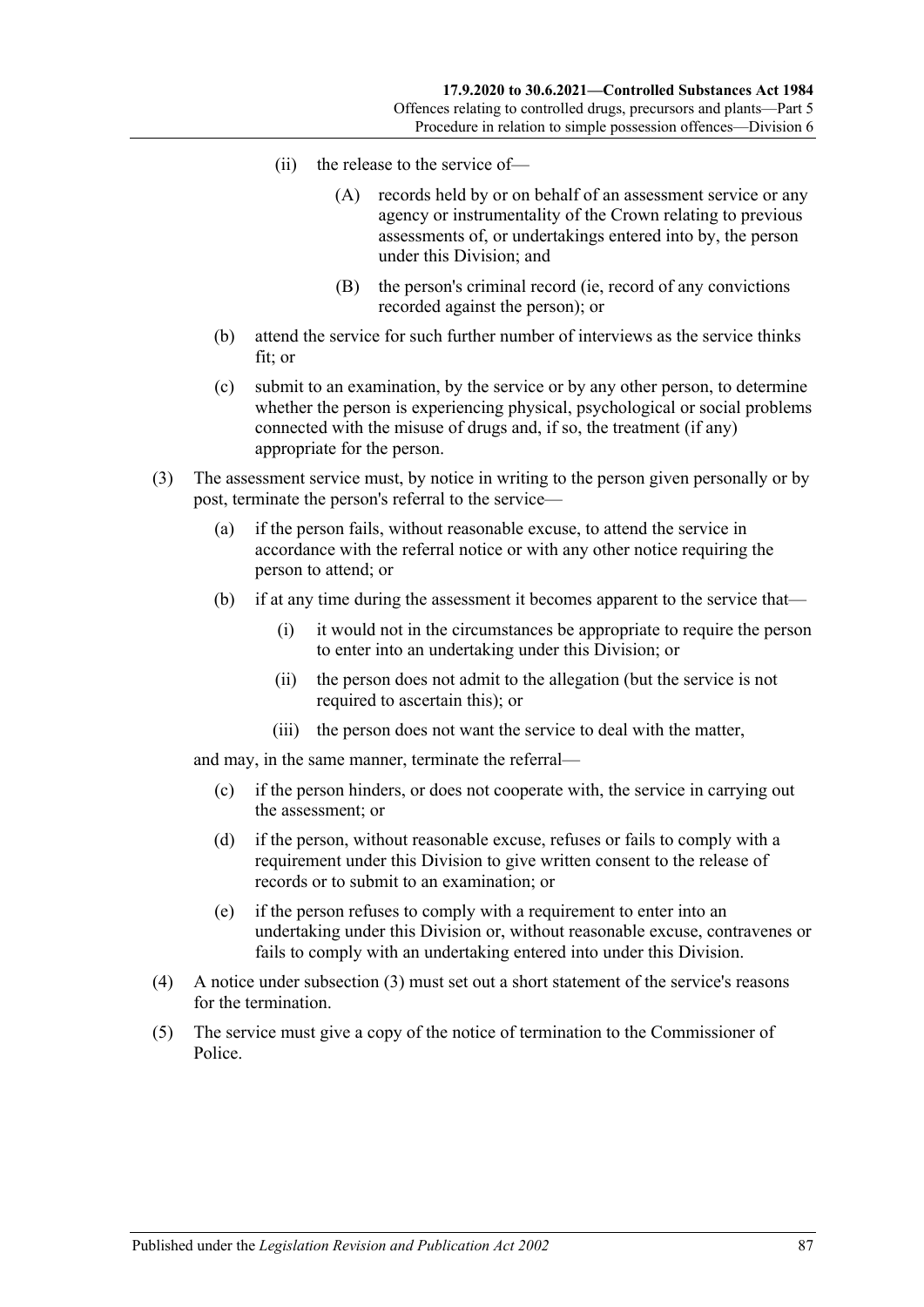## **38—Undertakings**

- (1) An assessment service may, on the completion of an assessment under this Division, require the person alleged to have committed the offence to enter into a written undertaking relating to—
	- (a) the treatment that the person will undertake; or
	- (b) participation by the person in a programme of an educative, preventive or rehabilitative nature; or
	- (c) any other matters that will, in the opinion of the service, assist the person to overcome any personal problems that may tend to lead, or that may have led, to the misuse of drugs.
- (2) The undertaking can only require the person to undergo treatment with a drug treatment service that is accredited under this Division.
- (3) If the person enters into the undertaking—
	- (a) the person must be given a copy of the undertaking; and
	- (b) any complaint laid against the person for the alleged simple possession offence must be withdrawn; and
	- (c) the person must, if remanded in custody for the alleged simple possession offence but not otherwise subject to detention, be released from detention or, if on bail for the offence, the bail agreement must be discharged.
- (4) The undertaking will be effective for a period, not exceeding 6 months, determined by the service and specified in the undertaking.
- (5) The service may, at the request or with the consent of the person bound by the undertaking, vary the terms of the undertaking, but not so that the total period of the undertaking exceeds 6 months.
- (6) The service must notify the Commissioner of Police that the person has entered into an undertaking, of any extension to the period of the undertaking and, if it occurs, of the expiry of the undertaking.

#### **39—Release from custody for the purposes of assessment or undertaking**

If a person who is in custody has been given a notice under this Division requiring the person to attend an assessment service or any other place, or has entered into an undertaking under this Division requiring the person to attend at any place, the manager of the place in which the person is being detained must cause the person to be brought to the service or other place as required by the notice or undertaking.

#### **40—Prosecution of simple possession offences**

- (1) A prosecution for a simple possession offence alleged to have been committed by a person cannot proceed unless the person has been referred to an assessment service under this Division and the referral has been terminated by the service.
- (2) The fact that a person alleged to have committed a simple possession offence participates in an assessment or enters into an undertaking under this Division does not constitute an admission of guilt, and will not be regarded as evidence tending to establish guilt, in relation to the alleged offence.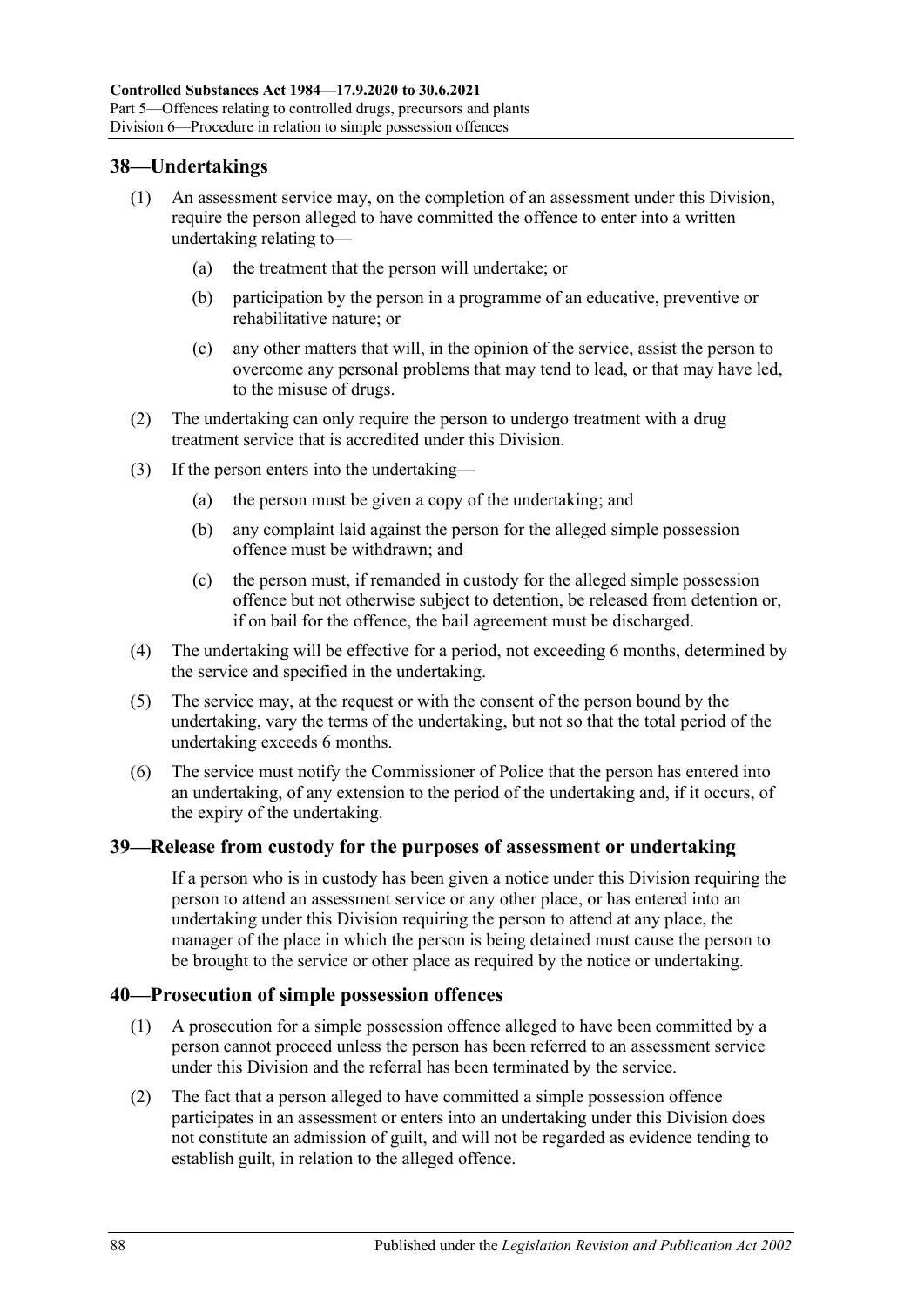- (3) If the referral of a person is terminated under this Division, evidence—
	- (a) of anything said or done by the person in the course of being assessed or carrying out an undertaking; or
	- (b) of the reasons for the termination,

is not admissible in any proceedings against the person for the alleged offence.

(4) On the expiry of an undertaking under this Division, the person who entered into it is immune from prosecution for the alleged offence to which the undertaking related.

#### **40A—Confidentiality**

A person who is, or has been, engaged in duties related to the administration of this Division must not disclose information relating to a person referred for assessment under this Division, being information obtained in the course of those duties, unless the disclosure is made—

- (a) in the administration of this Division; or
- (b) as authorised or required by law; or
- (c) with the consent of the person to whom the information relates.

Maximum penalty: \$10 000.

# **Part 6—Offences, penalties etc**

#### **43—Aggravated offences**

- <span id="page-88-0"></span>(1) An aggravated offence is an offence committed in circumstances where—
	- (a) the offender committed the offence for the benefit of a criminal organisation, or 2 or more members of a criminal organisation, or at the direction of, or in association with, a criminal organisation; or
	- (b) in the course of, or in connection with, the offence the offender identified himself or herself in some way as belonging to, or otherwise being associated with, a criminal organisation (whether or not the offender did in fact belong to, or was in fact associated with, the organisation).
- <span id="page-88-1"></span>(2) For the purposes of [subsection](#page-88-0)  $(1)(b)$ , a person will be taken to have identified himself or herself as belonging to, or as being associated with, a criminal organisation if the person displayed (whether on an article of clothing, as a tattoo or otherwise) the insignia of the criminal organisation unless the person proves that he or she did not display the insignia knowingly or recklessly.
- (3) [Subsection](#page-88-1) (2) does not limit the ways in which a person may identify himself or herself as belonging to, or being associated with, a criminal organisation.
- (4) If a person is charged with an aggravated offence, the circumstances alleged to aggravate the offence must be stated in the instrument of charge.
- (5) In this section—

*criminal organisation* has the same meaning as in Part 3B of the *[Criminal Law](http://www.legislation.sa.gov.au/index.aspx?action=legref&type=act&legtitle=Criminal%20Law%20Consolidation%20Act%201935)  [Consolidation Act](http://www.legislation.sa.gov.au/index.aspx?action=legref&type=act&legtitle=Criminal%20Law%20Consolidation%20Act%201935) 1935*.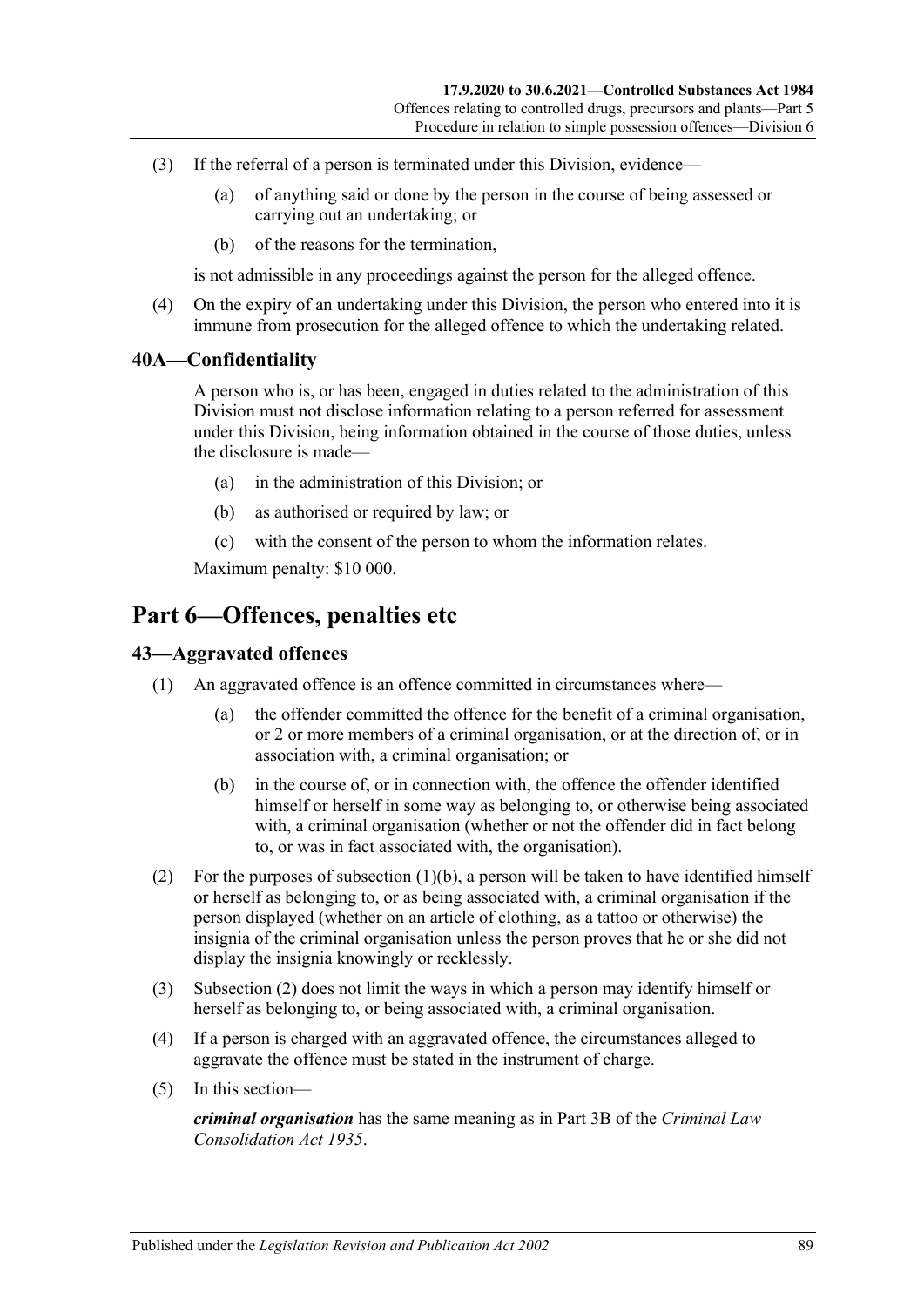(6) This section does not prevent a court from taking into account, in the usual way, the circumstances of and surrounding the commission of an offence for the purpose of determining sentence.

#### **Examples—**

- 1 A person is charged with a basic offence and the court finds that the offence was committed in circumstances that would have justified a charge of the offence in its aggravated form. In this case, the court may, in sentencing, take into account the circumstances of aggravation for the purpose of determining penalty but must (of course) fix a penalty within the limits appropriate to the basic offence.
- 2 A person is charged with an aggravated offence and the court finds a number (but not all) of the circumstances alleged in the instrument of charge to aggravate the offence have been established. In this case, the court may, in sentencing, take into account the established circumstances of and surrounding the aggravated offence (whether alleged in the instrument of charge or not) but must not (of course) take account of circumstances alleged in the instrument of charge that were not established.

#### **44—Matters to be considered when court fixes penalty**

- (1) In determining the penalty to be imposed on a person convicted of an indictable or minor indictable offence against this Act, the court must take into consideration—
	- (a) subject to [subsection](#page-89-0) (2), the nature of the substance or goods involved in the commission of the offence; and
	- (b) the quantity of the substance or goods involved in the commission of the offence; and
	- (c) the personal circumstances of the convicted person (being a natural person), including the circumstances relating to the person's use (if at all) of any controlled drug; and
	- (d) in the case of an offence against Part 5 [Division 2](#page-65-1) or [3—](#page-72-1)
		- (i) the commercial or other motives of the convicted person in committing the offence; and
		- (ii) the financial gain that is likely to have accrued to the convicted person as a result of the commission of the offence (but this is not to be taken into consideration if that financial gain is the subject of an application under the *[Criminal Assets Confiscation Act](http://www.legislation.sa.gov.au/index.aspx?action=legref&type=act&legtitle=Criminal%20Assets%20Confiscation%20Act%202005) 2005*); and
	- (daa) in the case of an offence against section 33—whether a child was present at any stage when the offence occurred; and
	- (da) in the case of an offence against [section](#page-73-1) 33F, [33H](#page-74-2) or [33I—](#page-74-3)whether the offence occurred within a school zone or at or near any prescribed place; and
	- (e) any other relevant factor.
- <span id="page-89-0"></span>(2) In determining the penalty to be imposed in respect of a summary or indictable offence against [Part 5](#page-63-0) involving a controlled drug (other than cannabis, cannabis resin or cannabis oil), the degree of physical or other harm generally associated with the consumption of that particular type of controlled drug, as compared with other types of controlled drugs, is not a relevant consideration and the court must determine the penalty on the basis that controlled drugs are all categorised equally as very harmful.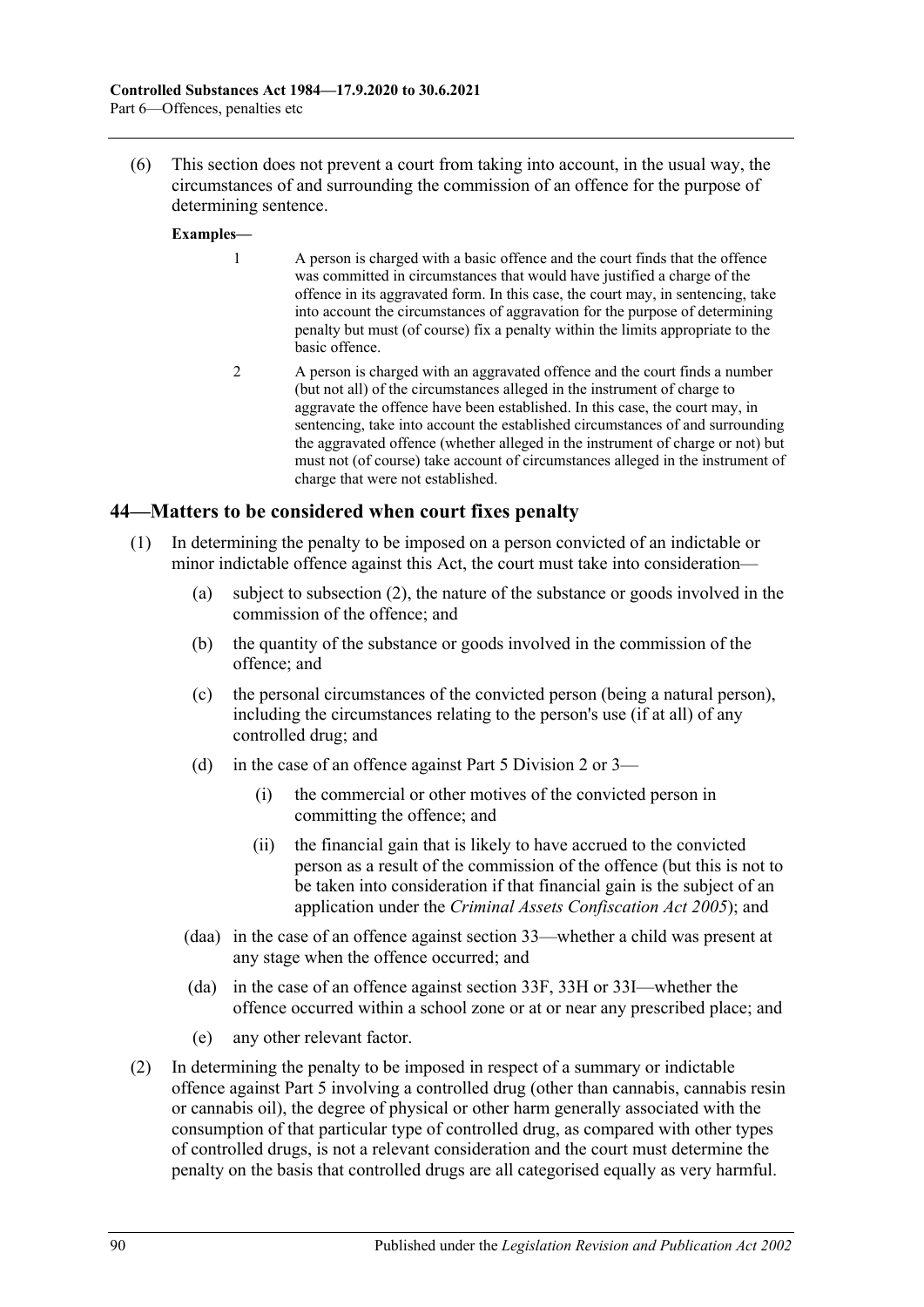- (3) If a person is convicted by a court of an indictable offence against this Act and an offence against section 32 of the *[Criminal Law Consolidation Act](http://www.legislation.sa.gov.au/index.aspx?action=legref&type=act&legtitle=Criminal%20Law%20Consolidation%20Act%201935) 1935* constituted of having the custody or control of a firearm or imitation firearm for the purpose of—
	- (a) using, or causing or permitting another person to use, the firearm in the course of committing the indictable offence against this Act; or
	- (b) carrying, or causing or permitting another person to carry, the firearm when committing the indictable offence against this Act,

the court must make any sentences of imprisonment imposed for the 2 offences cumulative unless the court is satisfied that special reasons exist for not doing so.

#### <span id="page-90-0"></span>**45A—Expiation of simple cannabis offences**

- (1) A prosecution for a simple cannabis offence cannot be commenced except by—
	- (a) the Director of Public Prosecutions; or
	- (b) a police officer; or
	- (c) a person authorised in writing by the Director of Public Prosecutions to commence the prosecution.
- <span id="page-90-1"></span>(2) Subject to this section, if a person (not being a child) is alleged to have committed a simple cannabis offence, then before a prosecution is commenced, an expiation notice must be given to the alleged offender under the *[Expiation of Offences Act](http://www.legislation.sa.gov.au/index.aspx?action=legref&type=act&legtitle=Expiation%20of%20Offences%20Act%201996) 1996*.
- (3) Expiation fees (which may vary according to any factor) may be fixed by regulation for the purposes of this section.
- (7) Non-compliance with [subsection](#page-90-1) (2) does not invalidate a prosecution.
- (8) For the purposes of this section—

#### *simple cannabis offence* means—

- (a) an offence against [section](#page-76-0) 33K(2) involving the cultivation (not being artificially enhanced cultivation) of cannabis plants other than an offence involving the cultivation of a number of cannabis plants in excess of the number prescribed by regulation for the purposes of this paragraph; or
- (b) an offence against section [33L\(2\)\(a\)](#page-76-2) other than an offence involving the possession of quantities of cannabis, cannabis resin or cannabis oil in excess of the quantity prescribed by regulation for the purposes of this paragraph; or
- (c) an offence against section [33L\(2\)\(b\)](#page-76-3) other than an offence alleged to have been committed in—
	- (i) a public place; or
	- (ii) a place of a kind prescribed by regulation; or
- (d) an offence against section [33L\(2\)\(c\).](#page-76-4)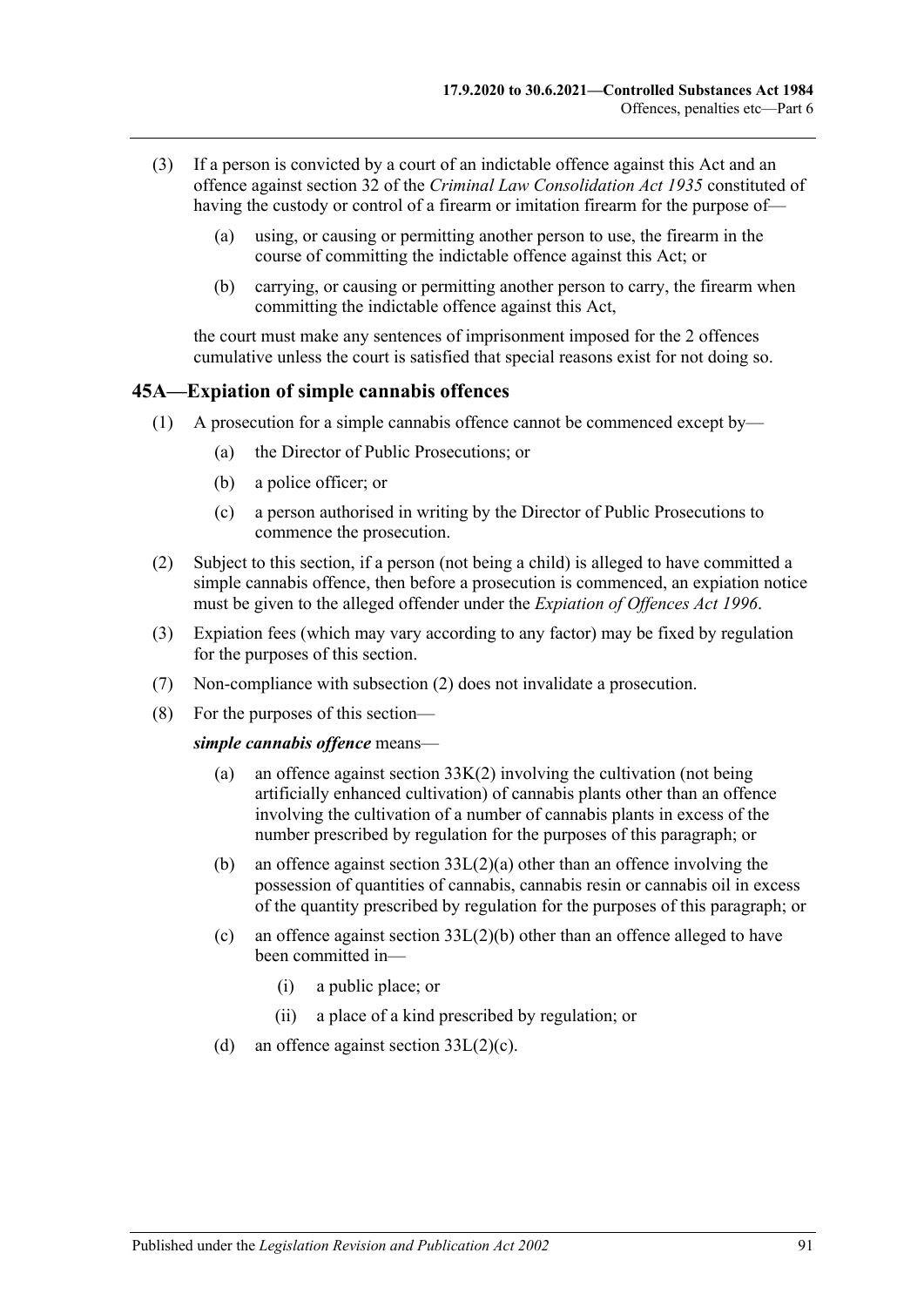# **Part 7—Search, seizure, forfeiture and analysis**

# **49—Application of Part**

This Part does not apply in relation to [Part 4A.](#page-31-0)

**Note—**

See [Part 4A Division](#page-47-0) 5.

#### **50—Authorised officers**

- <span id="page-91-0"></span>(1) The following persons are authorised officers for the purposes of this Act:
	- (a) a police officer; and
	- (b) any other person appointed by the Minister, by instrument in writing, to be an authorised officer for the purposes of this Act.
- (2) The Minister must provide an authorised officer appointed under [subsection](#page-91-0) (1)(b) with a certificate of identification.
- (3) An authorised officer appointed under [subsection](#page-91-0) (1)(b) must, on demand by a person in relation to whom the officer is exercising any powers under this Act, produce the certificate of identification for the inspection of that person.

#### **51—Analysts**

- (1) Subject to [subsection](#page-91-1) (2), the Governor may appoint such number of persons to be analysts as the Governor thinks necessary or desirable for the purposes of this Act.
- <span id="page-91-1"></span>(2) No person who has a direct or indirect interest in the manufacture, production, sale or supply of any substance or device to which this Act applies may be appointed as an analyst.

#### <span id="page-91-4"></span>**52—Power to search, seize etc**

- <span id="page-91-3"></span><span id="page-91-2"></span>(1) Subject to this section, an authorised officer may—
	- (a) enter at any time any premises for the purposes of ascertaining whether the provisions of this Act, or of a licence, authority or permit granted under this Act, are being complied with or have been contravened; and
	- (b) if reasonably necessary for that purpose, break into or open any part of the premises, or anything in or on the premises; and
	- (c) for the purposes of [paragraph](#page-91-2) (a) or [\(b\),](#page-91-3) require the driver of any vehicle, the master of any vessel or the pilot of any aircraft to stop that vehicle, vessel or aircraft.
- (2) While an authorised officer is in or on any premises pursuant to this section, the officer may—
	- (a) inspect or search the premises or any equipment or other thing on the premises;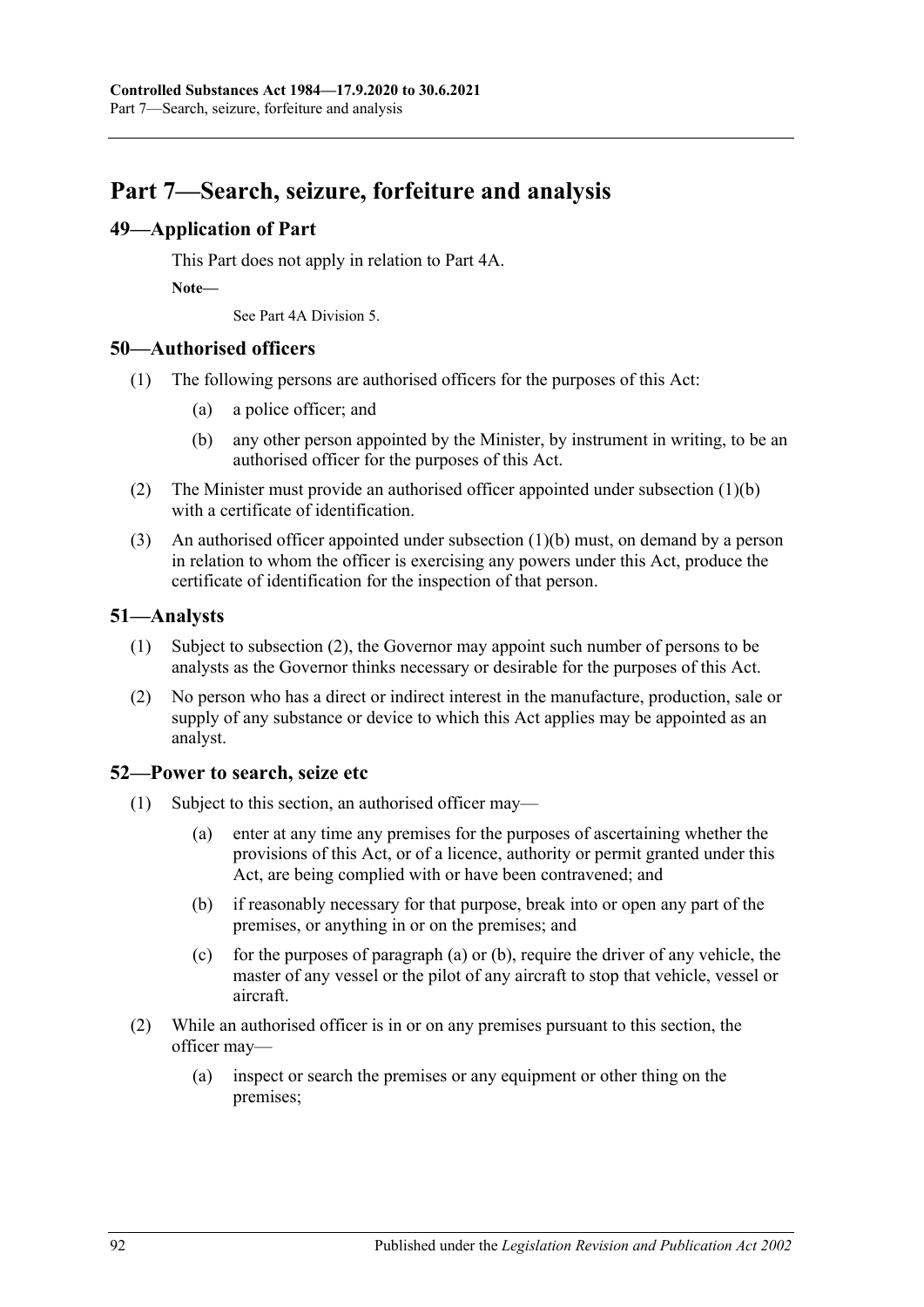- (b) require any person to produce any books, papers or documents (including a written record that reproduces, in an understandable form, information stored by computer, microfilm or other process) or any substance, equipment or device;
- (c) examine any books, papers or documents (including a written record that reproduces, in an understandable form, information stored by computer, microfilm or other process) and take extracts from any of them or make copies of any of them;
- (d) examine any substance, equipment or device;
- (e) take and remove from the premises samples of any substance or goods;
- (f) carry out any tests;
- (g) take any photographs or films or make any audio or audiovisual record;
- (h) require the holder of a licence, authority or permit under this Act to produce that licence, authority or permit for inspection;
- (i) if the officer suspects on reasonable grounds that an offence against this Act has been committed, seize and remove from the premises anything that the officer has reasonable cause to suspect affords evidence of the offence;
- (j) give such directions as are reasonably necessary for, or incidental to, the effective exercise of the officer's powers under this Act.
- (3) The powers conferred by [subsection](#page-91-3) (1)(b) may only be exercised by an authorised officer who is a police officer.
- <span id="page-92-0"></span>(4) An authorised officer must not exercise the powers conferred by [subsection](#page-91-2)  $(1)(a)$  and [\(b\)](#page-91-3) except on the authority of a warrant issued by a senior police officer, magistrate or justice, unless the powers are being exercised in relation to—
	- (a) premises that are used by a registered health practitioner or veterinary surgeon in the ordinary course of his or her profession; or
	- (b) premises that are used in the course of an activity in respect of which a licence, authority or permit has been granted under this Act; or
	- (c) premises that are used for a non-residential purpose and in which the authorised officer reasonably suspects poisons, medicines, medical devices or volatile solvents are being stored, used or sold,

provided that the powers are exercised during ordinary business hours.

- (5) A senior police officer, magistrate or justice must not issue a warrant under [subsection](#page-92-0) (4) unless satisfied, on information given on oath—
	- (a) that there are reasonable grounds for suspecting that an offence against this Act has been, is being, or is about to be, committed; and
	- (b) that a warrant is reasonably required in the circumstances.
- (6) An authorised officer who is a police officer may search any person whom the officer reasonably suspects has in his or her possession any substance or equipment in contravention of this Act.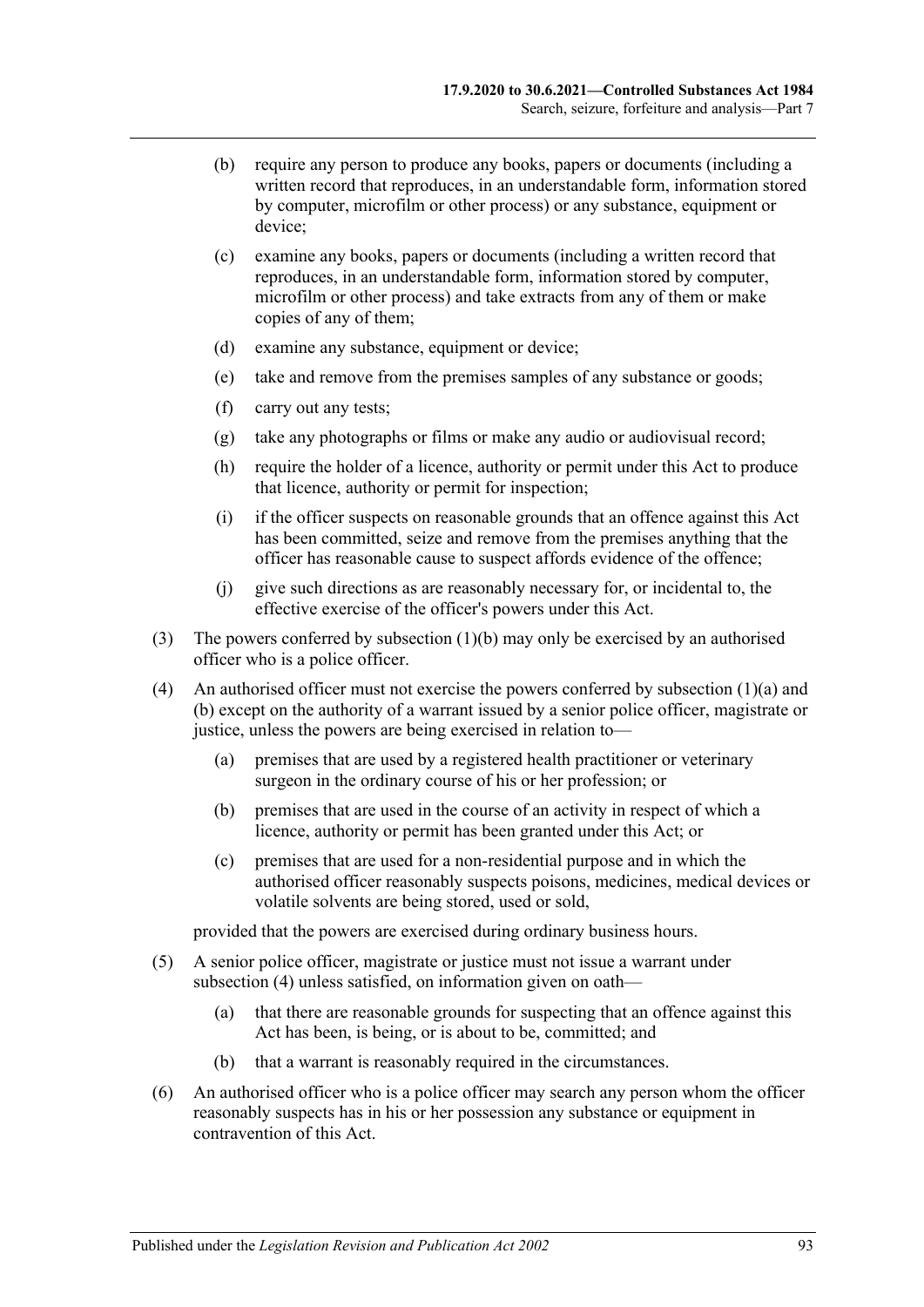- (9) If an authorised officer who is a police officer reasonably suspects that any substance or equipment that would afford evidence of an offence against this Act is in any vehicle, vessel or aircraft, the officer may—
	- (a) require the driver of the vehicle, the master of the vessel or the pilot of the aircraft to stop the vehicle, vessel or aircraft; and
	- (b) detain and search the vehicle, vessel or aircraft; and
	- (c) seize and remove from the vehicle, vessel or aircraft anything that the officer reasonably suspects would afford evidence of an offence against this Act.
- (10) Nothing in this section derogates from the power of a police officer to do anything authorised under [section](#page-93-0) 52A or [52B.](#page-94-0)
- (11) A police officer may, in exercising powers pursuant to a warrant issued under [subsection](#page-92-0) (4) or any other powers under this section, use a drug detection dog or an electronic drug detection system.

#### <span id="page-93-0"></span>**52A—General drug detection powers**

- (1) A police officer may carry out general drug detection in relation to—
	- (a) any property in an area to which this section applies; and
	- (b) any person who is in, or is apparently attempting to enter or to leave, an area to which this section applies; and
	- (c) any property in the possession of such a person.
- (2) This section applies to the following areas:
	- (a) licensed premises or a carparking area specifically provided for the use of patrons of any licensed premises;
	- (b) a public venue or a carparking area specifically provided for the use of patrons of any public venue;
	- (c) a public passenger carrier or any place at which public passenger carriers may take up, or set down, passengers;
	- (d) a public place in relation to which the exercise of powers under this section is authorised in accordance with [subsection](#page-93-1) (3).
- <span id="page-93-1"></span>(3) A senior police officer may authorise the exercise of powers under this section in relation to a public place.
- (4) An authorisation granted by a senior police officer under [subsection](#page-93-1)  $(3)$ 
	- (a) must be granted in accordance with any guidelines issued by the Commissioner in relation to such authorisations; and
	- (b) must define the public place to which the authorisation relates; and
	- (c) may be subject to conditions specified by the officer granting the authorisation; and
	- (d) operates for an initial period (not exceeding 14 days) specified by the officer granting the authorisation; and
	- (e) may be renewed from time to time by a senior police officer for a further period (not exceeding 14 days).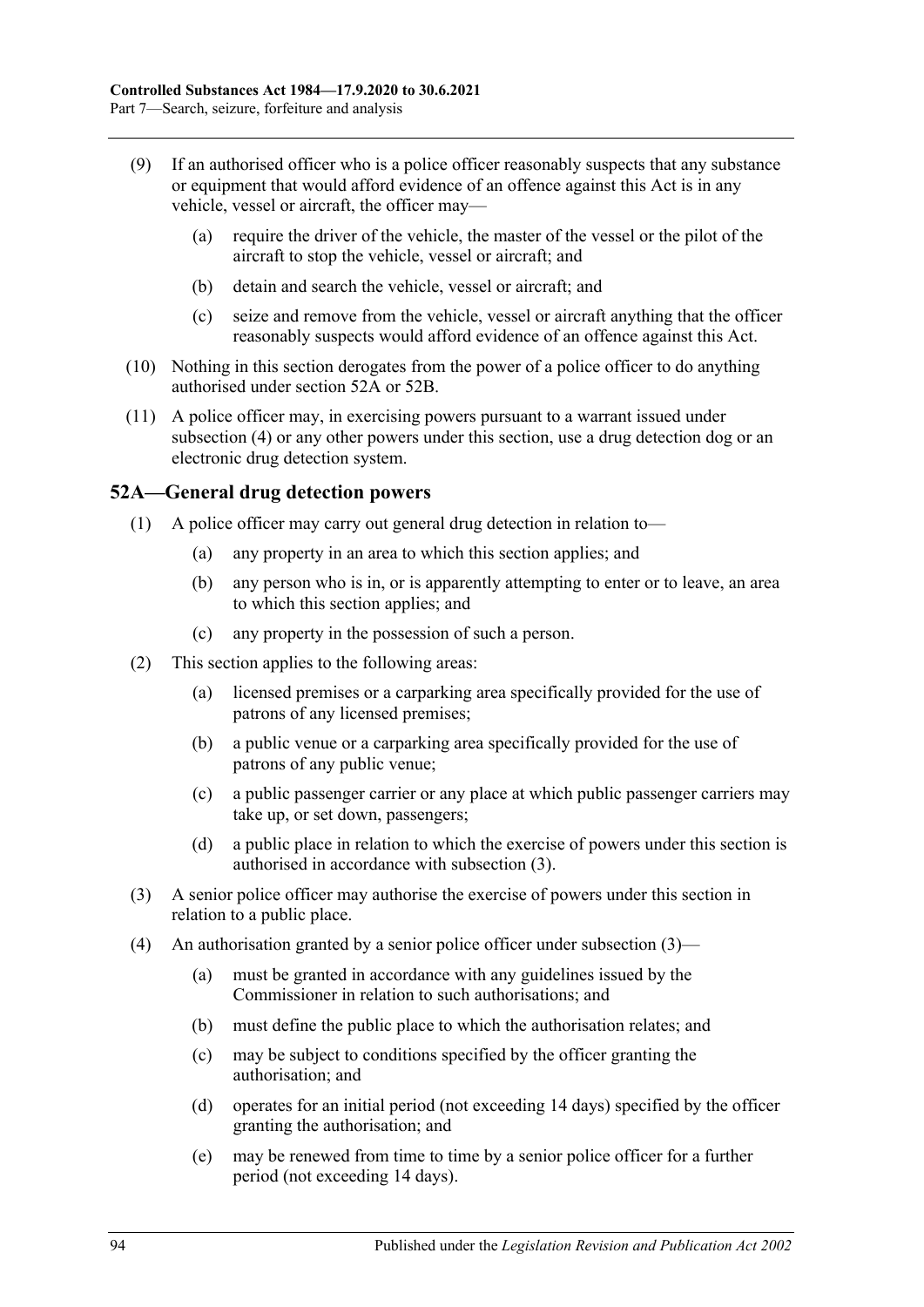- (5) An authorisation granted under [subsection](#page-93-1) (3) may be varied or revoked by a senior police officer at any time.
- (6) A police officer exercising powers under this section may—
	- (a) enter and remain in any premises or place necessary for the purpose of exercising those powers; and
	- (b) give such directions as are reasonably necessary for, or incidental to, the effective exercise of those powers.
- (7) A police officer may only detain a person, by directions given under this section, for so long as is reasonably necessary to carry out general drug detection in relation to the person and any property in the possession of the person.
- (8) In this section—

#### *licensed premises* means—

- (a) licensed premises within the meaning of the *[Liquor Licensing Act](http://www.legislation.sa.gov.au/index.aspx?action=legref&type=act&legtitle=Liquor%20Licensing%20Act%201997) 1997*, other than premises in respect of which only a restaurant licence or residential licence is in force; and
- (b) the premises defined in the casino licence, within the meaning of the *[Casino](http://www.legislation.sa.gov.au/index.aspx?action=legref&type=act&legtitle=Casino%20Act%201997)  Act [1997](http://www.legislation.sa.gov.au/index.aspx?action=legref&type=act&legtitle=Casino%20Act%201997)*, as the premises to which the licence relates;

*public passenger carrier* means a bus, tram, train, vessel or aircraft used for the purpose of carrying passengers for hire or reward;

*public place* includes—

- (a) a place to which free access is permitted to the public, with the express or tacit consent of the owner or occupier of that place; and
- (b) a place to which the public are admitted on payment of money, the test of admittance being the payment of money only; and
- (c) a road, street, footway, court, alley or thoroughfare which the public are allowed to use, notwithstanding that that road, street, footway, court, alley or thoroughfare is on private property;

*public venue* means a place where members of the public are gathered for an entertainment or an event or activity of any kind, whether admission is open, procured by the payment of money or restricted to members of a club or a class of persons with some other qualification or characteristic, but does not include a church or place of public worship.

#### <span id="page-94-1"></span><span id="page-94-0"></span>**52B—Special powers relating to drug transit routes**

- (1) A senior police officer may, if he or she reasonably suspects that an area is being, or is likely to be, used for the transport of controlled drugs, controlled precursors or controlled plants in contravention of this Act, authorise the exercise of powers under this section in relation to the area.
- (2) An authorisation granted by a senior police officer under [subsection](#page-94-1)  $(1)$ 
	- (a) must be granted in accordance with any guidelines issued by the Commissioner in relation to such authorisations; and
	- (b) must define the area to which the authorisation relates; and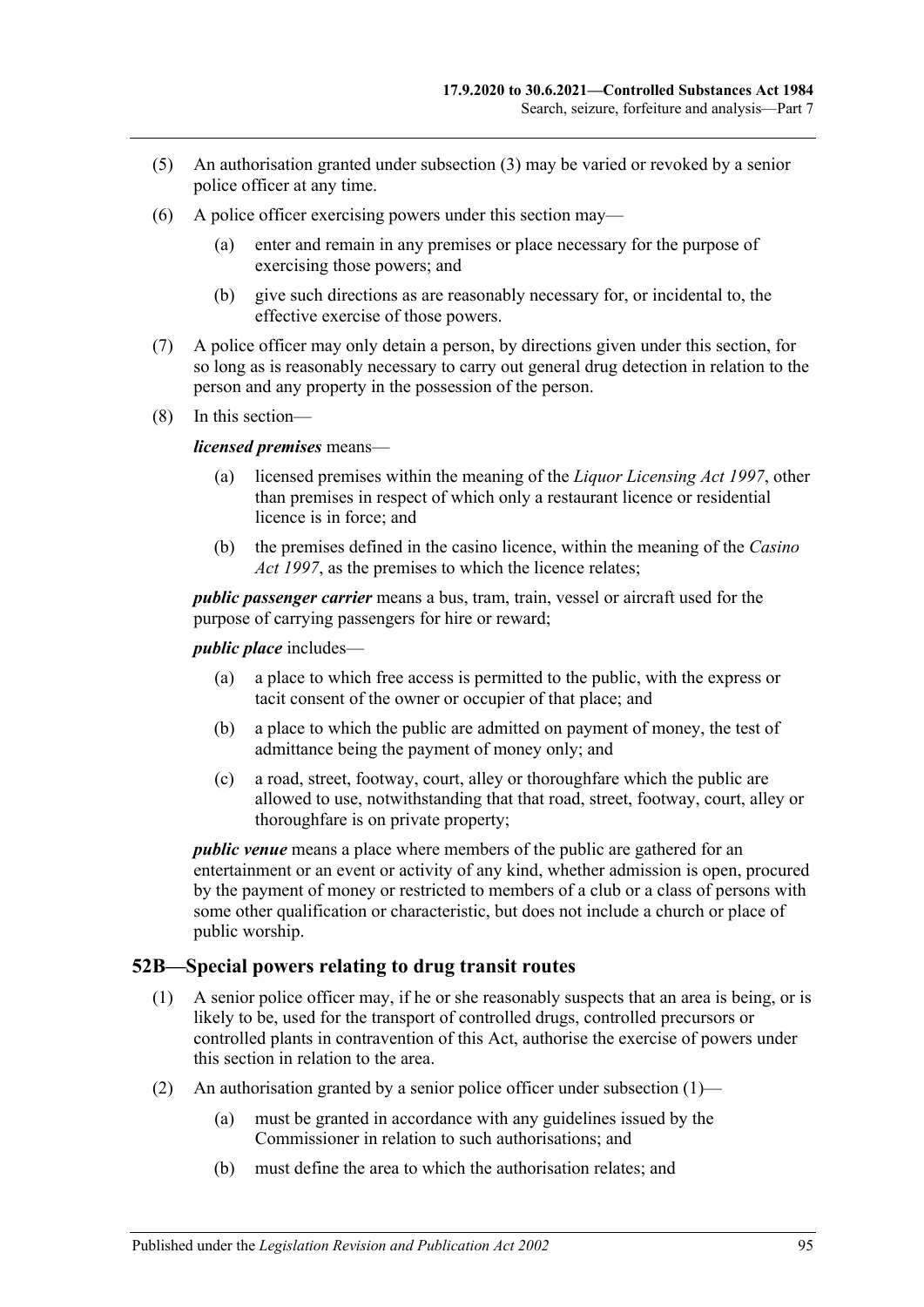- (c) may be subject to conditions specified by the officer granting the authorisation; and
- (d) operates for an initial period (not exceeding 14 days) specified by the officer granting the authorisation; and
- (e) may be renewed from time to time by a senior police officer for a further period (not exceeding 14 days).
- (3) An authorisation granted under [subsection](#page-94-1) (1) may be varied or revoked by a senior police officer at any time.
- (4) An area may only be subject to an authorisation under this section if—
	- (a) the whole of the area is situated more than 30 kilometres from the General Post Office at Adelaide; and
	- (b) the total size of the area is not more than 5 square kilometres.
- (5) If the exercise of powers under this section in relation to an area is authorised, a police officer may—
	- (a) require the driver of a vehicle within the area to stop the vehicle (whether at a drug detection point established in accordance with [subsection](#page-95-0) (7) or at any other location); and
	- (b) detain the vehicle and carry out general drug detection in relation to the vehicle and any persons or property in or on the vehicle; and
	- (c) allow a drug detection dog to enter any part of the vehicle not designed for the purpose of carrying passengers while the vehicle is moving; and
	- (d) direct a person to open any part of the vehicle and give such other directions as are reasonably necessary for, or incidental to, the effective exercise of powers under this section.
- (6) A police officer may only detain a person who is in a vehicle, by directions given under this section, for so long as is reasonably necessary to carry out general drug detection in relation to the vehicle and any persons or property in the vehicle.
- <span id="page-95-0"></span>(7) A drug detection point may be established by police officers at any time on or in the vicinity of any road within an area in relation to which the exercise of powers under this section is authorised for the purpose of exercising those powers in relation to persons driving motor vehicles on the road.
- (8) A drug detection point must be established in such a way, and consist of such facilities and warning and other devices, as the Commissioner of Police considers necessary in order to enable vehicles to be stopped in a safe and orderly manner.
- (9) The Commissioner of Police must—
	- (a) establish procedures to be followed by police officers in the exercise of powers under this section, being procedures designed to prevent as far as reasonably practicable any undue delay or inconvenience to persons being subjected to the powers; and
	- (b) establish procedures to ensure that the exercise of powers under this section is not authorised in relation to more than 3 areas at any one time.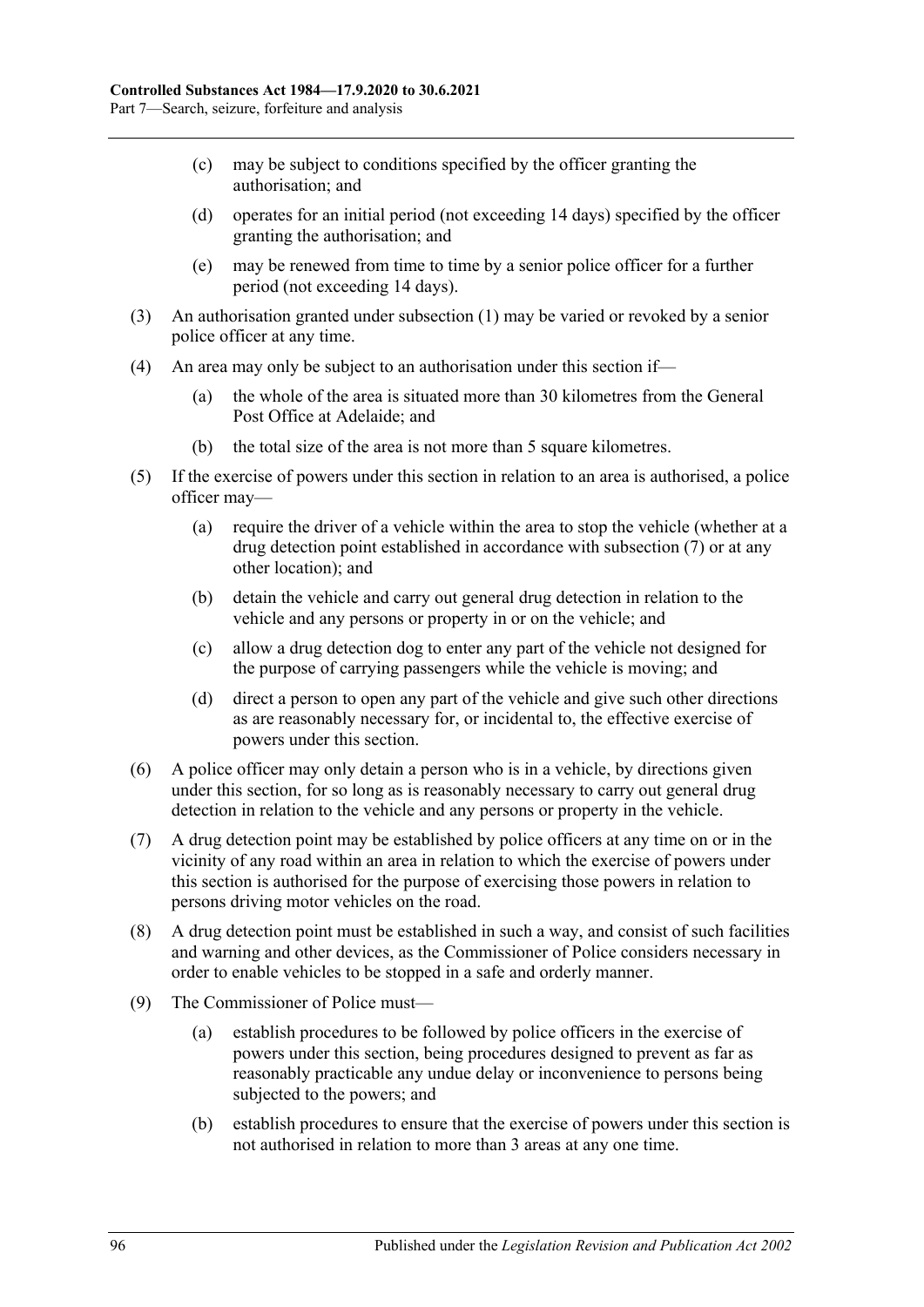## **52C—Report to Minister on issue of authorisations**

- (1) The Commissioner of Police must, on or before 30 September in each year (other than the calendar year in which this section comes into operation), provide a report to the Attorney-General specifying the following information in relation to the financial year ending on the preceding 30 June:
	- (a) the number of authorisations granted by senior police officers under [sections](#page-93-0) 52A and [52B](#page-94-0) during that financial year;
	- (b) the public places or areas in relation to which those authorisations were granted;
	- (c) the periods during which the authorisations applied;
	- (d) the number of occasions on which a drug detection dog or electronic drug detection system indicated detection of the presence of a controlled drug, controlled precursor or controlled plant in the course of the exercise of powers under [sections](#page-93-0) 52A and [52B.](#page-94-0)
- (2) The Attorney-General must, within 12 sitting days after receipt of a report under this section, cause copies of the report to be laid before each House of Parliament.

#### **52D—General provisions relating to exercise of powers**

- (1) Nothing in this Part derogates from the power of a police officer to do anything pursuant to a general search warrant issued under the *[Summary Offences Act](http://www.legislation.sa.gov.au/index.aspx?action=legref&type=act&legtitle=Summary%20Offences%20Act%201953) 1953*.
- (2) An authorised officer may, in exercising powers under this Part, be assisted by such persons as the authorised officer considers necessary or desirable in the circumstances.
- (3) A person must not—
	- (a) hinder or obstruct an authorised officer, or a person accompanying an authorised officer, in the exercise of the powers conferred by this Part; or
	- (b) refuse or fail to comply with a requirement made of the person, or a direction given to the person, pursuant to [section](#page-91-4) 52, [52A](#page-93-0) or [52B.](#page-94-0)

Maximum penalty: \$10 000 or imprisonment for 2 years.

- (4) In any proceedings, an apparently genuine document purporting to be a certificate signed by the Commissioner of Police (or a delegate of the Commissioner of Police), and certifying that—
	- (a) a particular public place was subject to an authorisation properly granted by a senior police officer in accordance with [section](#page-93-1) 52A(3) during a period specified in the certificate; or
	- (b) a particular area was subject to an authorisation properly granted by a senior police officer in accordance with [section](#page-94-1) 52B(1) during a period specified in the certificate; or
	- (c) a dog used during a specified period to carry out general drug detection within a specified area, or at a specified place, was a drug detection dog; or
	- (d) a device or system used during a specified period to carry out general drug detection within a specified area, or at a specified place, was an electronic drug detection system,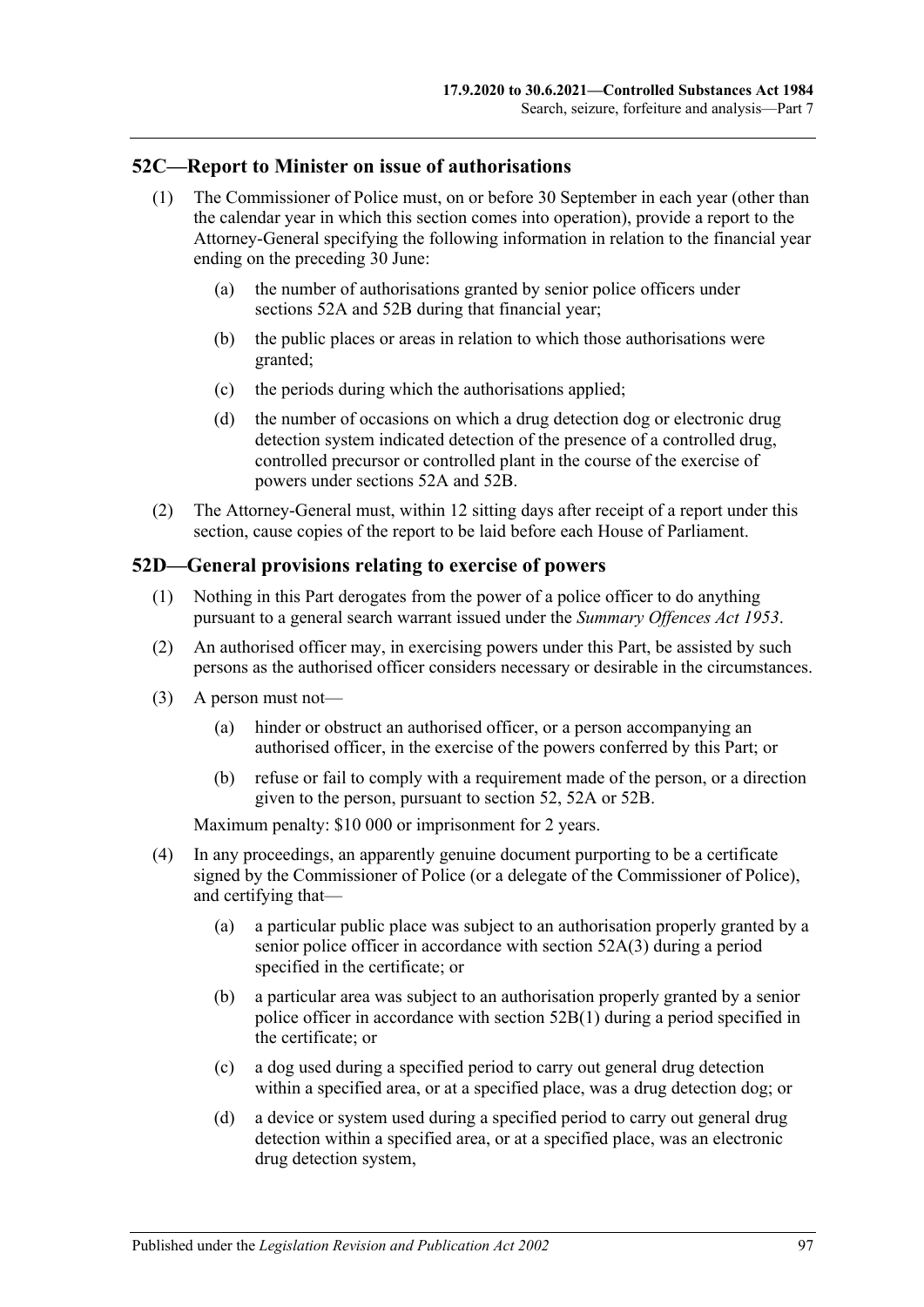constitutes proof, in the absence of proof to the contrary, of the matters so certified.

- (5) For the avoidance of doubt, an indication—
	- (a) by a drug detection dog that the dog has detected the presence of a controlled drug, controlled precursor or controlled plant; or
	- (b) by an electronic drug detection system that the system has detected the presence of a controlled drug, controlled precursor or controlled plant,

constitutes reasonable grounds to suspect that a controlled drug, controlled precursor or controlled plant is present.

#### **52E—Seized property and forfeiture**

- (1) Subject to this section, seized property must be held pending proceedings for an offence against this Act relating to the property.
- <span id="page-97-0"></span>(2) If seized property—
	- (a) is a controlled drug, controlled plant, controlled precursor or a poison; or
	- (b) is, in the opinion of the Commissioner of Police, likely to constitute a danger if stored pending proceedings for an offence against this Act relating to the property,

the Commissioner of Police may direct that the property be destroyed, whether or not a person has been or is to be charged with an offence in relation to it.

- (3) Property referred to in [subsection](#page-97-0) (2) may be destroyed at the place at which it was seized or at any other suitable place.
- (4) If a charge is laid, or is to be laid, for an offence in relation to property referred to in [subsection](#page-97-0) (2)—
	- (a) samples of the property that provide a true representation of the nature of the property must be taken and kept for evidentiary purposes; and
	- (b) the defendant is entitled to have a portion of the sample analysed by an analyst (see [section](#page-98-0) 53); and
	- (c) the defendant must be given written notice of that entitlement.
- (5) Possession of samples taken under this section must remain at all times within the control of the Commissioner of Police or his or her nominee.
- (6) The regulations may make provision relating to the taking of samples of seized property and analysis of those samples.
- (6a) If a person is convicted of an offence in relation to property destroyed in accordance with [subsection](#page-97-0) (2), the court may order the convicted person to pay the reasonable costs of destruction to the Commissioner of Police.
- <span id="page-97-1"></span>(7) If the Magistrates Court on application by an authorised officer, or any court hearing proceedings under this Act, finds that seized property—
	- (a) was the subject of an offence against this Act; or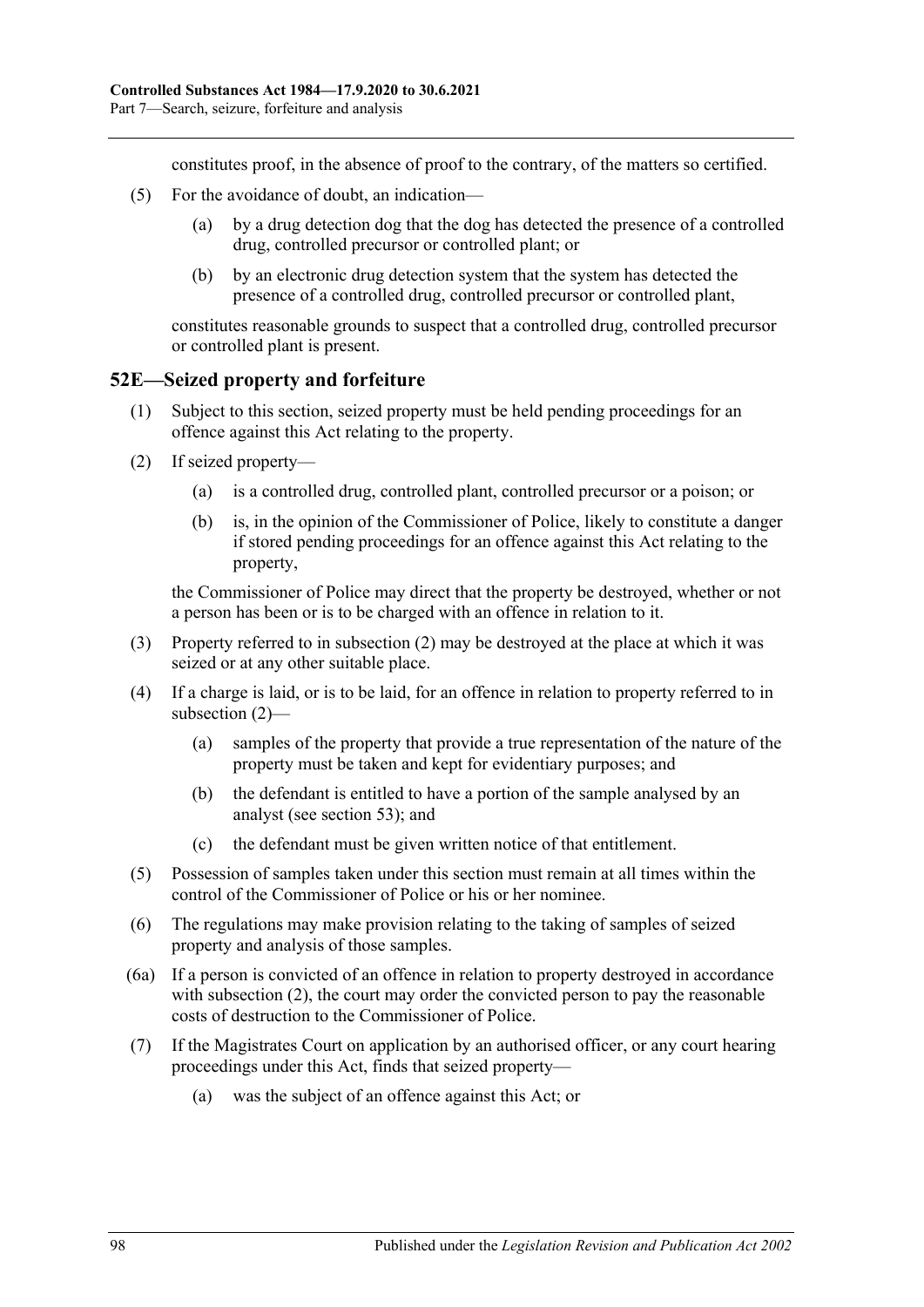(b) consists of equipment, devices, substances, documents or records acquired, used or intended for use for, or in connection with, the manufacture, or the smoking, consumption or administration, of a controlled drug or the cultivation of a controlled plant,

the court may, by order, forfeit the property to the Crown.

- (8) Property that is the subject of an order for forfeiture under this section may be sold, destroyed or otherwise disposed of as the Commissioner of Police directs.
- <span id="page-98-3"></span>(9) Subject to [subsections](#page-98-1) (10) and [\(11\),](#page-98-2) if seized property has not been forfeited to the Crown in proceedings under this Act commenced within the prescribed period after its seizure, a person from whose lawful possession the property was seized, or a person with legal title to it, is entitled to recover from the Commissioner of Police (if necessary, by action in a court of competent jurisdiction) the property itself, or if it has been damaged or destroyed or has deteriorated, compensation of an amount equal to its market value at the time of its seizure.
- <span id="page-98-1"></span>(10) [Subsection](#page-98-3) (9) does not apply to property that has been destroyed under [subsection](#page-97-0) (2) if the property—
	- (a) was the subject of an offence against this Act; or
	- (b) consists of equipment, devices, substances, documents or records acquired, used or intended for use for, or in connection with, the manufacture, or the smoking, consumption or administration, of a controlled drug or the cultivation of a controlled plant.
- <span id="page-98-2"></span>(11) Despite [subsection](#page-98-3) (9), a court hearing proceedings under that subsection in relation to property that has not been destroyed under [subsection](#page-97-0) (2) may, if it thinks fit, make an order under [subsection](#page-97-1) (7) for forfeiture of the property to the Crown.
- (12) Nothing in this section affects the operation of the *[Criminal Assets Confiscation](http://www.legislation.sa.gov.au/index.aspx?action=legref&type=act&legtitle=Criminal%20Assets%20Confiscation%20Act%202005)  Act [2005](http://www.legislation.sa.gov.au/index.aspx?action=legref&type=act&legtitle=Criminal%20Assets%20Confiscation%20Act%202005)*.
- (13) In this section—

*prescribed period* means two years or such longer period as the Magistrates Court may, on application by an authorised officer, allow;

*seized property* means anything—

- (a) seized under this Act; or
- (b) seized otherwise than under this Act that is evidence of an offence against this Act.

#### <span id="page-98-0"></span>**53—Analysis**

- (1) An authorised officer may cause any substance seized or taken pursuant to this Part to be analysed by, or under the supervision of, an analyst.
- (1a) An analysis under this section may include a determination as to the weight, amount or quantity of any substance (and such determination must comply with any requirements prescribed by regulation).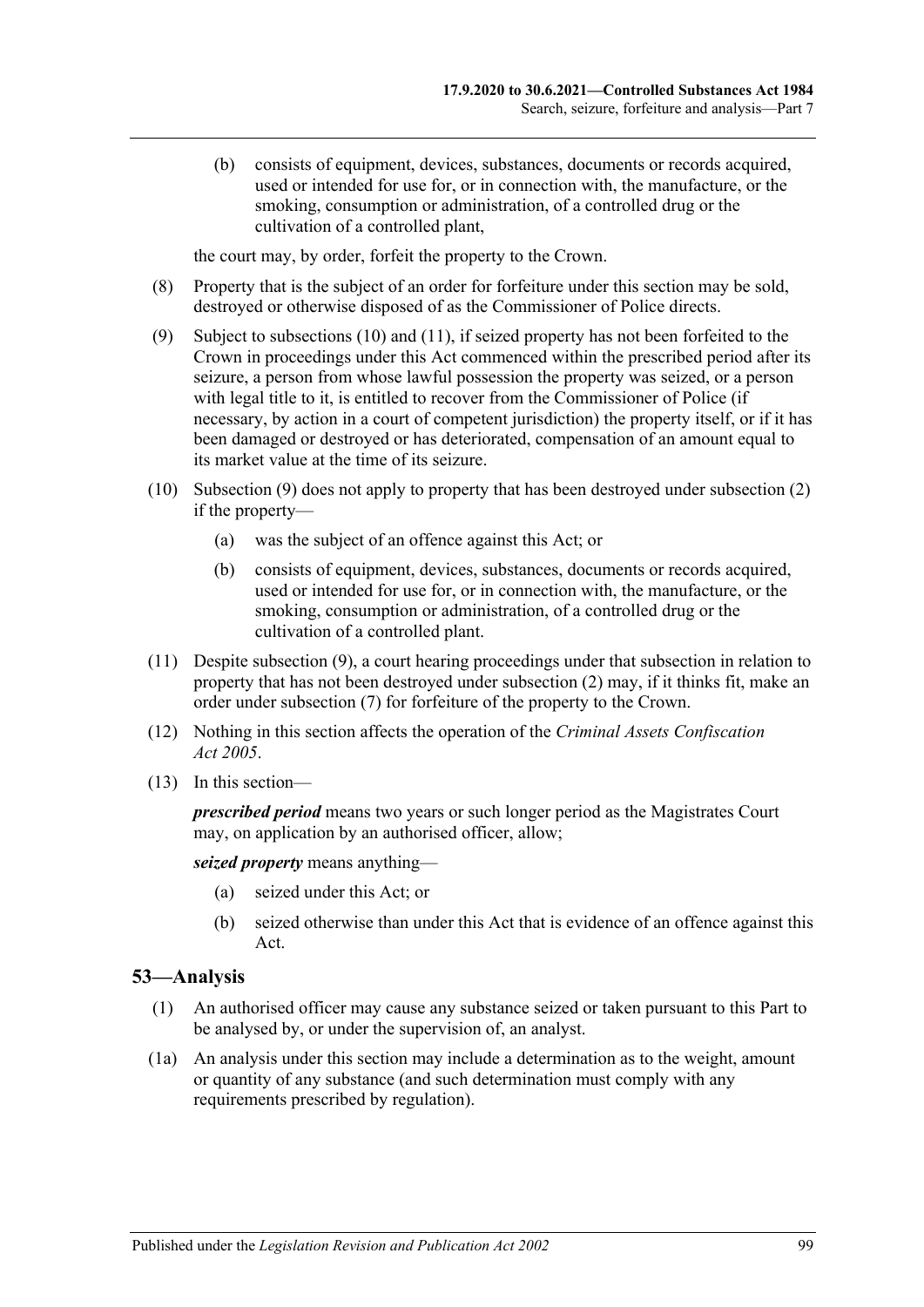- <span id="page-99-0"></span>(2) Any person may, for the purposes of ascertaining whether a substance is, or is not, a particular poison, prescription drug, drug of dependence, controlled drug, controlled precursor, controlled plant or medicine, or for any other evidentiary purpose, cause the substance to be analysed by, or under the supervision of, an analyst.
- (3) A person who initiates an analysis pursuant to [subsection](#page-99-0) (2) must do so in the prescribed manner and on payment of the prescribed fee.
- (4) An analyst must, on the completion of an analysis pursuant to this section, certify in the prescribed form the results of the analysis, and—
	- (a) in the case of an analysis initiated by an authorised officer who is a police officer—must forward the certificate to the Commissioner of Police; or
	- (b) in the case of an analysis initiated by any other authorised officer—must forward the certificate to the Department; or
	- (c) in any other case—must forward the certificate to the person who initiated the analysis.

# **Part 8—Miscellaneous**

#### **55—Licences, authorities and permits**

- (1) The Minister may, in the Minister's absolute discretion, grant or refuse a licence, authority or permit for the purposes of this Act.
- (2) The Minister may grant a licence, authority or permit subject to such conditions as the Minister thinks fit and specifies in the licence, authority or permit and may at any time, by notice in writing given personally or by post to the holder, vary or revoke a condition, or attach a further condition, to the licence, authority or permit.
- (2a) If a person who holds a licence, authority or permit contravenes or fails to comply with a condition of that licence, authority or permit, the holder is guilty of an offence. Maximum penalty: \$5 000.
- (2b) The Minister may fix fees payable in respect of a licence, authority or permit (including application fees, fees for grant and renewal and periodic fees) and may waive or reduce a fee payable if the Minister considers it appropriate to do so.
- (3) On the expiry of the term of a licence granted under this Act, the Minister must, if application for renewal has been made in the due manner and the appropriate fee paid, renew the licence for a further term.
- <span id="page-99-1"></span>(4) The Minister may, by notice in writing given personally or by post to the holder of a licence, authority or permit granted under this Act, suspend or revoke the licence, authority or permit if—
	- (a) the holder obtained it improperly; or
	- (b) the holder is found guilty of an offence against this Act; or
	- (c) the holder has, in the opinion of the Minister, contravened or failed to comply with a condition of the licence, authority or permit.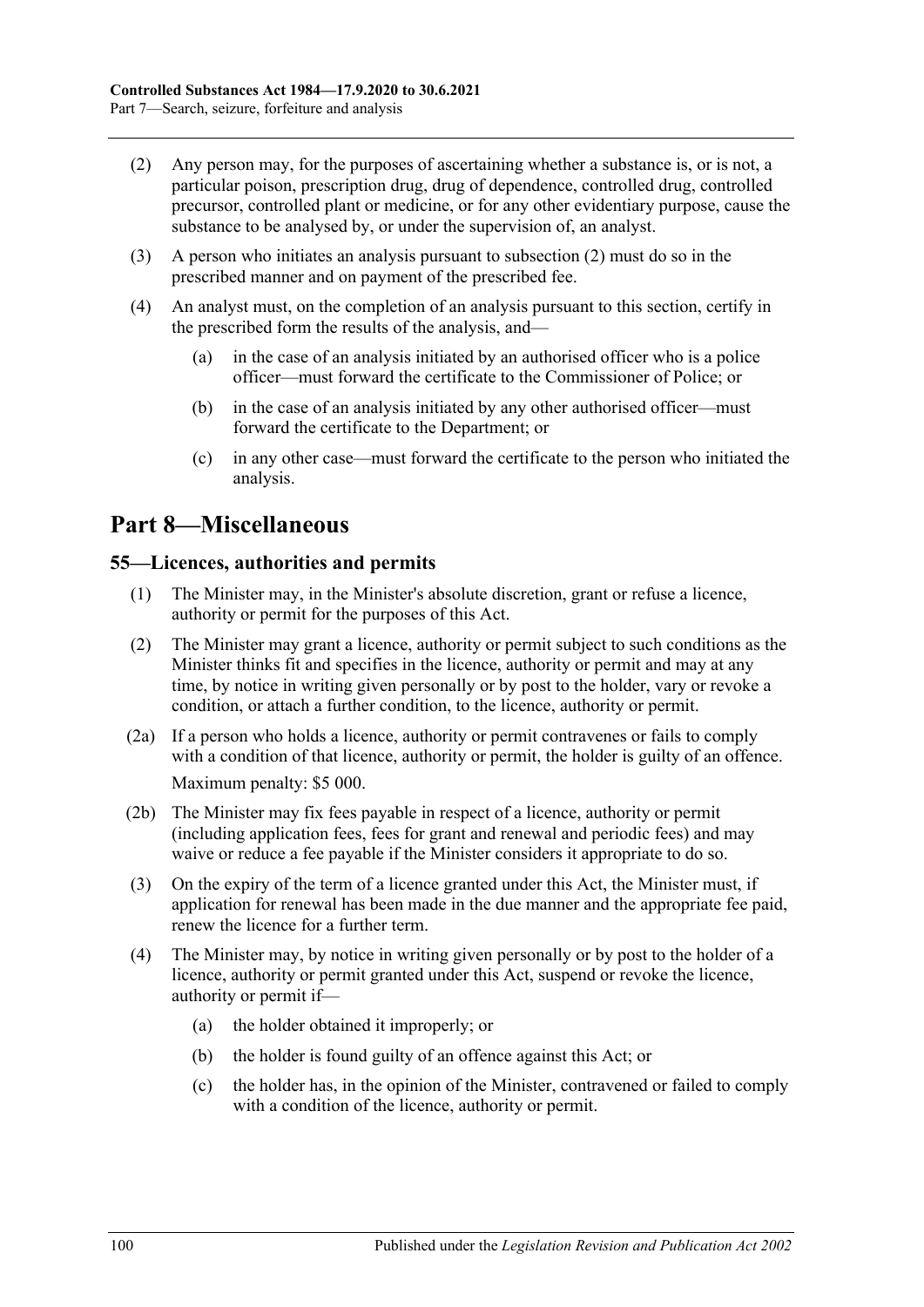- (5) If the Minister makes a decision under [subsection](#page-99-1)  $(4)(c)$  to suspend or revoke a person's licence, authority or permit, the person may seek a review of the decision by the Tribunal under section 34 of the *[South Australian Civil and Administrative](http://www.legislation.sa.gov.au/index.aspx?action=legref&type=act&legtitle=South%20Australian%20Civil%20and%20Administrative%20Tribunal%20Act%202013)  [Tribunal Act](http://www.legislation.sa.gov.au/index.aspx?action=legref&type=act&legtitle=South%20Australian%20Civil%20and%20Administrative%20Tribunal%20Act%202013) 2013*.
- (6) Subject to subsection (8), an application for a review must be made within 1 month of the suspension or revocation.
- (7) The Minister must, if required by the person applying for a review, state in writing the reasons for the suspension or revocation.
- (8) If the reasons of the Minister are not given in writing at the time of making the decision that is to be the subject of a review and the person seeking the review, within 1 month of the making of the decision, requires the Minister's reasons in writing, the time for applying for a review runs from the time when the person receives the written statement of those reasons.
- (9) This section does not apply in relation to a licence under [Part 4A.](#page-31-0)

#### **56—Permits for research etc**

- (1) The Minister may issue a permit authorising, subject to such conditions as may be specified in the permit, the person named in the permit to manufacture, cultivate, sell, supply, administer or have in his or her possession a substance or medical device for the purposes of analysis, research, instruction or training.
- (2) Despite any other provision of this Act, the holder of a permit issued under this section is not guilty of an offence against this Act in respect of anything done pursuant to and in accordance with the permit.

#### <span id="page-100-0"></span>**57—Power of Minister to prohibit certain activities**

- (1) If a person—
	- (a) has been convicted of an offence against this Act; or
	- (b) has, in the opinion of the Minister, contravened or failed to comply with a condition of a licence, authority or permit granted under this Act; or
	- (c) has, in the opinion of the Minister, prescribed, sold, supplied or administered a prescription drug in an irresponsible manner,

the Minister may, by order, prohibit the person from manufacturing, producing, packaging, selling, supplying, prescribing, administering, using or having possession of any substance or device specified in the order.

- <span id="page-100-1"></span>(2) The Minister may, by subsequent order, revoke an order under [subsection](#page-100-0) (1).
- (3) The Minister must publish an order made under [subsection](#page-100-0) (1) or [\(2\)](#page-100-1) in the Gazette and must cause a copy of the order to be served personally or by post on the person to whom it applies.
- (4) A person must not contravene an order made under this section. Maximum penalty: \$10 000 or imprisonment for 2 years.
- (5) If the Minister decides to make an order under [subsection](#page-100-0) (1), a person to whom the order applies may seek a review of the Minister's decision by the Tribunal under section 34 of the *[South Australian Civil and Administrative Tribunal Act](http://www.legislation.sa.gov.au/index.aspx?action=legref&type=act&legtitle=South%20Australian%20Civil%20and%20Administrative%20Tribunal%20Act%202013) 2013*.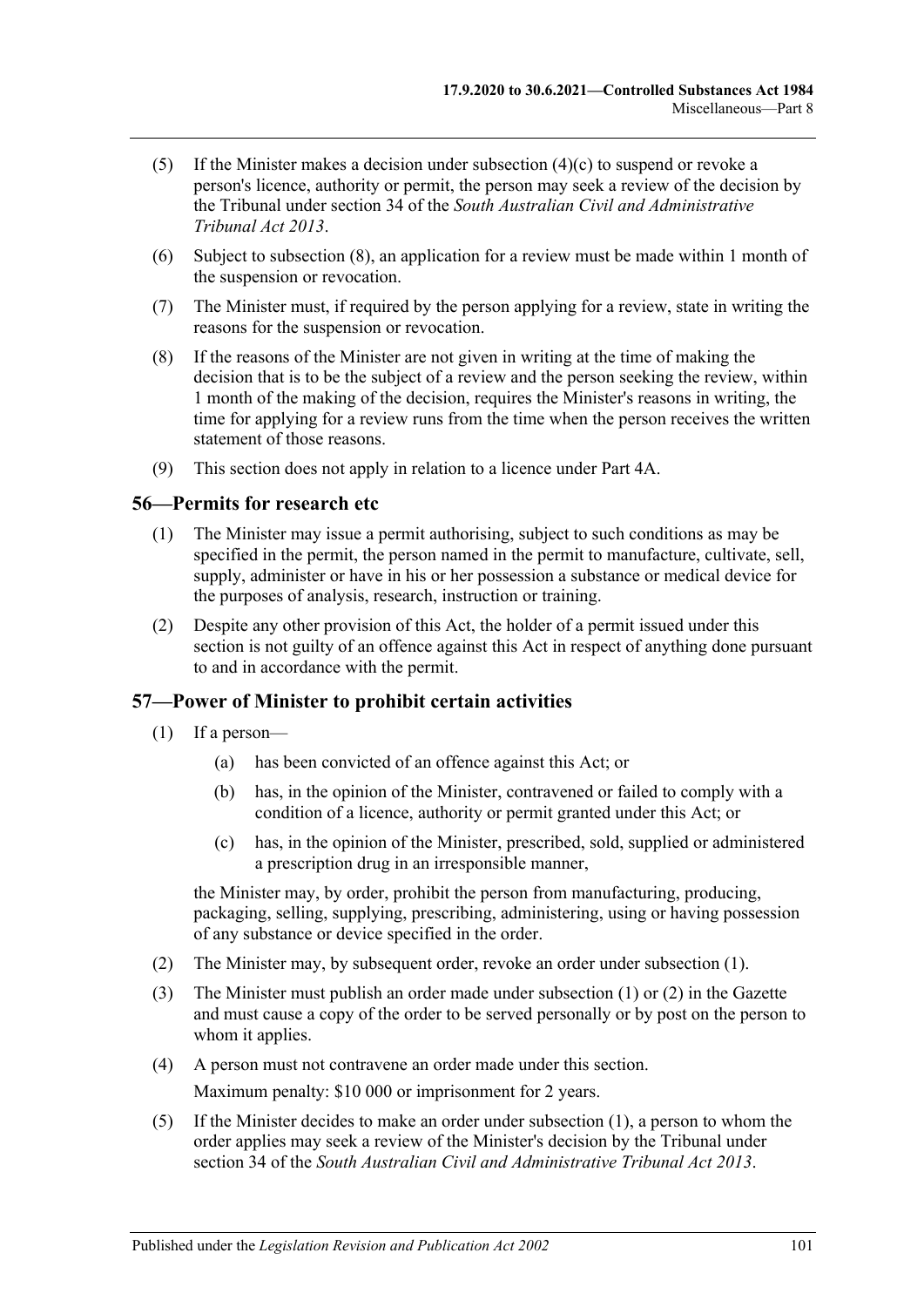- (6) Subject to subsection (8), an application for a review must be made within 1 month after the applicant receives notice of the relevant order.
- (7) The Minister must, if required by the person applying for a review, state in writing the reasons for the order.
- (8) If the reasons of the Minister are not given in writing at the time of making the decision that is to be the subject of a review and the person seeking the review, within 1 month of the making of the decision, requires the Minister's reasons in writing, the time for applying for a review runs from the time when the person receives the written statement of those reasons.

# <span id="page-101-0"></span>**57A—Warnings**

- (1) Subject to this section, if the Minister is satisfied that—
	- (a) a substance or device might be dangerous to persons consuming or using the substance or device (whether because of a failure to comply with a requirement under this Act or otherwise); or
	- (b) an advertisement or other published material relating to a substance or device contains instructions or other material that might be dangerous to persons consuming or using the substance or device,

the Minister may take such action as the Minister thinks fit to warn the public against the risks or potential risks.

- (2) The Minister may only take action under this section—
	- (a) in relation to a substance, if the substance is a poison or medicine or is a substance that the Minister is satisfied has the potential to be harmful to humans or is or may be used, or is designed to be used, as a medicine; or
	- (b) in relation to a device, if the device is a medical device or is a device that the Minister is satisfied is or may be used, or is designed to be used, as a medical device.
- (3) For the purpose of [subsection](#page-101-0) (1), the Minister may publish the trade name or description of a substance or device and may identify manufacturers, sellers, suppliers or importers of the substance or device.

# <span id="page-101-1"></span>**58—Publication of information**

- (1) If the Minister believes on reasonable grounds that a person has a history of consuming poisons or medicines in a quantity or manner that presents a risk to the person's health or has obtained or attempted to obtain a poison, medicine or medical device by false pretences or other unlawful means or for an unlawful purpose, the Minister may, for the purpose of preventing or restricting the supply of such a substance or device to that person, publish information relating to that person to all or any of the following classes of persons:
	- (a) persons concerned in the management of hospitals or nursing homes who are responsible for the supply of such substances or devices to patients attending the hospitals or nursing homes; and
	- (b) registered health practitioners; and
	- (c) veterinary surgeons; and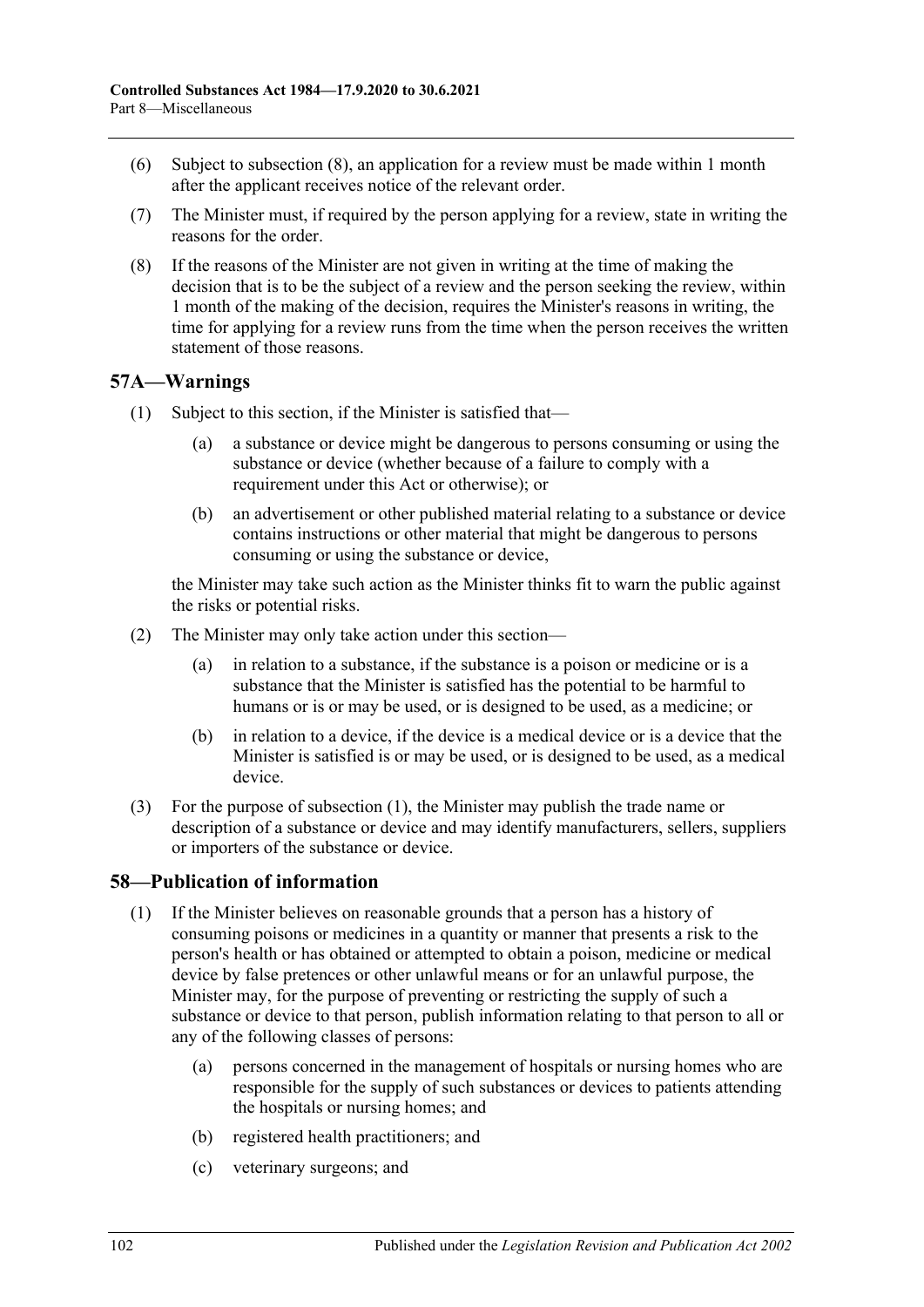- (f) any other prescribed class of persons, being persons who deal in or supply such substances or devices in the ordinary course of their business or profession.
- (1a) The Minister may publish information to a class of persons referred to in [subsection](#page-101-1) (1)—
	- (a) by publishing the information to a professional association prescribed by regulation whose members belong to that class of persons; or
	- (b) in any other manner the Minister thinks fit.
- (2) Information published under this section is privileged unless it is proved that it was done with malice.
- (3) A person to whom information was published under this section must not communicate that information to any other person except so far as it may be necessary to do so in order to achieve the purpose of the publication.

#### **60—Minister may require certain information to be given**

- (1) For the purpose of ascertaining—
	- (a) whether any substance or device is, or ought to be, one to which this Act applies; or
	- (b) whether any requirements under this Act relating to a substance or device are appropriate and effective,

the Minister may, by notice in writing given personally or by post to a person who manufactures, produces, packs, sells, supplies, imports or advertises a substance or device, require that person to furnish to the Minister such information relating to the substance or device as may be specified in the notice.

- (2) If the Minister has reasonable cause to believe that there is extensive misuse of a prescription drug or a volatile solvent in a particular area, the Minister may, by notice in writing given personally or by post to a registered health practitioner, veterinary surgeon or supplier practising or operating in, or in the vicinity of, that area, require him or her to furnish to the Minister such particulars as may be specified relating to—
	- (a) in the case of a registered health practitioner (other than a pharmacist) or veterinary surgeon—the quantities in which and the number and frequency of occasions on which a prescription drug specified in the notice was prescribed, supplied or administered by him or her;
	- (b) in the case of a pharmacist or supplier—the quantities in which and the number and frequency of occasions on which a prescription drug or volatile solvent specified in the notice was supplied by him or her.
- (3) A notice under this section may require any such information or particulars to be furnished in such manner and within such period, being not less than 14 days, as may be specified in the notice.
- (4) A person to whom a notice under this section has been given must not fail to comply with the notice.

Maximum penalty: \$5 000.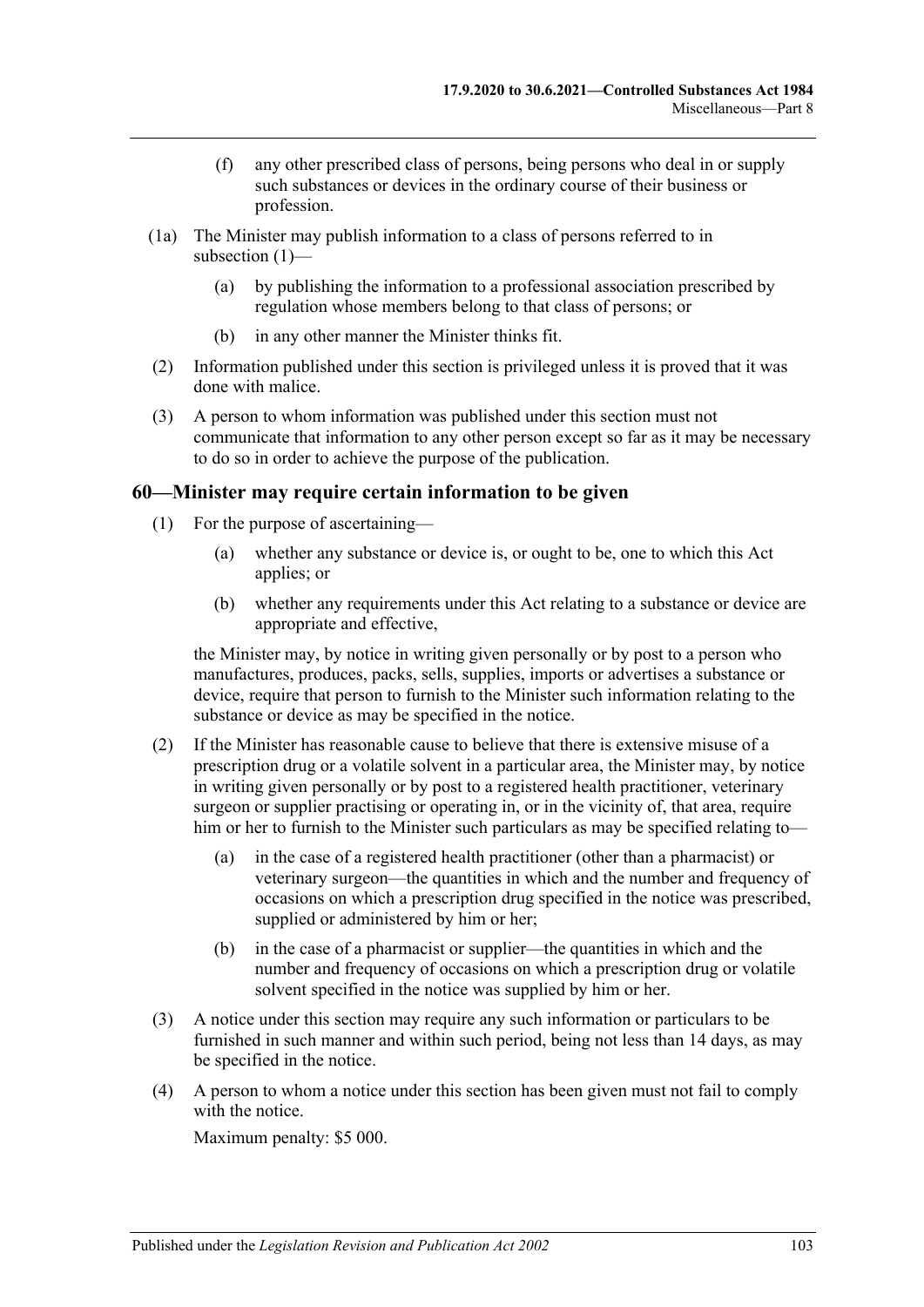## **60A—Confidentiality**

- (1) Subject to this section, a person must not disclose confidential information obtained (whether by that person or any other person) in the administration or enforcement of this Act except—
	- (a) as required or authorised by or under this Act or any other Act or law; or
	- (b) with the consent of the person from whom the information was obtained or to whom the information relates; or
	- (c) in connection with the administration or enforcement of this Act; or
	- (d) for the purposes of any legal proceedings arising out of the administration or enforcement of this Act; or
	- (e) in accordance with the regulations.

Maximum penalty: \$10 000.

- (2) Information that is disclosed under this section for a particular purpose must not be used for any other purpose by—
	- (a) the person to whom the information was disclosed; or
	- (b) any other person who gains access to the information (whether properly or improperly and whether directly or indirectly) as a result of that disclosure.

Maximum penalty: \$10 000.

- (3) Nothing in this section prevents the disclosure of statistical or other information that could not be reasonably expected to lead to the identification of any person to whom it relates.
- (4) In this section—

*confidential information* means—

- (a) information relating to trade processes;
- (b) medical information relating to any person;
- (c) any other information that—
	- (i) is of a personal nature; or
	- (ii) is by its nature confidential; or
	- (iii) was specified as confidential by the person from whom the information was obtained;
- (d) information of a prescribed class.

#### **60B—False or misleading information**

A person must not make a statement that is false or misleading in a material particular (whether by reason of the inclusion or omission of any particular) in any information provided, or record kept, under this Act.

Maximum penalty: \$5 000.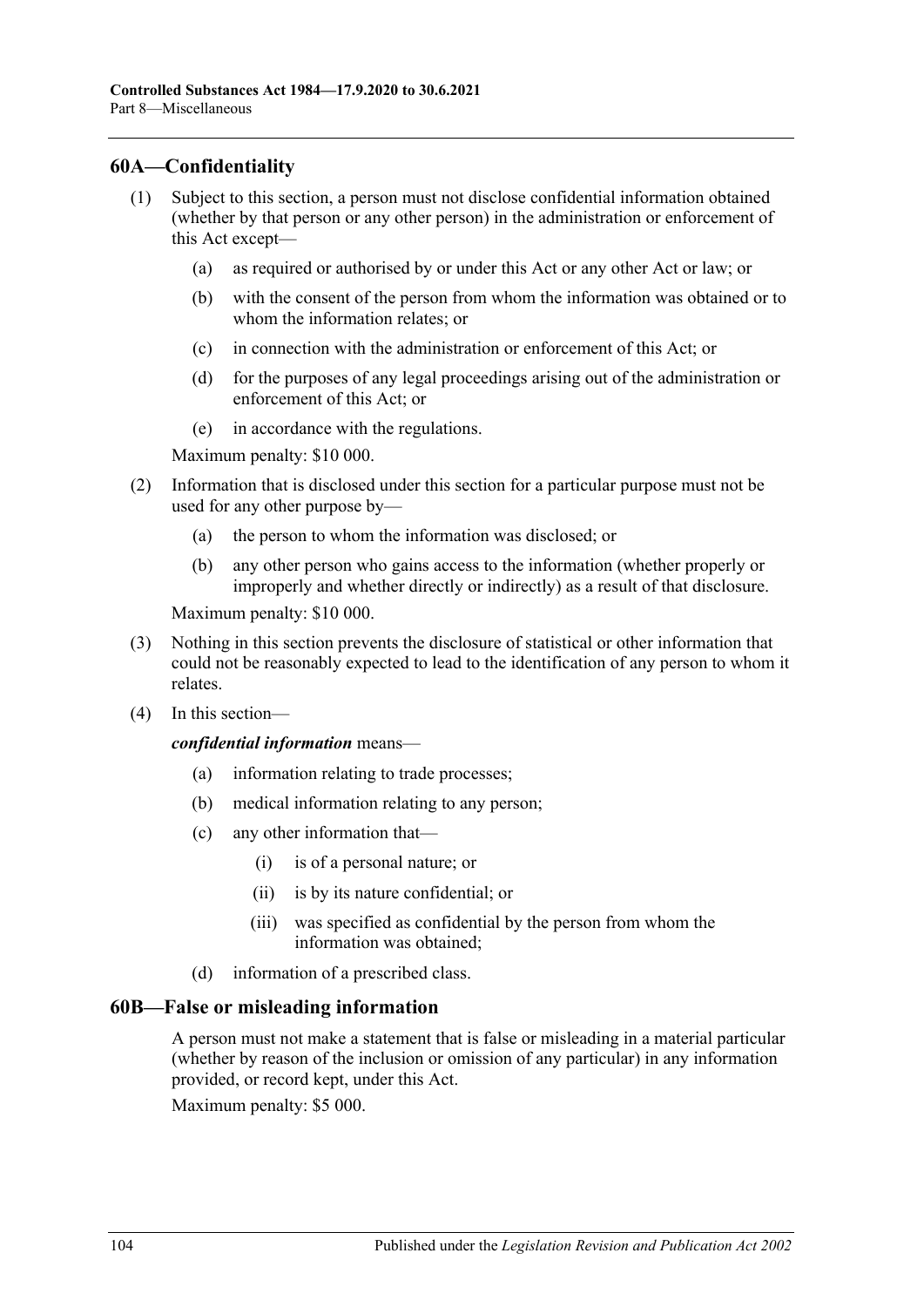## **61—Evidentiary provisions**

- (1) In any proceedings for an offence against this Act, an apparently genuine document purporting to be signed by the Minister and to certify that a person named in the certificate did, or did not, hold a licence, authority or permit under this Act on a specified day will, in the absence of proof to the contrary, be proof of the matters so certified.
- (2) In any proceedings for an offence against this Act, an apparently genuine document purporting to be signed by an analyst and to certify that an analysis of a substance referred to in the certificate was carried out by, or under the supervision of, the analyst will, in the absence of proof to the contrary, be proof of any facts stated in the certificate—
	- (a) tending to identify the substance analysed or tending to identify the substance analysed as an analogue of another substance for the purposes of this Act; and
	- (ab) as to the weight, amount or quantity of the substance analysed; and
	- (b) relating to the nature and results of the analysis.
- (2a) In any proceedings for an offence against this Act, an apparently genuine document purporting to be a certificate issued under a corresponding law and to certify that an analysis of a substance referred to in the certificate was carried out in accordance with the corresponding law will, in the absence of proof to the contrary, be proof of any facts stated in the certificate—
	- (a) tending to identify the substance analysed or tending to identify the substance analysed as an analogue of another substance for the purposes of this Act; and
	- (ab) as to the weight, amount or quantity of the substance analysed; and
	- (b) relating to the nature and results of the analysis.
- (3) In any proceedings for an offence against this Act, an apparently genuine document purporting to be signed by the Minister and to certify that a person named in the certificate is an authorised officer, or an analyst, as the case may be, will, in the absence of proof to the contrary, be proof of the matter certified.
- (4) In this section—

*corresponding law* means a law of the Commonwealth, another State, or a Territory that is prescribed by regulation for the purposes of this definition.

#### **62A—Delegation**

- (1) The Minister may delegate a power or function vested in or conferred on the Minister by or under this Act—
	- (a) to a particular person or body; or
	- (b) to the person for the time being holding or acting in a particular office or position.
- (2) A power or function delegated under this section may, if the instrument of delegation so provides, be further delegated.
- (3) A delegation—
	- (a) may be absolute or conditional; and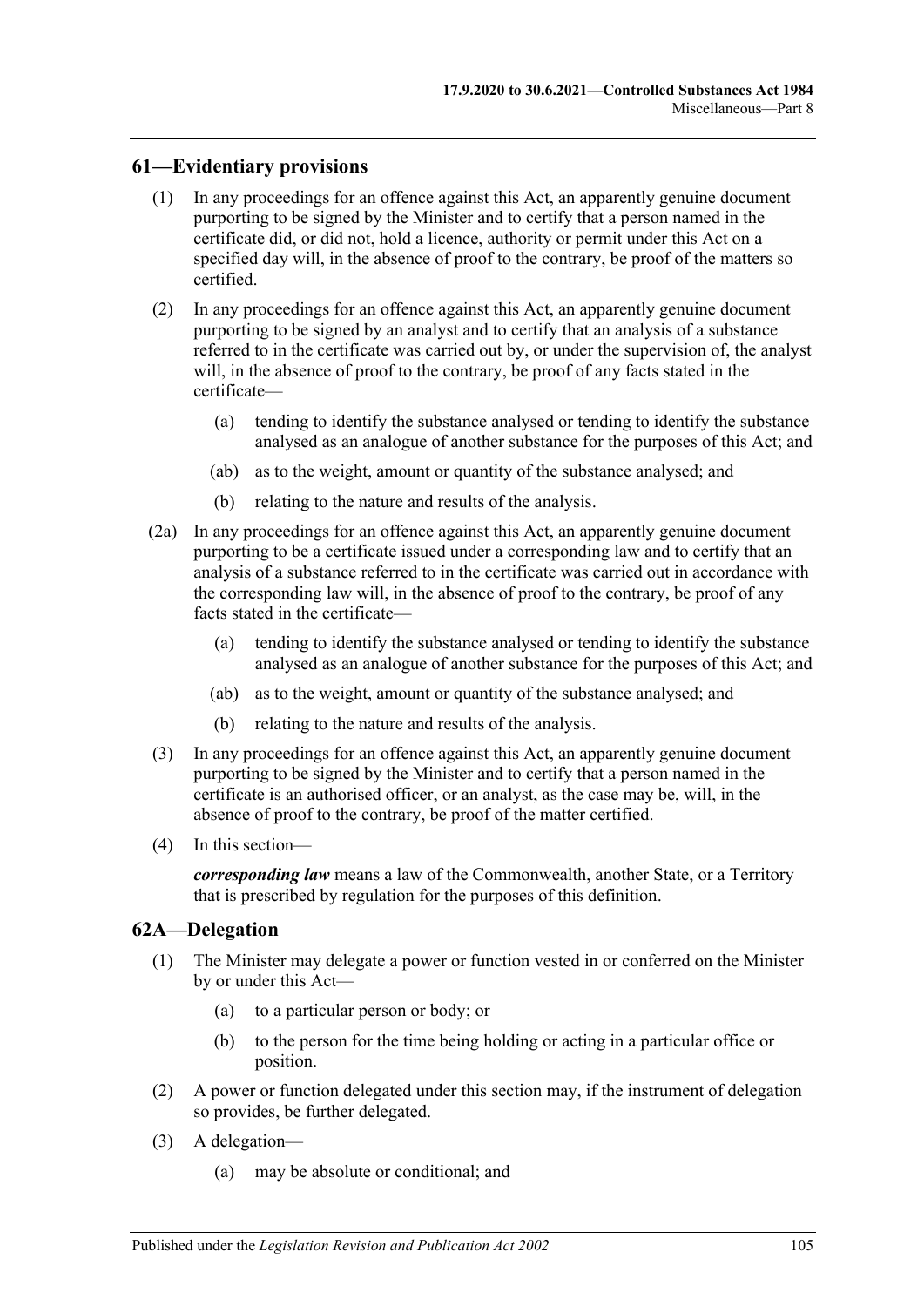- (b) does not derogate from the power of the delegator to act in a matter; and
- (c) is revocable at will by the delegator.

#### <span id="page-105-0"></span>**63—Regulations and fee notices**

- (1) The Governor may make such regulations as are contemplated by, or as are necessary or expedient for the purposes of, this Act.
- (2) The Minister must consult with the Advisory Council in relation to any regulation proposed to be made under this Act (other than a regulation proposed to be made under [Part 4A](#page-31-0) or [section](#page-76-5) 33LA).
- (3) No regulation may be made prescribing an amount relating to a controlled drug, controlled precursor or controlled plant for the purposes of [Part 5](#page-63-0) or [section](#page-90-0) 45A except on the recommendation of the Advisory Council.
- (4) Without limiting the generality of [subsection](#page-105-0) (1), the regulations may—
	- (a) regulate, restrict or prohibit the manufacture, production, packaging, sale (whether by wholesale or retail), supply, prescribing, administration, possession, use, handling, labelling, storing, transporting, disposal or advertising of any poison, controlled precursor, medicine, medical device or volatile solvent;
	- (b) prescribe standards, or provide for the prescription by a person, a committee of persons or an authority, of standards, with which any poison, controlled precursor, medicine or medical device must conform;
	- (ba) regulate the installation, sale, supply or operation of an automatic vending machine for the sale or supply of a poison, medicine or medical device (in circumstances in which that is not prohibited);
	- (c) prescribe the form of any notice, application, certificate, warrant or other document to be given, made or granted under this Act;
	- (d) regulate the payment, refund, waiver or reduction of fees prescribed by the Minister under [subsection](#page-106-0) (4a);
	- (e) provide for or regulate the classes, application for, grant, term, refusal, renewal, suspension or revocation of licences and permits under this Act by a person, a committee of persons or an authority;
	- (f) require any specified person, or persons of a specified class, to keep records or provide information in relation to any poison, controlled drug, controlled precursor, controlled plant, medicine, medical device or volatile solvent;
	- (g) provide for and regulate the inspection, examination, testing or analysis of any substance or goods;
	- (h) exempt, conditionally or unconditionally, any person, substance or medical device from any provision of this Act or the applied provisions, or provide for all or any of those exemptions to be given by a person or committee of persons or an authority;
	- (i) prescribes fines, not exceeding \$10 000, for offences against the regulations;
	- (j) fix expiation fees, not exceeding \$2 000, for alleged offences against the regulations.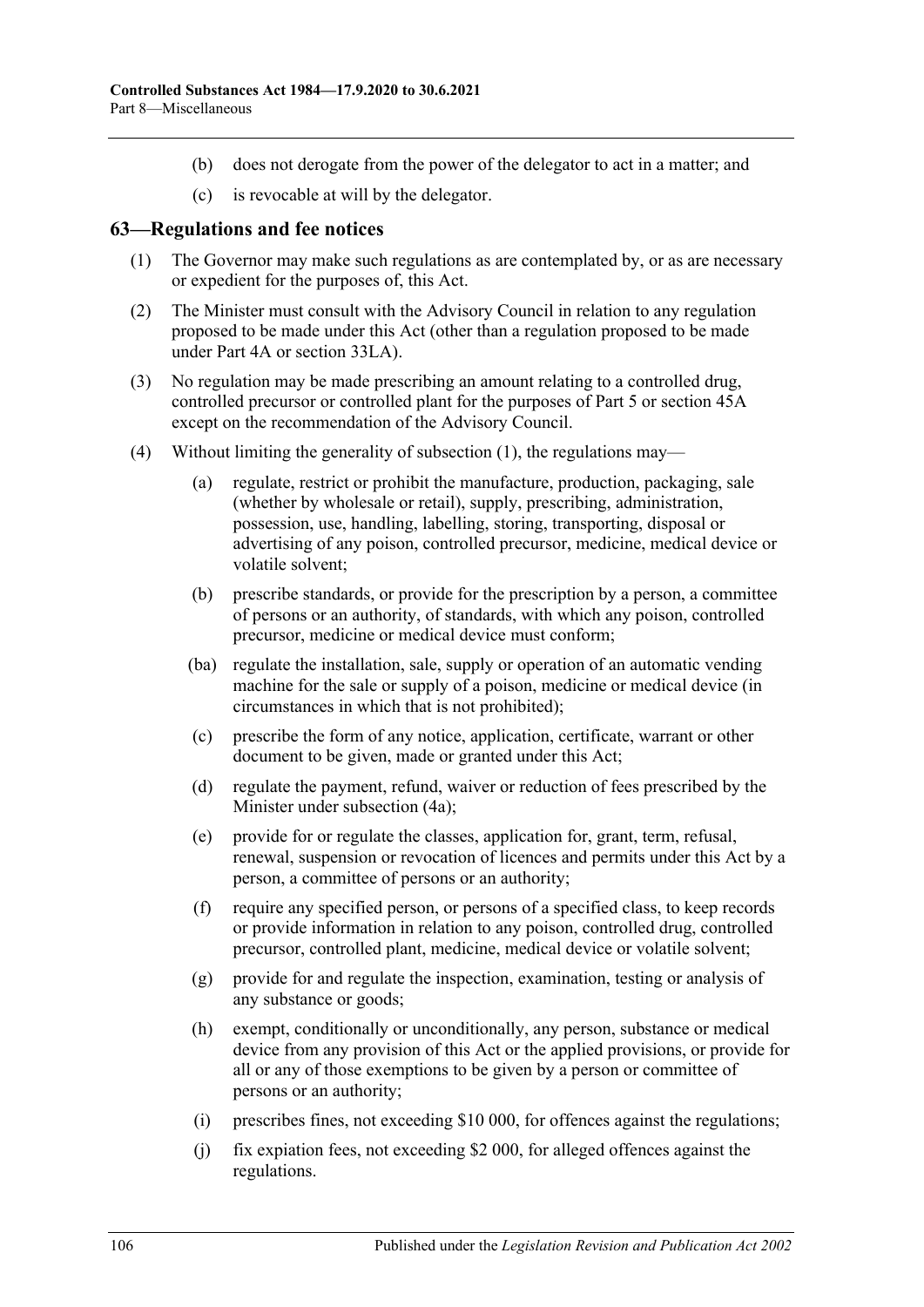- <span id="page-106-0"></span>(4a) The Minister may prescribe fees for the purposes of this Act by fee notice under the *[Legislation \(Fees\) Act](http://www.legislation.sa.gov.au/index.aspx?action=legref&type=act&legtitle=Legislation%20(Fees)%20Act%202019) 2019*.
- (5) The regulations may refer to or, by reference, incorporate (with or without modifications) any code, standard, pharmacopoeia or other document published inside or outside of this State, either as in force at the time the regulations are made or as in force from time to time.
- (5a) If a code, standard, pharmacopoeia or other document is referred to or incorporated in the regulations (or in a code, standard, pharmacopoeia or other document referred to or incorporated in the regulations)—
	- (a) a copy of the code, standard, pharmacopoeia or other document must be kept available for inspection by members of the public, without charge and during normal office hours, at an office or offices specified in the regulations; and
	- (b) evidence of the contents of the code, standard, pharmacopoeia or other document may be given in any legal proceedings by production of a document apparently certified by the Minister to be a true copy of the code, standard, pharmacopoeia or other document.
- (6) Any regulation under this Act may be of general or limited application according to—
	- (a) the classes of persons or things; or
	- (b) the circumstances; or
	- (c) any other specified factor,

to which the regulation is expressed to apply.

(7) The regulations may provide that a matter or thing in respect of which regulations may be made is to be determined according to the discretion of the Minister.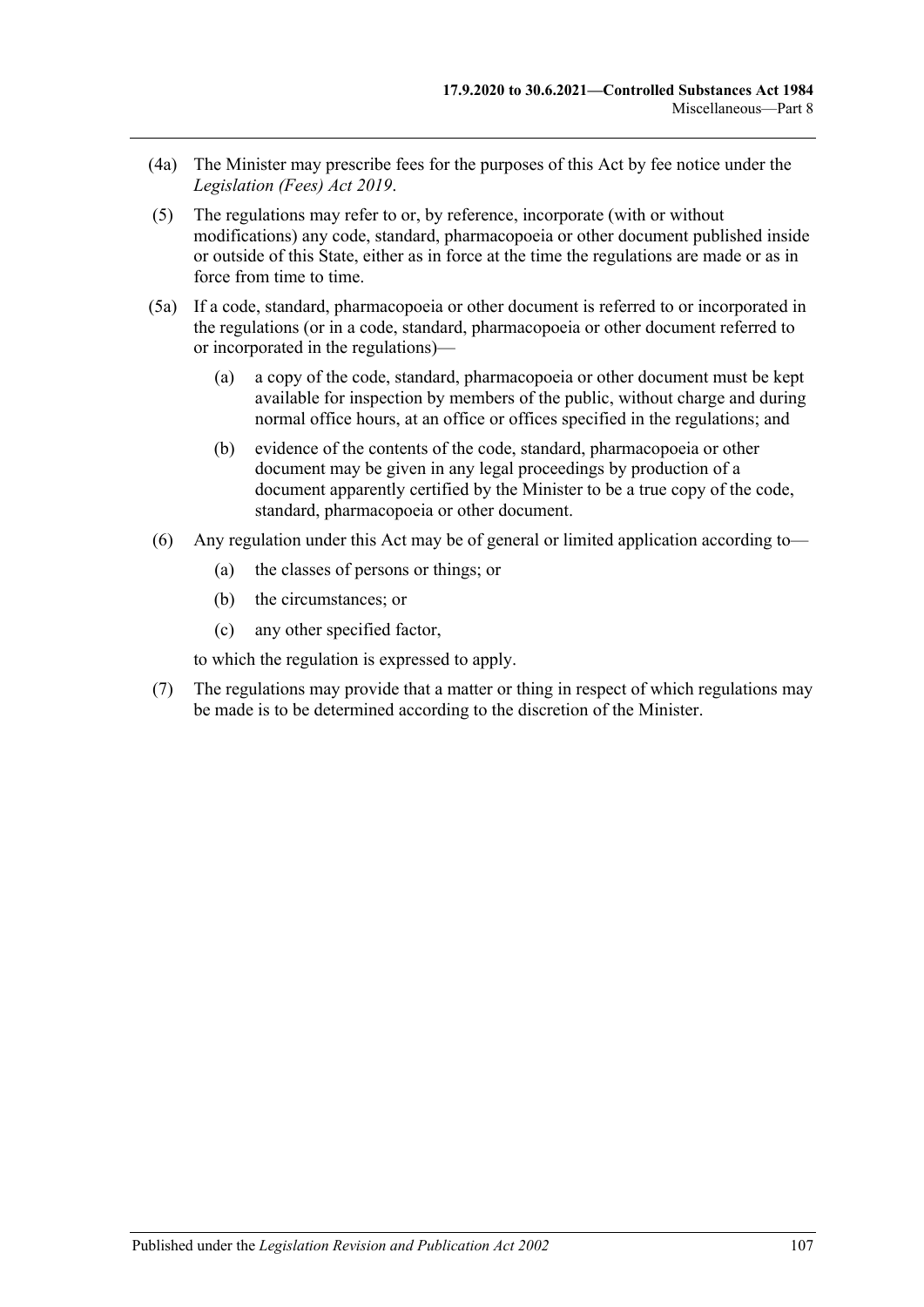# **Legislative history**

# **Notes**

- Amendments of this version that are uncommenced are not incorporated into the text.
- Please note—References in the legislation to other legislation or instruments or to titles of bodies or offices are not automatically updated as part of the program for the revision and publication of legislation and therefore may be obsolete.
- Earlier versions of this Act (historical versions) are listed at the end of the legislative history.
- For further information relating to the Act and subordinate legislation made under the Act see the Index of South Australian Statutes or www.legislation.sa.gov.au.

# **Principal Act and amendments**

New entries appear in bold.

| Year | N <sub>0</sub> | Title                                                                              | Assent     | Commencement                                                                                                                                                                                                                                                                                                                                                              |
|------|----------------|------------------------------------------------------------------------------------|------------|---------------------------------------------------------------------------------------------------------------------------------------------------------------------------------------------------------------------------------------------------------------------------------------------------------------------------------------------------------------------------|
| 1984 | 52             | <b>Controlled Substances Act 1984</b>                                              | 24.5.1984  | 9.5.1985 (Gazette 9.5.1985 p1399)<br>except s 19-3.3.1986 (Gazette<br>27.2.1986 p421) and except<br>s 22-1.7.1988 (Gazette 19.5.1988<br>$p1246$ ) and except s 21–9.2.1989<br>(Gazette 9.2.1989 $p354$ ) and except<br>ss 12(7), 13-18 & 23-29-4.1.1996<br>(Gazette 4.1.1996 $p2$ ) and except<br>ss $3(1)$ , $12(5)$ , $(6)$ & $20-1.7.2011$<br>(Gazette 9.6.2011 p2544) |
| 1986 | 17             | Crimes (Confiscation of Profits)<br>Act 1986                                       | 20.3.1986  | 1.3.1987 (Gazette 19.2.1987 p381)                                                                                                                                                                                                                                                                                                                                         |
| 1986 | 43             | Statutes Amendment (Analysts)<br>Act 1986                                          | 4.9.1986   | 16.10.1986 (Gazette 16.10.1986 p1373)                                                                                                                                                                                                                                                                                                                                     |
| 1986 | 64             | Controlled Substances Act<br>Amendment Act 1986                                    | 6.11.1986  | 20.11.1986 (Gazette 20.11.1986 p1638)<br>except s 8-30.4.1987 (Gazette<br>30.4.1987 p1133) and except<br>s 7-29.3.1990 (Gazette 29.3.1990<br>p884)                                                                                                                                                                                                                        |
| 1990 | 28             | <b>Controlled Substances Act</b><br>Amendment Act 1990                             | 26.4.1990  | 26.4.1990                                                                                                                                                                                                                                                                                                                                                                 |
| 1990 | 29             | <b>Controlled Substances Act</b><br>Amendment Act (No. 2) 1990                     | 26.4.1990  | 26.9.1991 (Gazette 26.9.1991 p890)                                                                                                                                                                                                                                                                                                                                        |
| 1991 | 13             | Pharmacists Act 1991                                                               | 4.4.1991   | 21.11.1991 (Gazette 21.11.1991 p1328)                                                                                                                                                                                                                                                                                                                                     |
| 1991 | 49             | Director of Public Prosecutions<br>Act 1991                                        | 21.11.1991 | 6.7.1992 (Gazette 25.6.1992 p1869)                                                                                                                                                                                                                                                                                                                                        |
| 1991 | 69             | <b>Statutes Repeal and Amendment</b><br>(Courts) Act 1991                          | 12.12.1991 | 6.7.1992 (Gazette 2.7.1992 p209)                                                                                                                                                                                                                                                                                                                                          |
| 1992 | 44             | <b>Controlled Substances</b><br>(Classification of Offences)<br>Amendment Act 1992 | 10.9.1992  | $6.7.1992$ : s 2                                                                                                                                                                                                                                                                                                                                                          |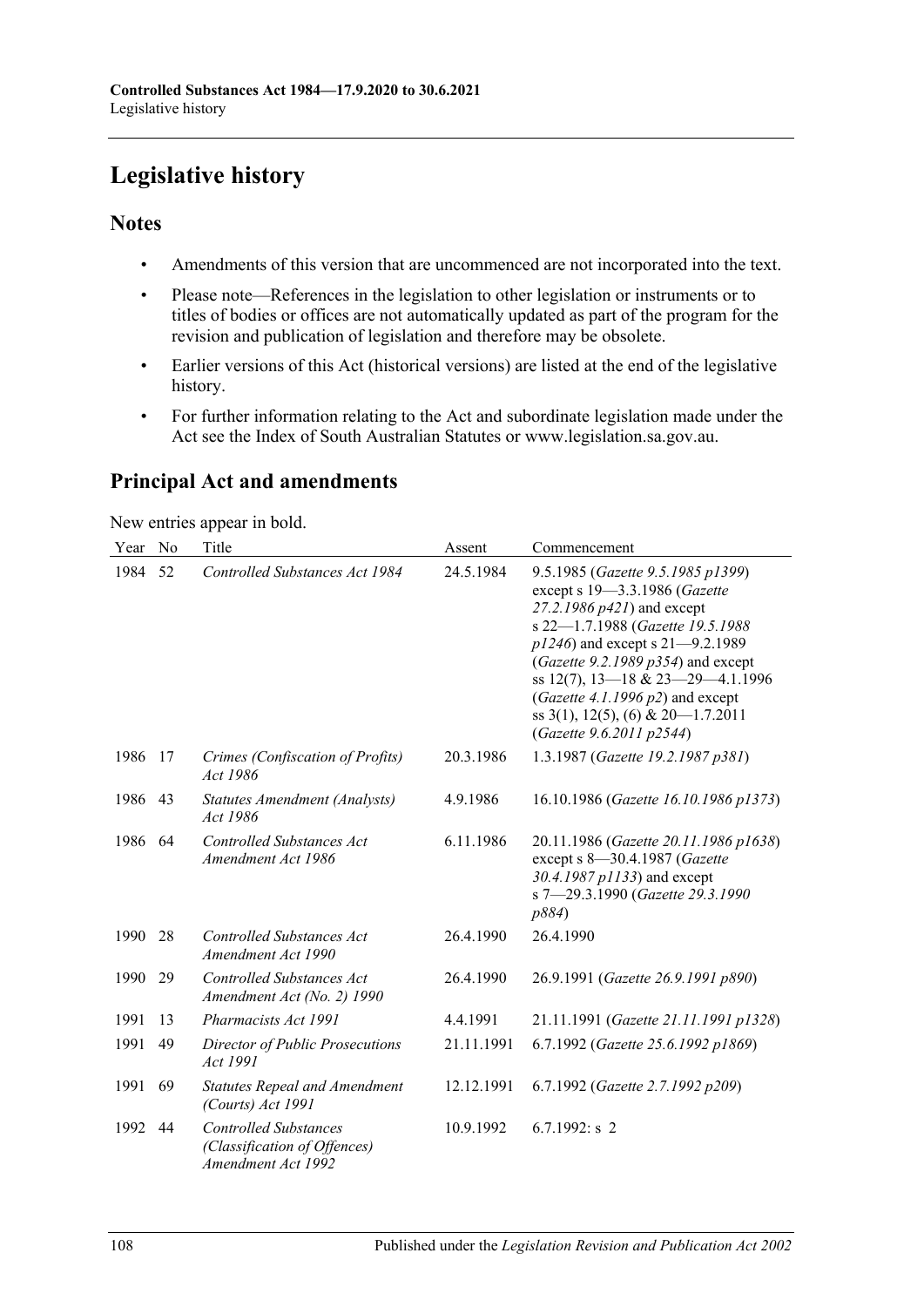| 1994 27 |     | <b>Controlled Substances (Destruction</b><br>of Cannabis) Amendment Act 1994                       | 26.5.1994  | 13.10.1994 (Gazette 13.10.1994 p944)                                                                                                                                                                                                                         |
|---------|-----|----------------------------------------------------------------------------------------------------|------------|--------------------------------------------------------------------------------------------------------------------------------------------------------------------------------------------------------------------------------------------------------------|
| 1995    | 98  | Controlled Substances (General<br>Offences-Poisons) Amendment<br>Act 1995                          | 14.12.1995 | 4.1.1996 (Gazette 4.1.1996 p2)                                                                                                                                                                                                                               |
| 1996    | 34  | <b>Statutes Amendment and Repeal</b><br>(Common Expiation Scheme)<br>Act 1996                      | 2.5.1996   | Sch (cl 12)-3.2.1997 (Gazette<br>19.12.1996 p1923)                                                                                                                                                                                                           |
| 1999    | 59  | <b>Controlled Substances</b><br>(Miscellaneous) Amendment<br>Act 1999                              | 19.8.1999  | 19.8.1999                                                                                                                                                                                                                                                    |
| 2000    | 34  | South Australian Health Commission 6.7.2000<br>(Administrative Arrangements)<br>Amendment Act 2000 |            | Sch 1 (cl 4)-6.7.2000 (Gazette<br>6.7.2000 p5                                                                                                                                                                                                                |
| 2000    | 87  | <b>Controlled Substances (Drug</b><br><b>Offence Diversion</b> ) Amendment<br>Act 2000             | 14.12.2000 | 1.10.2001 (Gazette 27.9.2001 p4295)                                                                                                                                                                                                                          |
| 2002    | 47  | Controlled Substances (Cannabis)<br>Amendment Act 2002                                             | 12.12.2002 | 1.2.2003 (Gazette 16.1.2003 p180)                                                                                                                                                                                                                            |
| 2004    | 48  | Controlled Substances (Repeal of<br><b>Sunset Provision) Amendment Act</b><br>2004                 | 16.12.2004 | $30.9.2004$ : s 2                                                                                                                                                                                                                                            |
| 2005    | -19 | Criminal Assets Confiscation Act<br>2005                                                           | 9.6.2005   | Sch 1 (cll 2-4)-2.4.2006 (Gazette<br>16.2.2006 p578                                                                                                                                                                                                          |
| 2005    | 80  | Controlled Substances (Serious Drug 8.12.2005<br>Offences) Amendment Act 2005                      |            | Pt 2 (ss $4(2)$ , (4), 5, 6, 12, 18, 19(2), 21,<br>23-28)-12.1.2006 (Gazette 12.1.2006<br>$p43$ ); ss 4(1), (3), (5)—(12), 7—11,<br>$13-17$ , $19(1)$ , $(3)$ , $(4)$ , $20$ , $22$ , $29$ , $30 \&$<br>Sch 1 (cl 6)-3.12.2007 (Gazette<br>22.11.2007 p4294) |
| 2007    | 35  | Statutes Amendment (Petroleum<br>Products) Act 2007                                                | 20.9.2007  | Pt 2 (s 4)-1.7.2008 (Gazette 13.3.2008<br>p1006                                                                                                                                                                                                              |
| 2007    | 50  | <b>Controlled Substances (Possession</b><br>of Prescribed Equipment)<br>Amendment Act 2007         | 29.11.2007 | 26.9.2008 (Gazette 25.9.2008 p4575)<br>except s 4-19.10.2008 (Gazette<br>16.10.2008 p4834)                                                                                                                                                                   |
| 2008 3  |     | Health Care Act 2008                                                                               | 13.3.2008  | Sch 4 (cl 4)-1.7.2008 (Gazette<br>26.6.2008 p2563)                                                                                                                                                                                                           |
| 2008    | 11  | Summary Offences (Drug<br>Paraphernalia) Amendment Act<br>2008                                     | 8.5.2008   | Sch 1 (cll 1 & 2)-8.6.2008 (Gazette<br>5.6.2008 p1872)                                                                                                                                                                                                       |
| 2008    | 32  | Controlled Substances (Controlled<br>Drugs, Precursors and Cannabis)<br>Amendment Act 2008         | 31.7.2008  | 10.9.2009 (Gazette 10.9.2009 p4410)                                                                                                                                                                                                                          |
| 2008    | 33  | <b>Controlled Substances (Drug</b><br>Detection Powers) Amendment Act<br>2008                      | 31.7.2008  | Pt 2 (ss $4-8$ )-23.10.2008 ( <i>Gazette</i><br>23.10.2008 p4931)                                                                                                                                                                                            |
| 2009    | 84  | Statutes Amendment (Public Sector<br>Consequential Amendments) Act<br>2009                         | 10.12.2009 | Pt 37 (ss 68 & 69)-1.2.2010 (Gazette<br>28.1.2010 p320)                                                                                                                                                                                                      |
| 2010    | 5   | <b>Health Practitioner Regulation</b><br>National Law (South Australia) Act<br>2010                | 1.7.2010   | Sch 1 (cl 6)-1.7.2010 (Gazette<br>$1.7.2010\,\overline{p}3338$                                                                                                                                                                                               |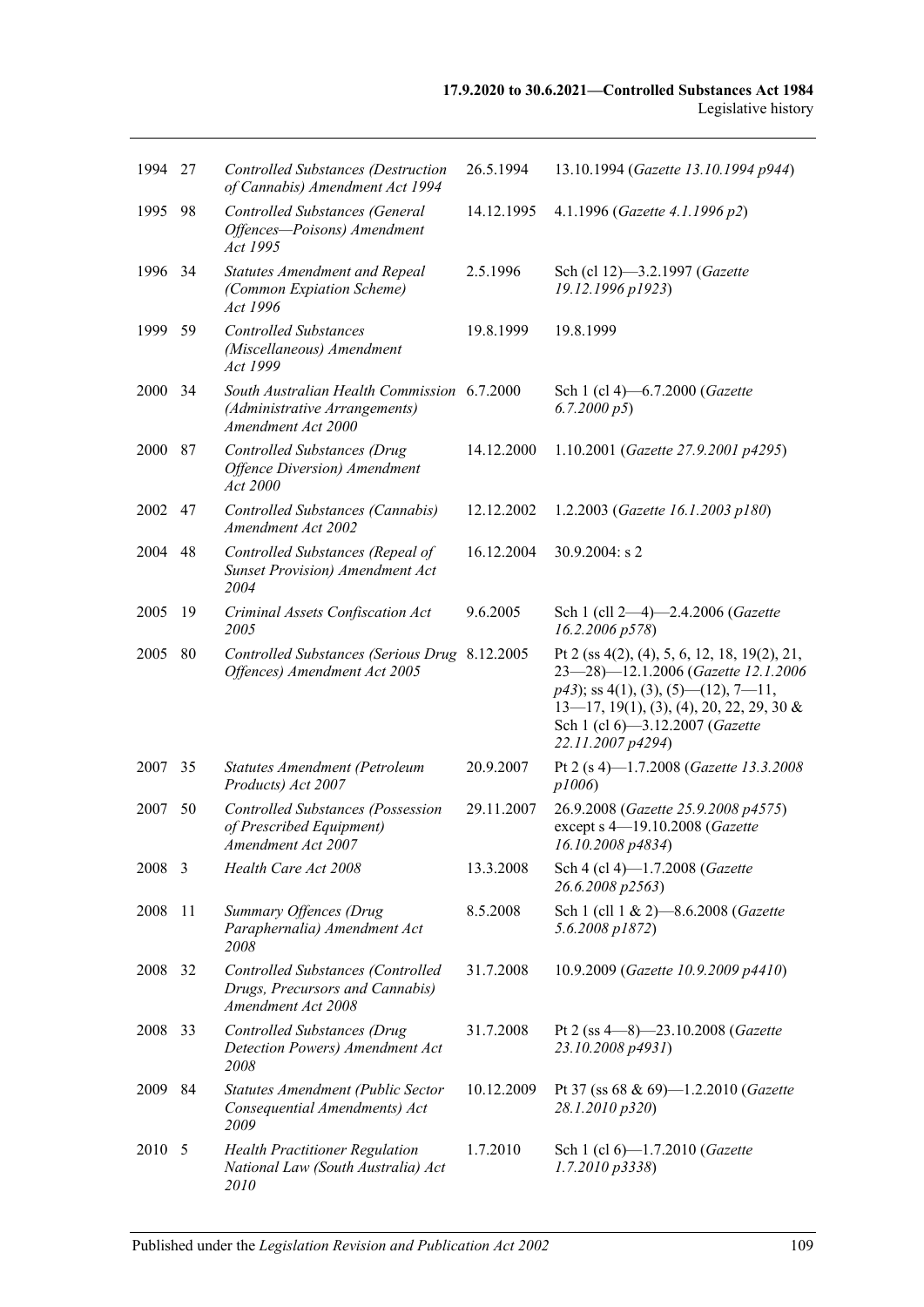| 2010 | -17   | <b>Controlled Substances</b><br>(Miscellaneous) Amendment Act<br>2010                                                                                  | 14.10.2010 | 28.11.2010 (Gazette 25.11.2010 p5401)                                          |
|------|-------|--------------------------------------------------------------------------------------------------------------------------------------------------------|------------|--------------------------------------------------------------------------------|
| 2011 | 3     | Controlled Substances (Therapeutic<br>Goods and Other Matters)<br>Amendment Act 2011                                                                   | 3.3.2011   | 9.6.2011 except ss 4–26, 28–32 &<br>Sch 1-1.7.2011 (Gazette 9.6.2011<br>p 2544 |
| 2011 | 25    | <b>Controlled Substances (Offences</b><br>Relating to Instructions) Amendment<br>Act 2011                                                              | 21.7.2011  | 28.8.2011 (Gazette 18.8.2011 p3490)                                            |
| 2011 | 36    | Statutes Amendment (Directors'<br>Liability) Act 2011                                                                                                  | 22.9.2011  | Pt 8 (s 10)-1.1.2012 ( <i>Gazette</i><br>15.12.2011 p4988)                     |
| 2012 | -12   | Statutes Amendment (Serious and<br>Organised Crime) Act 2012                                                                                           | 10.5.2012  | Pt 4 (ss 17-25)-17.6.2012 (Gazette<br>14.6.2012 p2756)                         |
| 2012 | 43    | <b>Statutes Amendment (Courts</b><br>Efficiency Reforms) Act 2012                                                                                      | 22.11.2012 | Pt 3 (ss $6-9$ )-1.7.2013 (Gazette<br>$16.5.2013$ $p1541$ )                    |
| 2013 | 84    | <b>Controlled Substances (Offences)</b><br>Amendment Act 2013                                                                                          | 5.12.2013  | 16.2.2014 (Gazette 23.1.2014 p343)                                             |
| 2015 | 38    | <b>Controlled Substances (Simple</b><br>Possession Offences) Amendment<br>Act 2015                                                                     | 26.11.2015 | 29.2.2016 (Gazette 4.2.2016 p365)                                              |
| 2015 | 42    | <b>Controlled Substances (Poppy</b><br>Cultivation) Amendment Act 2015                                                                                 | 3.12.2015  | 16.9.2016 (Gazette 1.9.2016 p3625)                                             |
| 2016 | 52    | <b>Controlled Substances</b><br>(Miscellaneous) Amendment Act<br>2016                                                                                  | 10.11.2016 | 1.4.2017 (Gazette 16.2.2017 p549)                                              |
| 2017 | 15    | Industrial Hemp Act 2017                                                                                                                               | 16.5.2017  | Sch 1-12.11.2017 (Gazette 31.10.2017<br>p4467)                                 |
| 2017 | 49    | Liquor Licensing (Liquor Review)<br>Amendment Act 2017                                                                                                 | 28.11.2017 | Sch 1 (cl 1)-18.11.2019 (Gazette<br>7.11.2019 p3759)                           |
| 2018 | 32    | Statutes Amendment (Drug Offences)<br>Act 2018                                                                                                         | 22.11.2018 | Pt 2 (ss 4 to 25)-1.4.2019 (Gazette<br>$7.2.2019$ $p415$                       |
| 2018 | (229) | <b>Health Practitioner Regulation</b><br>National Law (South Australia)<br>(Amendment of Law) (No 3)<br>Regulations 2018 (Gazette<br>29.11.2018 p4077) |            | Sch 1 (cl 2)-1.12.2018: r 2                                                    |
| 2019 | -14   | Statutes Amendment (SACAT)<br>Act 2019                                                                                                                 | 11.7.2019  | Pt 7 (ss 51 to 56)-4.5.2020 (Gazette<br>27.2.2020 p442)                        |
| 2019 | 34    | Controlled Substances (Youth<br>Treatment Orders) Amendment<br>Act 2019                                                                                | 21.11.2019 | uncommenced                                                                    |
| 2020 | 28    | <b>Controlled Substances</b><br>(Confidentiality and Other Matters)<br><b>Amendment Act 2020</b>                                                       | 17.9.2020  | 17.9.2020                                                                      |
| 2020 | 40    | Training and Skills Development<br>(Miscellaneous) Amendment<br>Act 2020                                                                               | 19.11.2020 | Sch 1 (cl 1)-1.7.2021 (Gazette<br>24.6.2021 p2260)                             |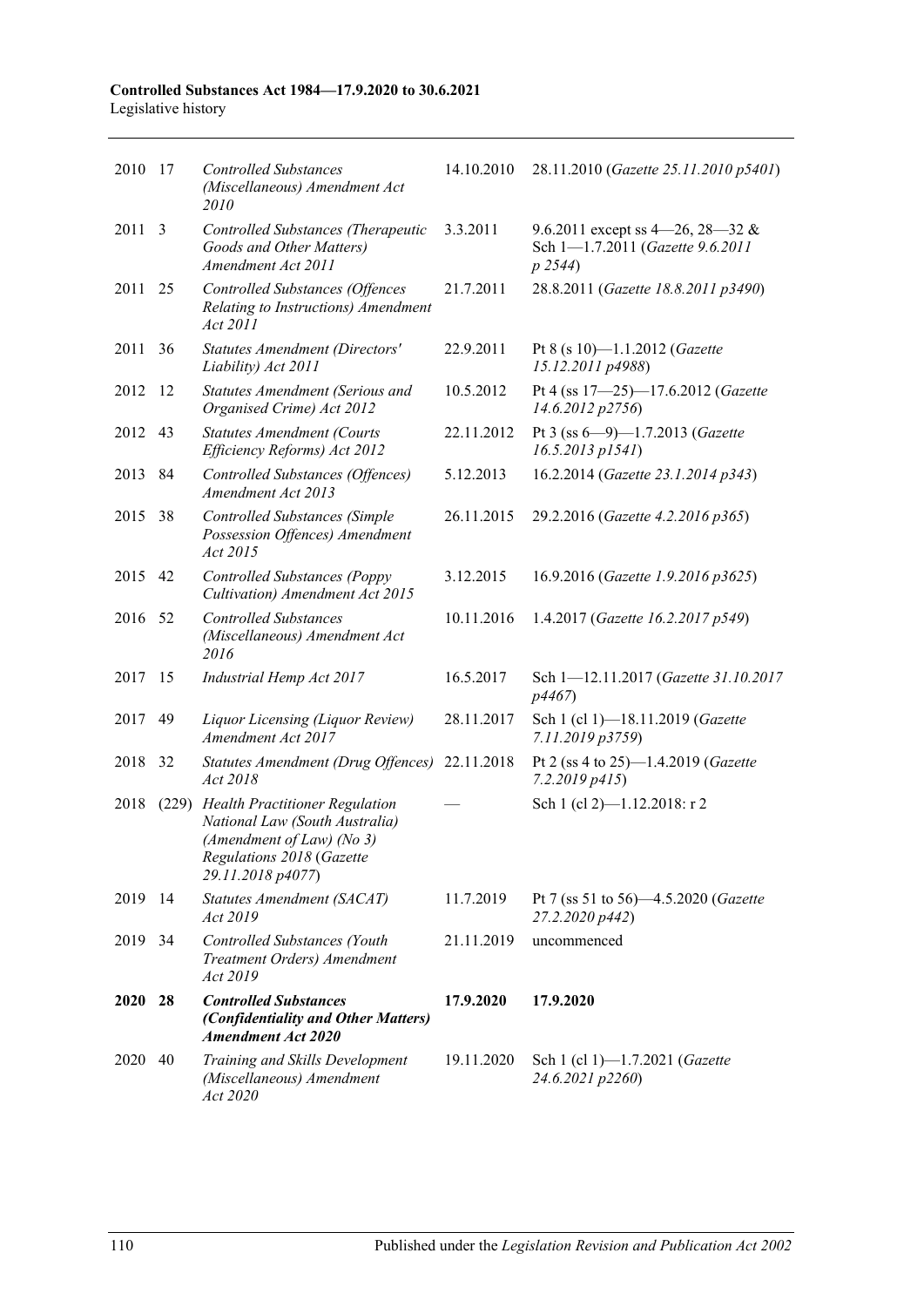# **Provisions amended**

New entries appear in bold.

Entries that relate to provisions that have been deleted appear in italics.

| Provision                               | How varied                                                               | Commencement                    |  |
|-----------------------------------------|--------------------------------------------------------------------------|---------------------------------|--|
| Long title                              | amended by 59/1999 s 13 (Sch)                                            | 19.8.1999                       |  |
|                                         | amended by 3/2011 s 4                                                    | 1.7.2011                        |  |
|                                         | amended under Legislation Revision and<br><b>Publication Act 2002</b>    | 28.8.2011                       |  |
| Pt 1                                    |                                                                          |                                 |  |
| s <sub>2</sub>                          | deleted by 59/1999 s 13 (Sch)                                            | 19.8.1999                       |  |
| s 3 before omission                     |                                                                          |                                 |  |
| $s \frac{3}{2}$                         | deleted by 59/1999 s 13 (Sch)                                            | 19.8.1999                       |  |
| s <sub>3</sub>                          | omitted under Legislation Revision and<br>Publication Act 2002           | 28.8.2011                       |  |
| s <sub>4</sub>                          |                                                                          |                                 |  |
| s(4(1))                                 | s 4 redesignated as $s$ 4(1) by 64/1986 s 3(b)                           | 20.11.1986                      |  |
| <b>Advisory Council</b>                 | the Advisory Council amended to read<br>Advisory Council by 3/2011 Sch 1 | 1.7.2011                        |  |
| aggravated<br>offence                   | inserted by $12/2012$ s $17(1)$                                          | 17.6.2012                       |  |
| analyst                                 | substituted by $43/1986$ s $5(a)$                                        | 16.10.1986                      |  |
| applied provisions                      | inserted by $3/2011$ s $5(1)$                                            | 1.7.2011                        |  |
| artificially<br>enhanced<br>cultivation | inserted by $32/2008$ s 4(1)                                             | 10.9.2009                       |  |
| assessment panel                        | deleted by $87/2000 s3$                                                  | 1.10.2001                       |  |
|                                         | assessment service inserted by 87/2000 s 3                               | 1.10.2001                       |  |
|                                         | amended by 34/2019 s 4(1)                                                | uncommenced-not<br>incorporated |  |
| authorised officer                      | substituted by $32/2008$ s $4(2)$                                        | 10.9.2009                       |  |
| basic offence                           | inserted by 12/2012 s 17(2)                                              | 17.6.2012                       |  |
| botanist                                | deleted by $43/1986 s 5(b)$                                              | 16.10.1986                      |  |
| cannabis                                | substituted by $29/1990$ s $3(a)$                                        | 26.9.1991                       |  |
| cannabis oil                            | substituted by $29/1990$ s $3(a)$                                        | 26.9.1991                       |  |
| cannabis resin                          | substituted by $29/1990$ s $3(a)$                                        | 26.9.1991                       |  |
| child                                   | substituted by 29/1990 s 3(b)                                            | 26.9.1991                       |  |
| commercial<br>quantity                  | inserted by $80/2005$ s $4(1)$                                           | 3.12.2007                       |  |
|                                         | amended by 32/2008 s 4(3)                                                | 10.9.2009                       |  |
| Commonwealth<br>Act                     | inserted by $3/2011$ s $5(2)$                                            | 1.7.2011                        |  |
| Commonwealth<br>Minister                | inserted by $3/2011$ s $5(2)$                                            | 1.7.2011                        |  |
| Commonwealth<br>Secretary               | inserted by $3/2011$ s $5(2)$                                            | 1.7.2011                        |  |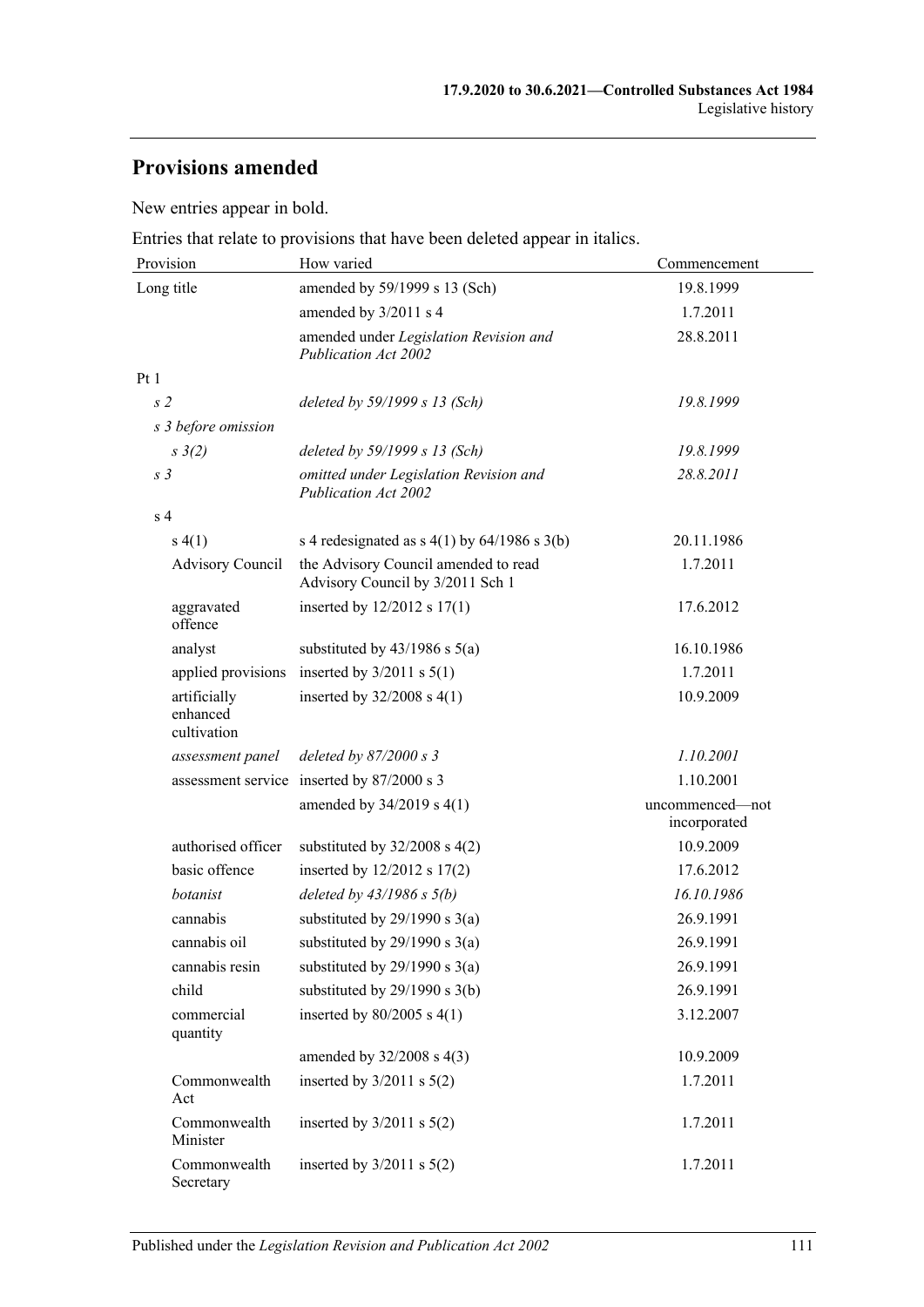| Commonwealth                        | inserted by $3/2011$ s $5(2)$                                | 1.7.2011   |
|-------------------------------------|--------------------------------------------------------------|------------|
| therapeutic goods<br>laws           |                                                              |            |
| controlled drug                     | inserted by $80/2005$ s $4(1)$                               | 3.12.2007  |
|                                     | amended by $84/2013$ s $4(1)$                                | 16.2.2014  |
| controlled plant                    | inserted by $80/2005$ s $4(1)$                               | 3.12.2007  |
| controlled<br>precursor             | inserted by $80/2005$ s $4(1)$                               | 3.12.2007  |
| cultivate                           | inserted by $80/2005$ s $4(1)$                               | 3.12.2007  |
| dentist                             | amended by 59/1999 s 13 (Sch)                                | 19.8.1999  |
|                                     | amended by $80/2005$ s $4(2)$                                | 12.1.2006  |
|                                     | substituted by $5/2010$ Sch 1 cl $6(1)$                      | 1.7.2010   |
| Department                          | the Department inserted by 34/2000 Sch 1<br>cl 4(a)          | 6.7.2000   |
|                                     | the Department amended to read Department<br>by 3/2011 Sch 1 | 1.7.2011   |
| discrete dosage<br>unit             | inserted by $32/2008$ s 4(4)                                 | 10.9.2009  |
|                                     | substituted by 17/2010 s 4                                   | 28.11.2010 |
|                                     | drug detection dog inserted by $33/2008$ s 4(1)              | 23.10.2008 |
| electronic drug<br>detection system | inserted by $33/2008$ s 4(2)                                 | 23.10.2008 |
| general drug<br>detection           | inserted by $33/2008$ s 4(2)                                 | 23.10.2008 |
| the Health<br>Commission            | deleted by 3/2008 Sch 4 cl 4                                 | 1.7.2008   |
| interim controlled<br>drug          | inserted by $84/2013$ s $4(2)$                               | 16.2.2014  |
| large commercial<br>quantity        | inserted by $80/2005$ s $4(3)$                               | 3.12.2007  |
|                                     | amended by 32/2008 s 4(5)                                    | 10.9.2009  |
| manufacture                         | inserted by $80/2005$ s $4(3)$                               | 3.12.2007  |
| medical device                      | inserted by $3/2011$ s $5(3)$                                | 1.7.2011   |
| medical<br>practitioner             | amended by 59/1999 s 13 (Sch)                                | 19.8.1999  |
|                                     | substituted by $5/2010$ Sch 1 cl $6(2)$                      | 1.7.2010   |
| medicine                            | inserted by $3/2011$ s $5(4)$                                | 1.7.2011   |
| midwife                             | inserted by $3/2011$ s $5(4)$                                | 1.7.2011   |
|                                     | amended by 229/2018 Sch 1 cl 2(1)                            | 1.12.2018  |
| nurse                               | amended by $64/1986$ s $3(a)$                                | 20.11.1986 |
|                                     | amended by $80/2005$ s $4(4)$                                | 12.1.2006  |
|                                     | substituted by $5/2010$ Sch 1 cl $6(3)$                      | 1.7.2010   |
|                                     | amended by 229/2018 Sch 1 cl 2(2)                            | 1.12.2018  |
| nurse practitioner                  | inserted by $3/2011$ s $5(5)$                                | 1.7.2011   |
| pharmacist                          | substituted by 13/1991 (Sch 2)                               | 21.11.1991 |
|                                     | substituted by 5/2010 Sch 1 cl 6(4)                          | 1.7.2010   |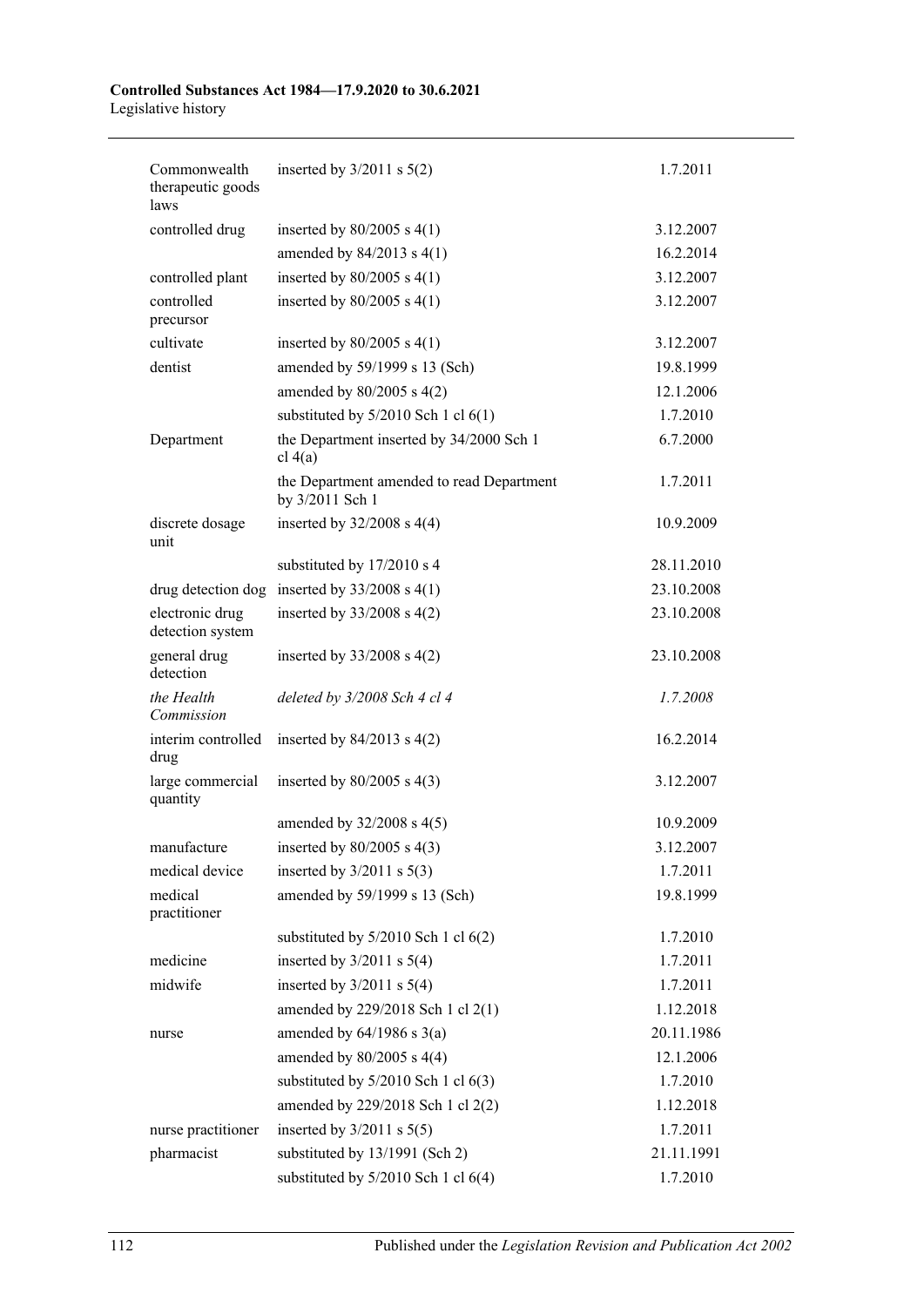| plant                             | deleted by $29/1990 s 3(c)$                      | 26.9.1991                       |
|-----------------------------------|--------------------------------------------------|---------------------------------|
| possession                        | substituted by $80/2005$ s 4(5)                  | 3.12.2007                       |
| produce                           | deleted by $80/2005$ s $4(6)$                    | 3.12.2007                       |
| product                           | inserted by $80/2005$ s $4(6)$                   | 3.12.2007                       |
| prohibited<br>substance           | deleted by $80/2005$ s $4(7)$                    | 3.12.2007                       |
| registered health<br>practitioner | inserted by $3/2011$ s $5(6)$                    | 1.7.2011                        |
| related person or<br>body         | deleted by 17/1986 s 13 (Sch)                    | 1.3.1987                        |
| school zone                       | inserted by $29/1990$ s $3(d)$                   | 26.9.1991                       |
| sell                              | substituted by $80/2005$ s $4(8)$                | 3.12.2007                       |
| senior police<br>officer          | inserted by $33/2008$ s 4(3)                     | 23.10.2008                      |
|                                   | amended by 3/2011 Sch 1                          | 1.7.2011                        |
| simple possession<br>offence      | substituted by $80/2005$ s 4(9)                  | 3.12.2007                       |
| supply                            | substituted by $80/2005$ s $4(10)$               | 3.12.2007                       |
| therapeutic device                | deleted by $3/2011 s 5(7)$                       | 1.7.2011                        |
| therapeutic<br>substance          | deleted by $3/2011 s 5(7)$                       | 1.7.2011                        |
| traffic                           | inserted by $80/2005$ s $4(11)$                  | 3.12.2007                       |
| trafficable<br>quantity           | inserted by $80/2005$ s $4(11)$                  | 3.12.2007                       |
|                                   | amended by $32/2008$ s 4(6)                      | 10.9.2009                       |
| treatment service                 | inserted by $34/2019$ s $4(2)$                   | uncommenced-not<br>incorporated |
| Tribunal                          | inserted by 14/2019 s 51                         | 4.5.2020                        |
|                                   | veterinary surgeon amended by 59/1999 s 13 (Sch) | 19.8.1999                       |
|                                   | amended by 3/2011 Sch 1                          | 1.7.2011                        |
| s(4(2)                            | inserted by $64/1986$ s $3(b)$                   | 20.11.1986                      |
| s(4(3))                           | inserted by $64/1986$ s $3(b)$                   | 20.11.1986                      |
|                                   | substituted by $80/2005$ s $4(12)$               | 3.12.2007                       |
| $s\ 4(4)$ (7)                     | inserted by $80/2005$ s $4(12)$                  | 3.12.2007                       |
| s(4(7a))                          | inserted by 32/2018 s 4                          | 1.4.2019                        |
| s(4(8))                           | inserted by $80/2005$ s $4(12)$                  | 3.12.2007                       |
| s 5                               |                                                  |                                 |
| $s 5(2)$ and (3)                  | amended by 59/1999 s 13 (Sch)                    | 19.8.1999                       |
| $\overline{c}$<br>s 6             |                                                  |                                 |
| s(6(1))                           | substituted by 59/1999 s 13 (Sch)                | 19.8.1999                       |
| s(6(2))                           | amended by 59/1999 s 13 (Sch)                    | 19.8.1999                       |
|                                   | amended by 34/2000 Sch 1 cl 4(b)                 | 6.7.2000                        |
|                                   | amended by $80/2005$ s $5(1)$ , (2)              | 12.1.2006                       |
|                                   | amended by 32/2008 s 5                           | 10.9.2009                       |

 $Pt$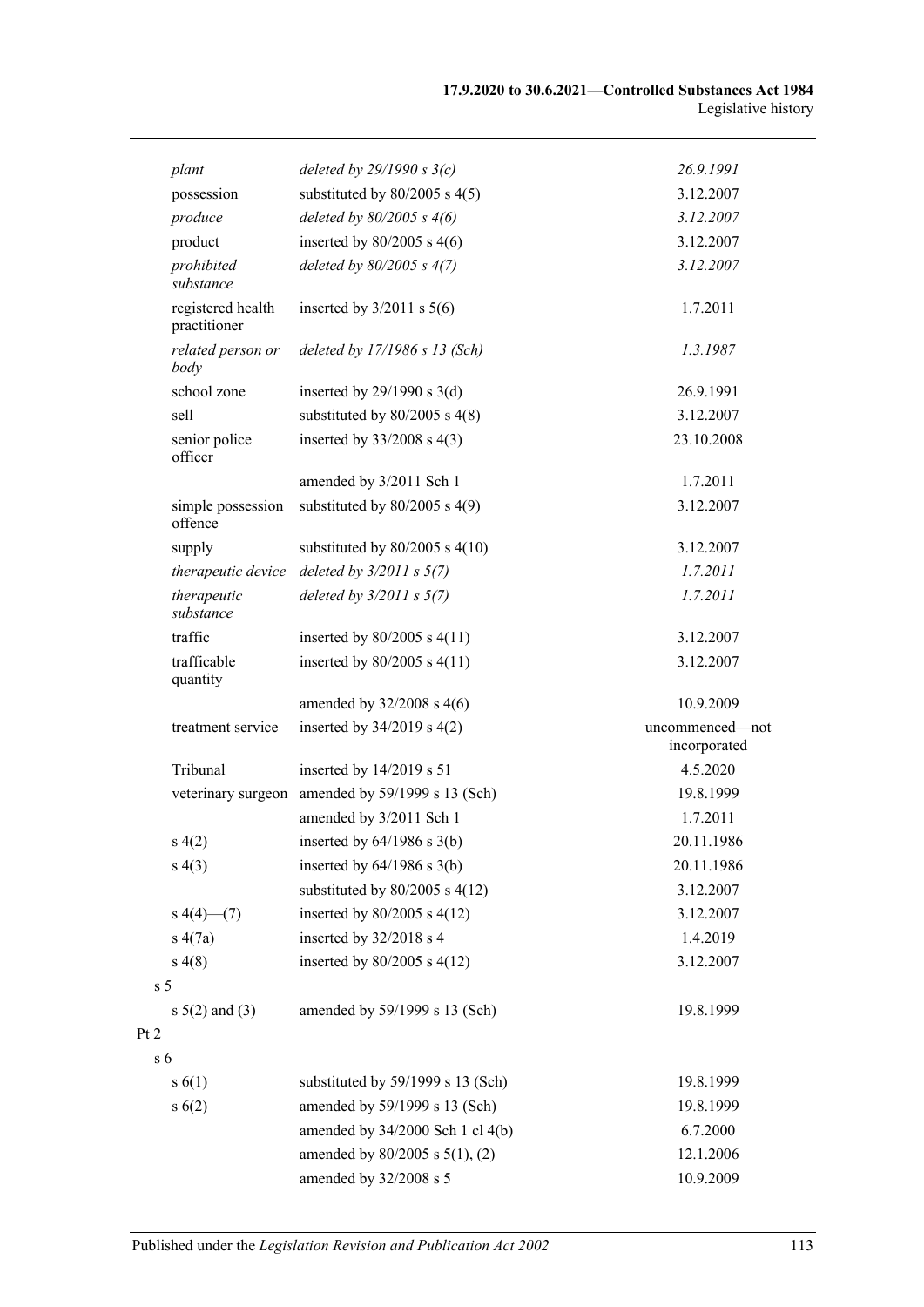|                       | amended by 3/2011 Sch 1                                                                                 | 1.7.2011  |
|-----------------------|---------------------------------------------------------------------------------------------------------|-----------|
| $s\ 6(4)$             | amended by 59/1999 s 13 (Sch)                                                                           | 19.8.1999 |
|                       | amended by 3/2011 Sch 1                                                                                 | 1.7.2011  |
| s <sub>7</sub>        |                                                                                                         |           |
| s(7(1))               | amended by 59/1999 s 13 (Sch)                                                                           | 19.8.1999 |
|                       | amended by 3/2011 Sch 1                                                                                 | 1.7.2011  |
| s $7(2)$ and $(3)$    | amended by 59/1999 s 13 (Sch)                                                                           | 19.8.1999 |
| $s \, 7(4)$           | amended by 59/1999 s 13 (Sch)                                                                           | 19.8.1999 |
|                       | amended by 3/2011 Sch 1                                                                                 | 1.7.2011  |
| ss 8 and 9            | amended by 59/1999 s 13 (Sch)                                                                           | 19.8.1999 |
| s 10                  |                                                                                                         |           |
| s 10(1)               | substituted by 59/1999 s 13 (Sch)                                                                       | 19.8.1999 |
| 10(2)                 | amended by 59/1999 s 13 (Sch)                                                                           | 19.8.1999 |
| s 10(3)               | amended by 59/1999 s 13 (Sch)                                                                           | 19.8.1999 |
|                       | amended by 80/2005 s 6                                                                                  | 12.1.2006 |
| s $10(4)$ - (6)       | amended by 59/1999 s 13 (Sch)                                                                           | 19.8.1999 |
| s 10A                 | inserted by 84/2009 s 68                                                                                | 1.2.2010  |
| s 11                  |                                                                                                         |           |
| s 11(3)               | amended by 59/1999 s 13 (Sch)                                                                           | 19.8.1999 |
|                       | amended by 3/2011 Sch 1                                                                                 | 1.7.2011  |
| $s11(5)$ – (7)        | amended by 59/1999 s 13 (Sch)                                                                           | 19.8.1999 |
| Pt 2A                 | inserted by 3/2011 s 6                                                                                  | 1.7.2011  |
| s 11A                 |                                                                                                         |           |
| s 11A(3)              | amended by 14/2019 s 52                                                                                 | 4.5.2020  |
| s 11L                 | substituted by 14/2019 s 53                                                                             | 4.5.2020  |
| Pt3                   |                                                                                                         |           |
| s 12                  |                                                                                                         |           |
| s $12(1)$ and $(3)$   | amended by 59/1999 s 13 (Sch)                                                                           | 19.8.1999 |
| s 12(4)               | amended by 59/1999 s 13 (Sch)                                                                           | 19.8.1999 |
|                       | amended by $80/2005$ s $7(1)$                                                                           | 3.12.2007 |
| $s 12(4a)$ and $(4b)$ | inserted by $80/2005$ s $7(2)$                                                                          | 3.12.2007 |
| s $12(5)$ and (6)     | amended by 59/1999 s 13 (Sch) but deleted by<br>$3/2011$ s $7(1)$ immediately following<br>commencement | 1.7.2011  |
| s 12(7)               | amended by 59/1999 s 13 (Sch)                                                                           | 19.8.1999 |
| s 12(8)               | amended by $3/2011$ s $7(2)$                                                                            | 1.7.2011  |
| s 12A                 | inserted by 84/2013 s 5                                                                                 | 16.2.2014 |
| Pt 4                  |                                                                                                         |           |
| s 13                  |                                                                                                         |           |
| s 13(1)               | amended by 98/1995 s 3                                                                                  | 4.1.1996  |
|                       | amended by 59/1999 s 13 (Sch)                                                                           | 19.8.1999 |
|                       | amended by $34/2000$ Sch 1 cl $4(c)$                                                                    | 6.7.2000  |
|                       | amended by 80/2005 s 8(1)                                                                               | 3.12.2007 |
|                       |                                                                                                         |           |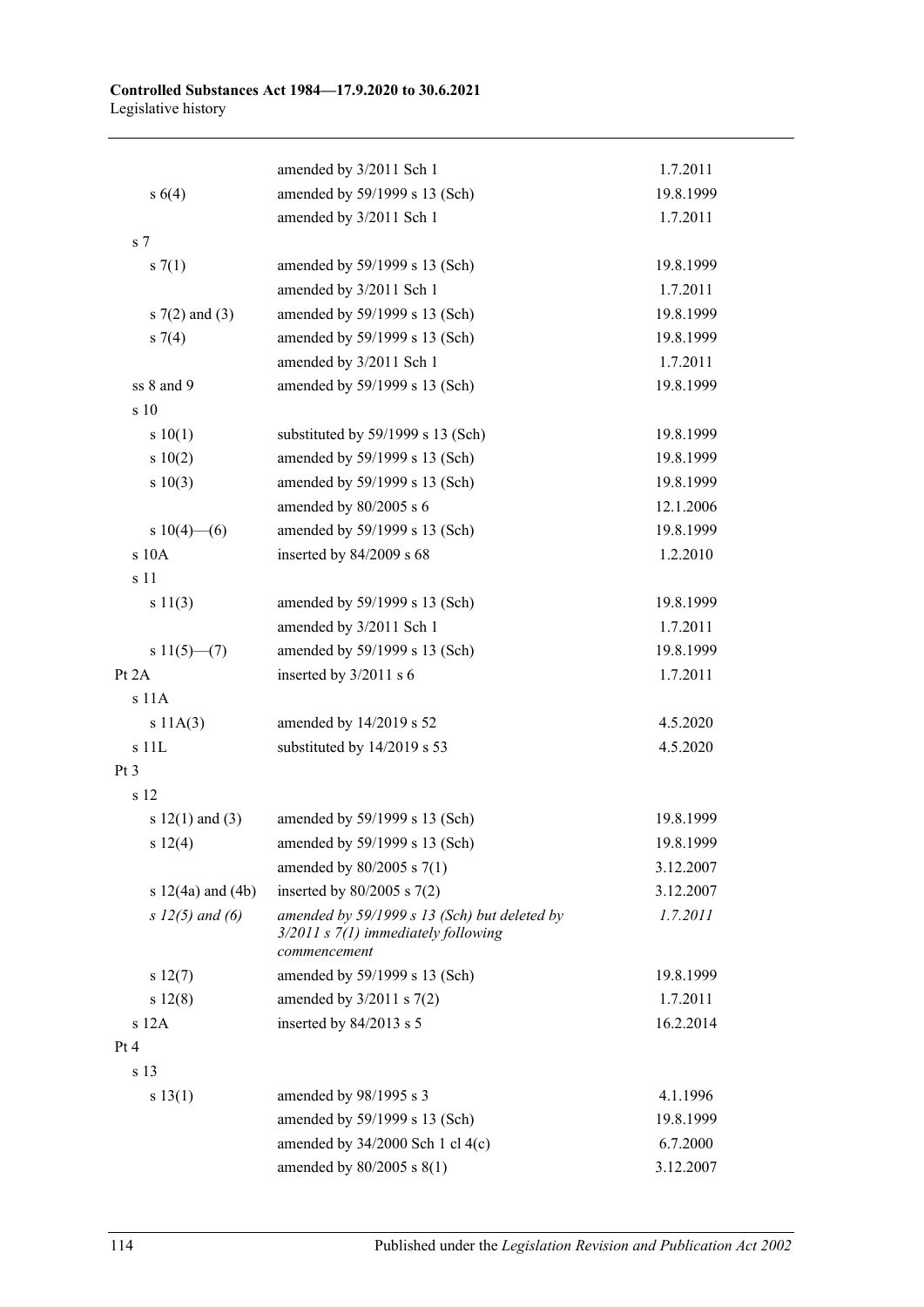|                     | amended by 3/2011 s 8(1), (2)        | 1.7.2011  |
|---------------------|--------------------------------------|-----------|
| s 13(2)             | amended by $3/2011$ s $8(3)$         | 1.7.2011  |
| s 13(3)             | inserted by 59/1999 s 2              | 19.8.1999 |
| s 13(4)             | inserted by $80/2005$ s $8(2)$       | 3.12.2007 |
| s <sub>14</sub>     |                                      |           |
| s 14(1)             | amended by 98/1995 s 4               | 4.1.1996  |
|                     | amended by 59/1999 s 13 (Sch)        | 19.8.1999 |
|                     | amended by 34/2000 Sch 1 cl 4(d)     | 6.7.2000  |
|                     | amended by $3/2011$ s $9(1)$         | 1.7.2011  |
| s 14(2)             | amended by $3/2011$ s $9(2)$         | 1.7.2011  |
| s 14(3)             | inserted by 59/1999 s 3              | 19.8.1999 |
| s <sub>15</sub>     |                                      |           |
| s 15(1)             | amended by 98/1995 s 5               | 4.1.1996  |
|                     | amended by 59/1999 s 13 (Sch)        | 19.8.1999 |
|                     | amended by $34/2000$ Sch 1 cl 4(e)   | 6.7.2000  |
|                     | amended by $3/2011$ s $10(1)$ , (2)  | 1.7.2011  |
| s 15(2)             | amended by 3/2011 s 10(3)            | 1.7.2011  |
| s 15(3)             | inserted by 59/1999 s 4              | 19.8.1999 |
| s <sub>16</sub>     |                                      |           |
| s $16(1)$ and $(2)$ | amended by 98/1995 s 6               | 4.1.1996  |
|                     | amended by 59/1999 s 13 (Sch)        | 19.8.1999 |
| s 16(3)             | amended by 98/1995 s 6               | 4.1.1996  |
|                     | amended by 59/1999 s 13 (Sch)        | 19.8.1999 |
|                     | amended by 3/2011 Sch 1              | 1.7.2011  |
| s 16(4)             | amended by 98/1995 s 6               | 4.1.1996  |
|                     | amended by 59/1999 s 13 (Sch)        | 19.8.1999 |
|                     | substituted by 52/2016 s 4           | 1.4.2017  |
| s 17                | amended by 98/1995 s 7               | 4.1.1996  |
|                     | amended by 59/1999 s 13 (Sch)        | 19.8.1999 |
| s 17A               | inserted by 32/2008 s 6              | 10.9.2009 |
| s 17B               | inserted by 32/2008 s 6              | 10.9.2009 |
| s 17B(5)            | amended by 3/2011 s 11               | 1.7.2011  |
| s 17C               | inserted by 32/2008 s 6              | 10.9.2009 |
| s 17C(3)            | amended by 3/2011 s 12               | 1.7.2011  |
| s 18                | substituted by 98/1995 s 8           | 4.1.1996  |
| s 18(1)             | amended by 59/1999 s 13 (Sch)        | 19.8.1999 |
|                     | amended by $34/2000$ Sch 1 cl $4(f)$ | 6.7.2000  |
|                     | substituted by $3/2011$ s $13(1)$    | 1.7.2011  |
| s $18(1a)$ (1c)     | inserted by $3/2011$ s $13(1)$       | 1.7.2011  |
| s 18(1d)            | inserted by $3/2011$ s $13(1)$       | 1.7.2011  |
|                     | amended by 52/2016 s 5               | 1.4.2017  |
| s18(1e)             | inserted by $3/2011$ s $13(1)$       | 1.7.2011  |
| s 18(2)             | amended by 59/1999 s 13 (Sch)        | 19.8.1999 |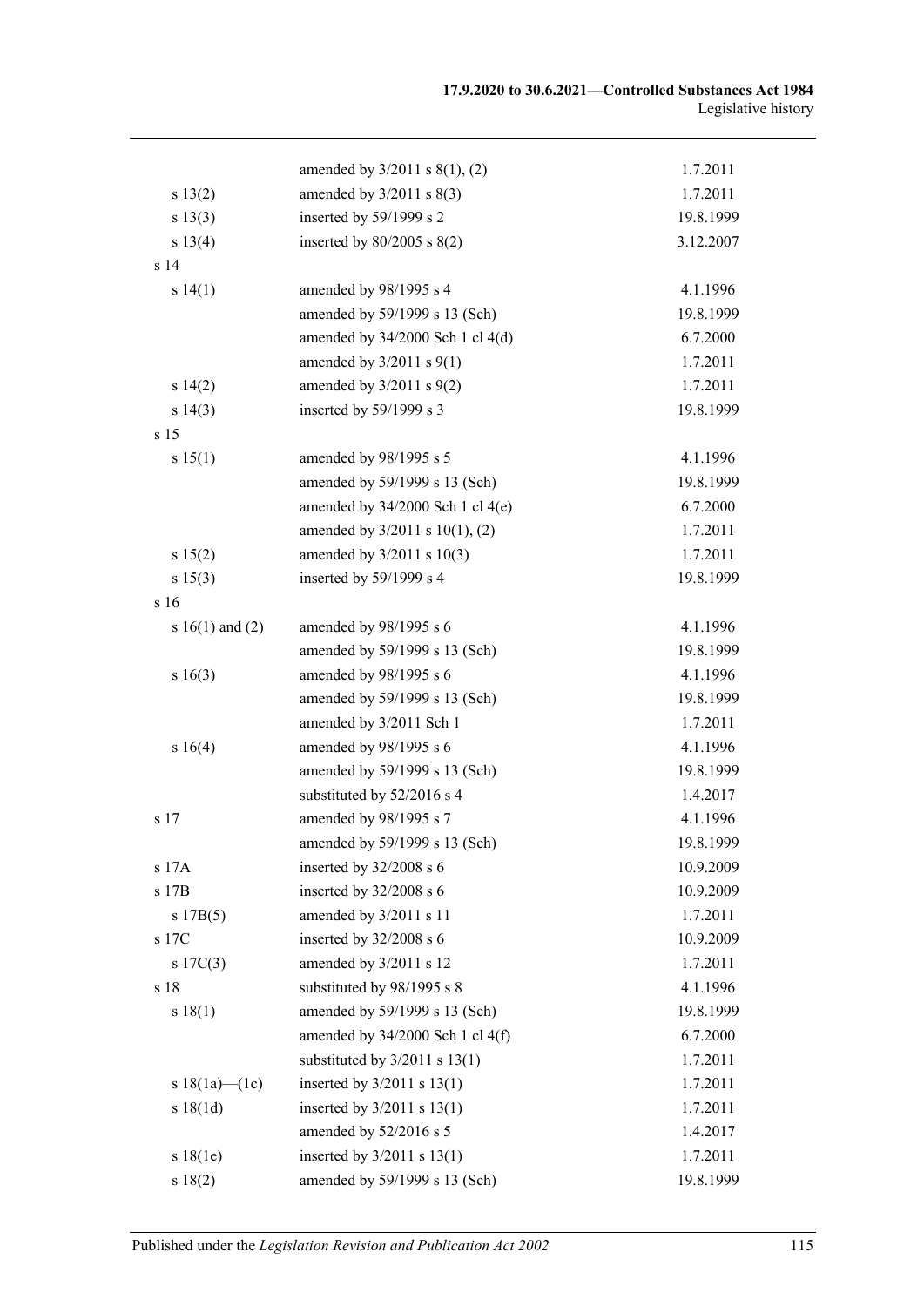|                 | substituted by $3/2011$ s $13(1)$           | 1.7.2011  |
|-----------------|---------------------------------------------|-----------|
| s 18(3)         | amended by 59/1999 s 13 (Sch)               | 19.8.1999 |
|                 | amended by $34/2000$ Sch 1 cl $4(g)$        | 6.7.2000  |
|                 | amended by 80/2005 s 9                      | 3.12.2007 |
| s 18(4)         | inserted by 59/1999 s 5                     | 19.8.1999 |
| s 18(5)         | inserted by $3/2011$ s $13(2)$              | 1.7.2011  |
| s 18A           | inserted by 80/2005 s 10                    | 3.12.2007 |
| s 18A(a1)       | inserted by $3/2011$ s $14(1)$              | 1.7.2011  |
| s 18A(1)        | amended by $3/2011$ s $14(2)$ —(4)          | 1.7.2011  |
| s 18A(2)        | amended by 3/2011 s 14(5)                   | 1.7.2011  |
| s 18A(3)        | amended by 3/2011 s 14(6)                   | 1.7.2011  |
|                 | substituted by $28/2020$ s $3(1)$           | 17.9.2020 |
| s 18A(4)        | amended by 3/2011 s 14(7)                   | 1.7.2011  |
| s 18A(5)        | amended by 3/2011 s 14(8)                   | 1.7.2011  |
|                 | substituted by $28/2020$ s $3(2)$           | 17.9.2020 |
| s 18A(6)        | amended by 32/2008 s 7(1)                   | 10.9.2009 |
|                 | amended by 3/2011 s 14(9)                   | 1.7.2011  |
| s 18A(8)        | substituted by $32/2008$ s $7(2)$           | 10.9.2009 |
|                 | amended by 28/2020 s 3(3)                   | 17.9.2020 |
| s 19            |                                             |           |
| s 19(1)         | s 19 amended by 98/1995 s 9                 | 4.1.1996  |
|                 | s 19 amended by 59/1999 s 13 (Sch)          | 19.8.1999 |
|                 | s 19 redesignated as s 19(1) by 35/2007 s 4 | 1.7.2008  |
| s $19(2)$ - (6) | inserted by 35/2007 s 4                     | 1.7.2008  |
| s 20            |                                             |           |
| $s \ 20(1)$     | amended by 98/1995 s 10                     |           |
|                 | amended by 59/1999 s 13 (Sch)               |           |
|                 | amended by 80/2005 s 11(1), (2)             |           |
|                 | amended by 3/2011 s 15(1)                   | 1.7.2011  |
| $s\,20(2)$      | substituted by $80/2005$ s 11(3)            |           |
|                 | amended by 3/2011 s 15(1), (2)              | 1.7.2011  |
| s 21            |                                             |           |
| $s \, 21(1)$    | amended by 59/1999 s 13 (Sch)               | 19.8.1999 |
|                 | amended by 80/2005 s 12(1), (2)             | 12.1.2006 |
| $s\,21(2)$      | amended by 98/1995 s 11                     | 4.1.1996  |
|                 | amended by 59/1999 s 13 (Sch)               | 19.8.1999 |
| $s \, 21(4)$    | amended by 59/1999 s 13 (Sch)               | 19.8.1999 |
|                 | amended by 3/2011 Sch 1                     | 1.7.2011  |
| s 22            |                                             |           |
| s 22(1)         | amended by 98/1995 s 12                     | 4.1.1996  |
|                 | amended by 59/1999 s 13 (Sch)               | 19.8.1999 |
|                 | amended by 34/2000 Sch 1 cl 4(h)            | 6.7.2000  |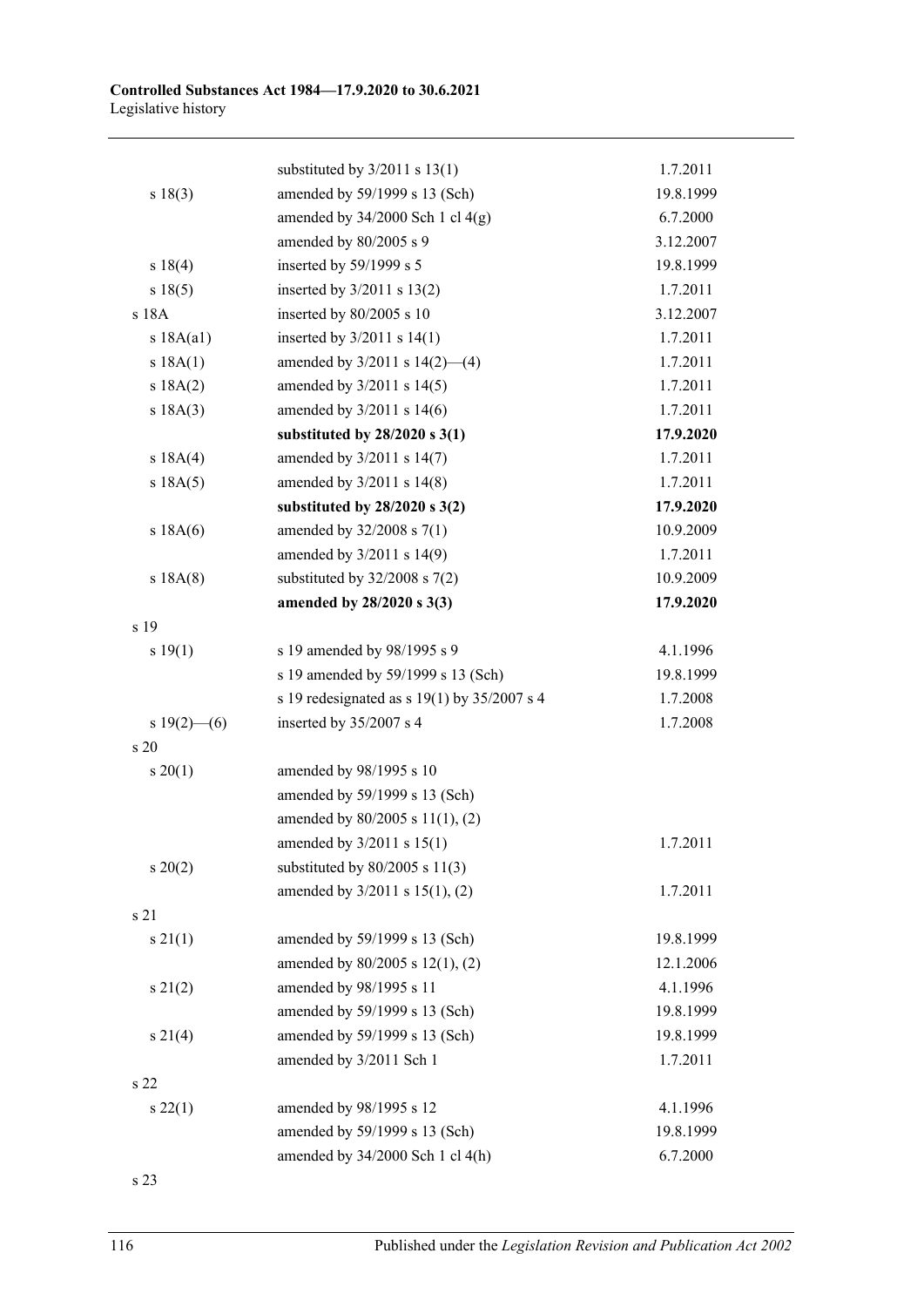| s 23(1)                                      | amended by 98/1995 s 13              | 4.1.1996   |
|----------------------------------------------|--------------------------------------|------------|
|                                              | amended by 59/1999 s 13 (Sch)        | 19.8.1999  |
|                                              | amended by 3/2011 s 16               | 1.7.2011   |
| $s\,23(2)$                                   | amended by 59/1999 s 13 (Sch)        | 19.8.1999  |
| s 24                                         | substituted by 98/1995 s 14          | 4.1.1996   |
|                                              | amended by 59/1999 s 13 (Sch)        | 19.8.1999  |
|                                              | amended by 3/2011 s 17               | 1.7.2011   |
| s 25                                         | amended by 98/1995 s 15              | 4.1.1996   |
|                                              | amended by 59/1999 s 13 (Sch)        | 19.8.1999  |
|                                              | amended by 3/2011 s 18               | 1.7.2011   |
| s 26                                         | amended by 98/1995 s 16              | 4.1.1996   |
|                                              | amended by 59/1999 s 13 (Sch)        | 19.8.1999  |
|                                              | amended by 3/2011 s 19               | 1.7.2011   |
| s 27                                         | substituted by 98/1995 s 17          | 4.1.1996   |
|                                              | amended by 59/1999 s 13 (Sch)        | 19.8.1999  |
|                                              | amended by 3/2011 s 20               | 1.7.2011   |
| s 28                                         |                                      |            |
| $s\,28(1)$                                   | amended by 98/1995 s 18              | 4.1.1996   |
|                                              | amended by 59/1999 s 13 (Sch)        | 19.8.1999  |
|                                              | amended by 3/2011 s 21(1)            | 1.7.2011   |
| s 28(2)                                      | amended by $3/2011$ s $21(2)$        | 1.7.2011   |
| s 29                                         | amended by 98/1995 s 19              | 4.1.1996   |
|                                              | amended by 59/1999 s 13 (Sch)        | 19.8.1999  |
|                                              | amended by 3/2011 s 22               | 1.7.2011   |
| s <sub>30</sub>                              |                                      |            |
| $s \ 30(1)$                                  | amended by $98/1995$ s $20(a)$       | 4.1.1996   |
|                                              | amended by 59/1999 s 13 (Sch)        | 19.8.1999  |
| $s \ 30(2)$                                  | amended by 98/1995 s 20(b)           | 4.1.1996   |
|                                              | amended by 59/1999 s 13 (Sch)        | 19.8.1999  |
| $s \ 30(2a)$                                 | inserted by $98/1995$ s $20(c)$      | 4.1.1996   |
|                                              | amended by 59/1999 s 13 (Sch)        | 19.8.1999  |
| $s \ 30(3)$                                  | amended by 59/1999 s 13 (Sch)        | 19.8.1999  |
| Pt 4A                                        | inserted by 42/2015 s 4              | 16.9.2016  |
| Pt 5                                         |                                      |            |
| heading                                      | substituted by 80/2005 s 13          | 3.12.2007  |
| Pt 5 Div 1 before<br>substitution by 80/2005 |                                      |            |
| s <sub>31</sub>                              |                                      |            |
| $s \frac{3}{I(I)}$                           | amended by 59/1999 s 13 (Sch)        | 19.8.1999  |
| $s \frac{3}{2}$ (2)                          | amended by $64/1986 s 4$             | 20.11.1986 |
|                                              | amended by 59/1999 s 13 (Sch)        | 19.8.1999  |
| $s \frac{3}{3}$ (3)                          | amended by 59/1999 s 13 (Sch)        | 19.8.1999  |
|                                              | amended by $34/2000$ Sch 1 cl $4(i)$ | 6.7.2000   |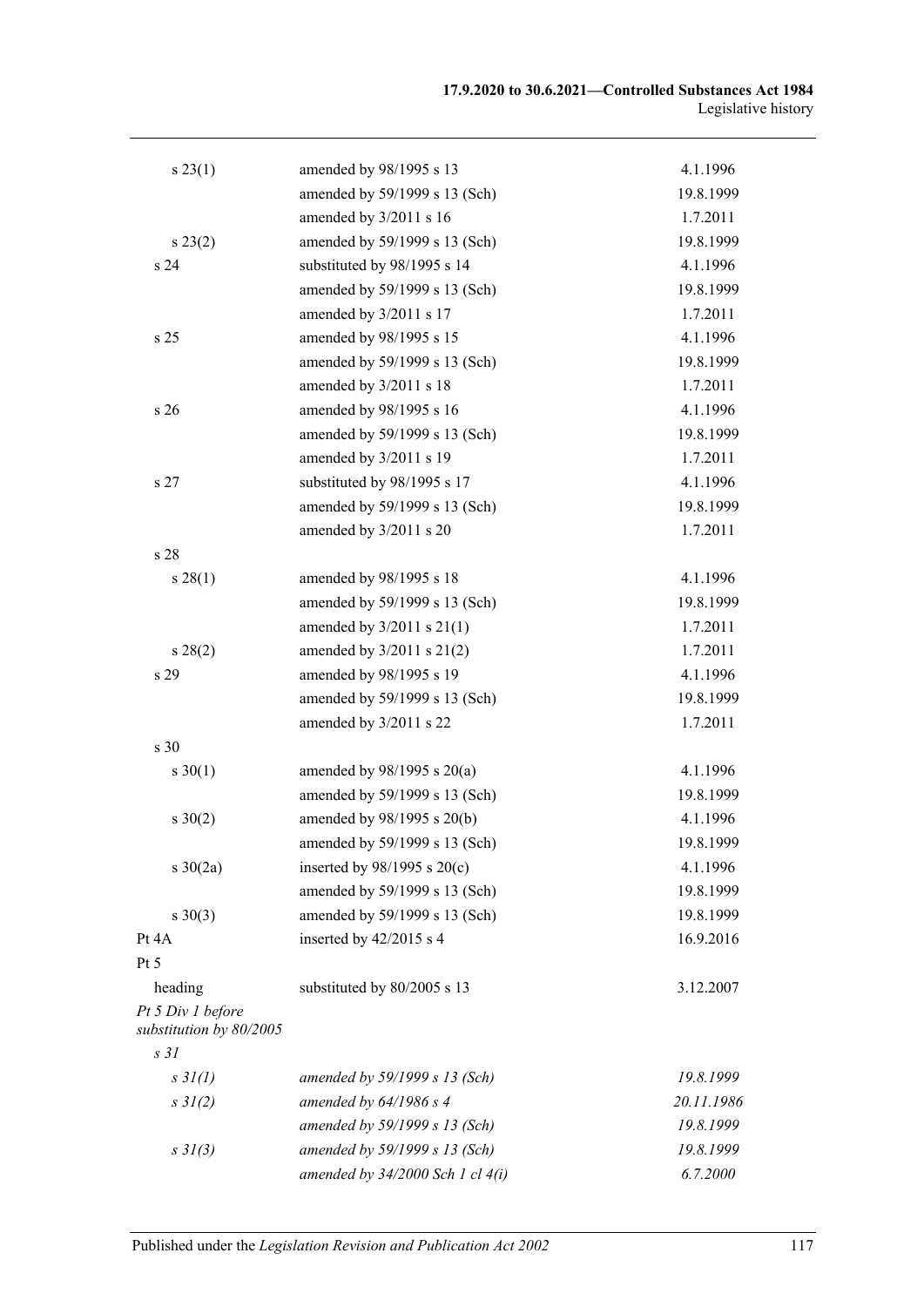| $s \frac{3}{4}$          | amended by 59/1999 s 13 (Sch)              | 19.8.1999  |
|--------------------------|--------------------------------------------|------------|
| $s \frac{3}{(5)}$        | inserted by $59/1999 s 6$                  | 19.8.1999  |
| s <sub>32</sub>          |                                            |            |
| $s\,32(1)$               | amended by 59/1999 s 13 (Sch)              | 19.8.1999  |
| $s\,32(2)$               | amended by 59/1999 s 13 (Sch)              | 19.8.1999  |
|                          | amended by $34/2000$ Sch 1 cl $4(j)$       | 6.7.2000   |
| $s \frac{32}{3}$ and (4) | amended by 59/1999 s 13 (Sch)              | 19.8.1999  |
| $s\,32(5)$               | amended by $64/1986 s 5$                   | 20.11.1986 |
|                          | amended by $29/1990 s 4(a)$                | 26.9.1991  |
|                          | amended by $69/1991 s 16(a)$ , (b)         | 6.7.1992   |
|                          | amended by $44/1992 s 3(a)$ , (b)          | 6.7.1992   |
|                          | $B(b)(iii)$ deleted by 44/1992 s 3(c)      | 6.7.1992   |
|                          | amended by 59/1999 s 13 (Sch)              | 19.8.1999  |
| $s \frac{32(5a)}{2}$     | inserted by $28/1990 s 2$                  | 26.4.1990  |
| $s \frac{32}{6}$         | substituted by $29/1990 s 4(b)$            | 26.9.1991  |
| $s\,32(7)$               | inserted by 59/1999 s 7                    | 19.8.1999  |
| s 33                     |                                            |            |
| $s \, 33(1)$             | amended by $64/1986 s 6(a)$                | 20.11.1986 |
|                          | amended by 59/1999 s 13 (Sch)              | 19.8.1999  |
|                          | amended by $34/2000$ Sch 1 cl $4(k)$       | 6.7.2000   |
| $s\,33(la)$              | inserted by $64/1986$ s $6(b)$             | 20.11.1986 |
|                          | amended by 59/1999 s 13 (Sch)              | 19.8.1999  |
|                          | amended by $34/2000$ Sch 1 cl $4(l)$       | 6.7.2000   |
| $s \frac{33}{2}$         | amended by 59/1999 s 13 (Sch)              | 19.8.1999  |
| $s \frac{33}{3}$         | amended by $64/1986$ s $6(c)$              | 20.11.1986 |
|                          | amended by $34/2000$ Sch 1 cl $4(m)$       | 6.7.2000   |
| $s \frac{33}{4}$         | amended by $64/1986 s 6(d)$                | 20.11.1986 |
|                          | amended by $34/2000$ Sch 1 cl $4(n)$       | 6.7.2000   |
| $s \, 33(5)$             | amended by $64/1986$ s $6(e)$              | 20.11.1986 |
|                          | amended by $34/2000$ Sch 1 cl $4(0)$ , (p) | 6.7.2000   |
| $s \frac{33}{6}$         | amended by 59/1999 s 13 (Sch)              | 19.8.1999  |
| Pt 5 Div 1               | substituted by 80/2005 s 14                | 3.12.2007  |
| s 31                     |                                            |            |
| $s \, 31(1)$             | amended by 32/2008 s 8(1), (2)             | 10.9.2009  |
|                          | amended by 3/2011 s 23                     | 1.7.2011   |
|                          | amended by 42/2015 s 5                     | 16.9.2016  |
|                          | amended by 15/2017 Sch 1 cl 2(1)           | 12.11.2017 |
| $s \ 31(3)$              | inserted by $32/2008$ s $8(3)$             | 10.9.2009  |
| industrial hemp          | inserted by 15/2017 Sch 1 cl 2(2)          | 12.11.2017 |
| Pt 5 Div 2               | substituted by 80/2005 s 14                | 3.12.2007  |
| Pt 5 Div 2 Subdiv 1      |                                            |            |
| s 32                     |                                            |            |
| $s \, 32(1)$             | amended by $32/2018$ s $5(1)$              | 1.4.2019   |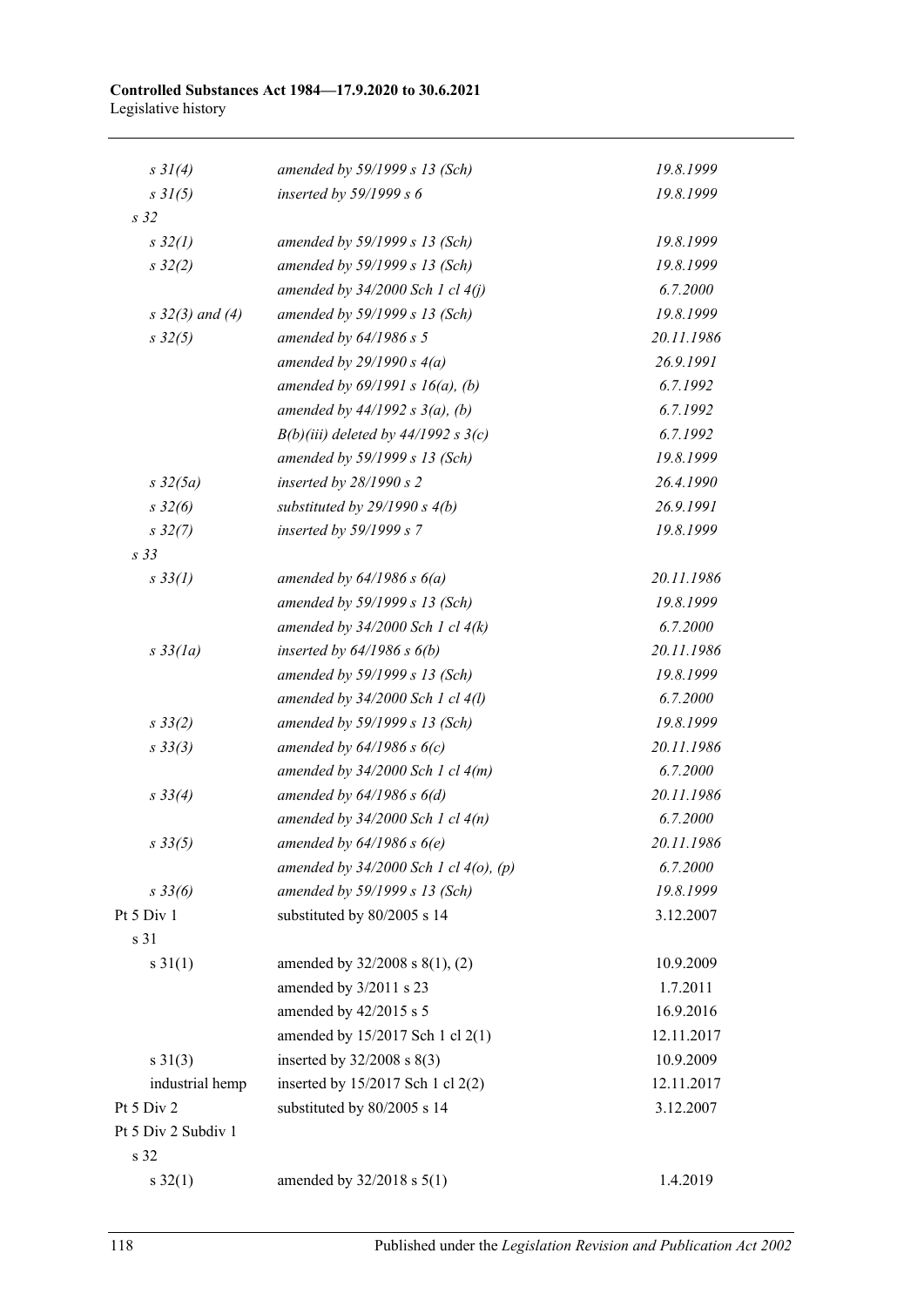| $s \, 32(2)$                    | amended by 12/2012 s 18(1)             | 17.6.2012  |
|---------------------------------|----------------------------------------|------------|
|                                 | amended by 32/2018 s 5(2)              | 1.4.2019   |
| $s \frac{32}{2a}$               | inserted by $17/2010$ s $5(1)$         | 28.11.2010 |
|                                 | amended by 12/2012 s 18(2)             | 17.6.2012  |
|                                 | amended by 32/2018 s 5(3)              | 1.4.2019   |
| $s \, 32(3)$                    | amended by 12/2012 s 18(3)             | 17.6.2012  |
|                                 | amended by $32/2018$ s $5(4)$          | 1.4.2019   |
| $s \, 32(4)$                    | amended by 43/2012 s 6                 | 1.7.2013   |
| $s \, 32(5)$                    | amended by 17/2010 s 5(2)              | 28.11.2010 |
| $s \, 32(6)$                    | inserted by $17/2010$ s $5(3)$         | 28.11.2010 |
| prescribed<br>licensed premises | amended by 49/2017 Sch 1 cl 1          | 18.11.2019 |
|                                 | $(a)(v)$ deleted by 49/2017 Sch 1 cl 1 | 18.11.2019 |
| Pt 5 Div 2 Subdiv 2             |                                        |            |
| s 33                            |                                        |            |
| $s \, 33(1)$                    | amended by $32/2018$ s $6(1)$          | 1.4.2019   |
| $s \, 33(2)$                    | amended by 12/2012 s 19(1)             | 17.6.2012  |
|                                 | amended by $32/2018$ s $6(2)$          | 1.4.2019   |
| $s \, 33(3)$                    | amended by 12/2012 s 19(2)             | 17.6.2012  |
|                                 | amended by $32/2018$ s $6(3)$          | 1.4.2019   |
| $s \, 33(4)$                    | substituted by 32/2008 s 9             | 10.9.2009  |
| s 33A                           |                                        |            |
| s 33A(1)                        | substituted by 25/2011 s 4             | 28.8.2011  |
|                                 | amended by 12/2012 s 20(1)             | 17.6.2012  |
|                                 | amended by 32/2018 s 7(1)              | 1.4.2019   |
| s 33A(2)                        | substituted by 25/2011 s 4             | 28.8.2011  |
|                                 | amended by 12/2012 s 20(2)             | 17.6.2012  |
|                                 | amended by 32/2018 s 7(2)              | 1.4.2019   |
| s 33A(3)                        | substituted by 25/2011 s 4             | 28.8.2011  |
|                                 | amended by 12/2012 s 20(3)             | 17.6.2012  |
|                                 | amended by 32/2018 s 7(3)              | 1.4.2019   |
| s 33A(4)                        | amended by 12/2012 s 20(4)             | 17.6.2012  |
|                                 | amended by 32/2018 s 7(4)              | 1.4.2019   |
| s 33A(5)                        | amended by 12/2012 s 20(5)             | 17.6.2012  |
|                                 | amended by 32/2018 s 7(5)              | 1.4.2019   |
| Pt 5 Div 2 Subdiv 3             |                                        |            |
| s 33B                           |                                        |            |
| s 33B(1)                        | amended by $32/2018$ s $8(1)$          | 1.4.2019   |
| $s \, 33B(2)$                   | amended by 12/2012 s 21(1)             | 17.6.2012  |
|                                 | amended by 32/2018 s 8(2)              | 1.4.2019   |
| $s \, 33B(3)$                   | amended by 12/2012 s 21(2)             | 17.6.2012  |
|                                 | amended by 32/2018 s 8(3)              | 1.4.2019   |
| s 33B(4)                        | amended by 43/2012 s 7                 | 1.7.2013   |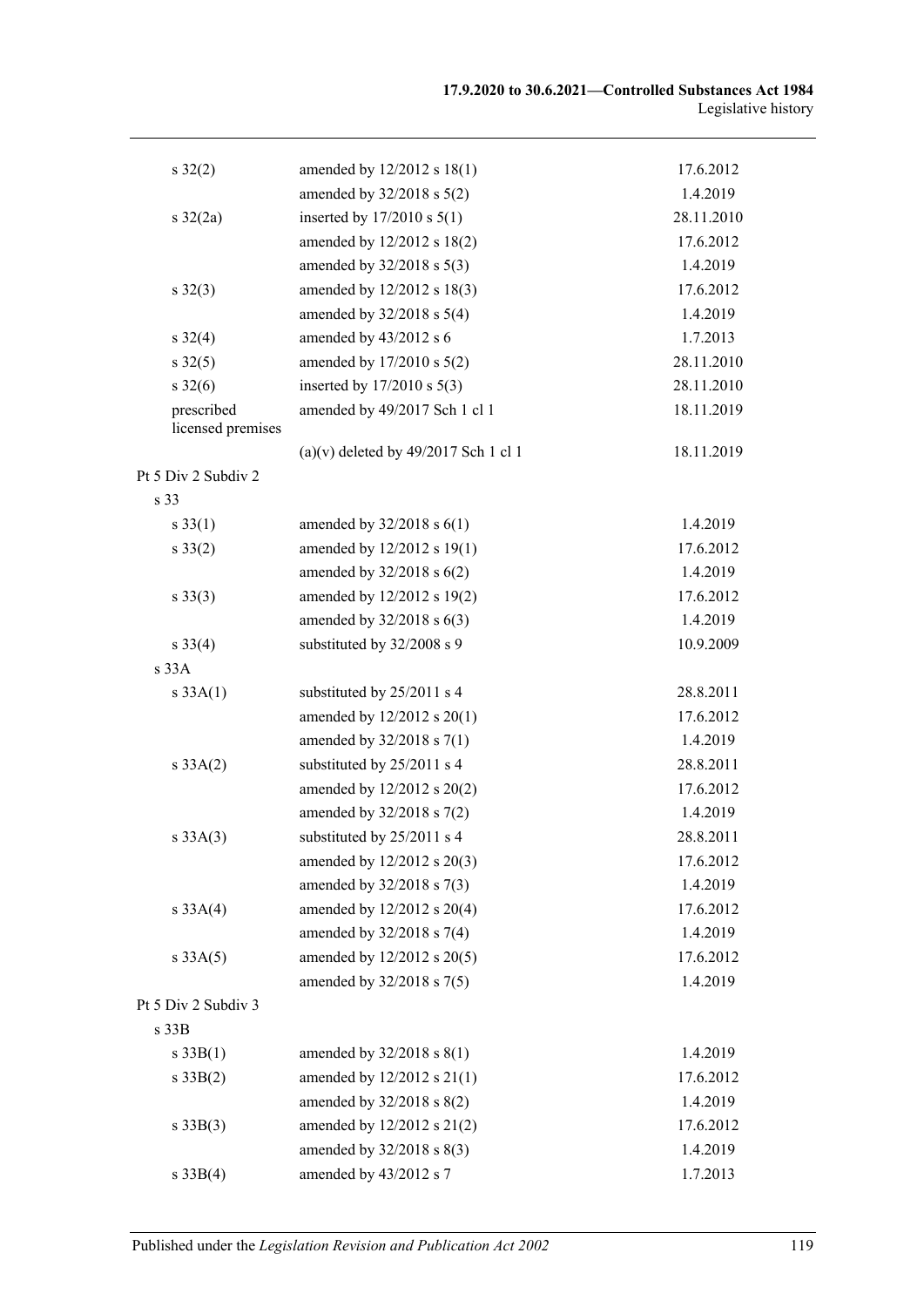| s 33C               |                                                |            |
|---------------------|------------------------------------------------|------------|
| $s \, 33C(1)$       | amended by $32/2018$ s $9(1)$                  | 1.4.2019   |
| $s \, 33C(2)$       | amended by 12/2012 s 22(1)                     | 17.6.2012  |
|                     | amended by 32/2018 s 9(2)                      | 1.4.2019   |
| $s \, 33C(3)$       | amended by 12/2012 s 22(2)                     | 17.6.2012  |
|                     | amended by 32/2018 s 9(3)                      | 1.4.2019   |
| s $33C(4)$          | amended by 43/2012 s 8                         | 1.7.2013   |
| Pt 5 Div 2 Subdiv 4 |                                                |            |
| heading             | substituted by 25/2011 s 5                     | 28.8.2011  |
| s 33D               | amended by 11/2008 Sch 1 cl 1                  | 8.6.2008   |
|                     | amended by 32/2018 s 10                        | 1.4.2019   |
| $s$ 33DA            | inserted by 25/2011 s 6                        | 28.8.2011  |
| $s$ 33DA $(1)$      | amended by 12/2012 s 23                        | 17.6.2012  |
|                     | amended by 32/2018 s 11                        | 1.4.2019   |
| Pt $5$ Div $3$      | inserted by 80/2005 s 14                       | 3.12.2007  |
| s 33GA              | inserted by 11/2008 Sch 1 cl 2                 | 8.6.2008   |
|                     | amended by 32/2018 s 12                        | 1.4.2019   |
| s 33GB              | inserted by 25/2011 s 7                        | 28.8.2011  |
| $s \cdot 33GB(1)$   | amended by 12/2012 s 24                        | 17.6.2012  |
|                     | amended by 32/2018 s 13                        | 1.4.2019   |
| Pt 5 Div 4          | inserted by 80/2005 s 14                       | 3.12.2007  |
| s <sub>331</sub>    |                                                |            |
| $s \, 33I(1)$       | amended by 32/2018 s 14(1)                     | 1.4.2019   |
| $s \, 33I(2)$       | amended by 32/2018 s 14(2)                     | 1.4.2019   |
| s <sub>33J</sub>    |                                                |            |
| s $33J(1)$          | s 33J redesignated as s 33J(1) by 32/2008 s 10 | 10.9.2009  |
|                     | amended by 32/2018 s 15(1)                     | 1.4.2019   |
| s $33J(2)$          | inserted by 32/2008 s 10                       | 10.9.2009  |
|                     | amended by 32/2018 s 15(2)                     | 1.4.2019   |
| s <sub>33K</sub>    |                                                |            |
| $s \, 33K(1)$       | amended by 32/2008 s 11(1)                     | 10.9.2009  |
|                     | amended by 32/2018 s 16(1)                     | 1.4.2019   |
| $s \, 33K(2)$       | amended by 32/2008 s 11(2)                     | 10.9.2009  |
|                     | amended by 32/2018 s 16(2)                     | 1.4.2019   |
| $s \, 33K(3)$       | inserted by 32/2008 s 11(3)                    | 10.9.2009  |
| $s$ 33 $L$          |                                                |            |
| s $33L(1)$          | amended by 84/2013 s 6                         | 16.2.2014  |
| $s \, 33L(2)$       | amended by 32/2018 s 17                        | 1.4.2019   |
| s 33LA              | inserted by 50/2007 s 4                        | 19.10.2008 |
|                     | substituted by 25/2011 s 8                     | 28.8.2011  |
|                     | amended by 32/2018 s 18                        | 1.4.2019   |
| s 33LAB             | inserted by 25/2011 s 9                        | 28.8.2011  |
| $s$ 33LAB $(1)$     | amended by 32/2018 s 19                        | 1.4.2019   |

120 Published under the *Legislation Revision and Publication Act 2002*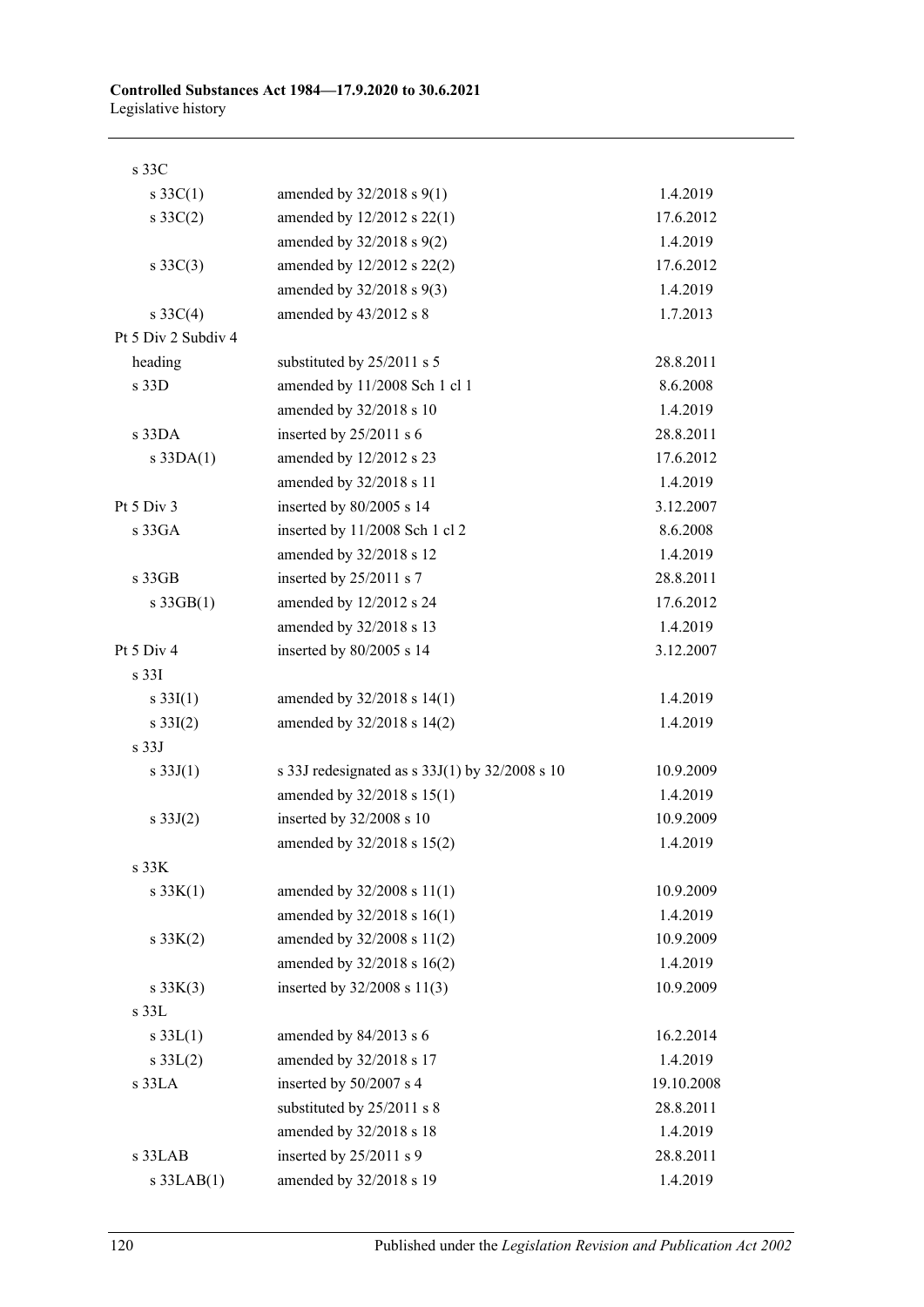| s 33LB              | inserted by 32/2008 s 12      | 10.9.2009                       |
|---------------------|-------------------------------|---------------------------------|
| $s$ 33LB $(1)$      | substituted by 25/2011 s 10   | 28.8.2011                       |
|                     | amended by 32/2018 s 20(1)    | 1.4.2019                        |
| $s$ 33LB $(2)$      | substituted by 25/2011 s 10   | 28.8.2011                       |
|                     | amended by 32/2018 s 20(2)    | 1.4.2019                        |
| $s$ 33LB(3) and (4) | deleted by $25/2011 s 10$     | 28.8.2011                       |
| Pt 5 Div 4A         | inserted by 84/2013 s 7       | 16.2.2014                       |
| s 33LD              | amended by 32/2018 s 21       | 1.4.2019                        |
| $s$ 33LE            |                               |                                 |
| $s$ 33LE(1)         | amended by 32/2018 s 22       | 1.4.2019                        |
| $s$ 33 $LF$         |                               |                                 |
| $s$ 33LF(3)         | amended by 32/2018 s 23       | 1.4.2019                        |
| Pt 5 Div 5          | inserted by 80/2005 s 14      | 3.12.2007                       |
| s 330               |                               |                                 |
| $s \, 33O(2)$       | amended by 3/2011 Sch 1       | 1.7.2011                        |
| s 330A              | inserted by 32/2008 s 13      | 10.9.2009                       |
| s 33S               | amended by 84/2013 s 8        | 16.2.2014                       |
| s 33T               | inserted by 84/2013 s 9       | 16.2.2014                       |
| Pt 5 Div 6          |                               |                                 |
| heading             | inserted by $80/2005$ s 14    | 3.12.2007                       |
| s 34                | substituted by 64/1986 s 7    | 29.3.1990                       |
|                     | amended by 59/1999 s 13 (Sch) | 19.8.1999                       |
|                     | substituted by 87/2000 s 4    | 1.10.2001                       |
|                     | substituted by 38/2015 s 4    | 29.2.2016                       |
| $s \, 34(1)$        | amended by 32/2018 s 24       | 1.4.2019                        |
| s 35                | amended by 59/1999 s 13 (Sch) | 19.8.1999                       |
|                     | substituted by 87/2000 s 4    | 1.10.2001                       |
|                     | deleted by 34/2019 s 5        | uncommenced-not<br>incorporated |
| s 36                | amended by 59/1999 s 13 (Sch) | 19.8.1999                       |
|                     | substituted by 87/2000 s 4    | 1.10.2001                       |
| $s \; 36(1)$        | amended by 3/2011 Sch 1       | 1.7.2011                        |
| s 37                | amended by 59/1999 s 13 (Sch) | 19.8.1999                       |
|                     | substituted by 87/2000 s 4    | 1.10.2001                       |
| s 38                | amended by 59/1999 s 13 (Sch) | 19.8.1999                       |
|                     | substituted by 87/2000 s 4    | 1.10.2001                       |
| $s \ 38(2)$         | amended by 34/2019 s 6        | uncommenced-not<br>incorporated |
| s 39                | amended by 59/1999 s 13 (Sch) | 19.8.1999                       |
|                     | substituted by 87/2000 s 4    | 1.10.2001                       |
| $\sin 40$           | substituted by 87/2000 s 4    | 1.10.2001                       |
| s 40A               | inserted by 87/2000 s 4       | 1.10.2001                       |
| $s$ 40 $B$          | inserted by $87/2000 s 4$     | 1.10.2001                       |
|                     |                               |                                 |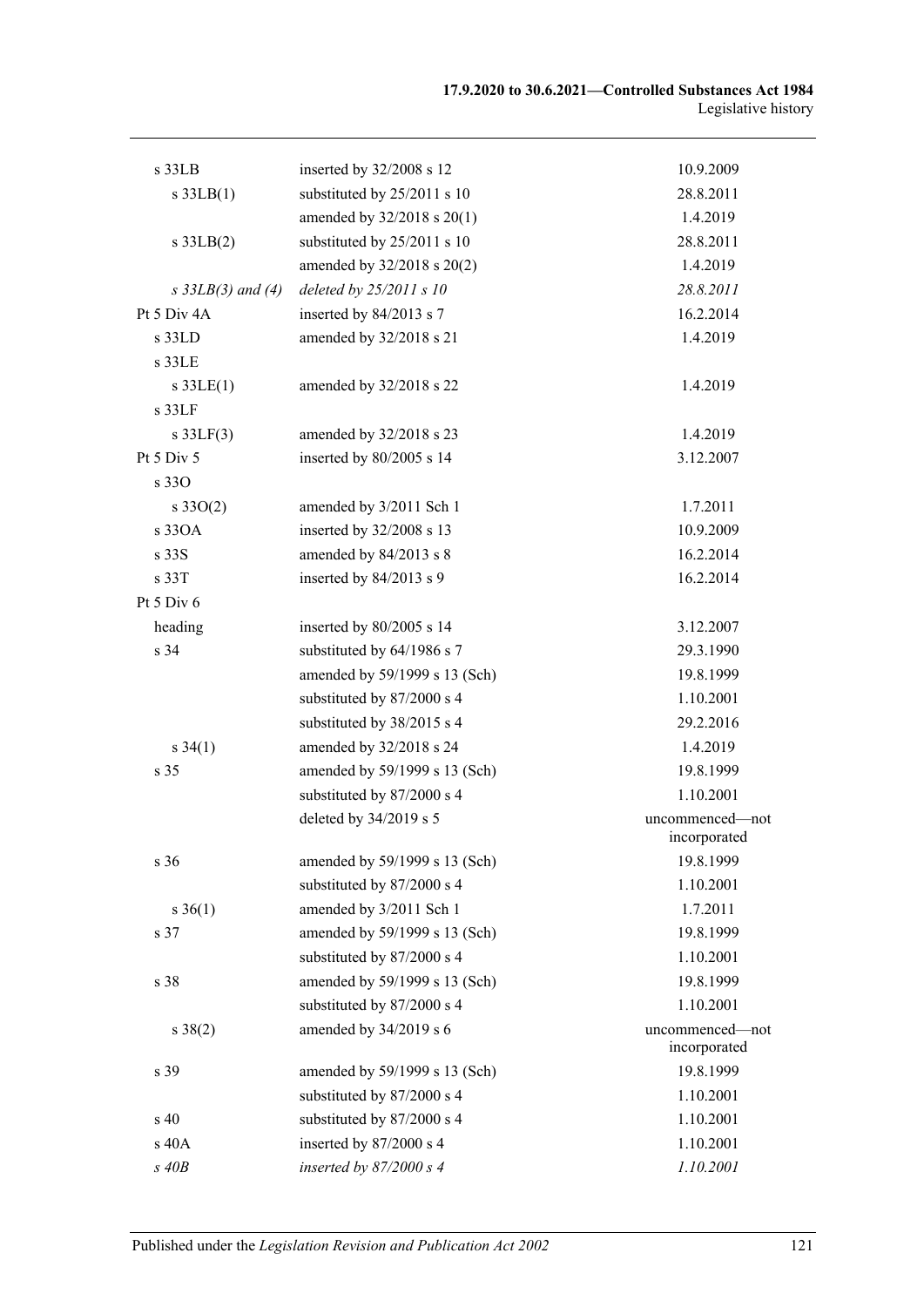|                                         | deleted by $48/2004$ s 4                                                   | 30.9.2004 |
|-----------------------------------------|----------------------------------------------------------------------------|-----------|
| Pt $6$                                  | heading substituted by 59/1999 s 8                                         | 19.8.1999 |
| Div 1 heading                           | deleted by 59/1999 s 9                                                     | 19.8.1999 |
| $ss$ 41 and 42                          | amended by 59/1999 s 13 (Sch)                                              | 19.8.1999 |
|                                         | deleted by 80/2005 s 15                                                    | 3.12.2007 |
| s 43 before deletion<br>by 19/2005      | substituted by 17/1986 s 13 (Sch)                                          | 1.3.1987  |
| $s\,43(1)$ and (2)                      | deleted by $69/1991 s 16(c)$                                               | 6.7.1992  |
| $s\,43(3)$                              | amended by 59/1999 s 13 (Sch)                                              | 19.8.1999 |
| $s\,43$                                 | deleted by 19/2005 Sch 1 cl 2                                              | 2.4.2006  |
| s 43                                    | inserted by $12/2012$ s 25                                                 | 17.6.2012 |
| s 44                                    |                                                                            |           |
| $s\,44(1)$                              | s 44 amended by 29/1990 s 5                                                | 26.9.1991 |
|                                         | s 44 amended by 59/1999 s 13 (Sch)                                         | 19.8.1999 |
|                                         | s 44 amended by 87/2000 s 5                                                | 1.10.2001 |
|                                         | s 44 amended by 19/2005 Sch 1 cl 3                                         | 2.4.2006  |
|                                         | s 44 amended by $80/2005$ s $16(1)$ —(3)                                   | 3.12.2007 |
|                                         | s 44(db) deleted by $80/2005$ s 16(3)                                      | 3.12.2007 |
|                                         | s 44 amended and redesignated as $s$ 44(1) by<br>$32/2008$ s $14(1)$ , (2) | 10.9.2009 |
|                                         | amended by 3/2011 Sch 1                                                    | 1.7.2011  |
|                                         | amended by 32/2018 s 25                                                    | 1.4.2019  |
| $s\ 44(2)$ and (3)                      | inserted by $32/2008$ s $14(2)$                                            | 10.9.2009 |
| $s\,45$                                 | amended by 59/1999 s 13 (Sch)                                              | 19.8.1999 |
|                                         | amended by 3/2011 Sch 1                                                    | 1.7.2011  |
|                                         | deleted by $36/2011 s 10$                                                  | 1.1.2012  |
| $s$ 45A                                 | inserted by 64/1986 s 8                                                    | 30.4.1987 |
| $s\,45A(1)$                             | amended by 49/1991 Sch 2                                                   | 6.7.1992  |
|                                         | amended by 59/1999 s 13 (Sch)                                              | 19.8.1999 |
|                                         | amended by 3/2011 Sch 1                                                    | 1.7.2011  |
| $s\,45A(2)$                             | amended by 34/1996 s 4 (Sch cl 12)                                         | 3.2.1997  |
|                                         | amended by 59/1999 s 13 (Sch)                                              | 19.8.1999 |
| $s\,45A(3)$                             | substituted by 34/1996 s 4 (Sch cl 12)                                     | 3.2.1997  |
| s $45A(4)$ - (6)                        | deleted by 34/1996 s 4 (Sch cl 12)                                         | 3.2.1997  |
| $s\,45A(8)$                             | amended by 29/1990 s 6                                                     | 26.9.1991 |
| artificially<br>enhanced<br>cultivation | inserted by $47/2002$ s $3(a)$                                             | 1.2.2003  |
|                                         | deleted by 32/2008 s 15                                                    | 10.9.2009 |
| child                                   | deleted by 80/2005 s 17                                                    | 3.12.2007 |
| simple cannabis<br>offence              | amended by 59/1999 s 13 (Sch)                                              | 19.8.1999 |
|                                         | amended by $47/2002$ s $3(b)$                                              | 1.2.2003  |
|                                         | substituted by 80/2005 s 17                                                | 3.12.2007 |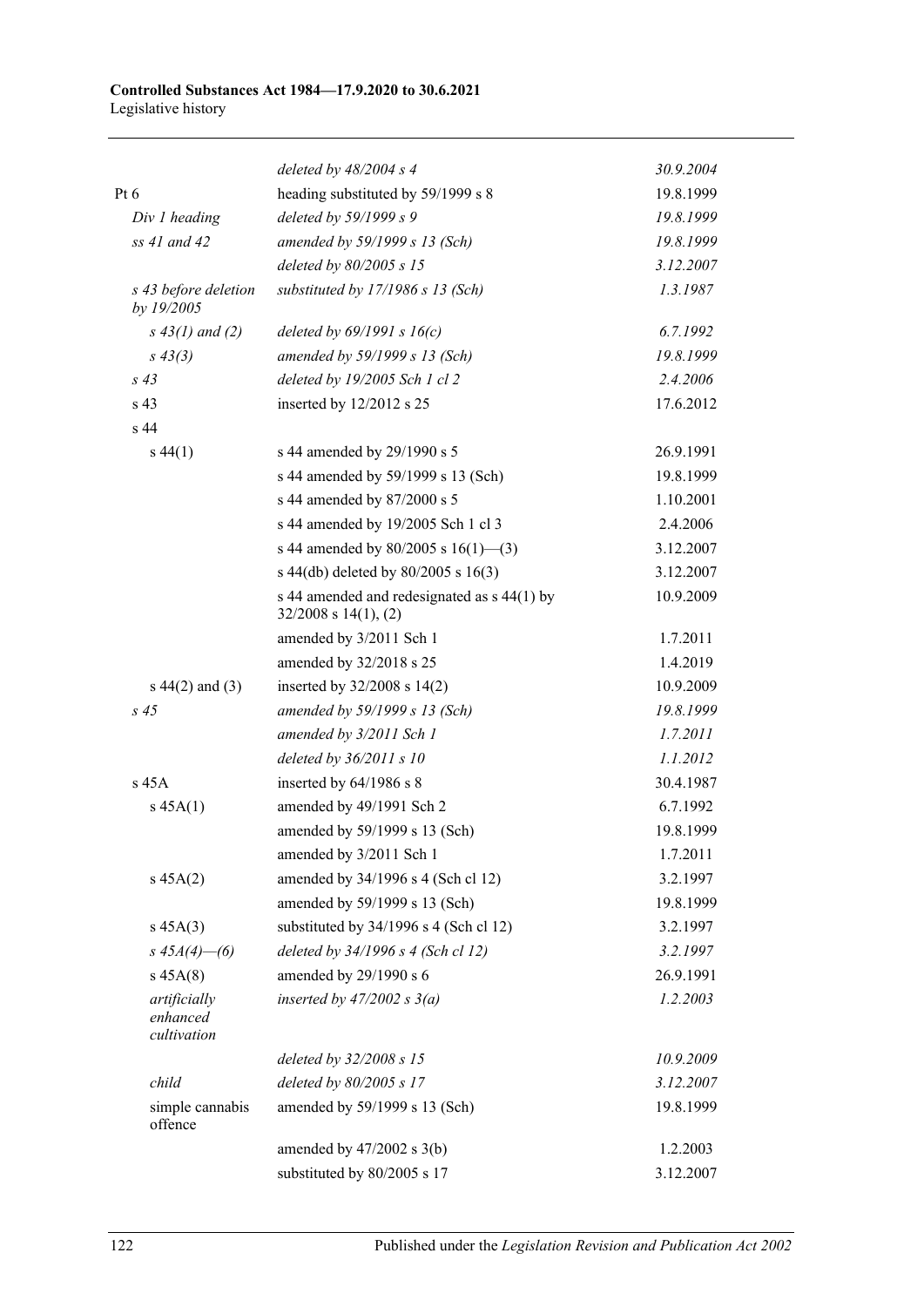| Pt 6 Div 2        | amended by $17/1986 s 13$ (Sch)      | 1.3.1987   |
|-------------------|--------------------------------------|------------|
|                   | deleted by 59/1999 s 10              | 19.8.1999  |
| Pt 7              | heading substituted by 59/1999 s 11  | 19.8.1999  |
| s 49              | inserted by $42/2015$ s 6            | 16.9.2016  |
| s <sub>50</sub>   |                                      |            |
| s 50(1)           | amended by 32/2008 s 16              | 10.9.2009  |
|                   | amended by 3/2011 Sch 1              | 1.7.2011   |
| s 50(2)           | amended by 59/1999 s 13 (Sch)        | 19.8.1999  |
|                   | amended by 3/2011 s 24               | 1.7.2011   |
| $s\ 50(3)$        | amended by 59/1999 s 13 (Sch)        | 19.8.1999  |
|                   | amended by 3/2011 Sch 1              | 1.7.2011   |
| s <sub>51</sub>   |                                      |            |
| s 51(1)           | amended by $43/1986$ s $5(c)$        | 16.10.1986 |
|                   | amended by 59/1999 s 13 (Sch)        | 19.8.1999  |
|                   | amended by 32/2008 s 17              | 10.9.2009  |
| s 51(2)           | amended by $43/1986$ s $5(d)$        | 16.10.1986 |
|                   | amended by 59/1999 s 13 (Sch)        | 19.8.1999  |
| s 52              |                                      |            |
| s 52(1)           | amended by 3/2011 Sch 1              | 1.7.2011   |
| s 52(2)           | amended by 17/1986 s 13 (Sch)        | 1.3.1987   |
|                   | amended by 59/1999 s 13 (Sch)        | 19.8.1999  |
|                   | amended by $80/2005$ s $18(1)$ —(3)  | 12.1.2006  |
|                   | amended by 3/2011 Sch 1              | 1.7.2011   |
| $s\,52(3)$        | amended by 3/2011 Sch 1              | 1.7.2011   |
| s 52(4)           | amended by 59/1999 s 13 (Sch)        | 19.8.1999  |
|                   | amended by 80/2005 s 18(4)           | 12.1.2006  |
|                   | amended by 3/2011 s 25(1)-(3), Sch 1 | 1.7.2011   |
| s 52(5)           | amended by 59/1999 s 13 (Sch)        | 19.8.1999  |
|                   | amended by 3/2011 s 25(4), Sch 1     | 1.7.2011   |
| s 52(6)           | amended by 59/1999 s 13 (Sch)        | 19.8.1999  |
|                   | amended by 33/2008 s 5(1), (2)       | 23.10.2008 |
|                   | amended by 3/2011 Sch 1              | 1.7.2011   |
| $s 52(7)$ and (8) | amended by 59/1999 s 13 (Sch)        | 19.8.1999  |
|                   | deleted by $33/2008 s 5(3)$          | 23.10.2008 |
| s 52(9)           | amended by 59/1999 s 13 (Sch)        | 19.8.1999  |
|                   | amended by 33/2008 s 5(4), (5)       | 23.10.2008 |
|                   | amended by 3/2011 Sch 1              | 1.7.2011   |
| s 52(10)          | amended by 59/1999 s 13 (Sch)        | 19.8.1999  |
|                   | amended by $33/2008$ s $5(6)$        | 23.10.2008 |
|                   | amended by 3/2011 Sch 1              | 1.7.2011   |
| s 52(11)          | amended by 59/1999 s 13 (Sch)        | 19.8.1999  |
|                   | substituted by $80/2005$ s $18(5)$   | 12.1.2006  |
|                   | substituted by $33/2008$ s $5(7)$    | 23.10.2008 |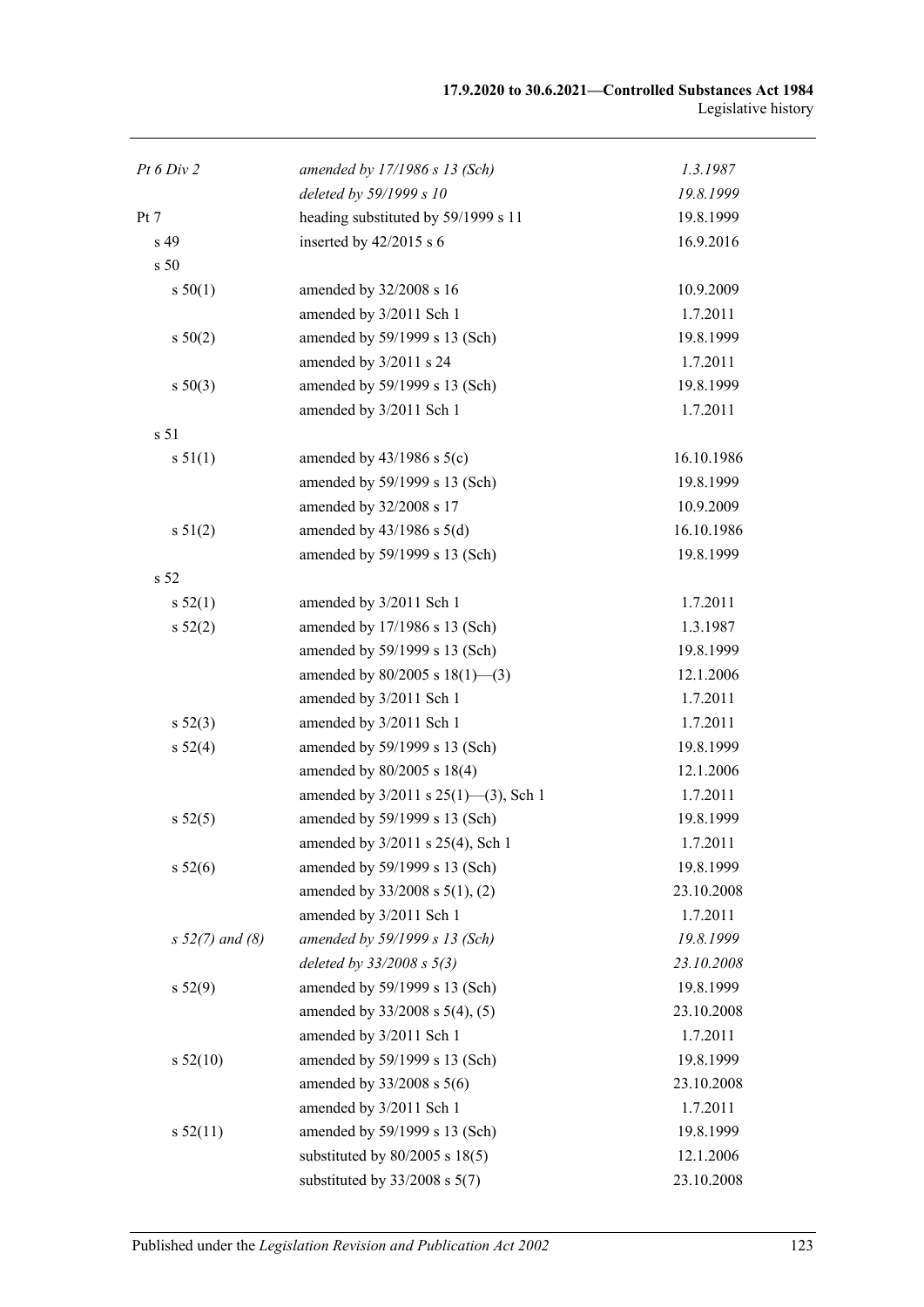|                                    | amended by 3/2011 Sch 1                                                    | 1.7.2011   |
|------------------------------------|----------------------------------------------------------------------------|------------|
| $s\,52(12)$                        | amended by 98/1995 s 21                                                    | 4.1.1996   |
|                                    | amended by 59/1999 s 13 (Sch)                                              | 19.8.1999  |
|                                    | deleted by $33/2008 s 5(7)$                                                | 23.10.2008 |
| s 52A-see s 52E                    |                                                                            |            |
| s 52A                              | inserted by 33/2008 s 6                                                    | 23.10.2008 |
| s $52A(1)$ , (6) and<br>(7)        | amended by 3/2011 Sch 1                                                    | 1.7.2011   |
| $s$ 52 $B$                         | inserted by 33/2008 s 6                                                    | 23.10.2008 |
| s $52B(4)$ —(7) and<br>(9)         | amended by 3/2011 Sch 1                                                    | 1.7.2011   |
| s 52C                              | inserted by 33/2008 s 6                                                    | 23.10.2008 |
| s 52D                              | inserted by 33/2008 s 6                                                    | 23.10.2008 |
| s $52D(1)$                         | amended by 3/2011 Sch 1                                                    | 1.7.2011   |
| s 52E                              | s 52A inserted by 27/1994 s 3                                              | 13.10.1994 |
|                                    | s 52A substituted by 59/1999 s 12                                          | 19.8.1999  |
|                                    | s 52A redesignated as s 52E by 33/2008 s 7                                 | 23.10.2008 |
| s 52E(2)                           | amended by 80/2005 s 19(1)                                                 | 3.12.2007  |
| $s$ 52E(6a)                        | inserted by 80/2005 s 19(2)                                                | 12.1.2006  |
|                                    | amended by 3/2011 Sch 1                                                    | 1.7.2011   |
| s 52E(7)                           | amended by 80/2005 s 19(3)                                                 | 3.12.2007  |
| $s$ 52E(10)                        | amended by 80/2005 s 19(4)                                                 | 3.12.2007  |
| $s$ 52E(12)                        | substituted by 19/2005 Sch 1 cl 4                                          | 2.4.2006   |
| $s$ 52E(13)                        |                                                                            |            |
| prescribed period                  | the prescribed period amended to read<br>prescribed period by 3/2011 Sch 1 | 1.7.2011   |
| s 53                               |                                                                            |            |
| s 53(1)                            | amended by $43/1986$ s $5(e)$                                              | 16.10.1986 |
|                                    | amended by 59/1999 s 13 (Sch)                                              | 19.8.1999  |
| s 53(1a)                           | inserted by $17/2010 s 6(1)$                                               | 28.11.2010 |
| s 53(2)                            | amended by $43/1986$ s $5(f)$                                              | 16.10.1986 |
|                                    | amended by 27/1994 s 4                                                     | 13.10.1994 |
|                                    | amended by 80/2005 s 20                                                    | 3.12.2007  |
|                                    | amended by 3/2011 s 26                                                     | 1.7.2011   |
| s 53(3)                            | amended by 3/2011 Sch 1                                                    | 1.7.2011   |
| s 53(4)                            | amended by $43/1986$ s $5(g)$                                              | 16.10.1986 |
|                                    | amended by 59/1999 s 13 (Sch)                                              | 19.8.1999  |
|                                    | amended by 34/2000 Sch 1 cl 4(r)                                           | 6.7.2000   |
|                                    | amended by $17/2010$ s $6(2)$                                              | 28.11.2010 |
|                                    | amended by 3/2011 Sch 1                                                    | 1.7.2011   |
| s 54 before deletion<br>by 84/2009 |                                                                            |            |
| $s\,54(1)$                         | amended by $43/1986 s 5(h)$ , (i)                                          | 16.10.1986 |
|                                    | (d) deleted by $43/1986$ s $5(i)$                                          | 16.10.1986 |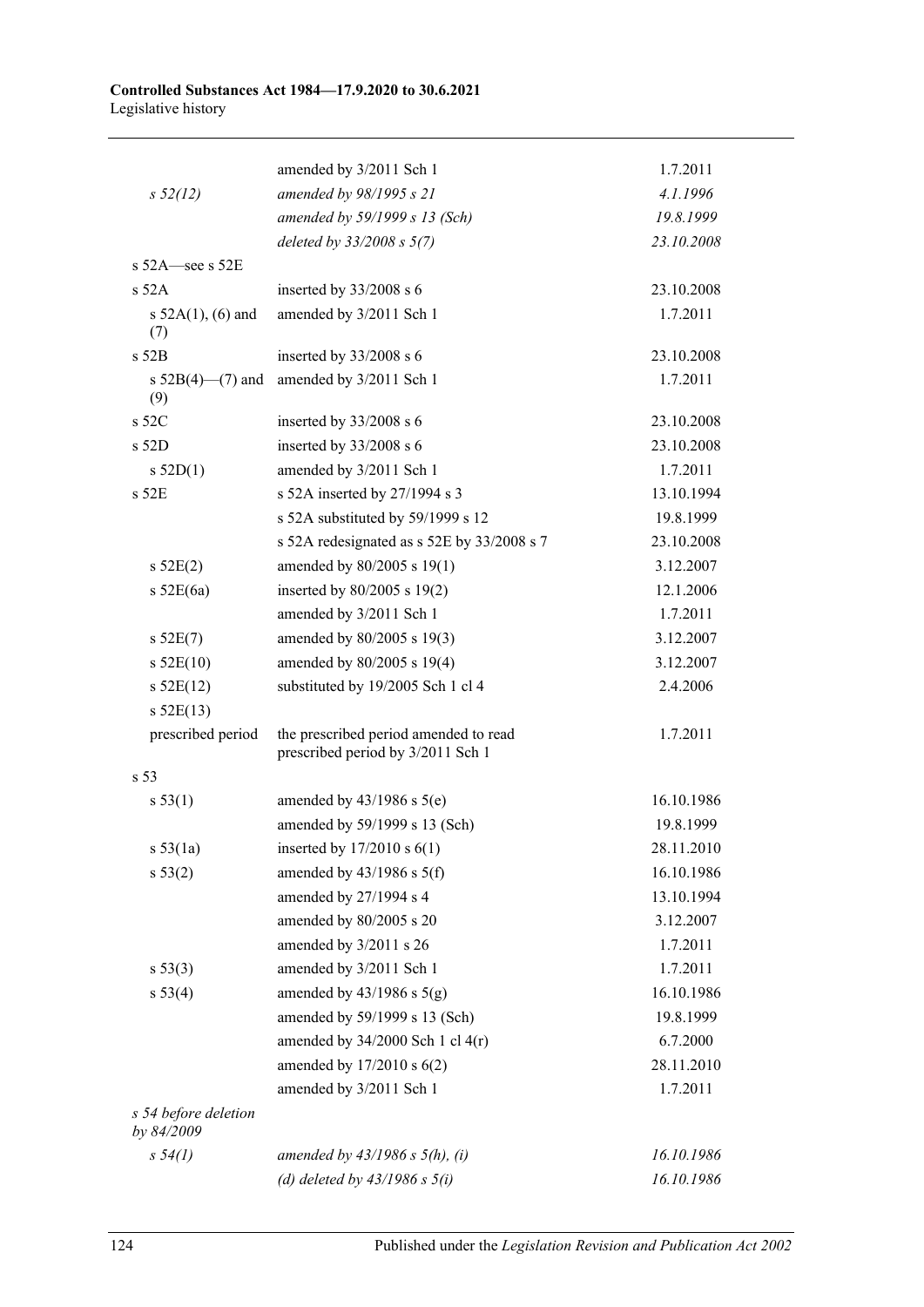|                 | amended by 59/1999 s 13 (Sch)              | 19.8.1999                       |
|-----------------|--------------------------------------------|---------------------------------|
| $s\,54(2)$      | amended by 59/1999 s 13 (Sch)              | 19.8.1999                       |
| s <sub>54</sub> | deleted by 84/2009 s 69                    | 1.2.2010                        |
| Pt 7A           | inserted by 34/2019 s 7                    | uncommenced—not<br>incorporated |
| Pt 8            |                                            |                                 |
| s <sub>55</sub> |                                            |                                 |
| s 55(1)         | amended by $34/2000$ Sch 1 cl $4(s)$       | 6.7.2000                        |
| s 55(2)         | amended by $34/2000$ Sch 1 cl $4(t)$       | 6.7.2000                        |
| s 55(2a)        | inserted by $64/1986$ s $9(a)$             | 20.11.1986                      |
|                 | amended by 98/1995 s 22                    | 4.1.1996                        |
|                 | amended by 59/1999 s 13 (Sch)              | 19.8.1999                       |
|                 | amended by 3/2011 Sch 1                    | 1.7.2011                        |
| s 55(2b)        | inserted by $3/2011$ s $27(1)$             | 9.6.2011                        |
| s 55(3)         | amended by 59/1999 s 13 (Sch)              | 19.8.1999                       |
|                 | amended by $34/2000$ Sch 1 cl $4(u)$       | 6.7.2000                        |
|                 | amended by 3/2011 s 27(2), Sch 1           | 9.6.2011                        |
| s 55(3)         | amended by 3/2011 Sch 1                    | 1.7.2011                        |
| s 55(4)         | substituted by $64/1986$ s $9(b)$          | 20.11.1986                      |
|                 | amended by 59/1999 s 13 (Sch)              | 19.8.1999                       |
|                 | amended by $34/2000$ Sch 1 cl $4(v)$ , (w) | 6.7.2000                        |
|                 | amended by $80/2005$ s $21(1)$             | 12.1.2006                       |
| s 55(5)         | inserted by $64/1986$ s $9(b)$             | 20.11.1986                      |
|                 | substituted by $80/2005$ s $21(2)$         | 12.1.2006                       |
|                 | substituted by $14/2019$ s $54(1)$         | 4.5.2020                        |
| s 55(6)         | inserted by $64/1986$ s $9(b)$             | 20.11.1986                      |
|                 | substituted by $80/2005$ s $21(2)$         | 12.1.2006                       |
|                 | amended by 14/2019 s 54(2)                 | 4.5.2020                        |
| s 55(7)         | inserted by $64/1986$ s $9(b)$             | 20.11.1986                      |
|                 | substituted by $80/2005$ s $21(2)$         | 12.1.2006                       |
|                 | amended by 14/2019 s 54(3)                 | 4.5.2020                        |
| s 55(8)         | inserted by $80/2005$ s $21(2)$            | 12.1.2006                       |
|                 | substituted by $14/2019$ s $54(4)$         | 4.5.2020                        |
| s 55(9)         | inserted by 42/2015 s 7                    | 16.9.2016                       |
| s 56            |                                            |                                 |
| s 56(1)         | amended by 64/1986 s 10                    | 20.11.1986                      |
|                 | amended by 59/1999 s 13 (Sch)              | 19.8.1999                       |
|                 | amended by $34/2000$ Sch 1 cl $4(x)$       | 6.7.2000                        |
|                 | substituted by 80/2005 s 22                | 3.12.2007                       |
|                 | amended by 32/2008 s 18                    | 10.9.2009                       |
|                 | amended by 3/2011 s 28                     | 1.7.2011                        |
|                 | amended by 84/2013 s 10                    | 16.2.2014                       |
| s 56(2)         | amended by 59/1999 s 13 (Sch)              | 19.8.1999                       |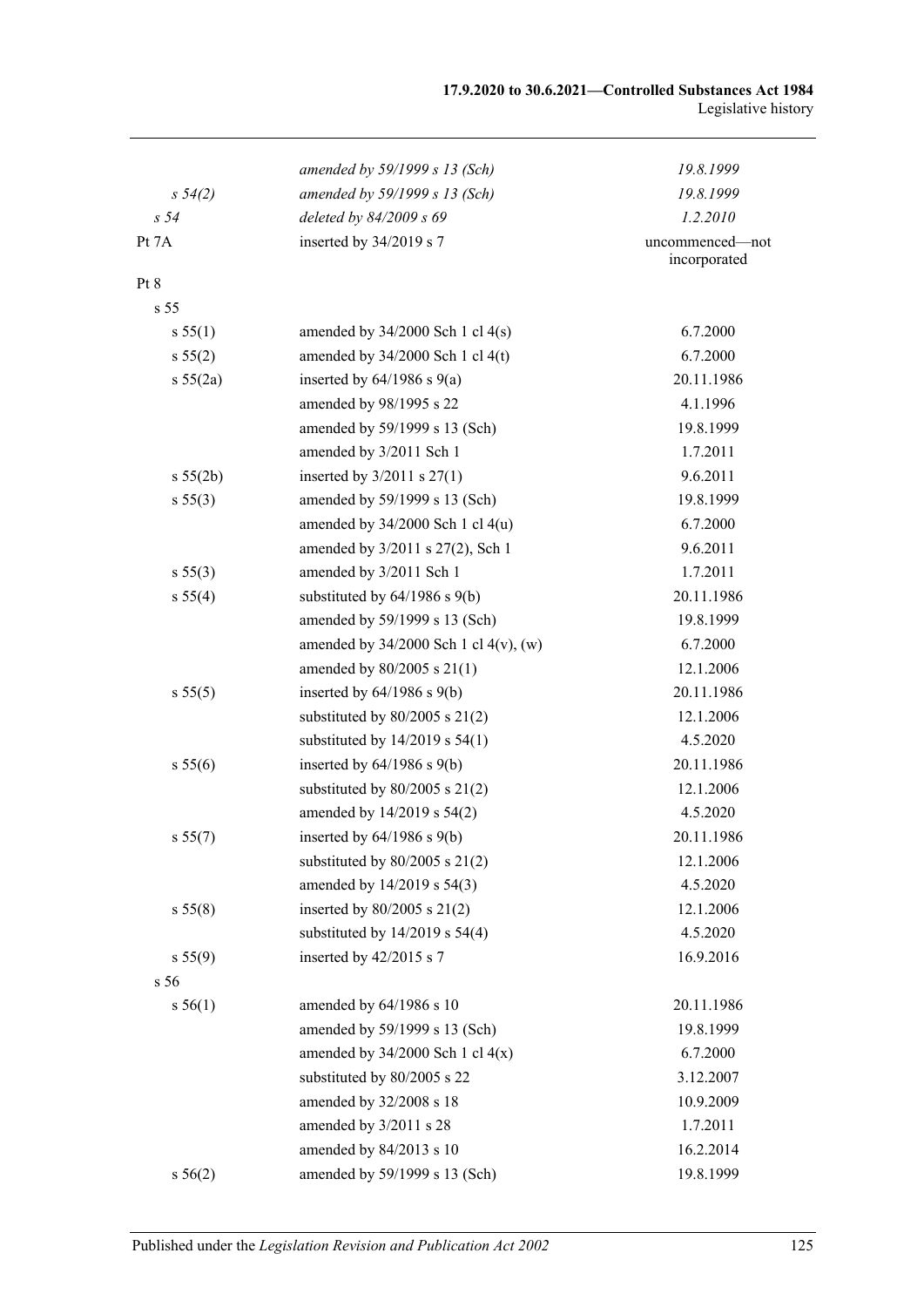| s 56A           | inserted by 34/2019 s 8                        | uncommenced-not<br>incorporated |
|-----------------|------------------------------------------------|---------------------------------|
| s 57            |                                                |                                 |
| s 57(1)         | substituted by $64/1986$ s $11(a)$             | 20.11.1986                      |
|                 | amended by $34/2000$ Sch 1 cl $4(y)$           | 6.7.2000                        |
|                 | amended by 3/2011 Sch 1                        | 1.7.2011                        |
|                 | amended by 52/2016 s 6                         | 1.4.2017                        |
| s 57(2)         | substituted by $64/1986$ s $11(a)$             | 20.11.1986                      |
|                 | amended by $34/2000$ Sch 1 cl $4(z)$           | 6.7.2000                        |
| $s\,57(3)$      | amended by $64/1986$ s $11(b)$                 | 20.11.1986                      |
|                 | amended by 59/1999 s 13 (Sch)                  | 19.8.1999                       |
|                 | amended by $34/2000$ Sch 1 cl $4(za)$          | 6.7.2000                        |
|                 | amended by 3/2011 Sch 1                        | 1.7.2011                        |
| s 57(4)         | amended by 98/1995 s 23                        | 4.1.1996                        |
|                 | amended by 59/1999 s 13 (Sch)                  | 19.8.1999                       |
| s 57(5)         | amended by $64/1986$ s $11(c)$                 | 20.11.1986                      |
|                 | substituted by 80/2005 s 23                    | 12.1.2006                       |
|                 | substituted by $14/2019$ s $55(1)$             | 4.5.2020                        |
| s 57(6)         | amended by 59/1999 s 13 (Sch)                  | 19.8.1999                       |
|                 | amended by 34/2000 Sch 1 cl (zb)               | 6.7.2000                        |
|                 | substituted by 80/2005 s 23                    | 12.1.2006                       |
|                 | substituted by $14/2019$ s $55(1)$             | 4.5.2020                        |
| s 57(7)         | substituted by 80/2005 s 23                    | 12.1.2006                       |
|                 | amended by 14/2019 s 55(2)                     | 4.5.2020                        |
| s 57(8)         | inserted by 80/2005 s 23                       | 12.1.2006                       |
|                 | substituted by $14/2019$ s $55(3)$             | 4.5.2020                        |
| s 57A           | inserted by 80/2005 s 24                       | 12.1.2006                       |
| $s\,57A(2)$     | amended by 3/2011 s 29(1), (2)                 | 1.7.2011                        |
| s 58            |                                                |                                 |
| s 58(1)         | amended by $34/2000$ Sch 1 cl $4(zc)$ , $(zd)$ | 6.7.2000                        |
|                 | amended by $80/2005$ s $25(1)$ —(3)            | 12.1.2006                       |
|                 | amended by $3/2011$ s $30(1)$ —(3)             | 1.7.2011                        |
|                 | (d), (e) deleted by $3/2011$ s $30(3)$         | 1.7.2011                        |
| s 58(1a)        | inserted by $80/2005$ s $25(4)$                | 12.1.2006                       |
| s 58(3)         | amended by 59/1999 s 13 (Sch)                  | 19.8.1999                       |
| s 59            | amended by 98/1995 s 24                        | 4.1.1996                        |
|                 | amended by 59/1999 s 13 (Sch)                  | 19.8.1999                       |
|                 | deleted by 80/2005 s 26                        | 12.1.2006                       |
| $\mathrm{s}$ 60 |                                                |                                 |
| $s\ 60(1)$      | amended by $34/2000$ Sch 1 cl $4(ze)$          | 6.7.2000                        |
|                 | substituted by 80/2005 s 27                    | 12.1.2006                       |
| $s\ 60(2)$      | amended by 59/1999 s 13 (Sch)                  | 19.8.1999                       |
|                 | amended by $34/2000$ Sch 1 cl $4(ze)$ , $(zf)$ | 6.7.2000                        |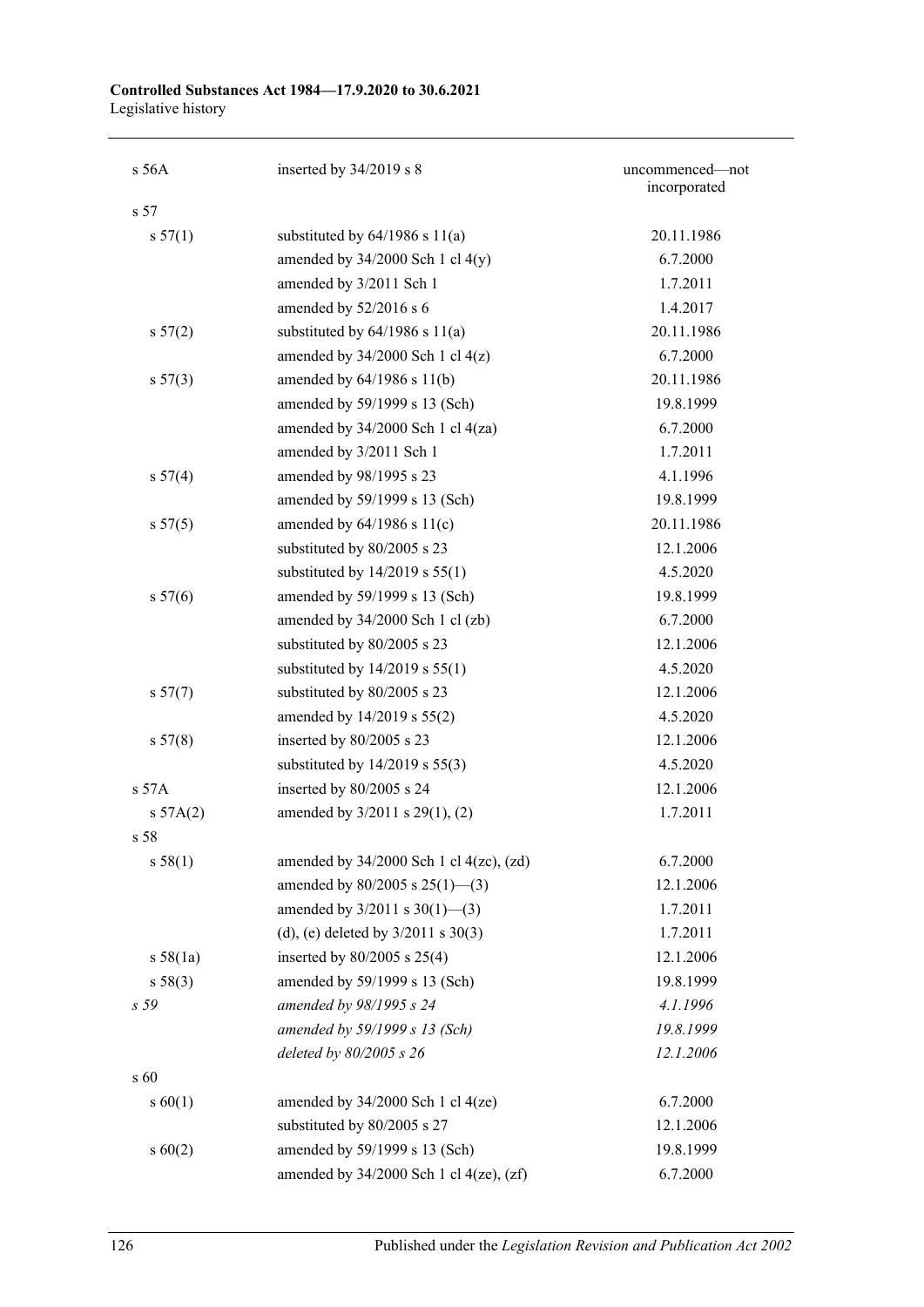|              | amended by 3/2011 s 31(1), (2), Sch 1  | 1.7.2011                        |
|--------------|----------------------------------------|---------------------------------|
| $s\ 60(4)$   | amended by 98/1995 s 25                | 4.1.1996                        |
|              | amended by 59/1999 s 13 (Sch)          | 19.8.1999                       |
| s 60A        | inserted by 80/2005 s 28               | 12.1.2006                       |
|              | substituted by 28/2020 s 4             | 17.9.2020                       |
| $s$ 60 $B$   | inserted by 80/2005 s 28               | 12.1.2006                       |
| s 61         |                                        |                                 |
| $s \, 61(1)$ | amended by 59/1999 s 13 (Sch)          | 19.8.1999                       |
|              | amended by $34/2000$ Sch 1 cl $4(zg)$  | 6.7.2000                        |
|              | amended by 32/2008 s 19                | 10.9.2009                       |
| $s \, 61(2)$ | amended by $43/1986$ s $5(j)$          | 16.10.1986                      |
|              | amended by 59/1999 s 13 (Sch)          | 19.8.1999                       |
|              | amended by 17/2010 s 7(1), (2)         | 28.11.2010                      |
| $s \ 61(2a)$ | inserted by 80/2005 s 29(1)            | 3.12.2007                       |
|              | amended by 17/2010 s 7(3), (4)         | 28.11.2010                      |
| $s \, 61(3)$ | amended by $43/1986$ s $5(k)$          | 16.10.1986                      |
|              | amended by 59/1999 s 13 (Sch)          | 19.8.1999                       |
| $s\ 61(4)$   | inserted by $80/2005$ s $29(2)$        | 3.12.2007                       |
| $s$ 61 $A$   | inserted by 64/1986 s 12               | 20.11.1986                      |
|              | deleted by $87/2000 s 6$               | 1.10.2001                       |
| $s\,62$      | amended by 59/1999 s 13 (Sch)          | 19.8.1999                       |
|              | deleted by 3/2011 Sch 1                | 1.7.2011                        |
| s62A         | inserted by $34/2000$ Sch 1 cl $4(zh)$ | 6.7.2000                        |
| s 63         |                                        |                                 |
| $s\,63(2)$   | amended by 59/1999 s 13 (Sch)          | 19.8.1999                       |
|              | amended by 50/2007 s 5                 | 26.9.2008                       |
|              | amended by 42/2015 s 8                 | 16.9.2016                       |
| $s\,63(3)$   | amended by $64/1986$ s $13(a)$         | 20.11.1986                      |
|              | amended by 29/1990 s 7                 | 26.9.1991                       |
|              | amended by 59/1999 s 13 (Sch)          | 19.8.1999                       |
|              | amended by 80/2005 s 30(1)             | 3.12.2007                       |
|              | amended by 3/2011 Sch 1                | 1.7.2011                        |
| $s\,63(4)$   | amended by 64/1986 s 13(b)             | 20.11.1986                      |
|              | amended by $98/1995$ s $26(a)$         | 4.1.1996                        |
|              | amended by $80/2005$ s $30(2)$ - (5)   | 3.12.2007                       |
|              | amended by $3/2011$ s $32(1)$ - (6)    | 1.7.2011                        |
|              | amended by 84/2013 s 11                | 16.2.2014                       |
|              | amended by 34/2019 s 9(1)              | uncommenced-not<br>incorporated |
|              | amended by $28/2020$ s $5(1)$ , (2)    | 17.9.2020                       |
| $s\,63(4a)$  | inserted by 28/2020 s 5(3)             | 17.9.2020                       |
| $s\,63(5)$   | substituted by $98/1995$ s $26(b)$     | 4.1.1996                        |
|              | amended by 32/2008 s 20                | 10.9.2009                       |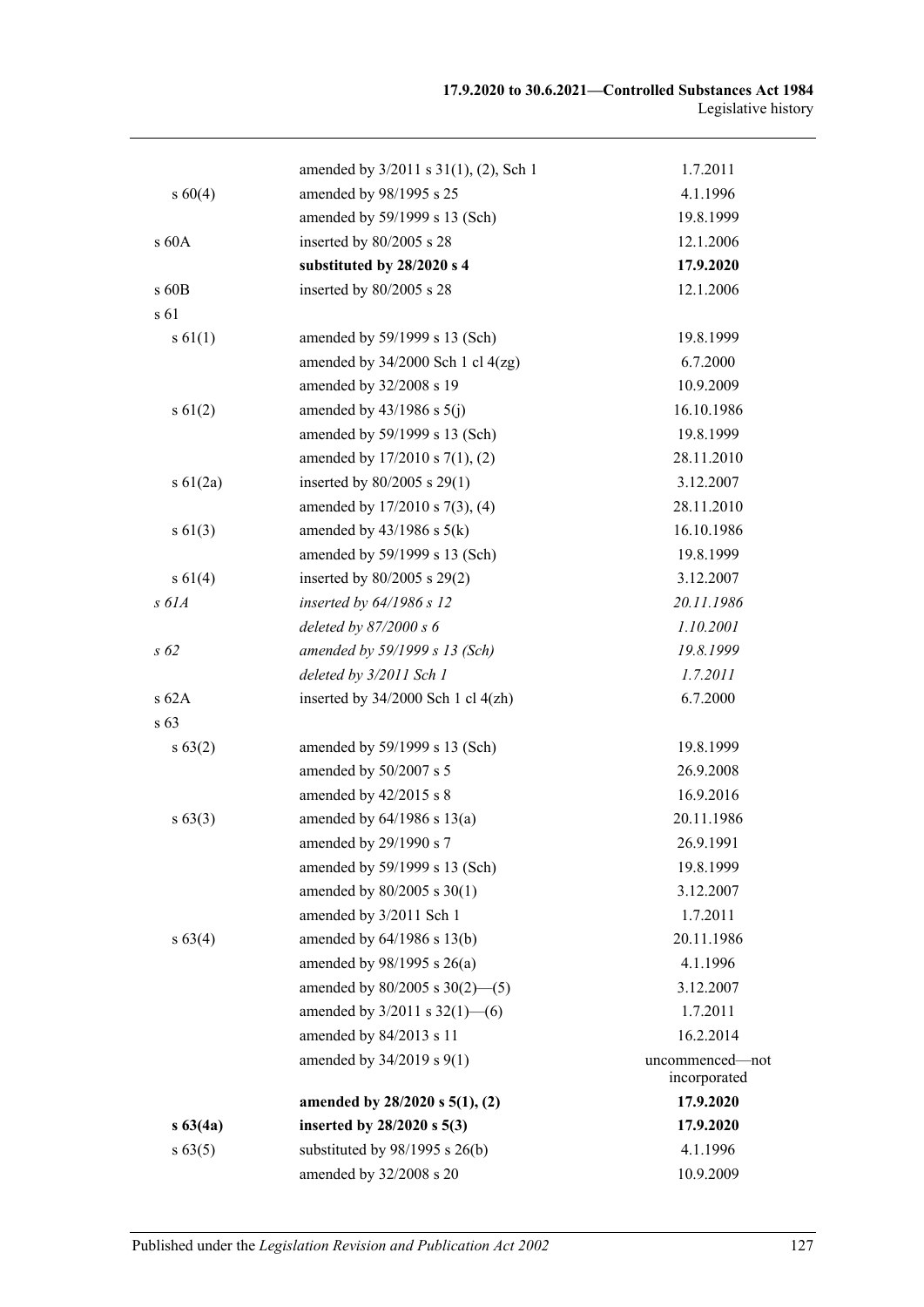| $s\,63(5a)$ | inserted by $98/1995$ s $26(b)$ | 4.1.1996                        |
|-------------|---------------------------------|---------------------------------|
| $s\,63(6)$  | amended by $80/2005$ s $30(6)$  | 3.12.2007                       |
|             | amended by $33/2008$ s 8        | 23.10.2008                      |
| $s\,63(7)$  | inserted by $3/2011$ s $32(7)$  | 1.7.2011                        |
|             | amended by $34/2019$ s $9(2)$   | uncommenced—not<br>incorporated |

# **Transitional etc provisions associated with Act or amendments**

# *Statutes Repeal and Amendment (Courts) Act 1991*

## **22—Transitional provisions—general**

- (1) This section applies to amendments made by this Act or the *[Justices Amendment](http://www.legislation.sa.gov.au/index.aspx?action=legref&type=act&legtitle=Justices%20Amendment%20Act%201991)  Act [1991](http://www.legislation.sa.gov.au/index.aspx?action=legref&type=act&legtitle=Justices%20Amendment%20Act%201991)*.
- (2) The following transitional provisions apply in relation to those amendments:
	- (a) if the effect of the amendment is to reduce the penalty for an offence, the amendment applies whether the offence was committed before or after the amendment takes effect;
	- (b) if the effect of the amendment is to increase the penalty for an offence, the amendment applies only to offences committed after it takes effect;
	- (c) if the effect of the amendment is to increase or remove a time limit for commencing proceedings for an offence, the previous limit applies in respect of an offence committed before the amendment takes effect;
	- (d) an amendment affecting the classification of an offence as summary or indictable does not apply in relation to an offence committed before the amendment takes effect.

### *Statutes Amendment and Repeal (Common Expiation Scheme) Act 1996*

# **5—Transitional provision**

An Act repealed or amended by this Act will continue to apply (as in force immediately prior to the repeal or amendment coming into operation) to an expiation notice issued under the repealed or amended Act.

### *Controlled Substances (Drug Offence Diversion) Amendment Act 2000*

# **7—Transitional provision**

- (1) Subject to subsection (2), Division 2 of Part 5 of the principal Act, as amended by this Act, applies in relation to a simple possession offence whether allegedly committed before or after the commencement of this Act.
- (2) Division 2 of Part 5 of the principal Act, as in force immediately before the commencement of this Act, continues to apply in relation to a simple possession offence committed before that commencement if the person alleged to have committed the offence has, at some time before that commencement, been given a notice requiring him or her to appear before an assessment panel in respect of that offence (and, for the purposes of this subsection, section 16 of the *[Acts Interpretation](http://www.legislation.sa.gov.au/index.aspx?action=legref&type=act&legtitle=Acts%20Interpretation%20Act%201915)  Act [1915](http://www.legislation.sa.gov.au/index.aspx?action=legref&type=act&legtitle=Acts%20Interpretation%20Act%201915)* applies).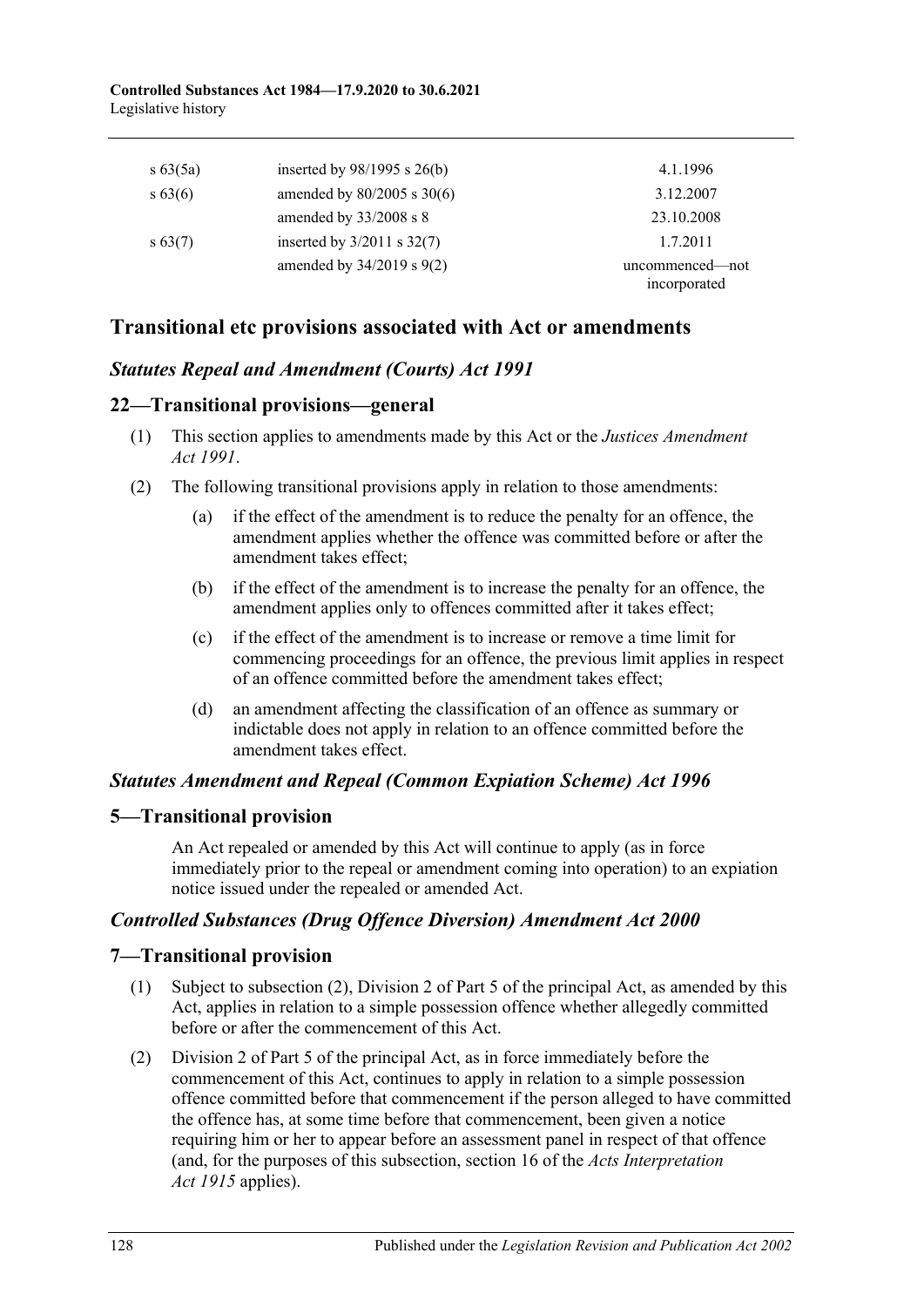- (3) The panels of legal practitioners and health professionals established by the Minister under section 34(2) and (3) of the principal Act, as in force immediately before the commencement of this Act—
	- (a) continue in existence and will be maintained by the Minister in the manner contemplated by that section; and
	- (b) together form a body that the Minister will accredit as a drug assessment service under and in accordance with the Act as in force after that commencement.

### *Controlled Substances (Cannabis) Amendment Act 2002*

### **4—Transitional provision**

Section 45A of the principal Act, as in force immediately before the commencement of this Act, continues to apply in relation to offences alleged to have been committed before that commencement.

### *Controlled Substances (Serious Drug Offences) Amendment Act 2005, Sch 1*

### **6—Transitional provision**

An amendment to the principal Act effected by a provision of this Act only applies in relation to an offence if the offence is committed on or after the commencement of the provision.

### *Statutes Amendment (Courts Efficiency Reforms) Act 2012*

#### **9—Transitional provision**

The amendments made to the *[Controlled Substances Act](http://www.legislation.sa.gov.au/index.aspx?action=legref&type=act&legtitle=Controlled%20Substances%20Act%201984) 1984* by this Part—

- (a) do not apply in relation to the sentencing of a person following the commencement of this Part if the proceedings for the relevant offence were commenced before that commencement (and such sentencing is to occur as if this Act had not been enacted); and
- (b) apply in relation to the sentencing of a person following the commencement of this Part (including the sentencing of a person for an offence that occurred before that commencement) if the proceedings for the relevant offence were commenced on or after that commencement.

### *Controlled Substances (Simple Possession Offences) Amendment Act 2015, Sch 1—Transitional provision*

Nothing in this Act affects the application of Part 5 Division 6 of the *[Controlled](http://www.legislation.sa.gov.au/index.aspx?action=legref&type=act&legtitle=Controlled%20Substances%20Act%201984)  [Substances Act](http://www.legislation.sa.gov.au/index.aspx?action=legref&type=act&legtitle=Controlled%20Substances%20Act%201984) 1984* to a person referred to an assessment service under that Division before the commencement of this Act.

### *Statutes Amendment (SACAT) Act 2019, Pt 7*

#### **56—Transitional provisions**

(1) A right of appeal under the principal Act in existence (but not yet exercised) before the relevant day, will be exercised as if this Part had been in operation before the right arose, so that the relevant proceedings may be commenced before the Tribunal rather than the Administrative and Disciplinary Division of the District Court.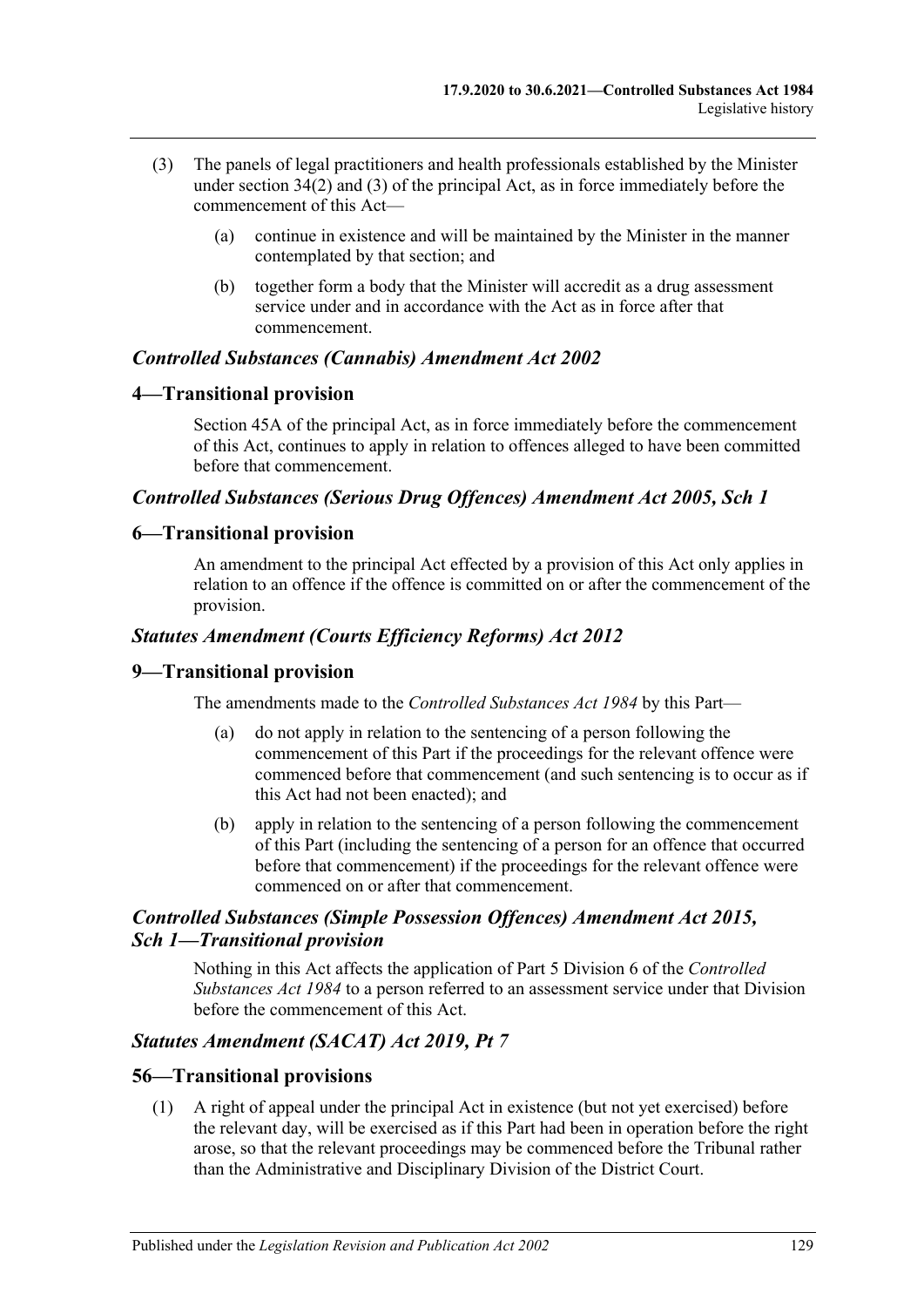- (2) A decision or order of the Administrative and Disciplinary Division of the District Court under the principal Act in force immediately before the relevant day will, on and from the relevant day, be taken to be a decision or order of the Tribunal.
- (3) Nothing in this section affects any proceedings before the Administrative and Disciplinary Division of the District Court commenced under the principal Act before the relevant day.
- (4) A member of a panel of persons who may sit as assessors established under the principal Act (as in existence immediately before the relevant day) ceases to hold office on the commencement of this subsection and any contract of employment, agreement or arrangement relating to the office held by that member is terminated by force of this subsection at the same time.
- (5) In this section—

*principal Act* means the *[Controlled Substances Act](http://www.legislation.sa.gov.au/index.aspx?action=legref&type=act&legtitle=Controlled%20Substances%20Act%201984) 1984*;

*relevant day* means the day on which this Part comes into operation;

*Tribunal* means the South Australian Civil and Administrative Tribunal established under the *[South Australian Civil and Administrative Tribunal Act](http://www.legislation.sa.gov.au/index.aspx?action=legref&type=act&legtitle=South%20Australian%20Civil%20and%20Administrative%20Tribunal%20Act%202013) 2013*.

# **Historical versions**

Reprint No 1—1.7.1991 Reprint No 2—26.9.1991 Reprint No 3—21.11.1991 Reprint No 4—6.7.1992 Reprint No 5—10.9.1992 Reprint No 6—13.10.1994 Reprint No 7—4.1.1996 Reprint No 8—3.2.1997 Reprint No 9—19.8.1999 Reprint No 10—6.7.2000 Reprint No 11—1.10.2001 Reprint No 12—1.2.2003 30.9.2004 12.1.2006 2.4.2006 3.12.2007 8.6.2008 1.7.2008 26.9.2008 19.10.2008 23.10.2008 10.9.2009 1.2.2010 1.7.2010 28.11.2010